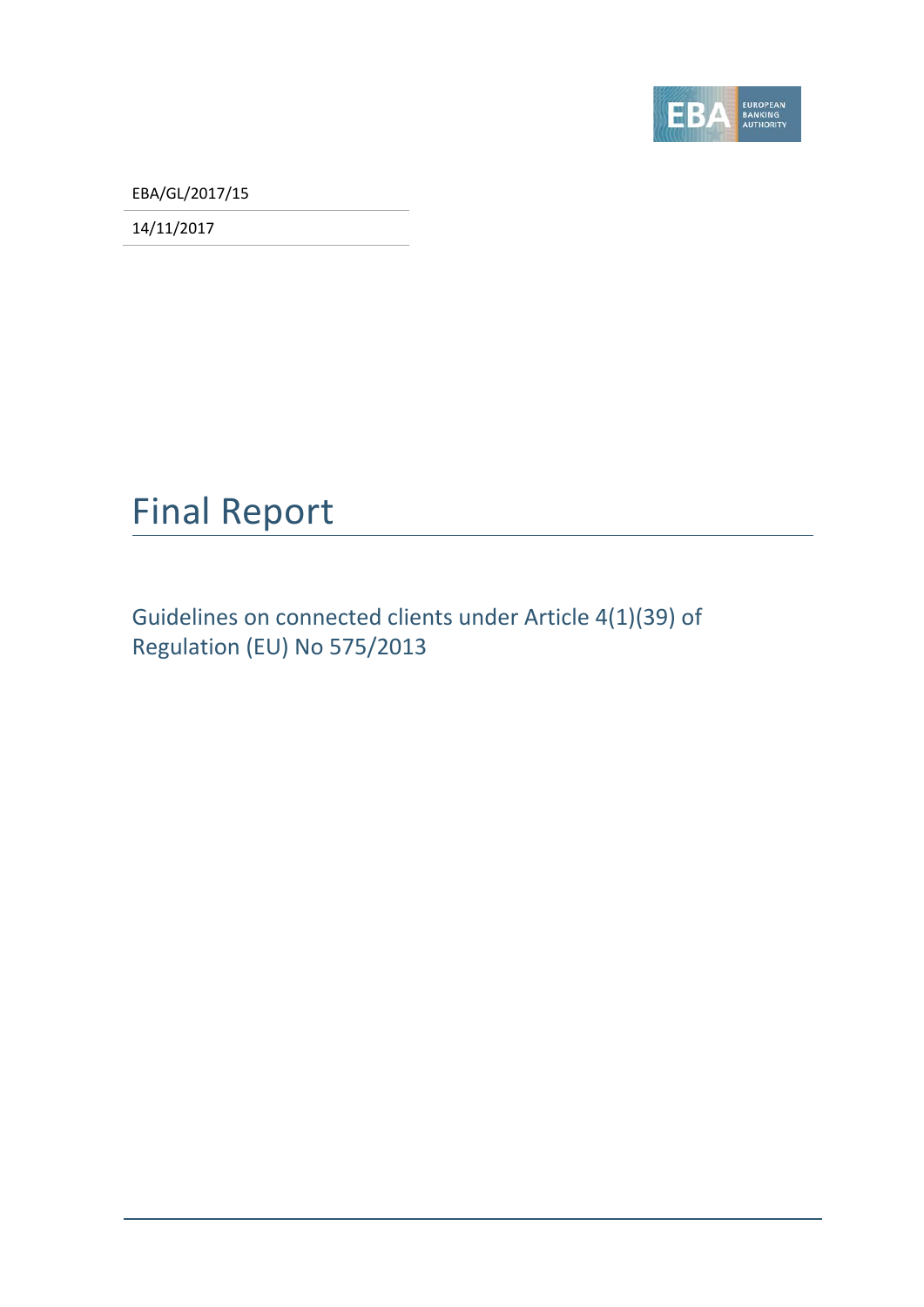

## **Contents**

| 1. Executive summary        | 3  |
|-----------------------------|----|
| 2. Background and rationale | 6  |
| 3. Guidelines               | 13 |
| 5. Accompanying documents   | 40 |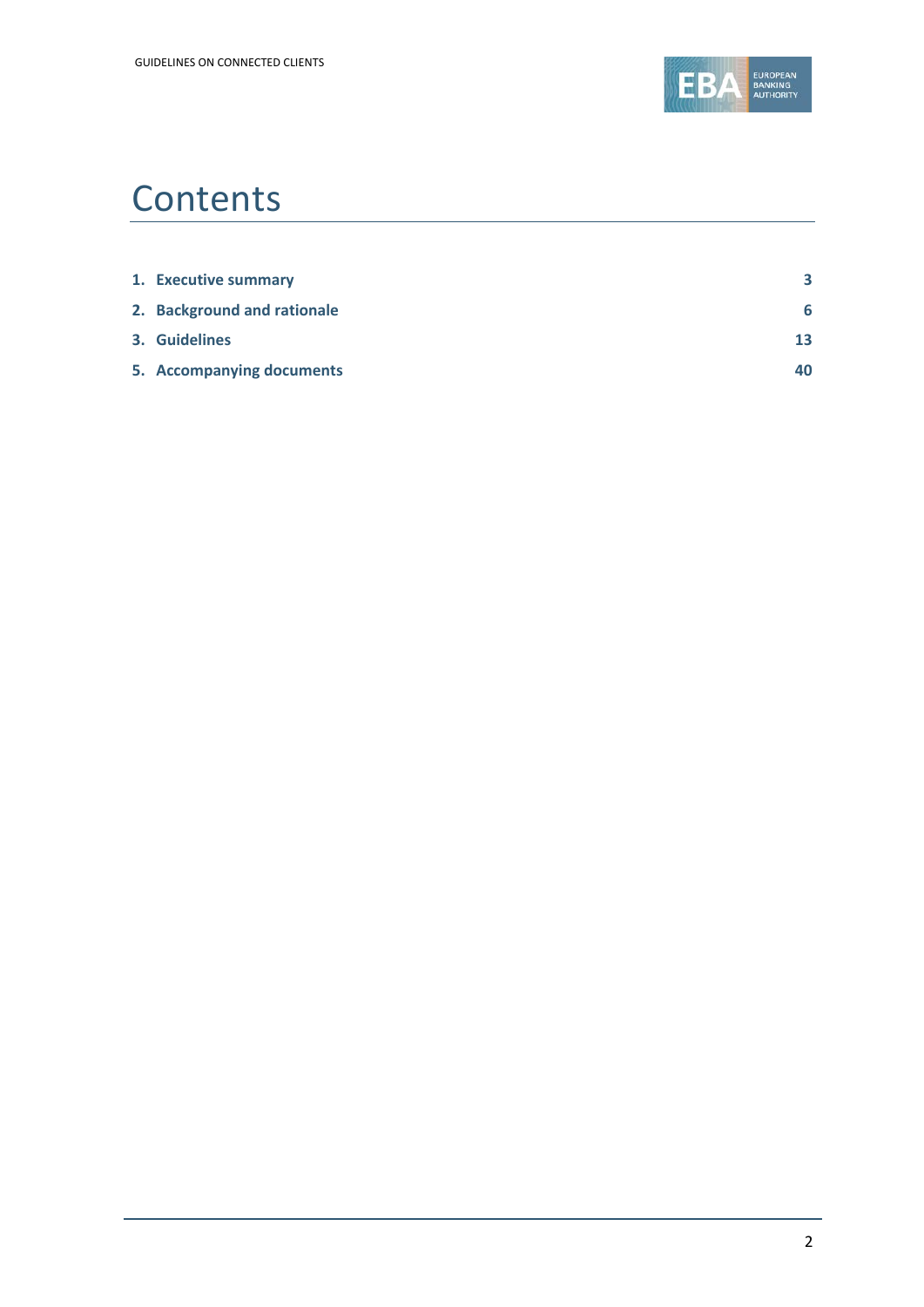$\overline{a}$ 



## <span id="page-2-0"></span>1. Executive summary

These guidelines replace the 'Guidelines on the implementation of the revised large exposures regime' issued by the Committee of European Banking Supervisors (CEBS) on [1](#page-2-1)1 December 2009.<sup>1</sup>

The guidelines focus exclusively on the issue of connected clients as defined in Article 4(1)(39) of Regulation (EU) No 575/[2](#page-2-2)013<sup>2</sup> and apply to all areas of that Regulation where the concept of connected clients is used, i.e. the large exposures regime, the categorisation of clients in the retail exposure class for the purposes of credit risk (Articles 123(c) and 147(5)(a)(ii)), the development and application of rating systems (Article  $172(1)(d)$ ), the specification of items requiring stable funding for reporting purposes (Article 428(1)(g)(ii)) and the SME supporting factor (Article 501(2)(c)). The guidelines also apply to EBA technical standards and EBA guidelines that refer to 'groups of connected clients', as defined in Article 4(1)(39) of Regulation (EU) No 575/2013, namely in the case of liquidity reporting.

The guidelines cover the two types of interconnection that, in accordance with the definition of connected clients, lead to two or more clients being regarded as a single risk, i.e. control relationships and economic dependencies.

Regarding the assessment of interconnections based on control, the guidelines clarify the concept of 'single risk' and confirm that the burden of proof is on institutions to demonstrate that, despite the existence of a control relationship, the clients, by way of *exception*, do not constitute a single risk.

The guidelines also clarify that institutions should make use of their clients' consolidated financial statements when assessing the existence of control. For clients to which the EU accounting rules do not apply (e.g. natural persons, central governments, and clients that prepare consolidated financial statements in accordance with the accounting rules of a third country), the guidelines provide a non-exhaustive list of criteria and indicators of control. This list is divided into two different sets: the first set consists of criteria that always constitute a control relationship among clients (e.g. holding the majority of the shareholders' or members' voting rights in another entity); the second set includes examples of indicators that should be considered by institutions in their assessment, as any of these indicators might constitute a control relationship among clients (e.g. power to decide on the strategy or direct the activities of an entity).

<span id="page-2-1"></span> $1$  The 2009 CEBS 'Guidelines on the implementation of the revised large exposures regime' covered two aspects: the definition of connected clients and the treatment of transactions with exposures to underlying assets. These guidelines can be found here: [https://www.eba.europa.eu/documents/10180/37070/Guidelines-on-Large-exposures\\_connected](https://www.eba.europa.eu/documents/10180/37070/Guidelines-on-Large-exposures_connected-clients-and-schemes.pdf)[clients-and-schemes.pdf.](https://www.eba.europa.eu/documents/10180/37070/Guidelines-on-Large-exposures_connected-clients-and-schemes.pdf) Regulation (EC) No 1187/2014 has replaced Part II of the 2009 CEBS Guidelines regarding the treatment of transactions with exposures to underlying assets: [http://eur-lex.europa.eu/legal](http://eur-lex.europa.eu/legal-content/EN/TXT/?uri=uriserv:OJ.L_.2014.324.01.0001.01.ENG)[content/EN/TXT/?uri=uriserv:OJ.L\\_.2014.324.01.0001.01.ENG.](http://eur-lex.europa.eu/legal-content/EN/TXT/?uri=uriserv:OJ.L_.2014.324.01.0001.01.ENG)

<span id="page-2-2"></span> $<sup>2</sup>$  Regulation (EU) No 575/2013 of the European Parliament and of the Council of 26 June 2013 on prudential</sup> requirements for credit institutions and investment firms and amending Regulation (EU) No 648/2012 (OJ L 321, 30.11.2013, p. 6).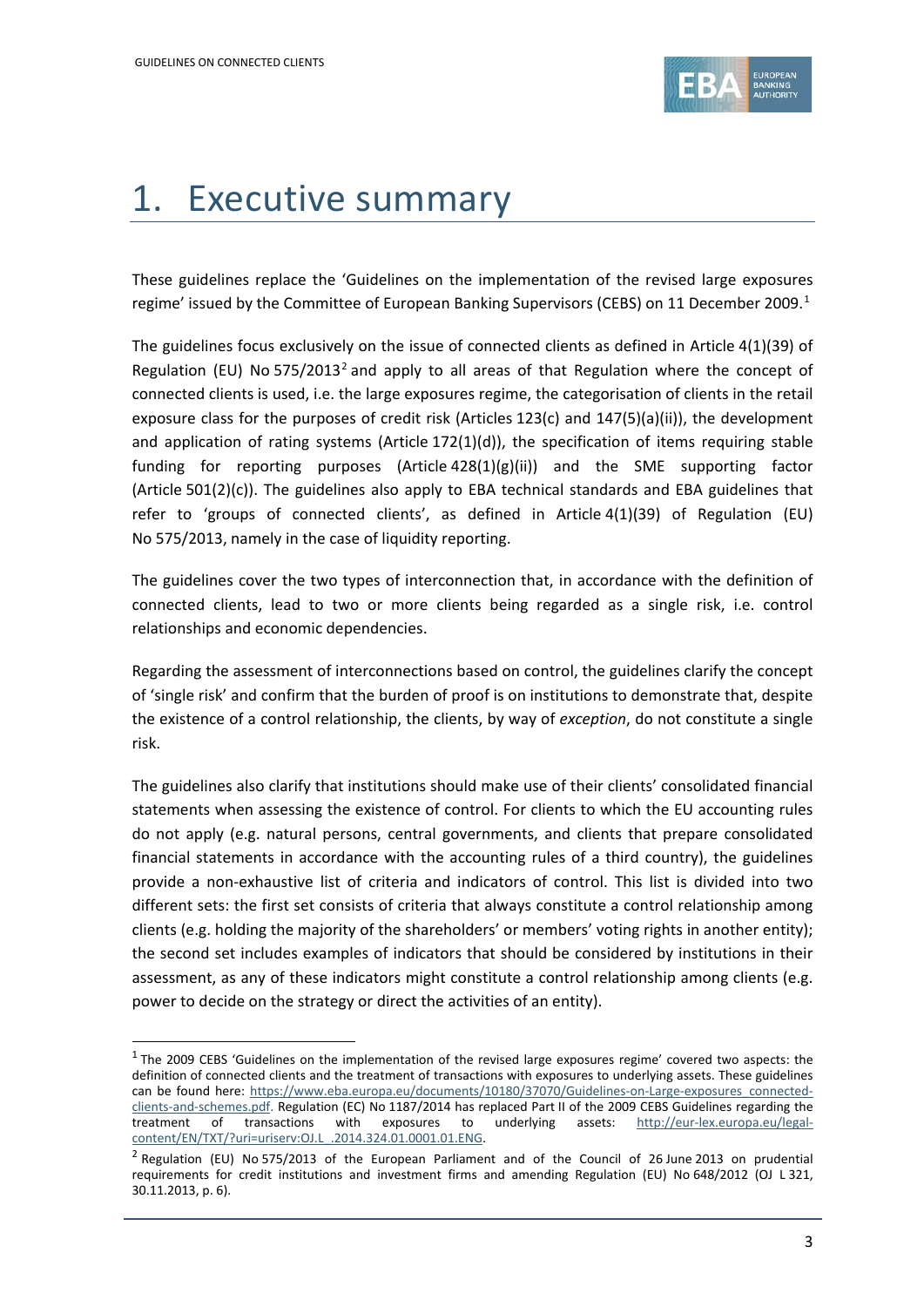

The guidelines clarify the use of an alternative approach, introduced by the last subparagraph of Article 4(1)(39) of Regulation (EU) No 575/2013, for the assessment of the existence of groups of connected clients of entities directly controlled by or directly interconnected with central governments (or regional or local governments to which Article 115(2) of that Regulation applies).

Regarding the assessment of interconnections based on economic dependencies, the guidelines confirm the requirement to consider two or more clients a single risk when funding or repayment difficulties of one client are likely to affect (an)other client(s). Nevertheless, the guidelines make clear that if institutions are able to demonstrate that the financial difficulties or failure of a client would not lead to funding or repayment difficulties for another client, these clients do not need to be considered a single risk (e.g. where the client can easily find a replacement for the other client). The guidelines also present a non-exhaustive list of situations that should be considered by institutions when assessing economic dependencies. The guidance regarding common sources of funding requires that institutions consider situations where funding problems of one client are likely to spread to another on account of a one-way or two-way dependency on the same funding source (e.g. use of one funding entity that cannot be easily replaced or reliance on commitments from one source).

The guidelines also provide guidance on the assessment of situations where control and economic dependency are interlinked and can therefore lead to the existence of one group of connected clients as opposed to two separate groups of connected clients. The overarching indicator is the existence of a 'single risk' between two or more clients ('domino effect'), regardless of the type of connection the single risk is based on. The chain of contagion leading to possible default of all entities concerned is therefore the relevant factor for the grouping.

The final section of the guidelines sets out the control and management procedures for identifying connected clients. It is in the interest of an institution to identify all possible connections among its clients to have a clear understanding of the risks it is exposed to. The guidelines expect institutions to identify all control relationships and also to take reasonable steps and use readily available information to investigate and identify economic dependencies among their clients. The guidelines also acknowledge the inherent difficulty of identifying all economic dependencies and require that institutions take a proportionate approach and strengthen the investigation of economic dependencies in all cases where the sum of all exposures to one individual client exceeds 5% of Tier 1 capital.

The present guidelines are consistent with the Standards on the supervisory framework for measuring and controlling large exposures issued by the Basel Committee on Banking Supervision in April 2014.<sup>[3](#page-3-0)</sup> They are, however, more detailed and also include aspects that are not considered in the Basel standards (e.g. an alternative approach for exposures to central governments, the relation between interconnectedness through control and economic dependency).

 $\overline{a}$ 

<span id="page-3-0"></span><sup>3</sup> <http://www.bis.org/publ/bcbs283.htm>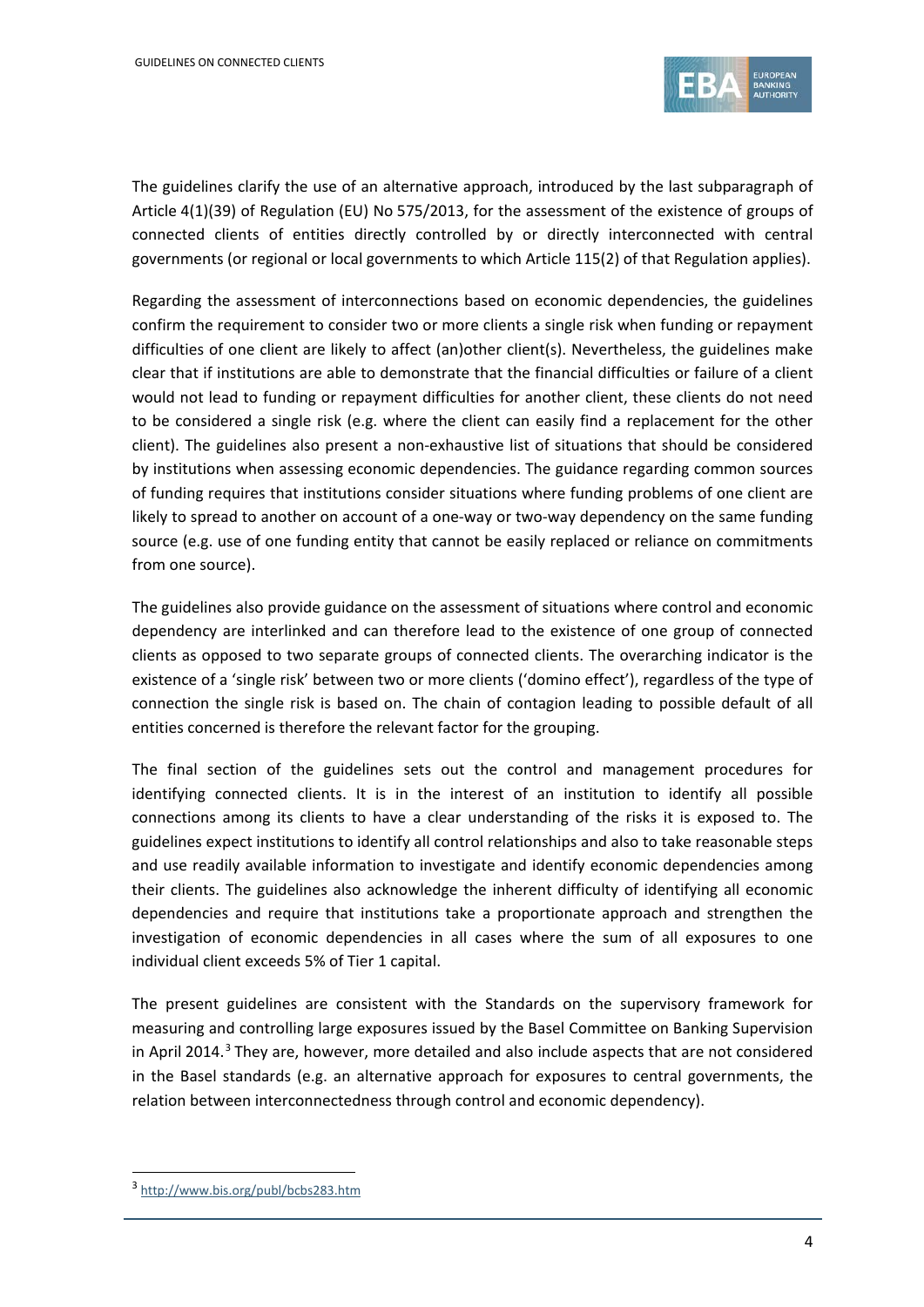

#### **Next steps**

The guidelines will be translated into the official EU languages and published on the EBA website. The deadline for competent authorities to report whether they comply with the guidelines will be two months after the publication of the translations. The guidelines will apply from 1 January 2019.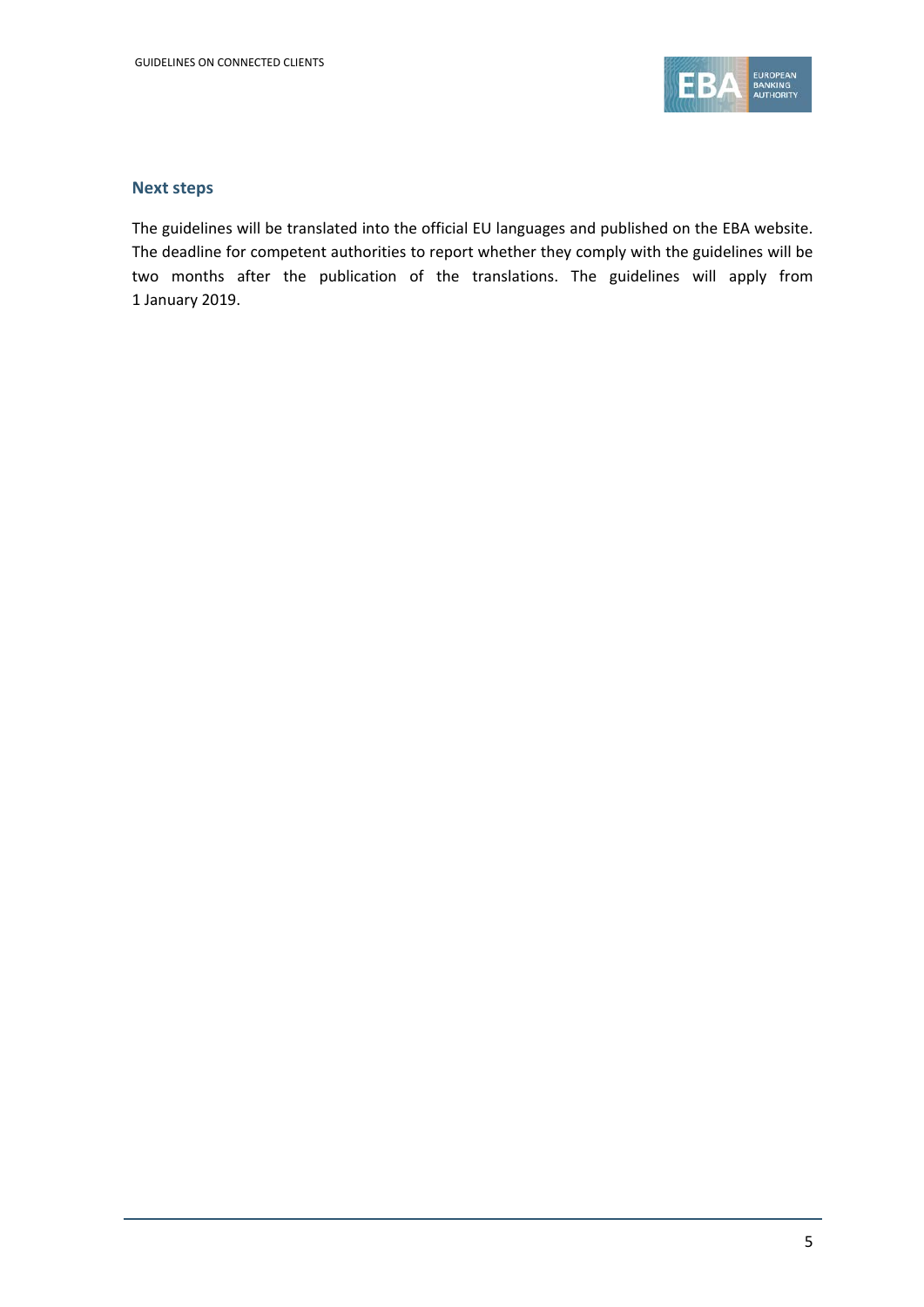

# <span id="page-5-0"></span>2. Background and rationale

### 2.1 General background

1

### **2.1.1 Legal framework and relation to other parts of the EU rulebook**

- 1. These guidelines revise and replace the 'Guidelines on the implementation of the revised large exposures regime' issued by CEBS on 11 December 2009.
- 2. These guidelines focus exclusively on the issue of connected clients under Article 4(1)(39) of Regulation (EU) No 575/2013 and apply to all areas of that Regulation where the concept of connected clients is used, i.e. the large exposures regime (Part Four of that Regulation), the categorisation of clients in the retail exposure class for the purposes of credit risk (Article 123(c) and Article  $147(5)(a)(ii)$ , the development and application of rating systems (Article  $172(1)(d)$ ) and the SME supporting factor (Article  $501(2)(c)$ ). The guidelines also apply to EBA technical standards and EBA guidelines that refer to 'groups of connected clients' as defined in Article 4(1)(39) of Regulation (EU) No 575/2013, namely in the area of liquidity reporting, where this concept is used in the specification of items requiring stable funding that must be reported to the competent authorities (Article  $428(1)(g)(ii)$  of that Regulation), and in the reporting of concentration of funding by counterparty and concentration of counterbalancing capacity by issuer/counterpart.<sup>[4](#page-5-1)</sup> Additionally, the guidelines take into account developments in the areas of shadow banking and large exposures at EU and international levels.<sup>[5](#page-5-2)</sup>
- 3. The objective of the definition of 'connected clients' in Regulation (EU) No 575/2013 is to identify clients so closely linked by idiosyncratic risk factors that it is prudent to treat them as a single risk. Idiosyncratic risk represents the effect of risks that are specific to individual clients. Idiosyncratic risk arises where, in a bilateral interrelationship, financial problems of one entity are transferred via this interrelationship to another entity that otherwise would not be concerned. Consequently, the purpose of these guidelines is to clarify and operationalise the concept of interconnection, in particular when control issues or economic dependency should lead to the grouping of clients because they constitute a single risk in accordance with Article 4(1)(39) of Regulation (EU) No 575/2013.
- 4. These guidelines cover both types of interconnection considered in the definition of connected clients in Article 4(1)(39) of Regulation (EU) No 575/2013:

<span id="page-5-1"></span><sup>4</sup> Respectively, templates C 67.00 and C 71.00 of Commission Implementing Regulation (EU) 2016/313 of 1 March 2016 amending Implementing Regulation (EU) No 680/2014 with regard to additional monitoring metrics for liquidity reporting, which is available a[t http://eur-lex.europa.eu/legal](http://eur-lex.europa.eu/legal-content/EN/TXT/?uri=uriserv:OJ.L_.2016.060.01.0005.01.ENG&toc=OJ:L:2016:060:TOC)[content/EN/TXT/?uri=uriserv:OJ.L\\_.2016.060.01.0005.01.ENG&toc=OJ:L:2016:060:TOC.](http://eur-lex.europa.eu/legal-content/EN/TXT/?uri=uriserv:OJ.L_.2016.060.01.0005.01.ENG&toc=OJ:L:2016:060:TOC)

<span id="page-5-2"></span> $5$  It is possible that the guidelines will need to be updated in the near future to take into account other regulatory developments at the Union and international levels (e.g. the ongoing review of Regulation (EU) No 575/2013).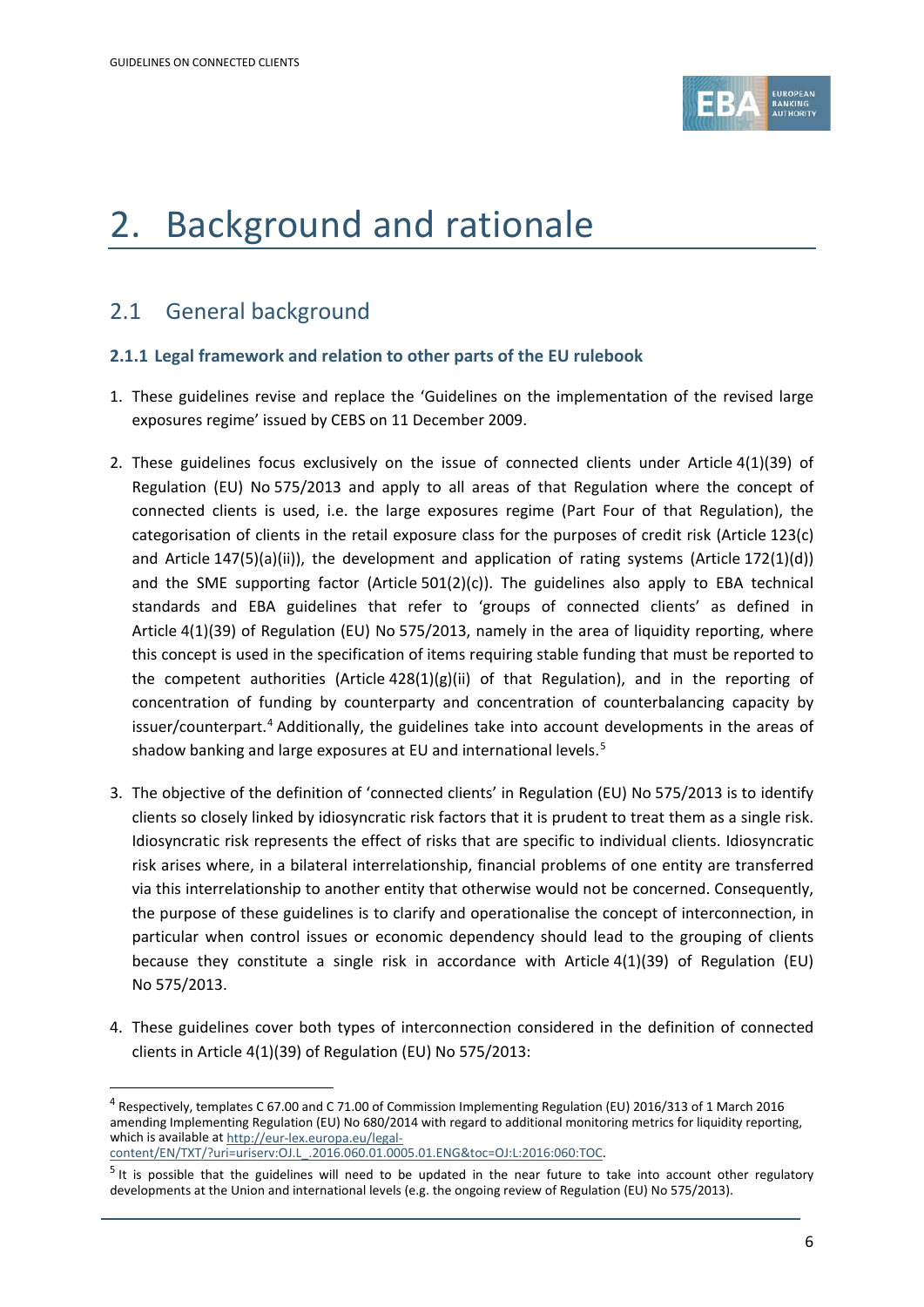

- i) the clients are directly or indirectly interconnected by a control relationship as defined in Article 4(1)(37) of the same Regulation;
- ii) the clients are interconnected by some form of economic dependency as set out in Article 4(1)(39)(b), for instance:
	- direct economic dependencies such as supply chain links or dependence on large customers; or
	- a common main source of funding in the form of credit support, potential funding or direct, indirect or reciprocal financial assistance.
- 5. Geographical and sectorial concentration risks fall outside the scope of these guidelines and are addressed by other means, such as the risk management rules on concentration risk under Pillar 2. A geographical or sectorial risk can be defined as a dependency linked to an external factor (e.g. a certain product market or a specific region) that affects all entities active in the sector or region in the same manner. Institutions that only operate in a well-defined geographical area, or in an area dominated by one specific industry (sector), are not more affected in their conduct of business by the connected clients' rule than other institutions.

### 2.2 Rationale for the guidelines

### **2.2.1 Control**

1

- 6. The reasoning behind the current guidelines is that where a control relationship exists the controlling person/entity has legally enforceable rights that establish a strong form of financial dependency on the controlling person/entity by the controlled entity. In case of financial problems of the controlling person/entity, it is highly likely that the controlling person/entity could make use of its rights to extract capital and/or liquidity from the controlled entity, thereby weakening the financial position of the latter. Financial problems could be transferred to the controlled entity, with the result that both the controlling person/entity and the controlled entity would experience financial problems ('domino effect'). From the perspective of prudential risk stemming from exposures to clients, it is therefore appropriate to attach the strong assumption of a single risk to a relationship of control between different clients.
- 7. The definition of 'control' in Article 4(1)(37) of Regulation (EU) No 575/2013 points to the accounting definition of the relationship between a parent undertaking and a subsidiary, as defined in the new Accounting Directive 2013/34/EU $<sup>6</sup>$  $<sup>6</sup>$  $<sup>6</sup>$  or the accounting standards to which an</sup> institution is subject under Regulation (EC) No 1606/2002, [7](#page-6-1) or a similar relationship between any natural or legal person and an undertaking. Therefore, where the new Accounting Directive 2013/34/EU is applicable, it has an impact on the way institutions assess control relationships for the purposes of grouping connected clients.

<span id="page-6-0"></span> $6$  Directive 2013/34/EU of the European Parliament and of the Council of 26 June 2013 on the annual financial statements, consolidated financial statements and related reports of certain types of undertakings, amending Directive 2006/43/EC of the European Parliament and of the Council and repealing Council Directives 78/660/EEC and 83/349/EEC.

<span id="page-6-1"></span><sup>7</sup> Regulation (EC) No 1606/2002 of the European Parliament and of the Council of 19 July 2002 on the application of international accounting standards.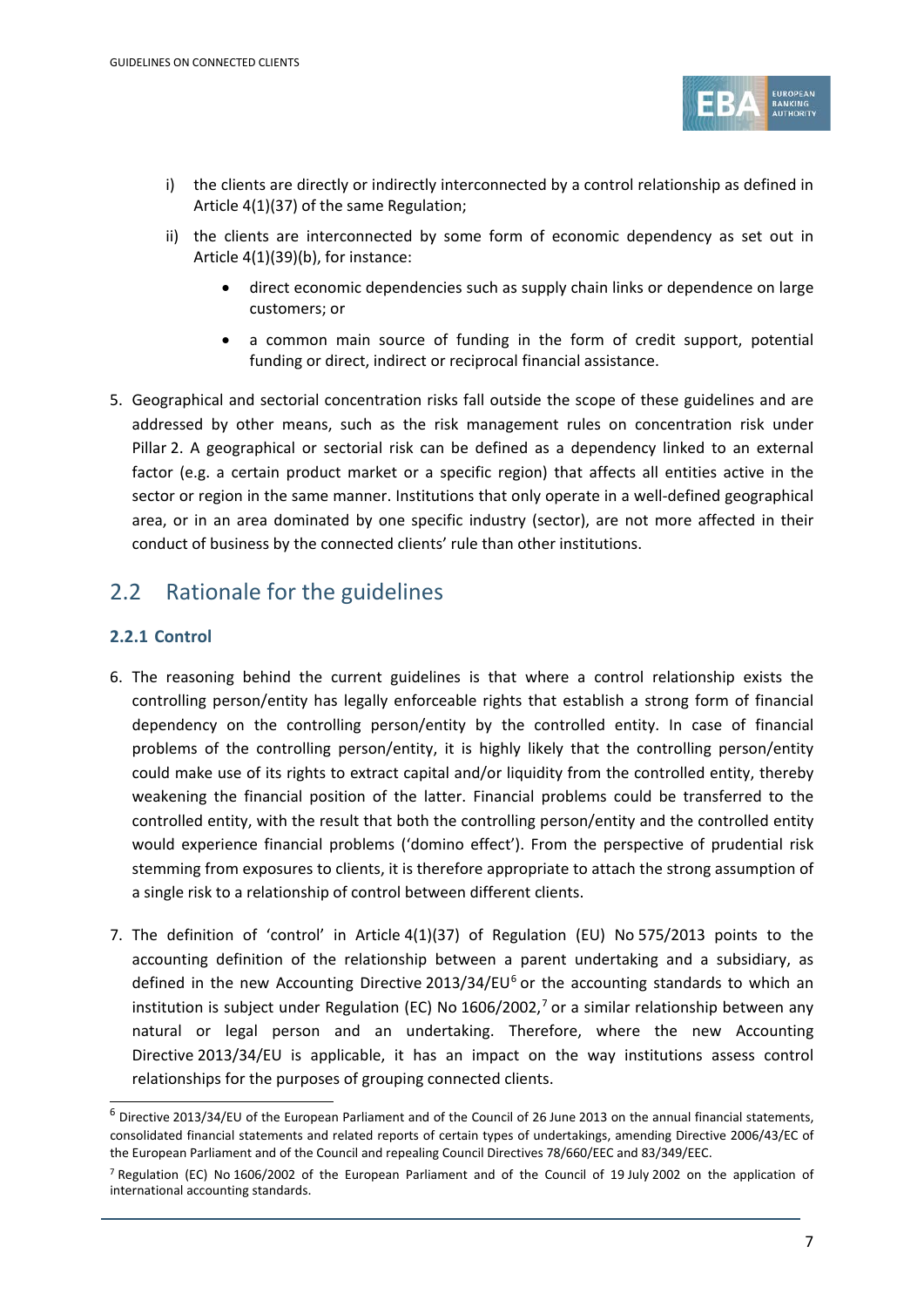

- 8. Article 22(1) and (2) of Directive 2013/34/EU sets out several options and national discretions for Member States as regards the transposition of such provisions, thus leaving the definition of 'group' for the purpose of consolidation of accounts to the Member States. Consequently, the definition of 'control' for the purpose of forming groups of connected clients will also depend on the national transposition of these options and national discretions. The present guidelines regarding the 'control' criterion respect the national transpositions of Directive 2013/34/EU, which may potentially lead to different grouping requirements depending on where institutions' clients are required to prepare their consolidated financial statements.
- 9. These guidelines clarify that institutions should make use of their clients' consolidated financial statements<sup>[8](#page-7-0)</sup> when assessing connections based on control. For clients to which the EU accounting rules do not apply (e.g. natural persons, central governments and clients that prepare consolidated accounts in accordance with the accounting rules of a third country), the guidelines provide a non-exhaustive list of criteria and indicators of control. This list is divided into two different sets: the first set consists of criteria that always constitute a control relationship among clients; the second set includes examples of indicators that should be considered by institutions in their assessment, as any of these indicators might constitute a control relationship among clients.
- 10.In addition, the guidelines clarify the concept of 'single risk' and also that the burden of proof is on the institution to demonstrate that, despite the existence of a control relationship among clients, those clients, by way of *exception*, do not constitute a single risk.
- 11.Finally, it is noted that the assessment of control relationships is only the first step in the assessment of the connections among clients, before assessing any potential economic dependency.

### **2.2.2 Alternative approach for exposures to central governments**

- 12.The principles and criteria for forming a group of connected clients are the same, irrespective of whether the head of the group is a central government or not. Therefore, in general, institutions have to assess the existence of a group of connected clients for the central government itself and treat the whole set consisting of the central government and all of the natural or legal persons directly or indirectly controlled by it in accordance with point (a) of Article 4(1)(39) of Regulation (EU) No 575/2013, or interconnected with it in accordance with point (b) of that same Article, as one single group of connected clients.
- 13.However, the last subparagraph of Article 4(1)(39) of Regulation (EU) No 575/2013 permits institutions to make use of a different approach in assessing the existence of a group of connected clients separately for each of the persons directly controlled by or directly interconnected with the central government ('alternative approach'). The term 'may' makes it clear that using this alternative approach is not mandatory but left to institutions' discretion.

1

<span id="page-7-0"></span><sup>8</sup> Prepared in accordance with Directive 2013/34/EU or Regulation (EC) No 1606/2002.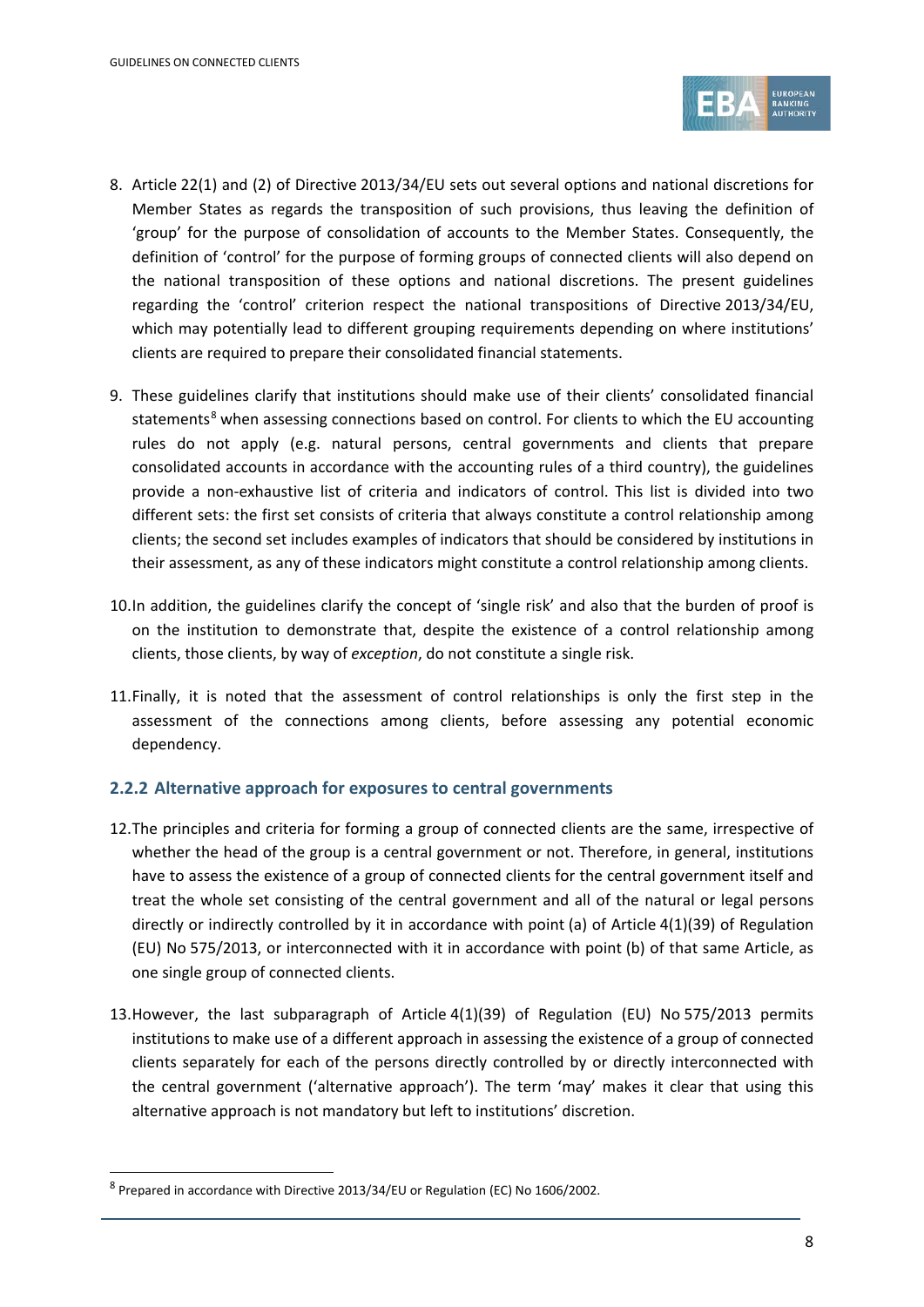

- 14.These guidelines clarify that, usually, entities such as government departments, ministries and other governmental authorities, which are not separate legal entities and do not take up loans in their own name but which altogether constitute the central government, should be regarded as one single entity, i.e. the central government. Thus, these entities are not eligible for a separate assessment of the existence of a group of connected clients.<sup>[9](#page-8-0)</sup>
- 15.Where a central government has direct control over or is directly interconnected with more than one natural or legal person, the specification 'including the central government' for the alternative approach should be understood as always requiring the inclusion of the central government in each of the groups of connected clients identified separately for the natural or legal persons directly controlled by or directly interconnected with the central government.
- 16.Additionally, institutions may also partially apply the alternative approach, i.e. only for some of the natural or legal persons directly controlled by or directly interconnected with the central government.
- 17.The alternative approach permits a separate assessment only for 'natural or legal persons' directly controlled by or directly interconnected with the central government. Furthermore, this alternative approach is not possible for further substructures, i.e. for natural or legal persons solely indirectly controlled by or indirectly interconnected with the central government. Instead, such entities are to be included in the group of connected clients for the entity directly controlled by or directly interconnected with the central government.
- 18.Nonetheless, applying the alternative approach for exposures to central governments and entities directly controlled by or interconnected with them does not allow connections on the level below the central government to be disregarded. Economic dependencies among such entities need to be reflected in separate groups of connected clients (not including the central government). The alternative approach looks only at the relationship between the central government and entities directly connected to it. The idiosyncratic risk that might arise in the relationship *among* such entities needs to be assessed separately.
- 19.Section 5 of the guidelines also applies to regional governments or local authorities to which Article 115(2) of Regulation (EU) No 575/2013 applies.

1

<span id="page-8-0"></span><sup>9</sup> Refer to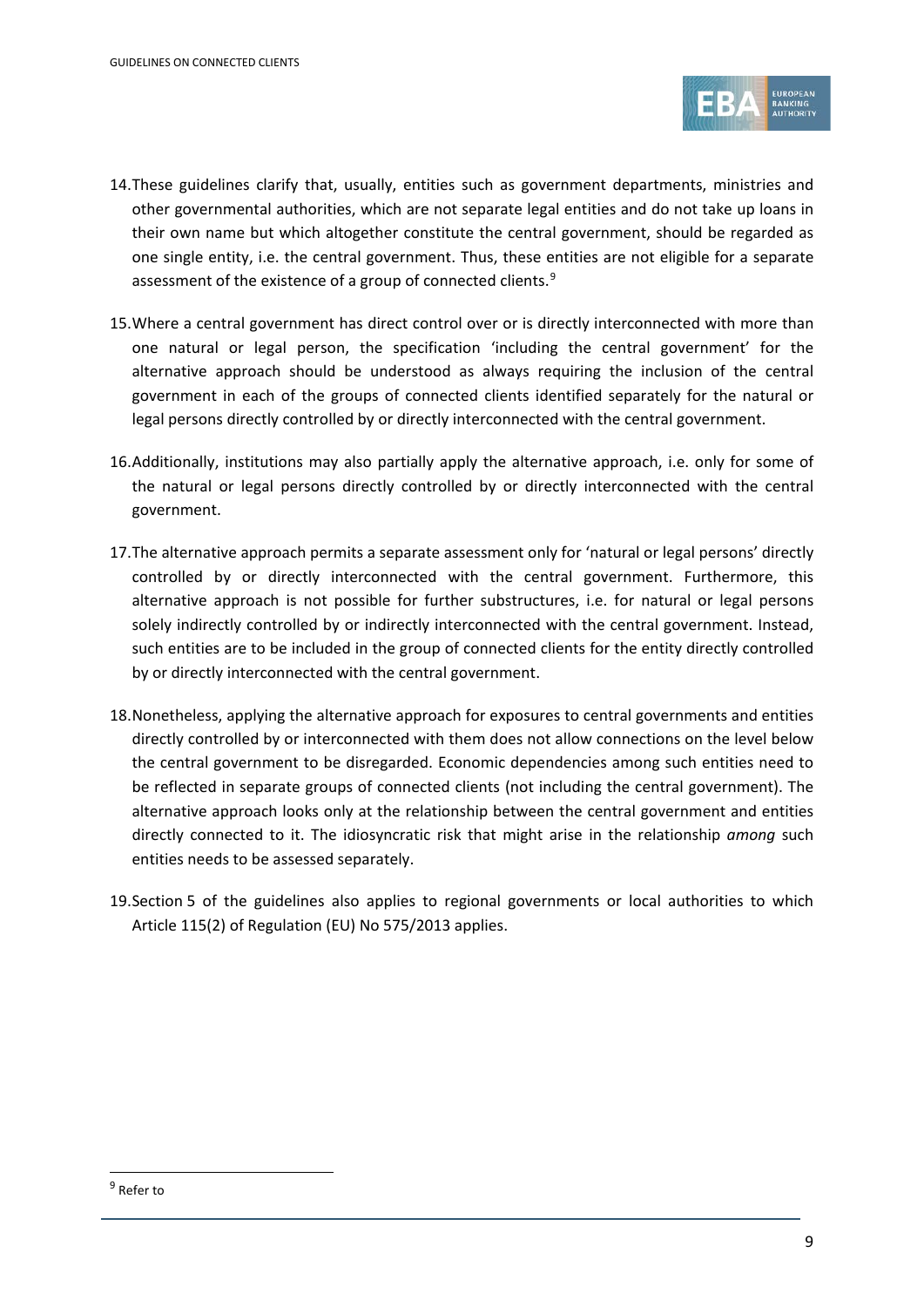

#### **2.2.3 Establishing connectedness based on economic dependency**

- 20.Even if the issue of control of one client over another does not apply, institutions are obliged to assess whether there exists a relationship of economic dependency among clients. If it is likely that the financial problems of one client would cause difficulties for the other(s) in terms of full and timely repayment of liabilities, there exists an idiosyncratic risk that needs to be addressed by considering the clients to be connected. An economic dependency among clients may be mutual or only one way.
- 21.Dependency might arise in the context of business interconnections (e.g. supply chain links, dependence on large customers or counterparty exposures, financial dependency) that are not linked to sectorial or geographical risks, and it suggests that the clients involved are exposed to the same idiosyncratic risk factor. If this idiosyncratic risk materialises, one or both obligors are likely to experience repayment difficulties. Consequently, interconnections among entities (or persons) due to bilateral business relationships may lead to contagion risk that is independent of sectorial or geographical risks. The fact that the existence of common idiosyncratic risk factors may lead to contagion risk for otherwise independent clients is at the core of the concept of economic interconnection.
- 22.The rationale for the definition of economic interconnection in Article 4(1)(39)(b) is to identify channels of contagion stemming from economic dependencies that a client cannot overcome without experiencing repayment difficulties. However, even if a client is dependent on another client through, for instance, a business relationship, it could still be possible for the client to easily find a replacement for this business partner (in case of its default), or to compensate for such a loss by other means, for example through reduction of costs or concentration on other sectors. This might cause practical problems, such as lower margins, but if an institution is able to demonstrate that it would not lead to repayment difficulties, there is no requirement to consider such clients as interconnected.
- 23.It should be noted that a common source of funding due solely to geographical location does not, in itself, lead to a requirement to connect clients. Small and medium-sized entities will, in many cases, not have the capacity or commercial incentive to use institutions other than their local bank, and, in addition, for most of them the personal relationship with their banker is the key to better financial services. This fact does not in itself justify these clients being regarded as interconnected, even though they have a common source of funding (i.e. the reporting institution itself). Such funding dependencies differ from the funding dependencies described in these guidelines because the common source of funding is the result of the geographical location and can normally be replaced.
- 24.Clients that depend on their existing source of funding simply because they are not creditworthy do not belong in this category. In the same way, being clients of the same institution does not in itself create a requirement to group the clients if the institution providing funding can be easily replaced. Institutions are not required to collect information about whether their clients share an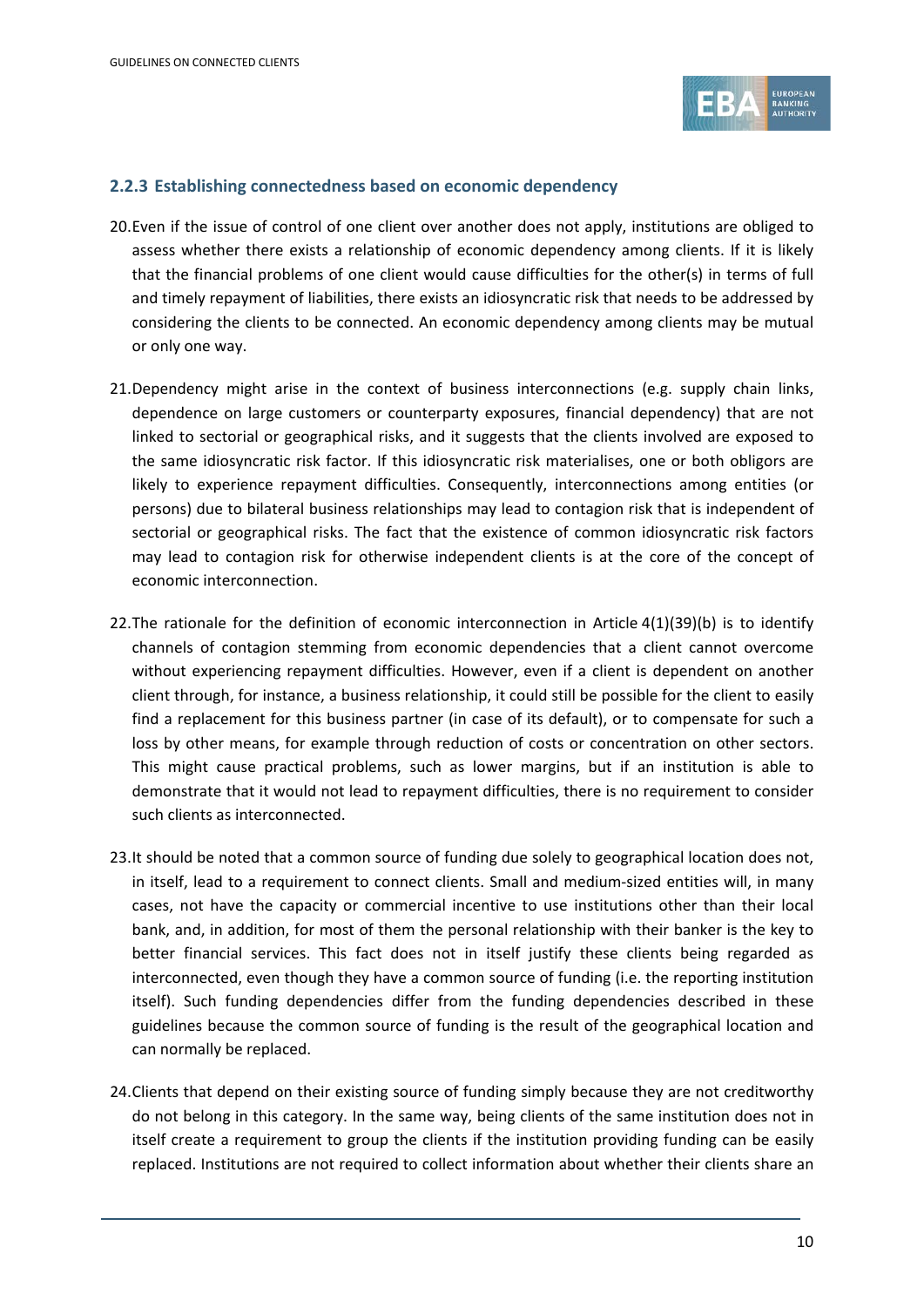1



external common source of funding; however, institutions do need to take into account available information in this regard.

25.Although these guidelines apply to exposures to shadow banking entities<sup>[10](#page-10-0)</sup> in the same way that they apply to exposures to other clients, the institution should pay particular attention when assessing connections among shadow banking entities. The EBA *'*Guidelines on limits on exposures to shadow banking entities' define prudential expectations regarding groups of shadow banking entities. In this context, institutions should give due consideration to the fact that elements of control among these shadow banking entities will most likely consist not of equity ties but rather of a different type of relationship, i.e. situations of de facto control or relationships characterised by contractual obligations, implicit support or potential reputational risk (e.g. sponsorship or even branding).<sup>[11](#page-10-1)</sup>

### **2.2.4 Relation between interconnectedness through control and interconnectedness through economic dependency**

- 26.The concepts of control and economic dependency are two different kinds of interconnection to be assessed separately. However, there are situations where the two types of dependencies are interlinked and could therefore exist within one group of connected clients in such a way that all relevant clients constitute a single risk. The wording in point (b) of Article 4(1)(39) of Regulation (EU) No 575/2013, 'between whom there is no relationship of control', does not lead to two mutually exclusive grouping requirements. It should rather be understood as meaning that the control relationship is a grouping requirement due to a very strong form of dependency (control as legal dependency) and thus is a subcategory of the wider form of economic dependency. The overarching indicator is the same in both cases, i.e. a single risk between two or more clients ('domino effect'), regardless of the type of connection the single risk is based on. The chain of contagion leading to possible default of all entities concerned is the relevant factor for the grouping and needs to be assessed in each individual case.
- 27.Downstream contagion should be assumed when an entity is economically dependent on another client and is itself the head of a 'control group', i.e. a group of connected clients formed on account of the existence of a control relationship in accordance with Article 4(1)(39)(a) of Regulation (EU) No 575/2013. If the other client is part of a group of connected clients, the control group of the economically dependent entity should then be included in the group of connected clients to which the economic dependency relationship exists. The reason for this is that, to overcome its own pending payment difficulties, the economically dependent entity will

<span id="page-10-0"></span><sup>&</sup>lt;sup>10</sup> As defined in the EBA 'Guidelines on limits on exposures to shadow banking entities which carry out banking activities outside a regulated framework under Article 395(2) of Regulation (EU) No 575/2013': a regulated framework under Article 395(2) of Regulation (EU) No 575/2013': [https://www.eba.europa.eu/regulation-and-policy/large-exposures/guidelines-on-limits-on-exposures-to-shadow-banking.](https://www.eba.europa.eu/regulation-and-policy/large-exposures/guidelines-on-limits-on-exposures-to-shadow-banking)

<span id="page-10-1"></span> $11$  In March 2017, the Basel Committee published a second consultative document on identification and measurement of step-in risk, which proposes a conceptual framework that could form the basis of an approach for identifying, assessing and addressing step-in risk potentially embedded in banks' relationships with shadow banking entities in particular. It focuses on the identification of unconsolidated entities to which a bank may nevertheless provide financial support, in order to protect itself from any adverse reputational risk stemming from its connection to these entities.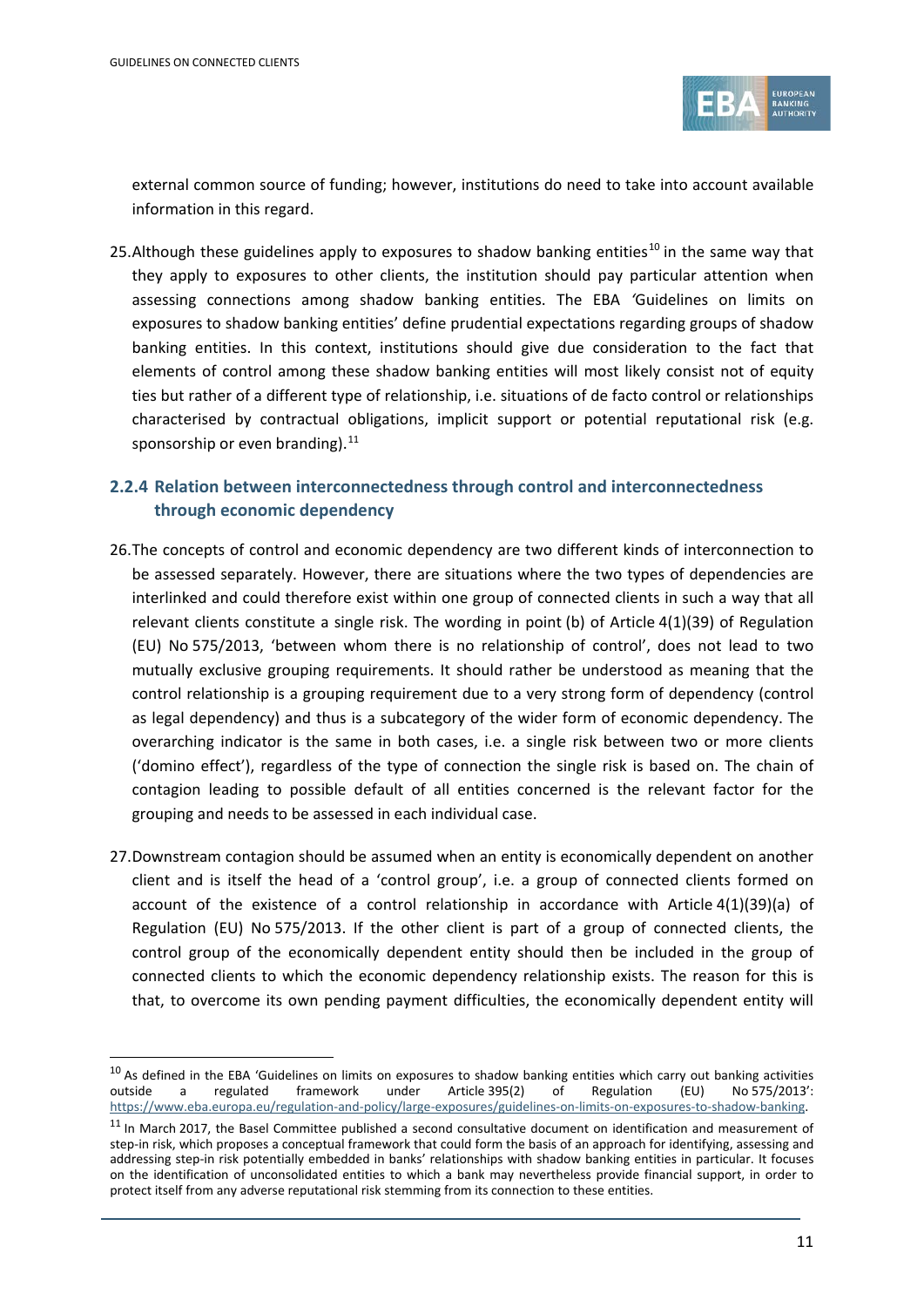

most likely withdraw resources from controlled entities, thus extending the risk of contagion downstream.

28.On the other hand, upstream contagion of entities that control the economically dependent entity should be assumed only when the controlling entity is also economically dependent on the entity that constitutes the economic link between the two controlling groups.

#### **2.2.5 Control and management procedures for identifying connected clients**

- 29.Having information about connected clients is essential to an institution's understanding of the risks it is exposed to and also to limiting the impact of unforeseen events. In this regard, institutions should have in place a robust process for investigating and identifying connections among clients. To this end, institutions should take reasonable steps to collect and use all relevant information; this includes publicly available information, information beyond the institutions' clients and also 'soft information' that typically exists at the level of individual loan officers and relationship managers.
- 30.On the basis of the available information, institutions should be able to identify all control relationships and economic dependencies among their clients, regardless of the size of their exposures. The guidelines acknowledge, however, the inherent difficulty of identifying economic dependencies among clients and state that institutions should strengthen their investigations in all cases where the sum of all exposures to one individual client exceeds 5% of Tier 1 capital.
- 31.It is important to note that institutions should also collect information on all entities forming a 'chain of contagion' to be able to correctly identify groups of connected clients. However, if there are interconnections among entities with which the institution has no business relation (and thus has not collected any information with regard to possible interconnections), the correct identification of a group of connected clients might not be possible. Naturally, if an institution becomes aware of such interconnections via entities outside its clientele (e.g. through press statements), it needs to incorporate this information into its grouping practice.
- 32.It will rarely be possible to implement automated procedures for identifying economic interconnections; therefore, case-by-case analysis and judgement should be used. As the determination of economic interconnection is dependent on the one hand on the information available to or gathered by the institution and on the other hand on economic judgement, it is possible that different institutions will arrive at different results when analysing the same entities. Supervisors should be aware of this issue and, depending on the specific case, may accept or challenge such differences.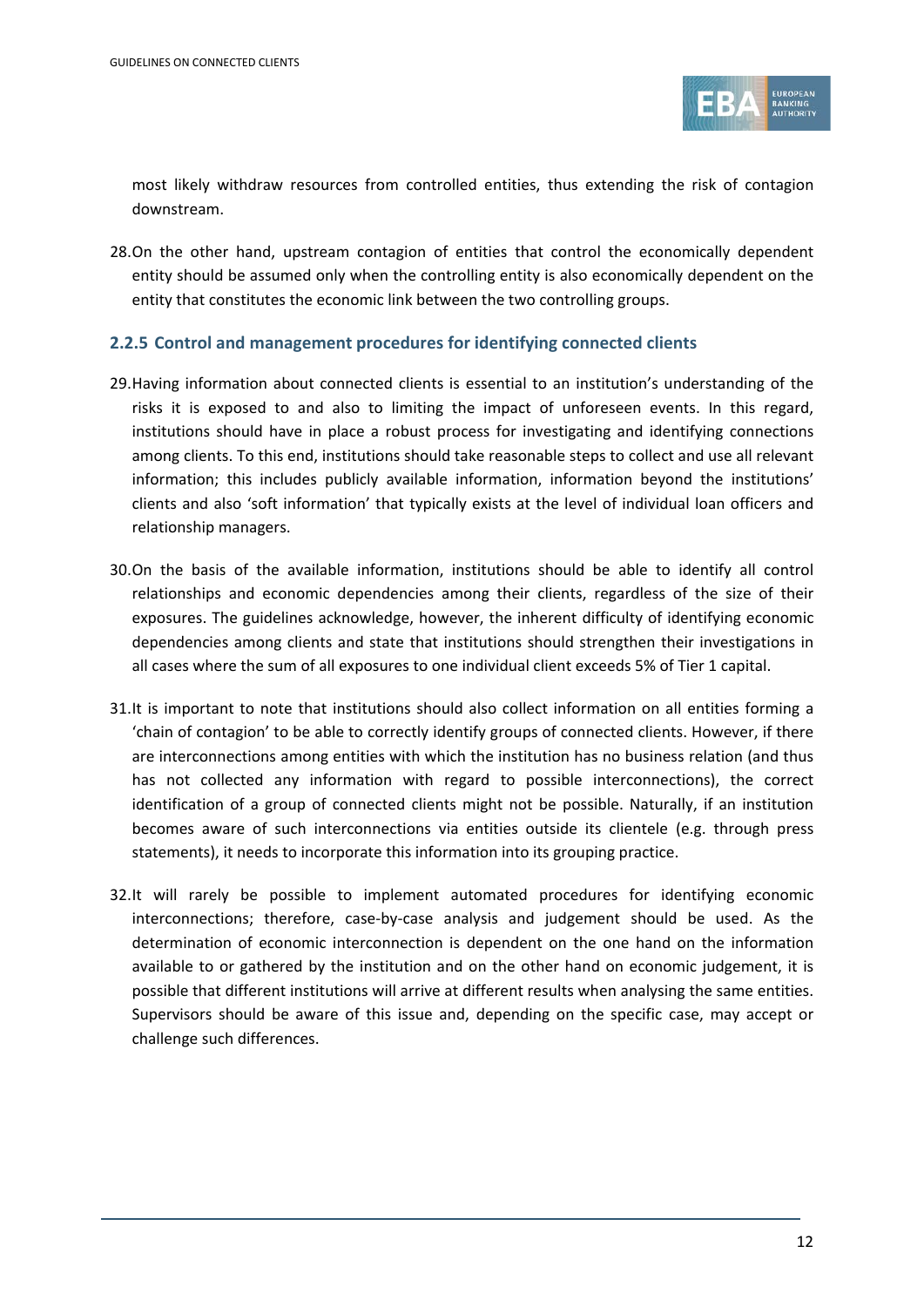

## <span id="page-12-0"></span>3. Guidelines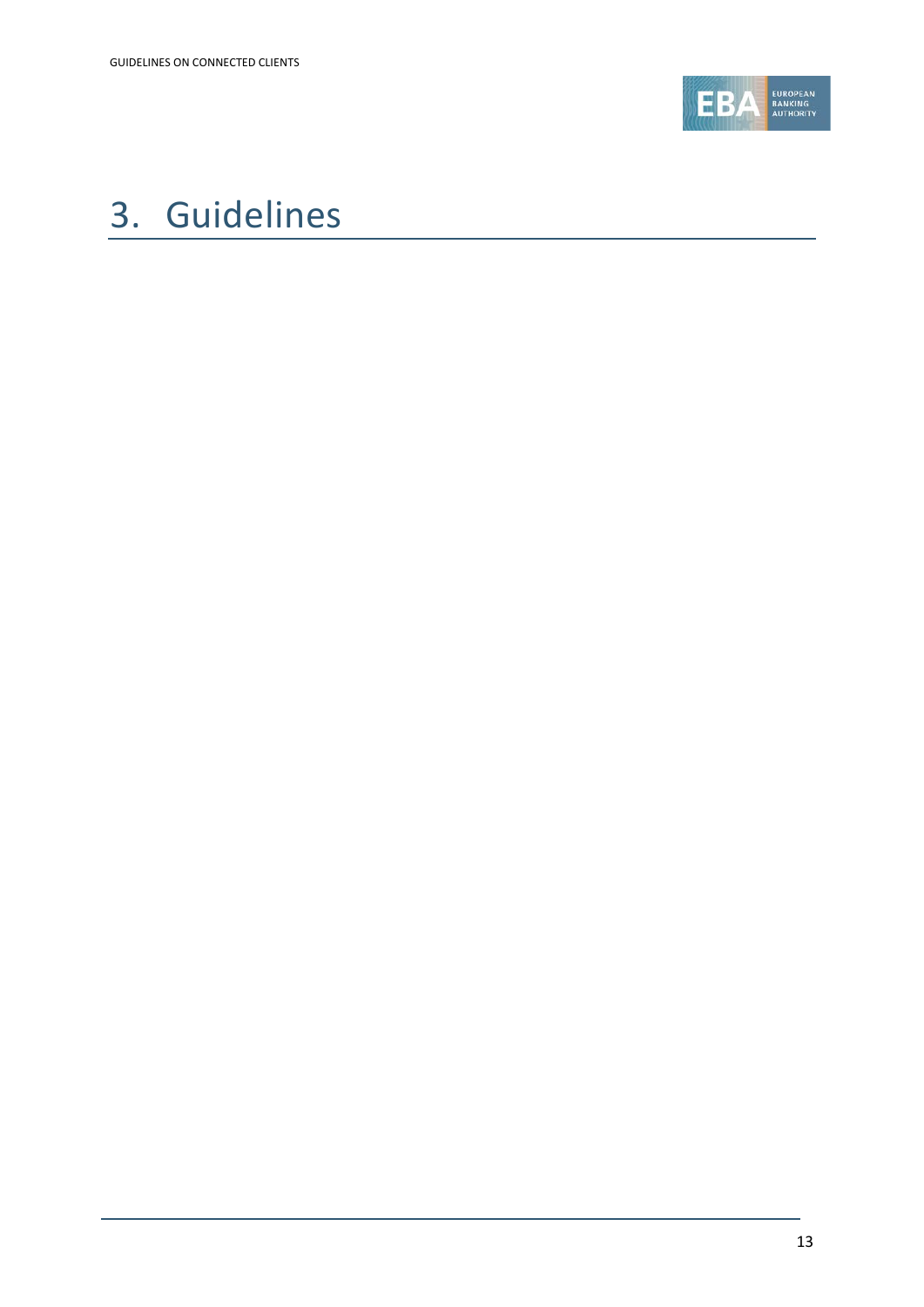

EBA/GL/2017/15

14/11/2017

## Guidelines

# on connected clients under Article 4(1)(39) of Regulation (EU) No 575/2013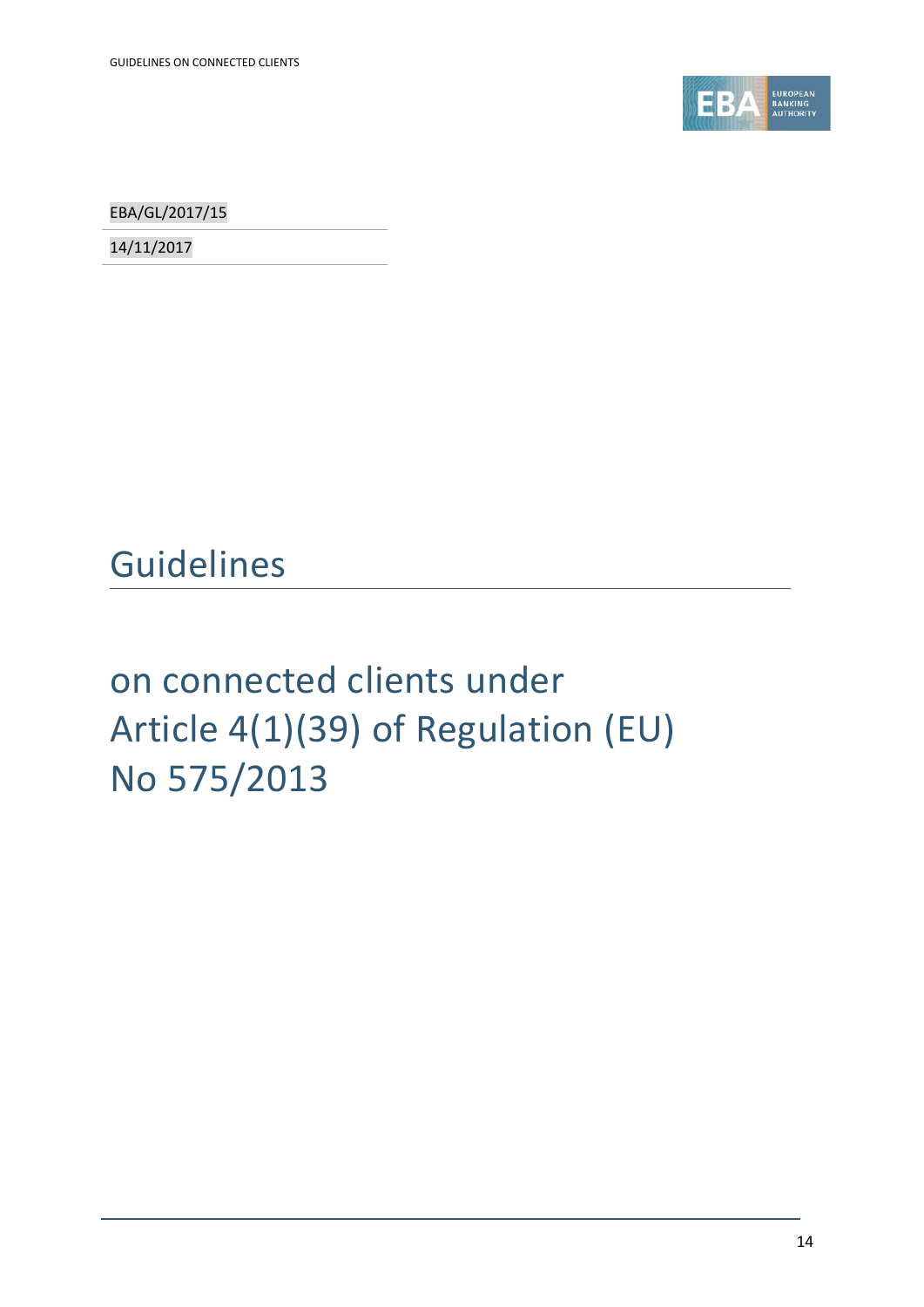

## 1. Compliance and reporting obligations

### Status of these guidelines

- 1. This document contains guidelines issued pursuant to Article 16 of Regulation (EU) No 1093/2010.<sup>[12](#page-14-0)</sup> In accordance with Article 16(3) of Regulation (EU) No 1093/2010, competent authorities and financial institutions must make every effort to comply with the guidelines.
- 2. Guidelines set out the EBA's view of appropriate supervisory practices within the European System of Financial Supervision or of how Union law should be applied in a particular area. Competent authorities as defined in Article 4(2) of Regulation (EU) No 1093/2010 to whom guidelines apply should comply by incorporating them into their practices as appropriate (e.g. by amending their legal framework or their supervisory processes), including where guidelines are directed primarily at institutions.

### Reporting requirements

.

- 3. In accordance with Article 16(3) of Regulation (EU) No 1093/2010, competent authorities must notify the EBA as to whether they comply or intend to comply with these guidelines, or otherwise give reasons for non-compliance, by ([dd.mm.yyyy]).
- 4. In the absence of any notification by this deadline, competent authorities will be considered by the EBA to be non-compliant. Notifications should be sent by submitting the form available on the EBA website to [compliance@eba.europa.eu](mailto:compliance@eba.europa.eu) with the reference 'EBA/GL/201x/xx'. Notifications should be submitted by persons with appropriate authority to report compliance on behalf of their competent authorities. Any change in the status of compliance must also be reported to the EBA.
- 5. Notifications will be published on the EBA website, in line with Article 16(3).

<span id="page-14-0"></span><sup>&</sup>lt;sup>12</sup> Regulation (EU) No 1093/2010 of the European Parliament and of the Council of 24 November 2010 establishing a European Supervisory Authority (European Banking Authority), amending Decision No 716/2009/EC and repealing Commission Decision 2009/78/EC (OJ L 331, 15.12. 2010, p. 12).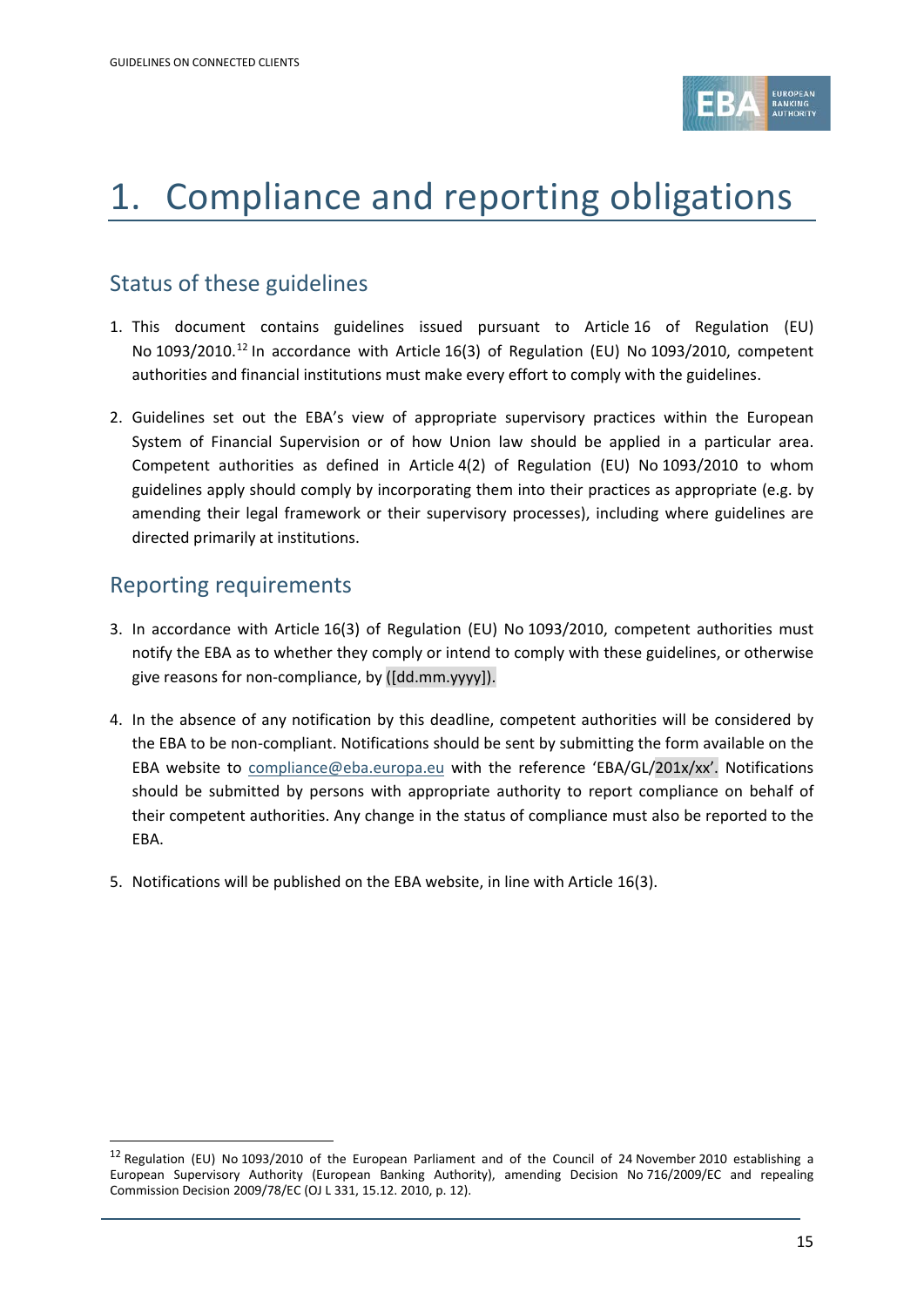

## 2. Subject matter, scope and definitions

### Subject matter and scope of application

6. These guidelines specify the approach institutions, as defined under point (3) of Article 4(1) of Regulation (EU) No 575/2013, should take when applying the requirement to group two or more clients into a 'group of connected clients' because they constitute a single risk in accordance with Article 4(1)(39) of that Regulation.

### Addressees

7. These guidelines are addressed to competent authorities as defined in point (i) of Article 4(2) of Regulation (EU) No 1093/2010 and to financial institutions as defined in Article 4(1) of Regulation No 1093/2010.

### Definitions

8. Unless otherwise specified, terms used and defined in Regulation (EU) No 575/2013 and Directive 2013/36/EU have the same meaning in these guidelines.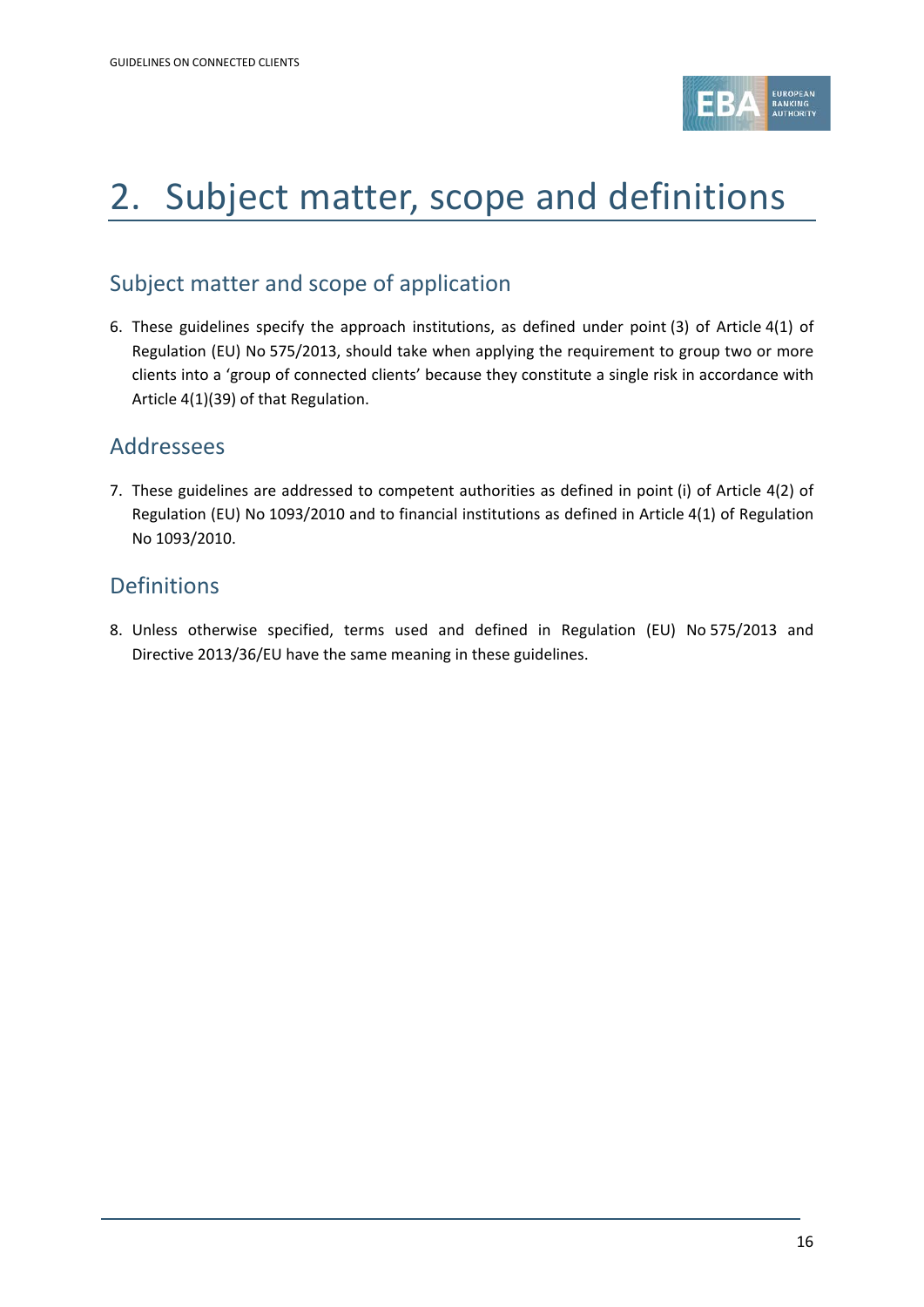

## 3. Implementation

### Date of application

9. These guidelines apply from 1 January 2019.

### Repeal

10.The CEBS 'Guidelines on the implementation of the revised large exposures regime', of 11 December 2009, are repealed with effect from 1 January 2019.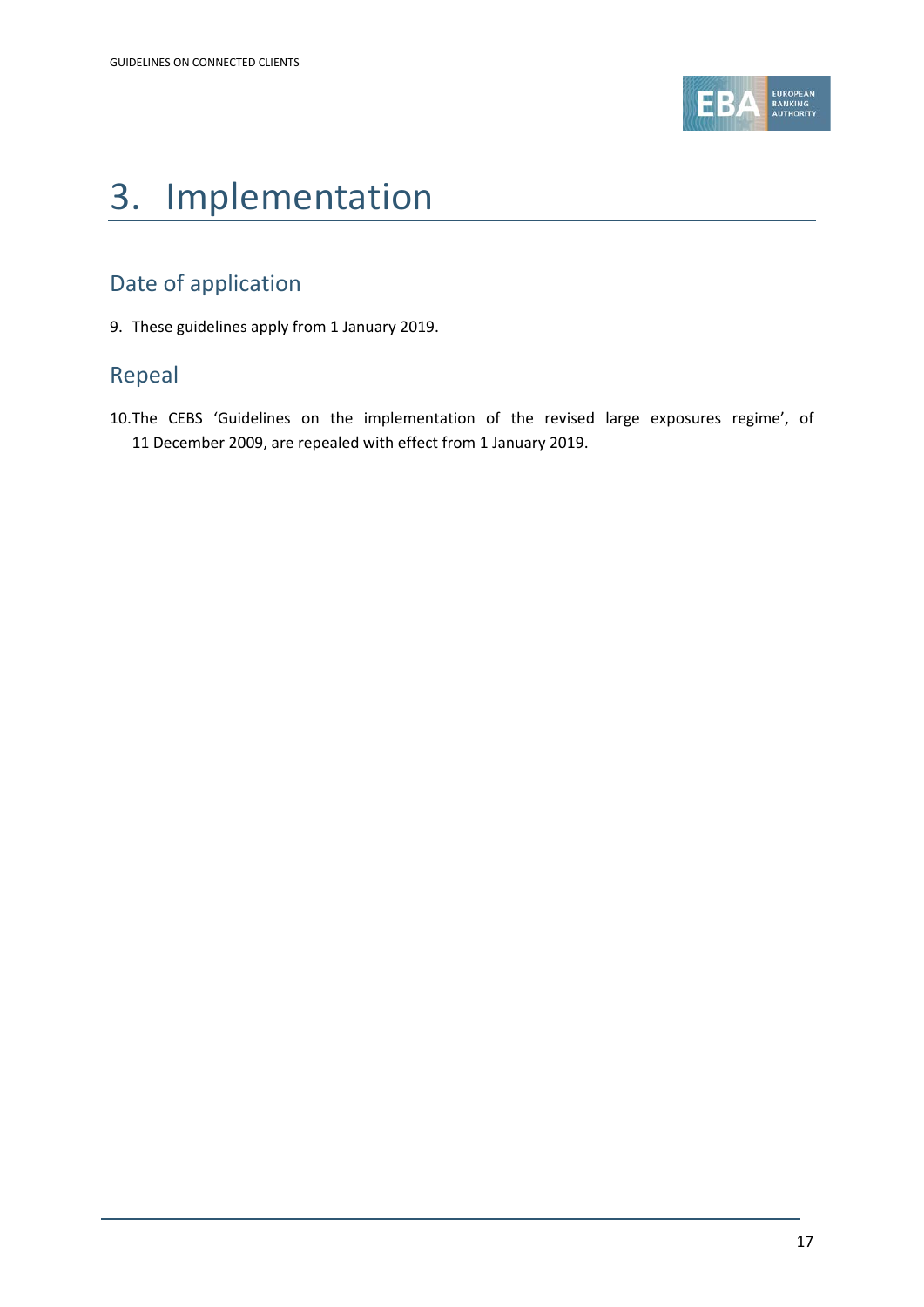1



## 4. Groups of connected clients based on control

- 11.When applying Article 4(1)(39)(a) of Regulation (EU) No 575/2013, institutions are required to assume that two or more clients constitute a single risk when there is a control relationship between them.
- 12.In exceptional cases, where institutions are able to demonstrate that no single risk exists despite the existence of a control relationship among clients, institutions should document the relevant circumstances that justify this case in a detailed and comprehensible manner. For example, in specific cases where a special purpose entity that is controlled by another client (e.g. an originator) is fully ring-fenced and bankruptcy remote – so that there is no possible channel of contagion, and hence no single risk, between the special purpose entity and the controlling entity – it may be possible to demonstrate that no single risk exists (see scenario C 1 in the annex).
- 13.Institutions should apply the concept of control as defined in Article 4(1)(37) of Regulation (EU) No 575/2013 as follows:
	- a) In relation to clients that prepare their consolidated financial statements in conformity with the national rules transposing Directive 20[13](#page-17-0)/34/EU,<sup>13</sup> institutions should rely on the control relationship between a parent undertaking and its subsidiaries within the meaning of Article 22(1) and (2) of Directive 2013/34/EU. For this purpose, institutions should group clients accordingly on the basis of their clients' consolidated financial statements. To this end, references to Directive 2013/34/EU should be understood as references to the national rules that transposed Directive 2013/34/EU in the Member State where the institutions' clients are required to prepare their consolidated financial statements.
	- b) In relation to clients that prepare their consolidated financial statements in conformity with the international accounting standards adopted by the Commission in accordance with Regulation (EC) No 1606/2002, institutions should rely on the control relationship between a parent undertaking and its subsidiaries within the meaning of those accounting standards. For this purpose, institutions should group clients accordingly on the basis of their clients' consolidated financial statements.
	- c) In relation to clients to which point (a) or point (b) of this paragraph do not apply (e.g. natural persons, central governments, and clients that prepare consolidated financial statements in accordance with the accounting rules of a third country), institutions should

<span id="page-17-0"></span><sup>&</sup>lt;sup>13</sup> Article 22(1) and (2) of Directive 2013/34/EU has replaced the content of Article 1 of Directive 83/349/EEC, referred to in Article 4(1)(37) of Regulation (EU) No 575/2013. In accordance with Article 52 of Directive 2013/34/EU, references to the repealed directive must be construed as references to Directive 2013/34/EU and must be read in accordance with the correlation table in its Annex VII.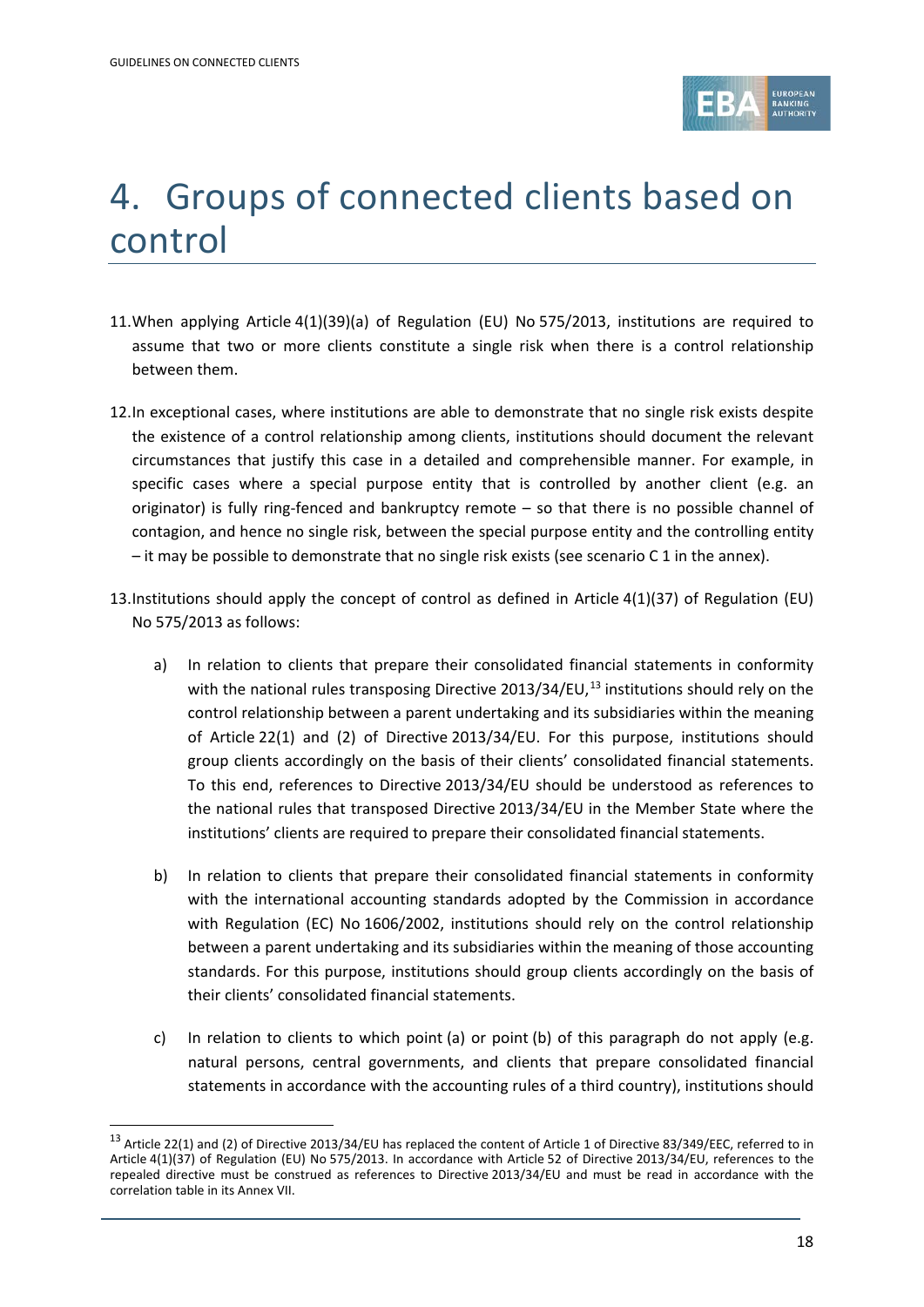

deem to be control relationships those between any natural or legal person and an undertaking that are similar to the parent undertaking/subsidiary relationships mentioned in points (a) and (b) of this paragraph.

When conducting this assessment, institutions should deem any of the following criteria to constitute a control relationship:

- i. holding the majority of the shareholders' or members' voting rights in another entity;
- ii. right or ability to appoint or remove a majority of the members of the administrative, management or supervisory body of another entity;
- iii. right or ability to exercise a dominant influence over another entity pursuant to a contract, or provisions in memoranda or articles of association.

Other possible indicators of control that institutions should consider in their assessment include the following:

- iv. power to decide on the strategy or direct the activities of an entity;
- v. power to decide on crucial transactions, such as the transfer of profit or loss;
- vi. right or ability to coordinate the management of an entity with that of other entities in pursuit of a common objective (e.g. where the same natural persons are involved in the management or board of two or more entities);
- vii. holding more than 50% of the shares of capital of another entity.
- 14.Given that the decisive factor for the assessment of the existence of a control relationship is the accounting criteria or indicators of control set out in paragraph 13(a), (b) and (c), institutions should group two or more clients on account of a relationship of control, as described in this section, even where these clients are not included in the same consolidated financial statements because exemptions apply to them under the relevant accounting rules, for example under Article 23 of Directive 2013/34/EU.
- 15.Institutions should group two or more clients into a group of connected clients on account of a relationship of control among these clients regardless of whether or not the exposures to these clients are exempted from the application of the large exposures limit under Article 400(1) and (2) of Regulation (EU) No 575/2013 or in accordance with exemptions under national rules implementing Article 493(3) of that Regulation.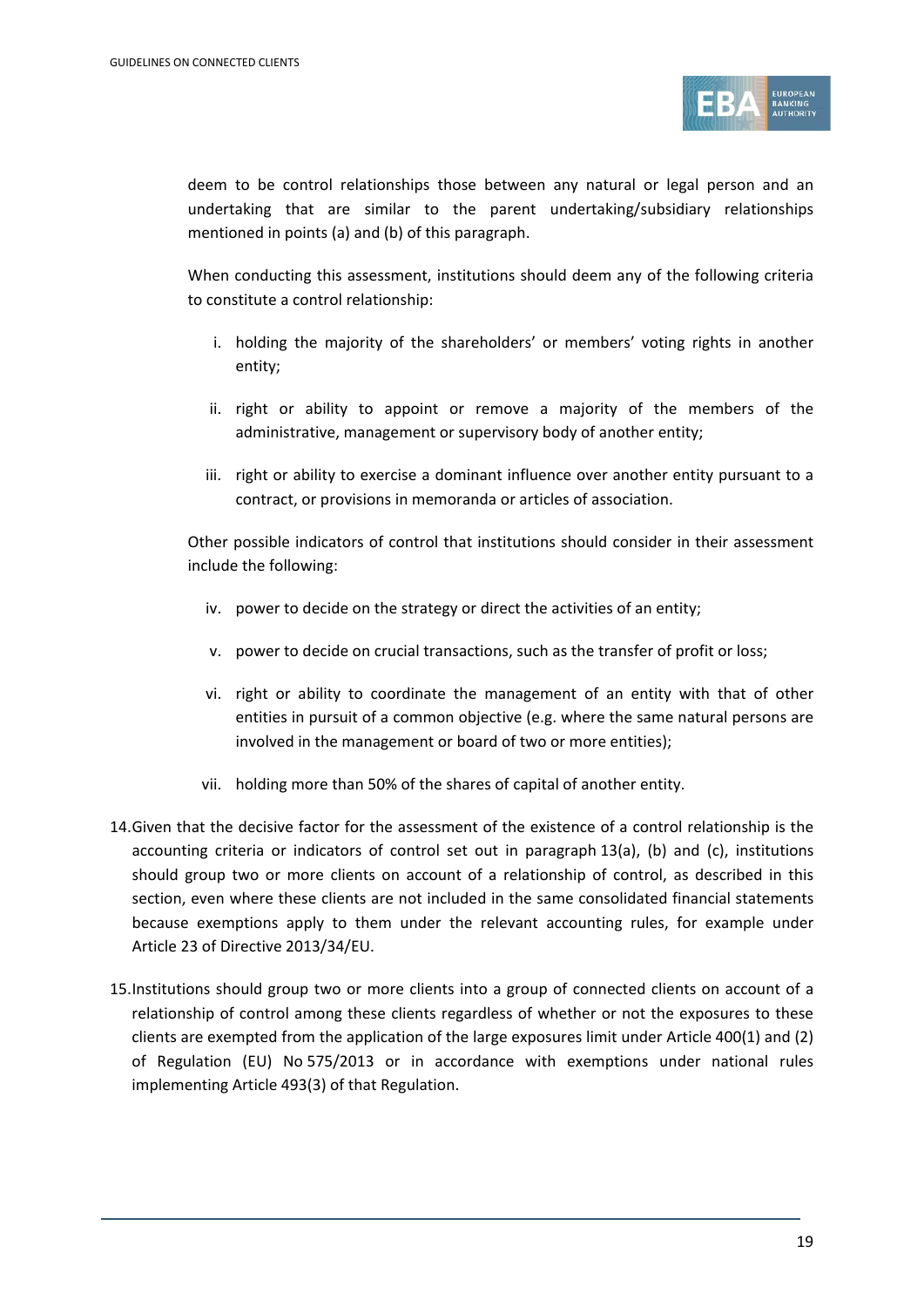

## 5. Alternative approach for exposures to central governments

- 16.In line with the definition of 'group of connected clients' under the last subparagraph of Article 4(1)(39) of Regulation (EU) No 575/2013, institutions may assess the existence of a group of connected clients separately for each of the persons directly controlled by or directly interconnected with the central government ('alternative approach').<sup>[14](#page-19-0)</sup>
- 17.The same provision allows for a partial application of the alternative approach, assessing separately the natural or legal persons directly controlled by or directly interconnected with the central government (see scenario CG 1 in the annex).

18.The provision also makes clear that:

.

- a) The central government is included in each of the groups of connected clients identified separately for the natural or legal persons directly controlled by or directly interconnected with the central government (see scenario CG 2 in the annex).
- b) Each group of connected clients under point (a) includes also persons controlled by or interconnected with the person who is directly controlled by or directly interconnected with the central government (see scenario CG 3 in the annex).
- 19.Where the entities directly controlled by or directly interconnected with the central government are economically dependent on each other, they should form separate groups of connected clients (excluding the central government), in addition to the groups of connected clients formed in accordance with the alternative approach (see scenario CG 4 in the annex).
- 20. In line with the last sentence of the last subparagraph of Article 4(1)(39) of Regulation (EU) No 575/2013, this section of the guidelines is also applicable to regional governments or local authorities to which Article 115(2) of that Regulation applies, and natural or legal persons directly controlled by or interconnected with these regional governments or local authorities.

<span id="page-19-0"></span> $14$  In accordance with Article 400(1)(a) of Regulation (EU) No 575/2013, asset items constituting claims on central governments, which unsecured would be assigned a 0% risk weight under the standardised approach, are exempted from the application of Article 395(1) (limits to large exposures) of the same regulation.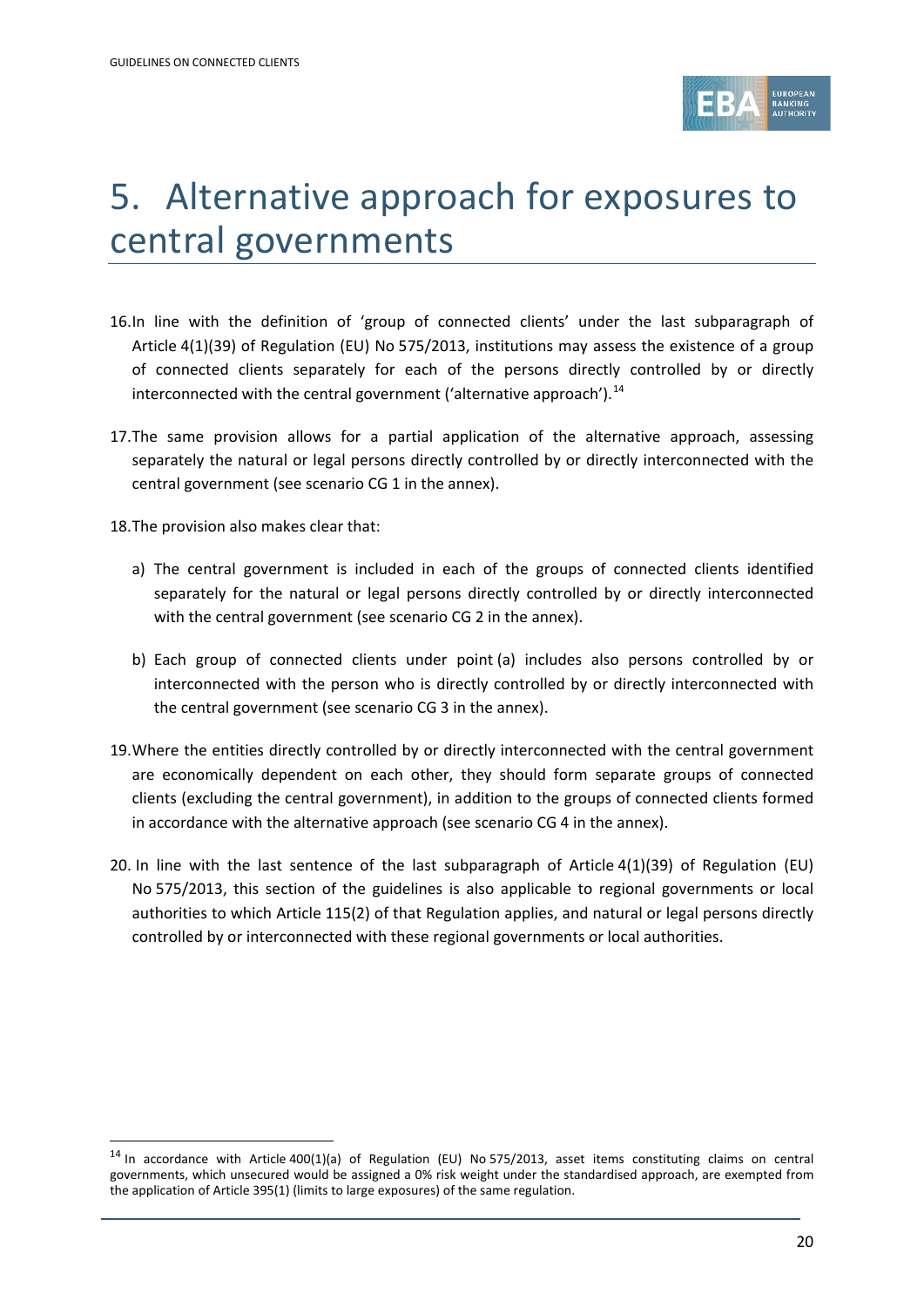.



## 6. Establishing interconnectedness based on economic dependency

- 21.When assessing interconnectedness among their clients based on economic dependency, in accordance with Article 4(1)(39)(b) of Regulation (EU) No 575/2013, institutions should take into account the specific circumstances of each case, in particular whether the financial difficulties or the failure of a client would lead to funding or repayment difficulties for another client (see scenarios E 1, E 2, E 3 and E 4 in the annex).
- 22.Where an institution is able to demonstrate that the financial difficulties or the failure of a client would not lead to funding or repayment difficulties for another client, these clients do not need to be considered a single risk. In addition, two clients do not need to be considered a single risk if a client is economically dependent on another client in a limited way, meaning that the client can easily find a replacement for the other client.
- 23.Institutions should consider, in particular, the following situations when assessing economic dependency:
	- a) Where a client has fully or partly guaranteed the exposure of another client and the exposure is so significant for the guarantor that the guarantor is likely to experience financial problems if a claim occurs. [15](#page-20-0)
	- b) Where a client is liable in accordance with his or her legal status as a member in an entity, for example a general partner in a limited partnership, and the exposure is so significant for the client that the client is likely to experience financial problems if a claim against the entity occurs.
	- c) Where a significant part of a client's gross receipts or gross expenditures (on an annual basis) is derived from transactions with another client (e.g. the owner of a residential/commercial property the tenant of which pays a significant part of the rent) that cannot be easily replaced.
	- d) Where a significant part of a client's production/output is sold to another client of the institution, and the production/output cannot be easily sold to other customers.
	- e) Where the expected source of funds to repay the loans of two or more clients is the same and none of the clients has another independent source of income from which the loan may be serviced and fully repaid.

<span id="page-20-0"></span><sup>&</sup>lt;sup>15</sup> This situation refers to guarantees that do not comply with the eligibility requirements provided for in Part Three, Title II, Chapter IV (Credit Risk Mitigation) of Regulation (EU) No 575/2013 and, consequently, in relation to which the substitution approach (referred to in Article 403 of that Regulation) cannot be used for prudential purposes.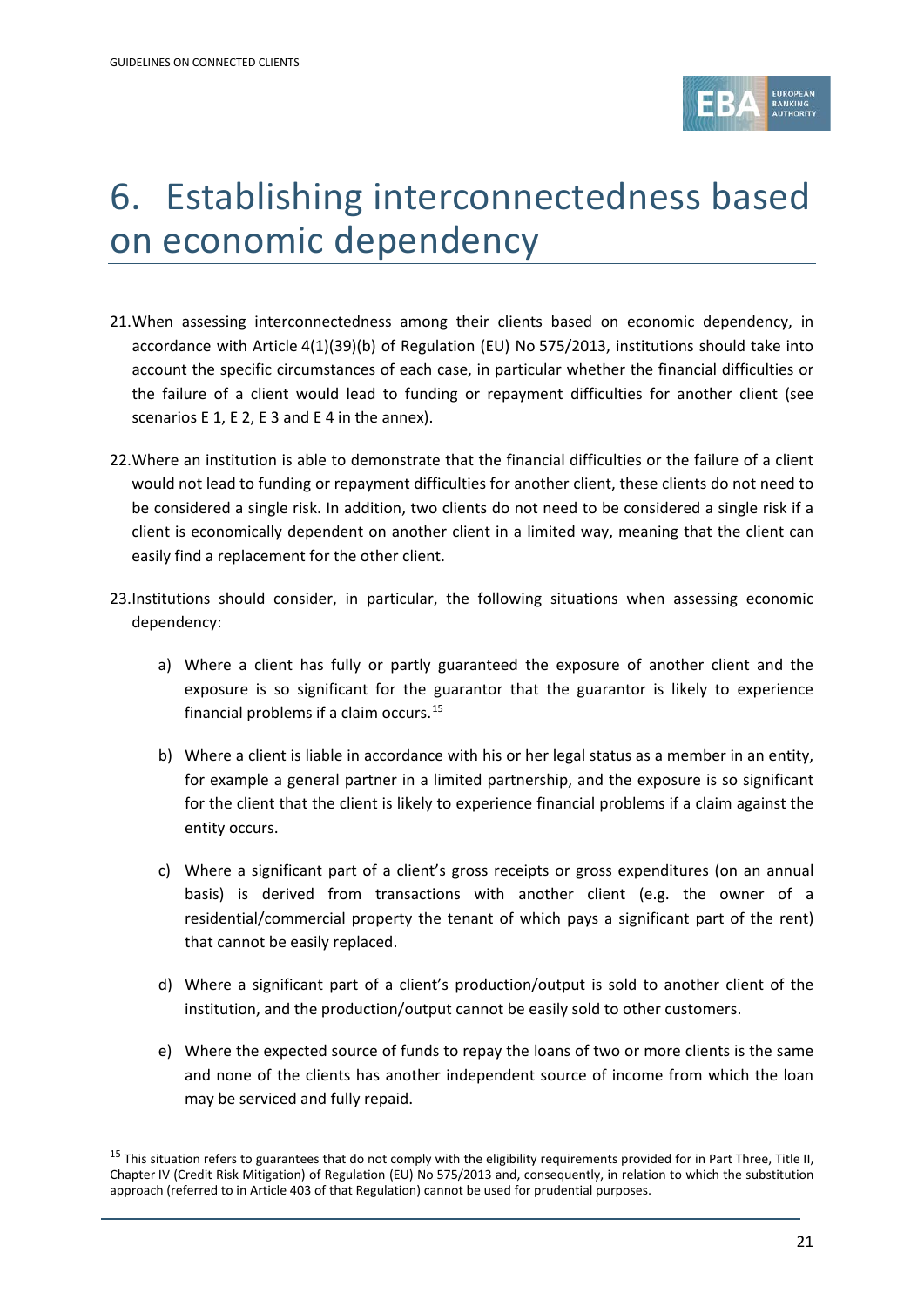.



- f) Other situations where clients are legally or contractually jointly liable for obligations to the institution (e.g. a debtor and his or her co-borrower, or a debtor and his or her spouse/partner).
- g) Where a significant part of the receivables or liabilities of a client is to another client.
- h) Where clients have common owners, shareholders or managers. For example, horizontal groups where an undertaking is related to one or more other undertakings because they all have the same shareholder structure without a single controlling shareholder or because they are managed on a unified basis. This management may be pursuant to a contract concluded between the undertakings, or to provisions in the memoranda or articles of association of those undertakings, or if the administrative management or supervisory bodies of the undertaking and of one or more other undertakings consist for the major part of the same persons.
- 24.Institutions should also consider the non-exhaustive list of situations in paragraph 23 when assessing connections among shadow banking entities.  $16$  Institutions should give due consideration to the fact that relationships between entities falling under the definition of shadow banking entities will most likely consist not of equity ties but rather of a different type of relationship, i.e. situations of de facto control or relationships characterised by contractual obligations, implicit support or potential reputational risk (e.g. sponsorship or even branding).
- 25.Where an institution's client is economically dependent on more than one client, which are not dependent on each other, the institution should include the latter clients in separate groups of connected clients (together with the dependent client).
- 26.Institutions should form a group of connected clients where two or more of their clients are economically dependent on an entity, even if this entity is not a client of the institution.
- 27.Institutions should group two or more clients into a group of connected clients on account of economic dependency among these clients regardless of whether or not the exposures to these clients are exempted from the application of the large exposures limit under Article 400(1) and (2) of Regulation (EU) No 575/2013 or in accordance with exemptions under national rules implementing Article 493(3) of that Regulation.

### Economic dependency through a main source of funding

28.Institutions should consider situations where the funding problems of one client are likely to spread to another on account of a one-way or two-way dependency on the same funding source. This does not include cases where clients get funding from the same market (e.g. the market for commercial paper) or where clients' dependency on their existing source of funding is caused by

<span id="page-21-0"></span> $16$  As defined in the EBA guidelines on limits on exposures to shadow banking entities that carry out banking activities outside a regulated framework under Article 395(2) of Regulation (EU) No 575/2013: <https://www.eba.europa.eu/regulation-and-policy/large-exposures/guidelines-on-limits-on-exposures-to-shadow-banking>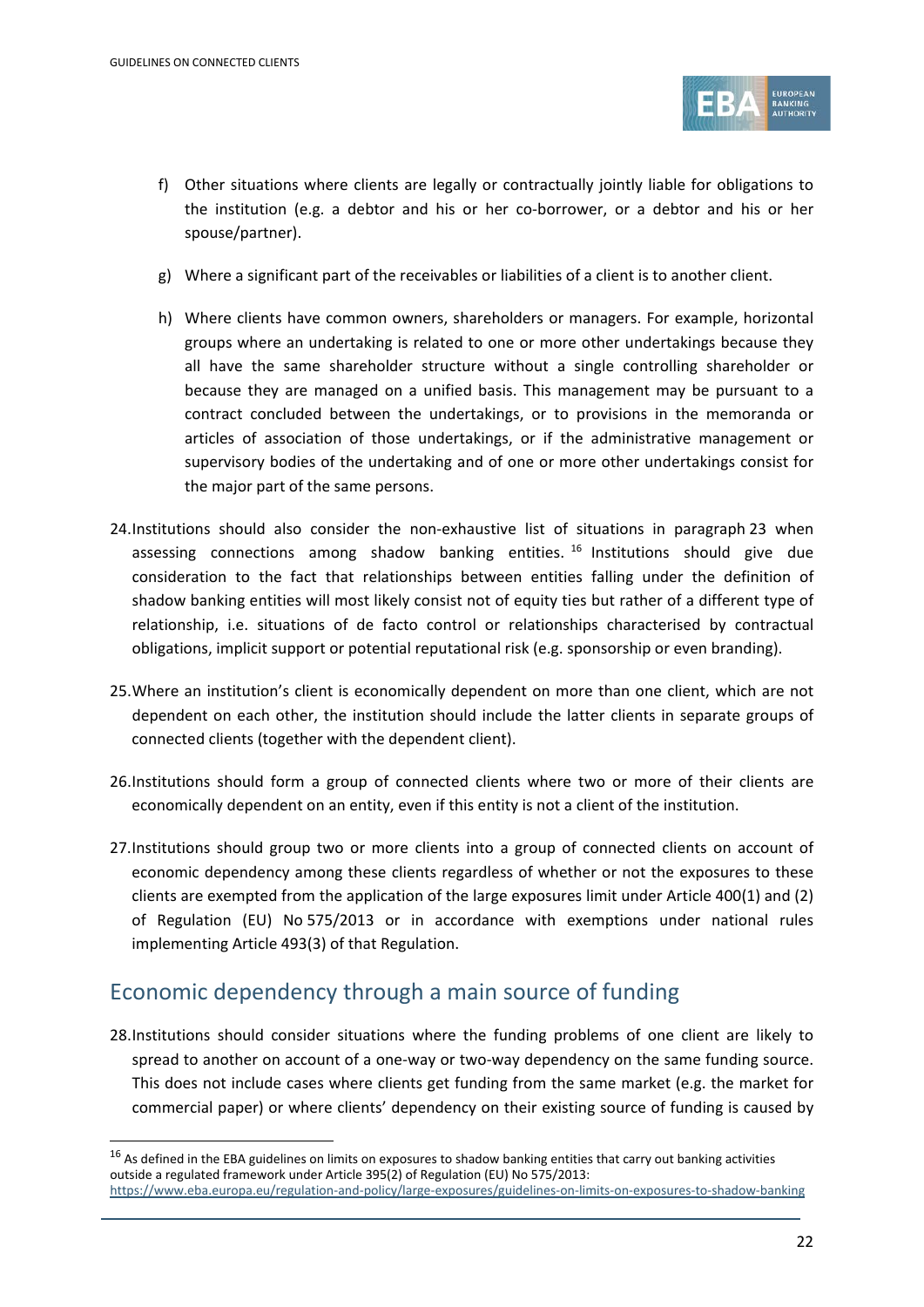

the clients' deteriorating creditworthiness, such that they cannot easily replace that source of funding.

- 29.Institutions should consider cases where the common source of funding depended on is provided by the institution itself, its financial group or its connected parties (see scenarios E 5 and E 6 in the annex)<sup>[17](#page-22-0)</sup>. Being clients of the same institution does not in itself create a requirement to group the clients if the institution providing funding can be easily replaced.
- 30.Institutions should also assess any contagion or idiosyncratic risk that could emerge from the following situations:
	- a) use of one funding entity (e.g. the same bank or conduit that cannot be easily replaced);
	- b) use of similar structures;

.

c) reliance on commitments from one source (e.g. guarantees, credit support in structured transactions or non-committed liquidity facilities), taking into account its solvency, especially where there are maturity mismatches between the maturity of underlying assets and the frequency of the refinancing needs.

<span id="page-22-0"></span><sup>&</sup>lt;sup>17</sup> Recital 54 to Regulation (EU) No 575/2013 sets out that 'In determining the existence of a group of connected clients and thus exposures constituting a single risk, it is also important to take into account risks arising from a common source of significant funding provided by the institution itself, its financial group or its connected parties.'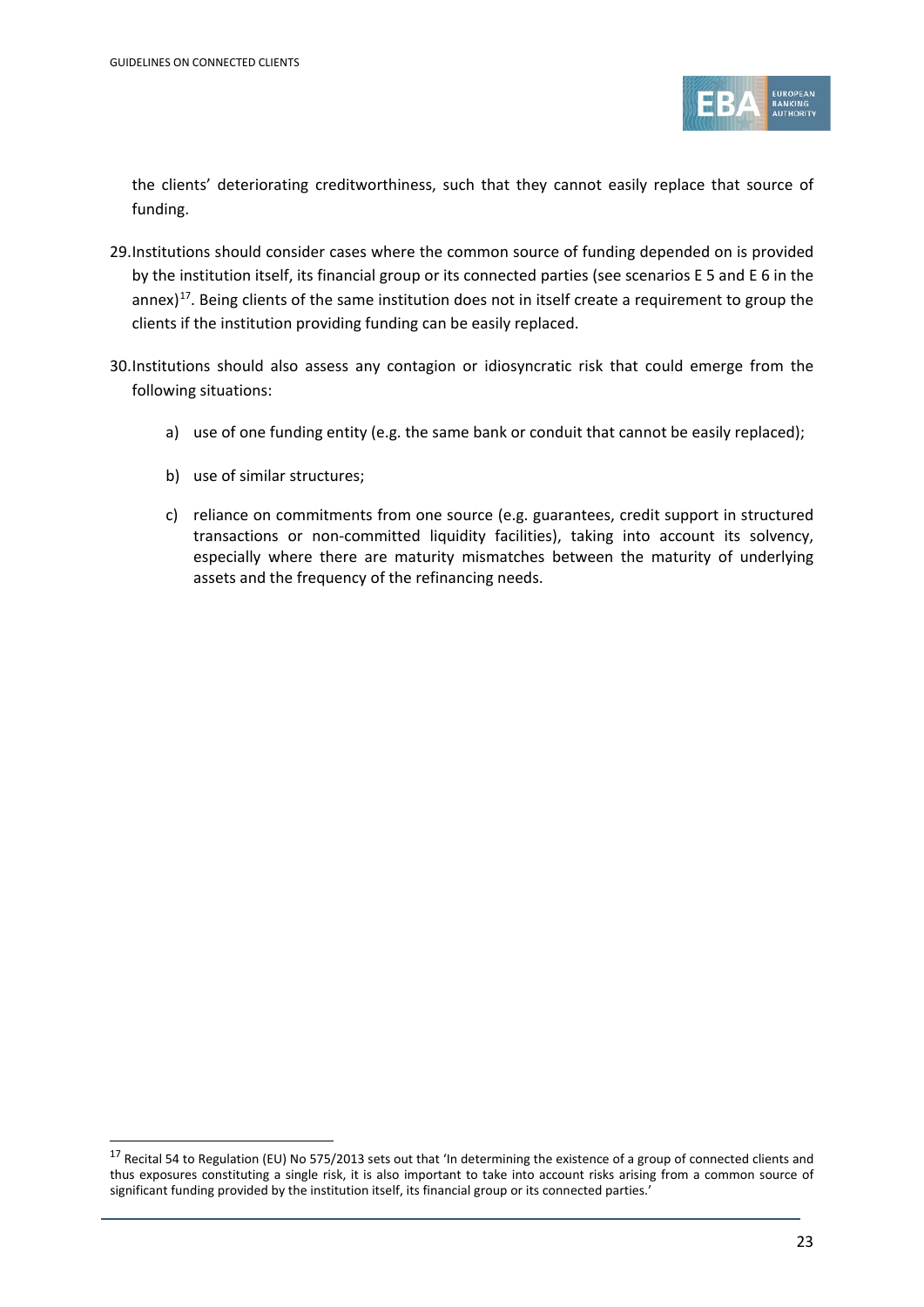

## 7. Relation between interconnectedness through control and interconnectedness through economic dependency

- 31.Institutions should first identify which clients are connected via control in accordance with Article 4(1)(39)(a) of Regulation (EU) No 575/2013 ('control group') and which clients are connected via economic dependency in accordance with Article 4(1)(39)(b) of the same Regulation. Subsequently, institutions should assess whether the identified groups of connected clients need to be (partially) connected themselves (e.g. whether groups of clients connected on account of economic dependency need to be grouped together with a control group).
- 32.In their assessment, institutions should consider each case separately, i.e. identify the possible chain of contagion ('domino effect') based on the individual circumstances (see scenarios C/E 1 and C/E 2 in the annex).
- 33.Where clients that are part of different control groups are interconnected via economic dependency, all entities for which a chain of contagion exists need to be grouped into one group of connected clients. Downstream contagion should always be assumed when a client is economically dependent and is itself the head of a control group (see scenario C/E 3 in the annex). Upstream contagion of clients that control an economically dependent entity should be assumed only when this controlling client is also economically dependent on the entity that constitutes the economic link between the two controlling groups (see scenario C/E 4 in the annex).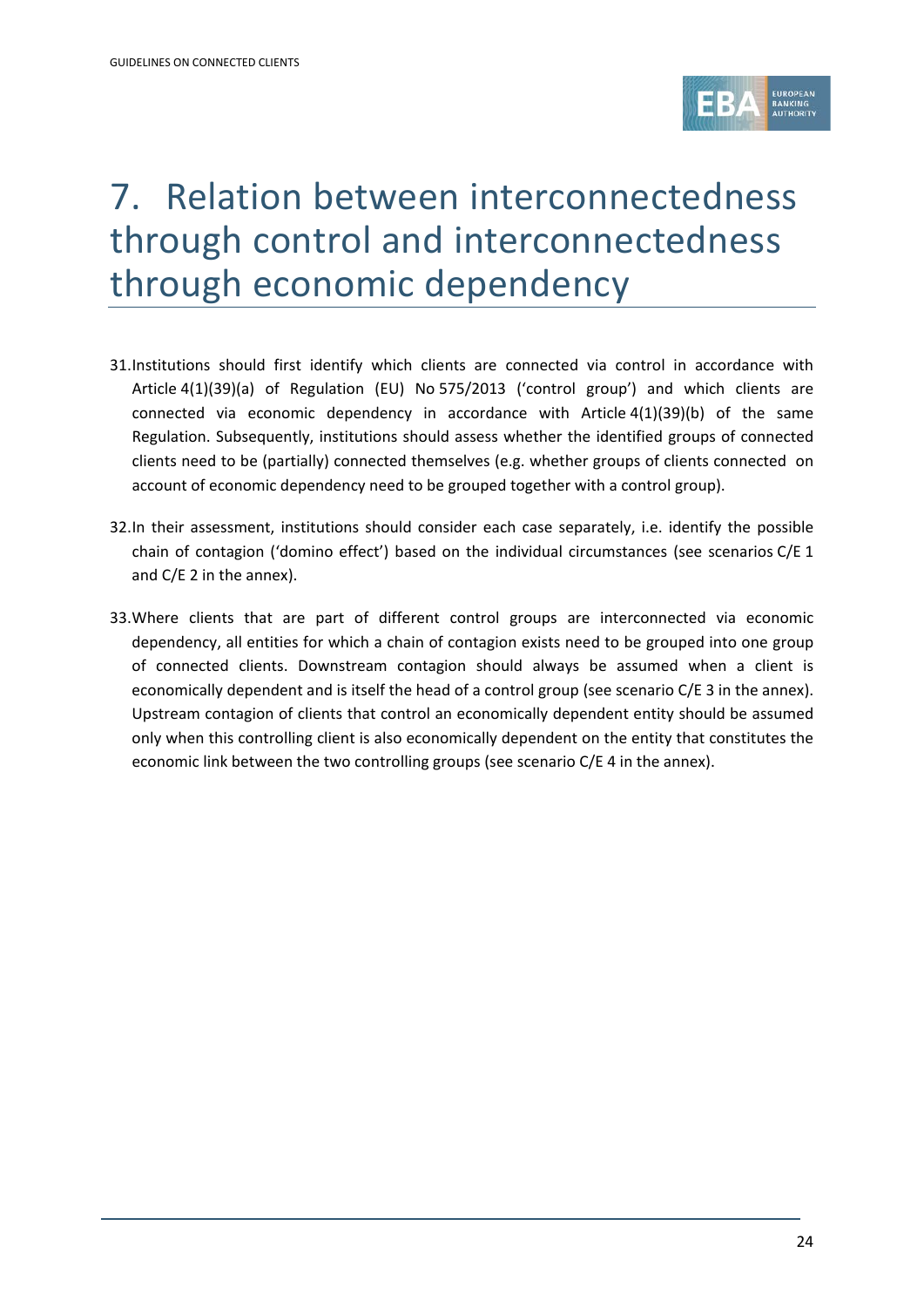.



## 8. Control and management procedures for identifying connected clients

- 34.Institutions should have a thorough knowledge of their clients and their clients' relationships. Institutions should also ensure that their staff understand and apply these guidelines.
- 35.Identification of possible connections among clients should be an integral part of an institution's credit granting and surveillance process. The management body and senior management should ensure that adequate processes for the identification of connections among clients are documented and implemented.
- 36.Institutions should identify all control relationships among their clients and document as appropriate. Institutions should also investigate, and document as appropriate, any potential economic dependencies among their clients. Institutions should take reasonable steps and use readily available information to identify these connections. If, for example, an institution becomes aware that clients have been considered interconnected by another institution (e.g. because of the existence of a public register), it should take into account that information.
- 37.The efforts that institutions put into the investigation of economic dependencies among their clients should be proportionate to the size of the exposures. Therefore, institutions should strengthen their investigations, by extensive research of any type of 'soft information' as well as information that goes beyond the institutions' clients, in all cases where the sum of all exposures to one individual client exceeds 5% of Tier 1 capital.<sup>[18](#page-24-0)</sup>
- 38.To assess grouping requirements based on a combination of control and economic dependency relationships, institutions should collect information on all entities forming a chain of contagion. Institutions might not be able to identify all clients that constitute a single risk if there are interconnections that stem from entities that are not in a business relationship with the institution and are therefore unknown to the institution (see scenario Mm 1 in the annex). However, if an institution becomes aware of interconnections via entities outside its clientele, it should use this information when assessing connections.
- 39.Control and management procedures for identifying connected clients should be subject to periodic review to ensure their appropriateness. Institutions should also monitor changes to interconnections, at least in the context of their periodic loan reviews and when a substantial increase to a loan is planned.

<span id="page-24-0"></span><sup>&</sup>lt;sup>18</sup> The threshold refers to the institution's Tier 1 capital for the purposes of applying these guidelines on an individual basis. The threshold refers to the Tier 1 capital of the group of the institution for the purposes of applying these guidelines on a subconsolidated or consolidated basis.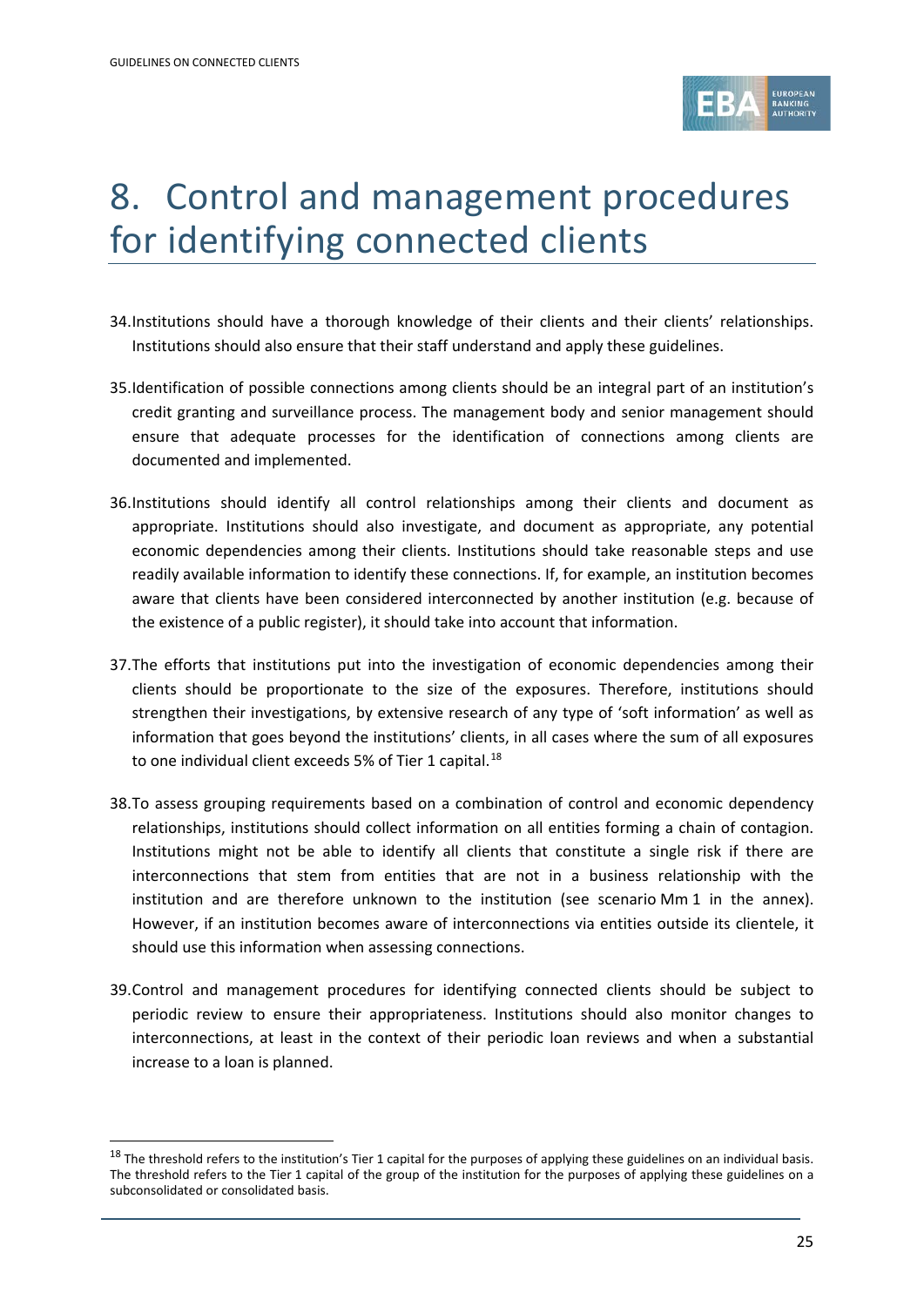

## Annex: Illustrations

The scenarios included in this annex illustrate the application of the guidelines to groups of connected clients falling under the definition in Article 4(1)(39) of Regulation (EU) No 575/2013, from the perspective of the reporting institution.

### **Groups of connected clients based on control**

### **Scenario C 1: Exceptional case (no single risk exists despite the existence of control)**

The reporting institution has exposures to all entities shown below (A, B, C and D). Entity A has control over entities B, C and D. The subsidiaries B, C and D are special purpose entities/ special purpose vehicles (SPEs/SPVs).



To assess if there is no single risk, despite the existence of a control relationship, the reporting institution should assess at least all of the following elements in relation to each of the SPEs/SPVs (entities B, C and D in this scenario):

- i) The absence of economic interdependence or any other factors that could be indicative of a material positive correlation between the credit quality of the parent undertaking A and the credit quality of the SPE/SPV (B, C or D). Among other factors, potential reliance on parent undertaking A for funding sources and some of the criteria preventing the deconsolidation of the SPE/SPV or the derecognition of securitised assets under the applicable accounting rules have to be assessed as potential signs of material positive correlation.
- ii) The specific nature of the SPE/SPV, especially its bankruptcy remoteness (based on Article 300(1) of Regulation (EU) No 575/2013) – in the sense that effective arrangements exist that ensure that the assets of the SPE/SPV will not be available to the creditors of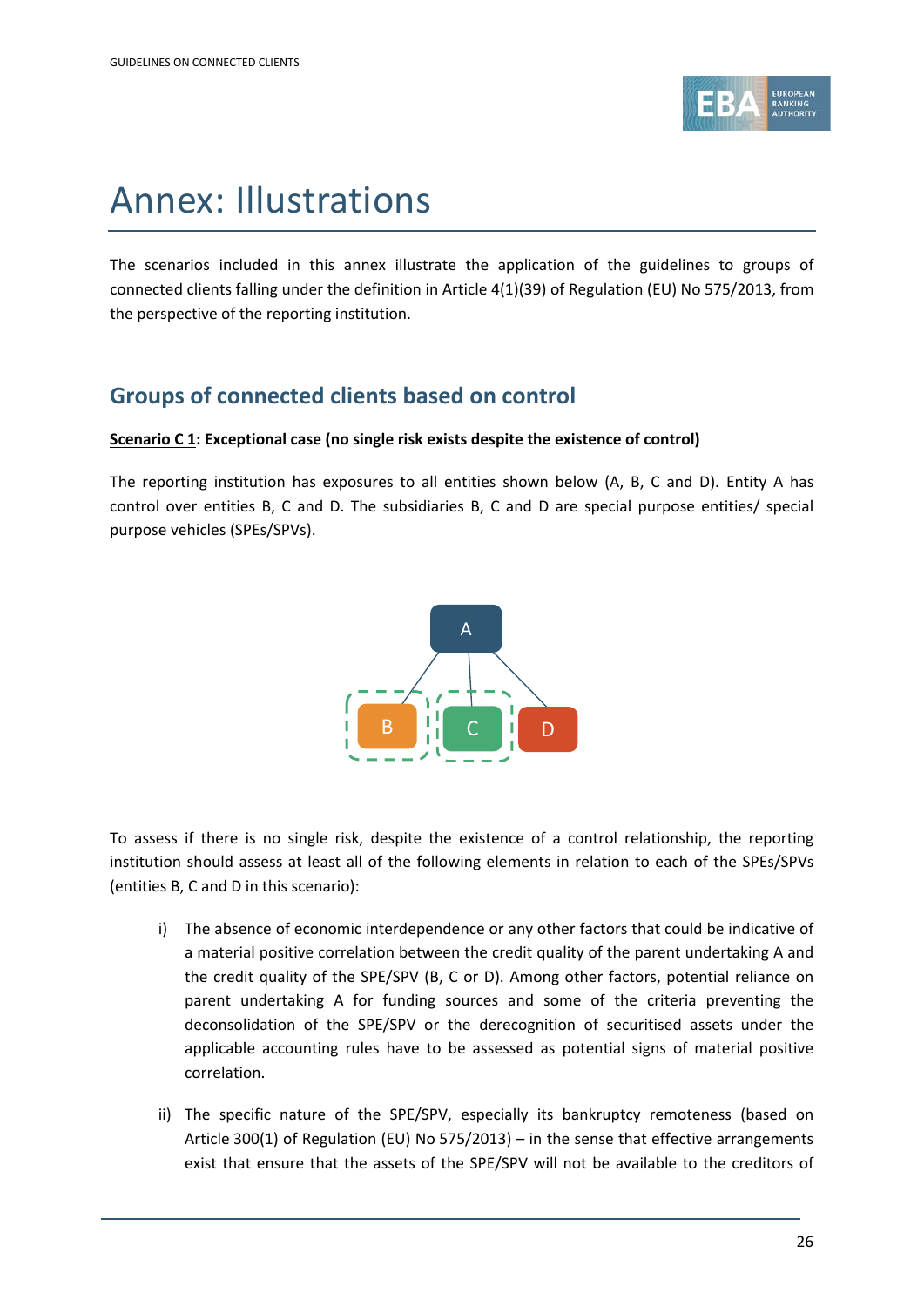

parent undertaking A in the event of its insolvency – and if the debt securities issued by the SPE/SPV normally reference assets that are third parties' liabilities.

- iii) The structural enhancement in a securitisation, and the delinkage of the obligations of the SPE/SPV from those of parent undertaking A, such as the existence of provisions, in the transactions documentation, ensuring servicing and operational continuity.
- iv) The compliance with the provisions under Article 248 of Regulation (EU) No 575/2013 regarding arm's length conditions.

Having assessed all of these elements, the reporting institution could conclude that, for example, subsidiaries B and C do not constitute a single risk with parent undertaking A. As a result, the reporting institution needs to consider a group of connected clients composed only of clients A and D. The institution should document these assessments and their findings in a comprehensive way.

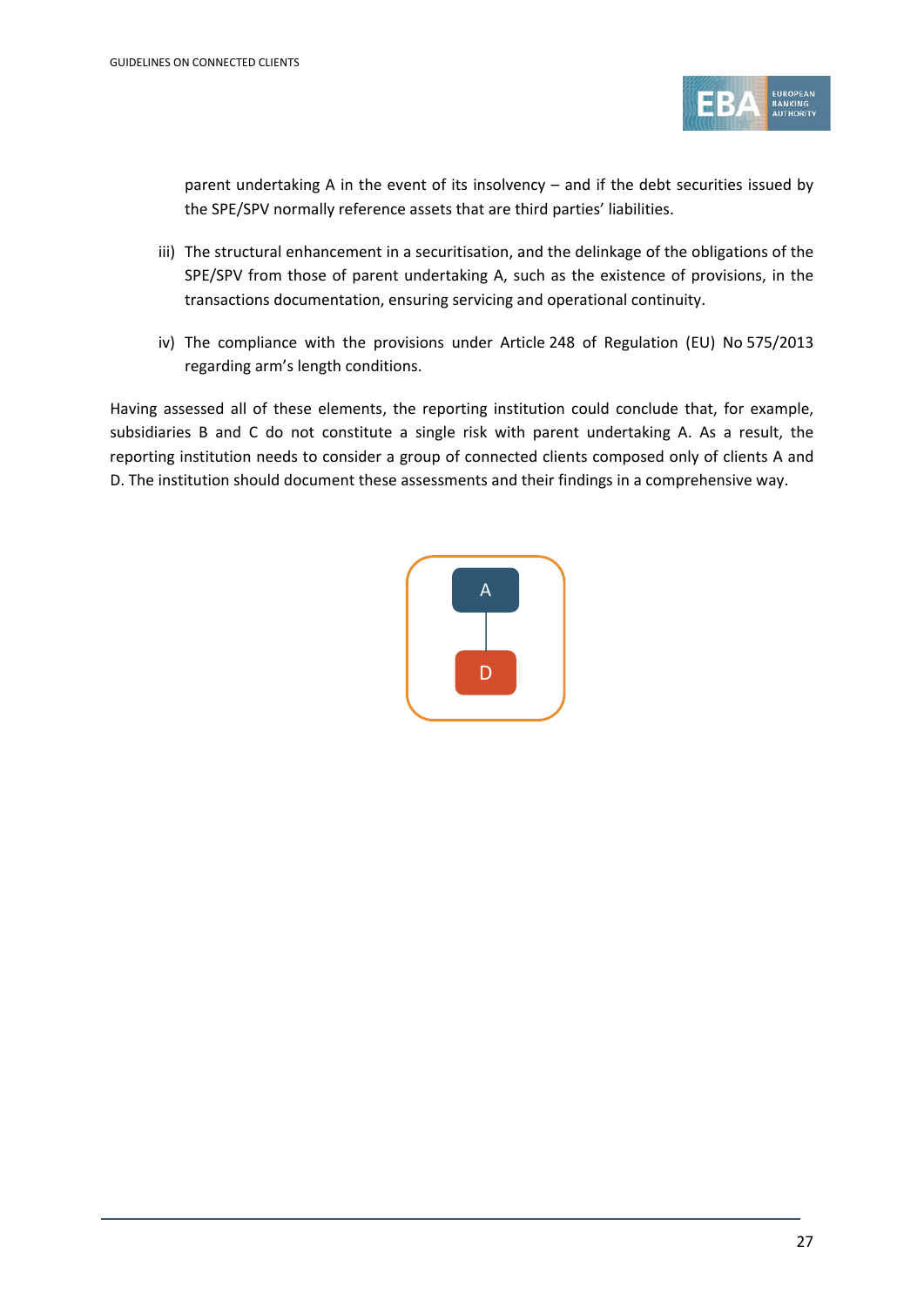

### **Alternative approach for exposures to central governments**

To illustrate the possible scenarios, the following general scenario is used: the central government directly controls four legal persons (A, B, C and D). Entities A and B themselves have direct control over two subsidiaries each  $(A_1/A_2, B_1/B_2)$ . The reporting institution has exposures to the central government and all of the entities shown.



### **Scenario CG 1: Alternative approach – partial use**

The reporting institution could carve out only one group ('central government/A/all controlled or dependent entities of A') and keep the general treatment for the rest ('central government/B, C and D/all controlled or dependent entities of B'):

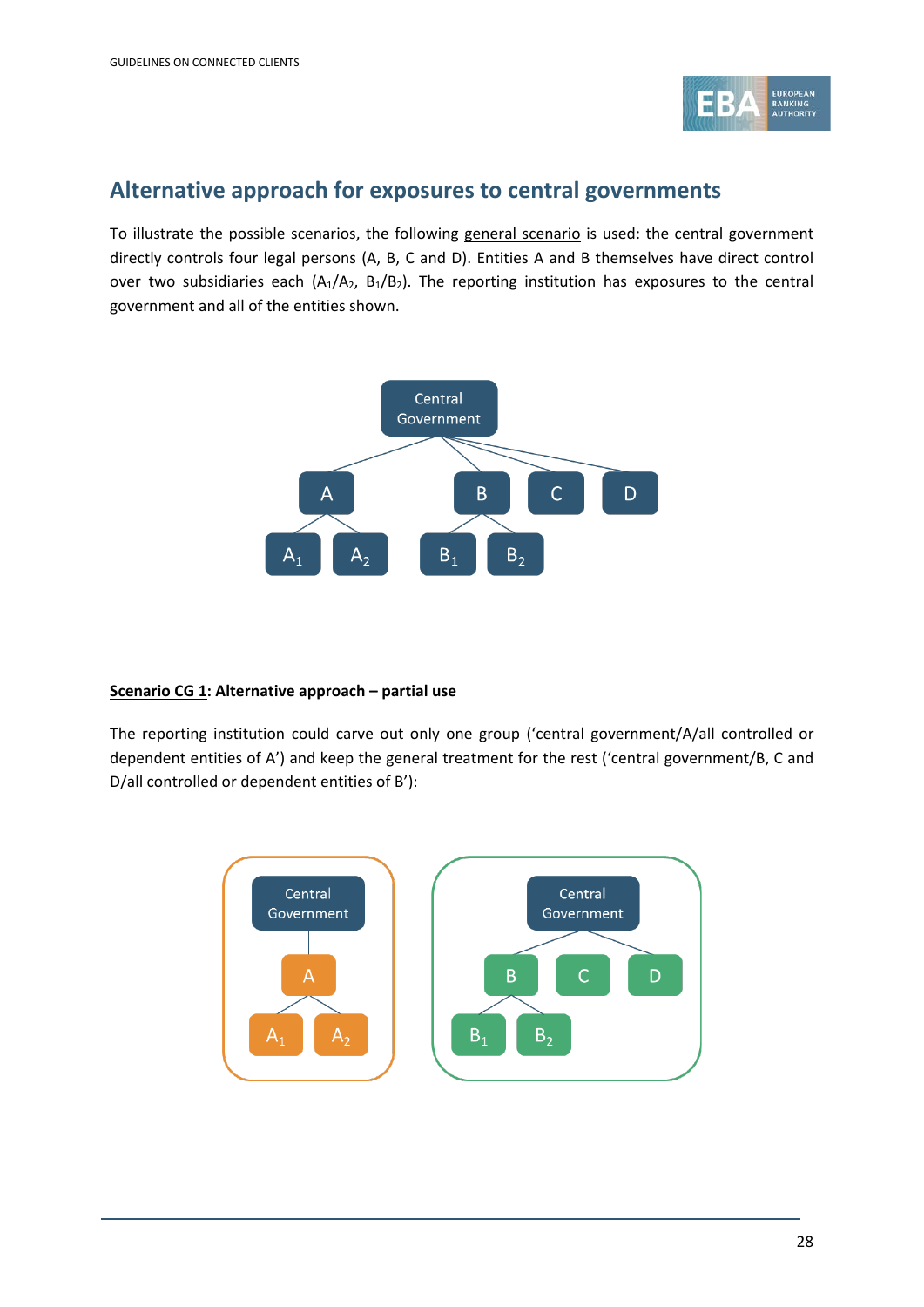



#### **Scenario CG 2: Alternative approach – used for all directly dependent entities**

#### **Scenario CG 3: Alternative approach – applicable on 'first/second level', not below**

In the scenarios CG1 and CG2, entities A, B, C and D constitute the 'second level', i.e. the level directly below the central government ('first level'). Here, a carve-out from the overall group of connected clients is possible. However, entities  $A_1$ ,  $A_2$ ,  $B_1$  and  $B_2$  are only indirectly connected to the central government. A carve-out on their level is not possible (e.g. both  $A_1$  and  $A_2$  need to be included in the group 'central government/A'):

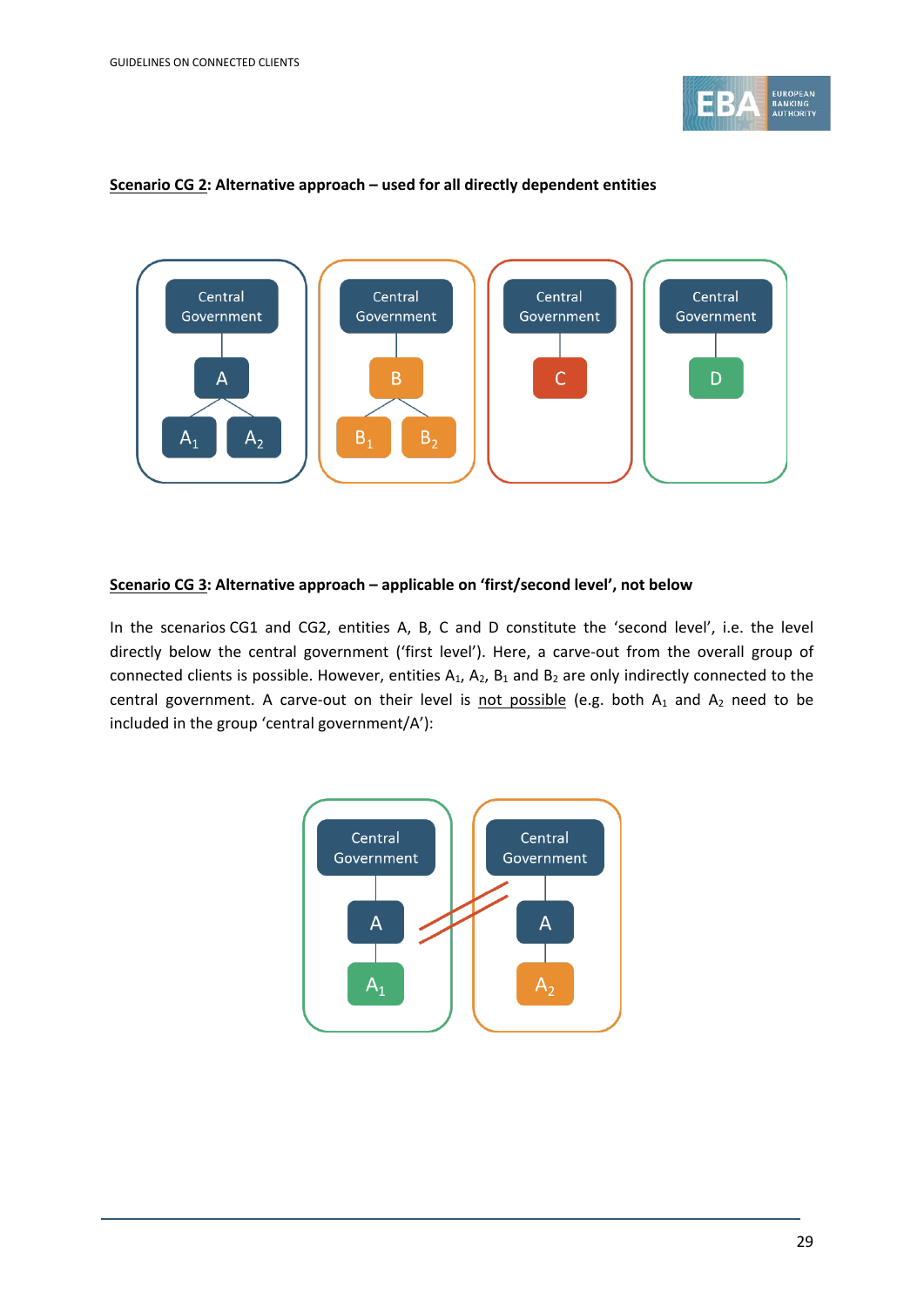

#### **Scenario CG 4: 'Horizontal connections' on the 'second level'**

In a variation on the general scenario above, entities A and B are economically dependent (payment difficulties for B would be contagious to A):



Assuming that the reporting institution uses the alternative approach only in part, as described in scenario CG 1 above, the following groups of connected clients need to be considered:

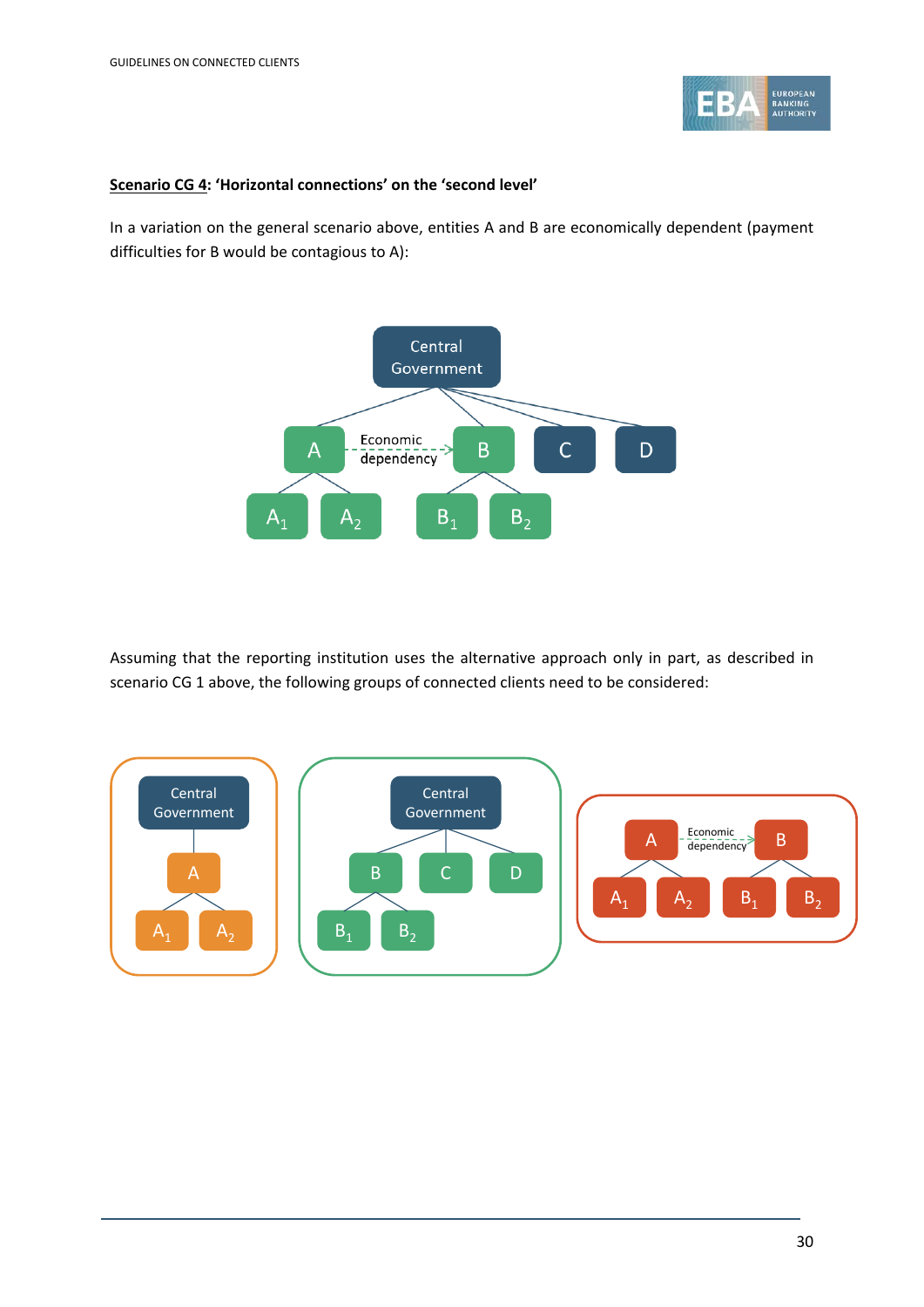

### **Establishing interconnectedness based on economic dependency**

#### **Scenario E1: Main case**

The reporting institution has exposures to all entities shown below (A, B, C and D). B, C and D rely economically on A. Hence the underlying risk factor for the institution is in all cases A. The institution has to form one comprehensive group of connected clients, not three individual ones. It is irrelevant that there is no dependency among B, C and D.



#### **Scenario E 2: Variation on main case (no direct exposure to source of risk)**

There is a grouping requirement even if the reporting institution does not have a direct exposure to A but is aware of the economic dependency of each client (B, C and D) on A. If possible payment difficulties for A are contagious to B, C and D, they will all experience payment difficulties if A gets into financial trouble. Therefore, they need to be treated as a single risk.



As in scenario E 1, it does not matter that there is no dependency among B, C and D. A causes the grouping requirement, although it is not a client itself and thus is not part of the group of connected clients.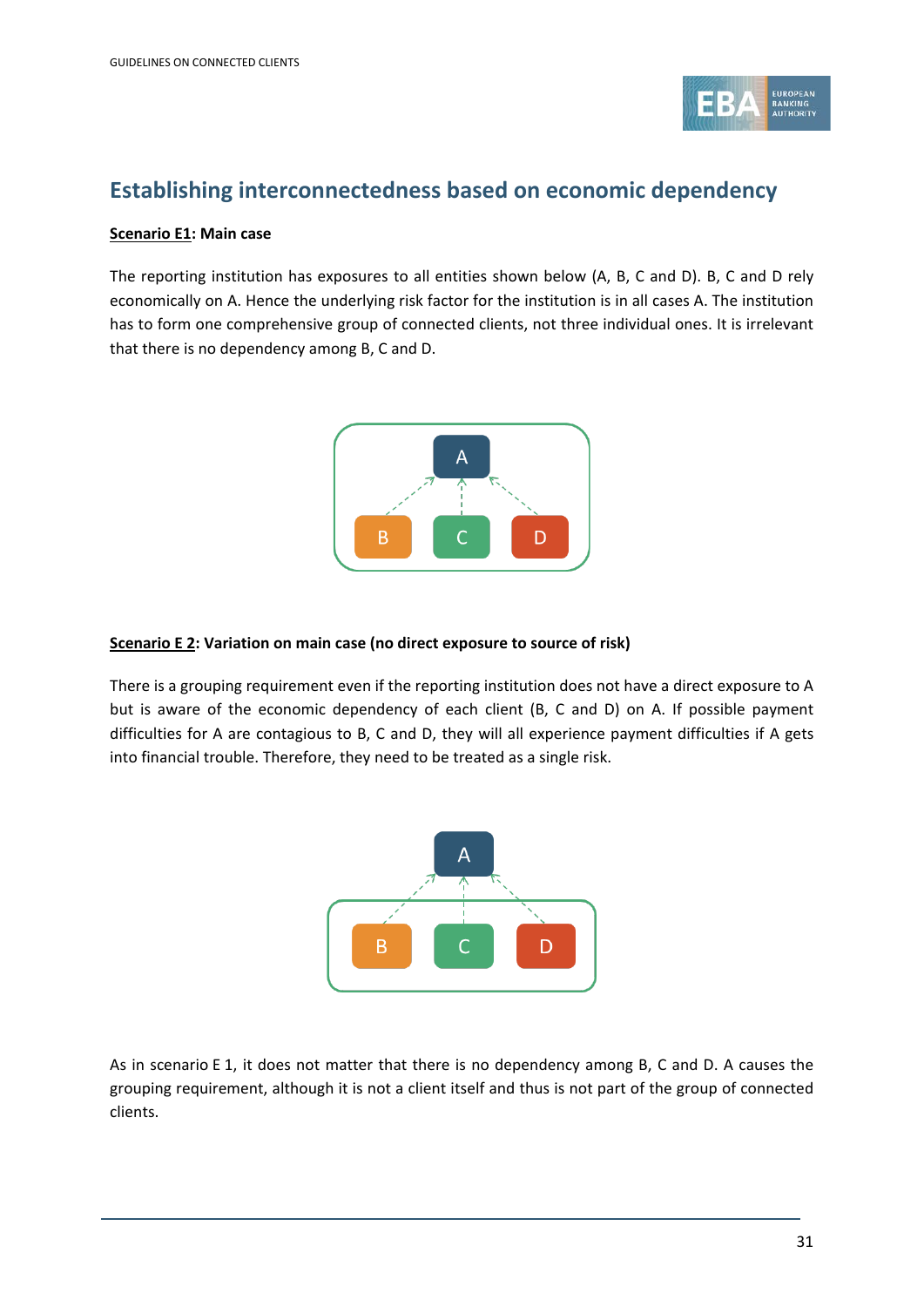

#### **Scenario E 3: Overlapping groups of connected clients**

If an entity is economically dependent on two (or more) other entities (note that the payment difficulties of one of the other entities (A or B) might be sufficient to result in C being in difficulty),



it has to be included in the groups of connected clients of both (all such) entities:



The argument that the exposure to C will be double-counted is not valid because the exposure to C is considered a single risk in two separate groups.

The large exposure limit applies separately (i.e. the limit applies once to exposures to group A/C and once to exposures to group B/C).

As there is no dependency between A and B, no comprehensive group  $(A + B + C)$  needs to be formed.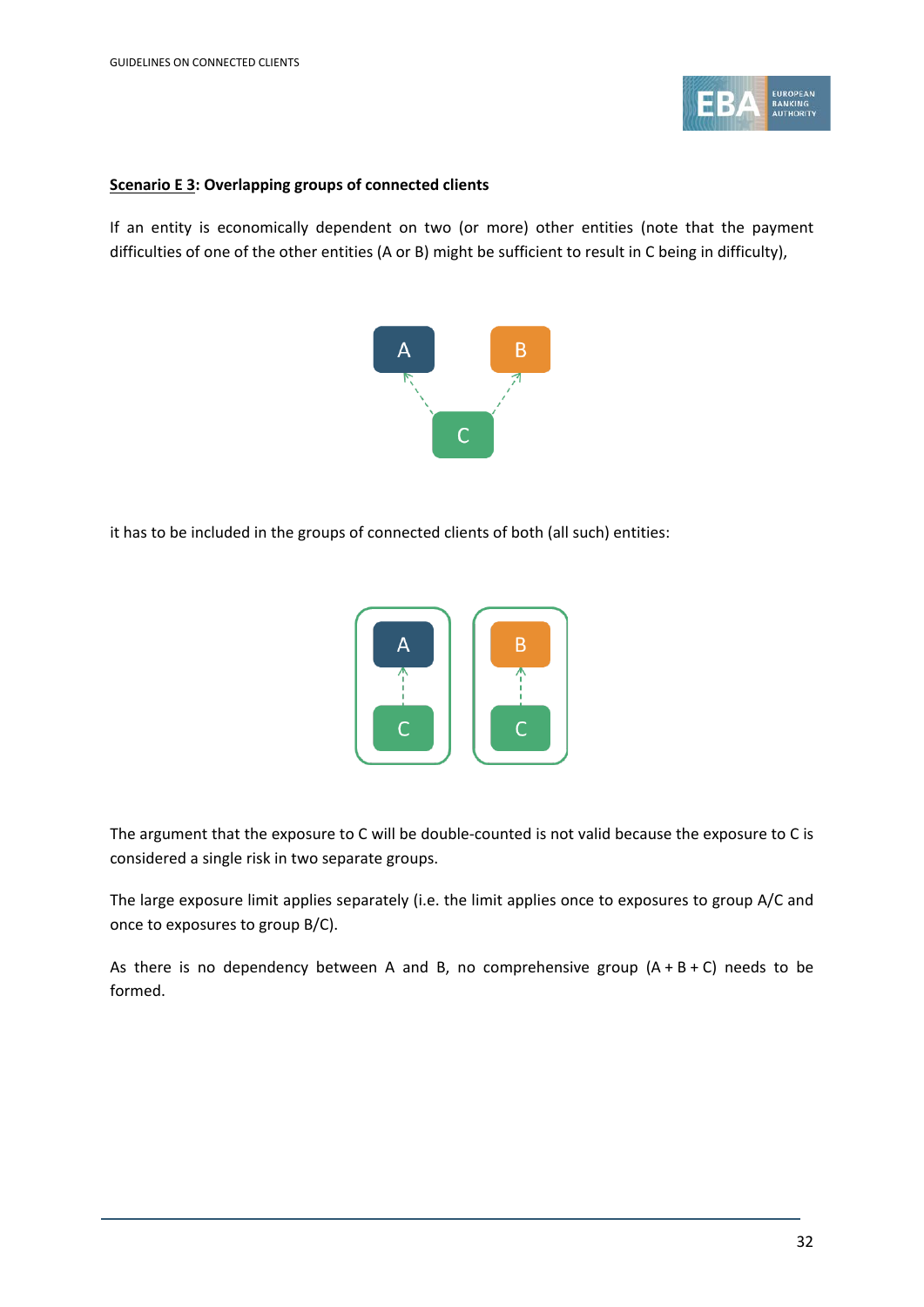

#### **Scenario E 4: Chain of dependency**

In the case of a 'chain of dependency', all entities that are economically dependent (even if the dependency is only one way) need to be treated as one single risk. It would not be appropriate to form three individual groups  $(A + B, B + C, C + D)$ .



### **Scenario E 5: Reporting institution as source of funding (no grouping requirement)**

In the following scenario, the reporting institution is the sole provider of funds for three customers. It is not an 'external funding source' that connects the three clients and it is a funding source that can normally be replaced.

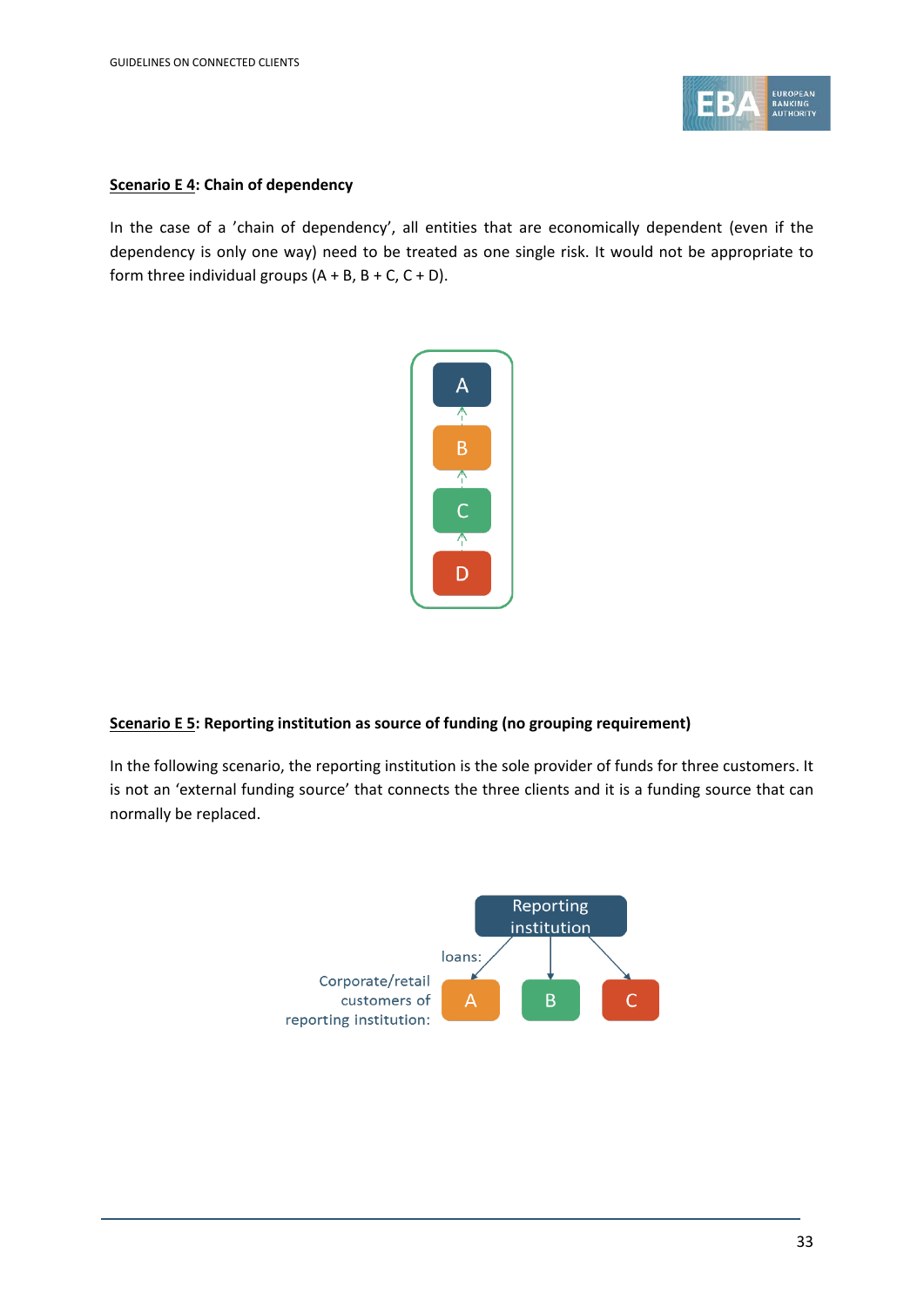.



#### **Scenario E 6: Reporting institution as source of funding (grouping requirement)**

In the following scenario, the reporting institution is the liquidity provider of three SPVs or conduits (similar structures):



In such a case, the reporting institution itself can constitute the source of risk (the underlying risk factor) as recognised in recital 54 to Regulation (EU) No 575/2013:<sup>[19](#page-33-0)</sup>



In the scenario above, it does not make a difference whether the liquidity lines are directly to the SPV or to underlying assets within the SPV; what matters is the fact that liquidity lines are likely to be drawn on simultaneously. Diversification and quality of the assets are also not considerations in this scenario, nor is the reliance on investors in the same sector (e.g. investors in the ABCP market), as the single risk is created by the use of similar structures and the reliance on commitments from one source (i.e. the reporting institution as the originator and sponsor of the SPVs).

<span id="page-33-0"></span><sup>&</sup>lt;sup>19</sup> Recital 54 to Regulation (EU) No 575/2013 reads: 'In determining the existence of a group of connected clients and thus exposures constituting a single risk, it is also important to take into account risks arising from a common source of significant funding provided by the institution itself, its financial group or its connected parties.'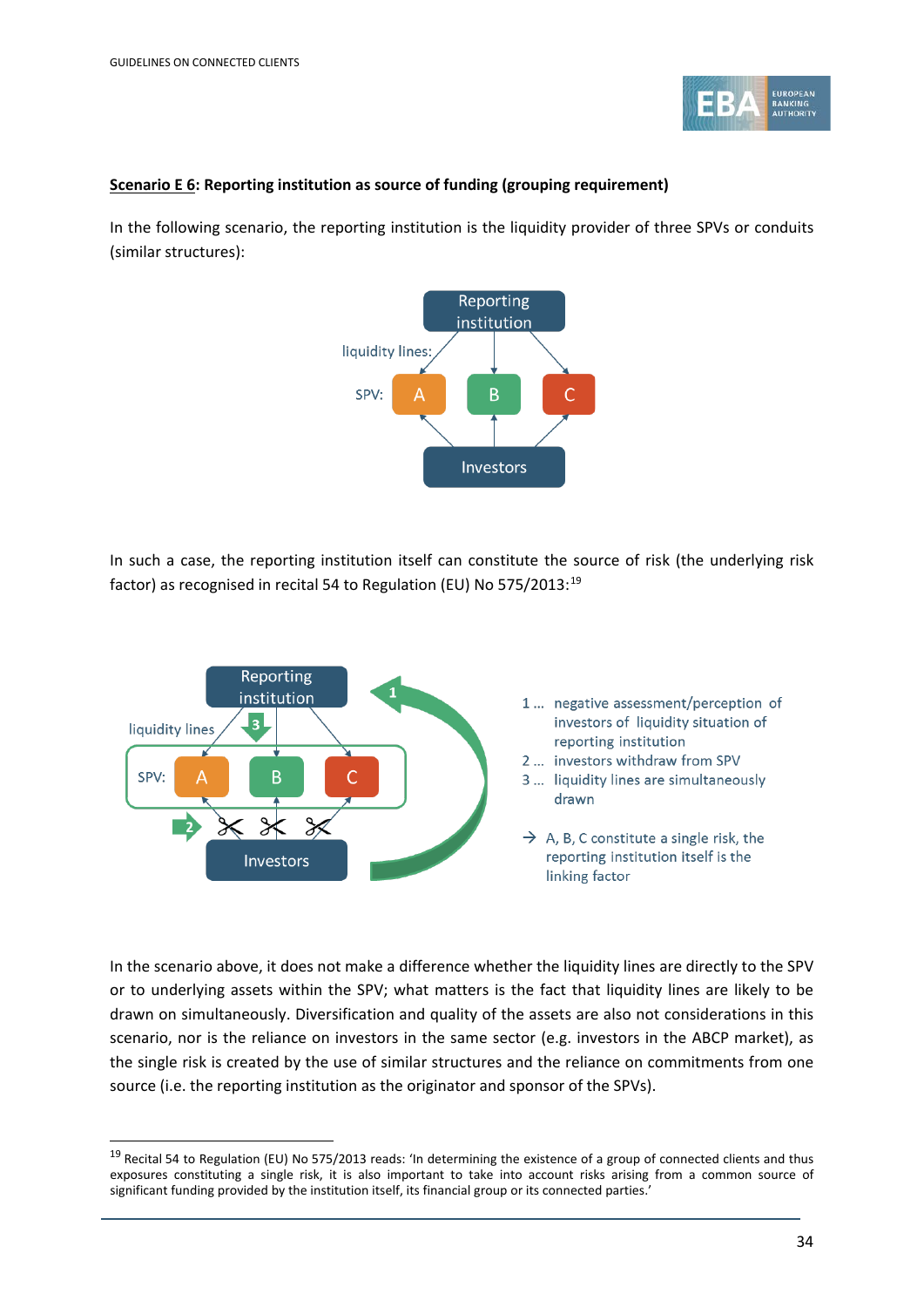

### **Relation between interconnectedness through control and interconnectedness through economic dependency**

#### **Scenario C/E 1: Combined occurrence of control and economic dependency (one-way dependency)**

In the following scenario, the reporting institution has exposures to all entities shown in the diagram below. A controls  $A_1$  and  $A_2$ , B controls  $B_1$ . Furthermore,  $B_1$  is economically dependent on  $A_2$  (oneway dependency):



Grouping requirement: In this scenario, the reporting institution should come to the conclusion that  $B_1$  is in any case to be included in the group of connected clients of A (the group thus consisting of A,  $A_1$ ,  $A_2$  and  $B_1$ ) as well as of B (the group thus consisting of B and  $B_1$ ):



In case of financial problems for A,  $A_2$  and ultimately  $B_1$  will also experience financial difficulties on account of their legal  $(A_2)$  and economic  $(B_1)$  dependency respectively. The forming of three different groups  $(A + A_1 + A_2, A_2 + B_1, B + B_1)$  would not be sufficient to capture the risk stemming from A, because  $B_1$ , although dependent on  $A_2$  and thus on A itself, would be carved out of the single risk of group A.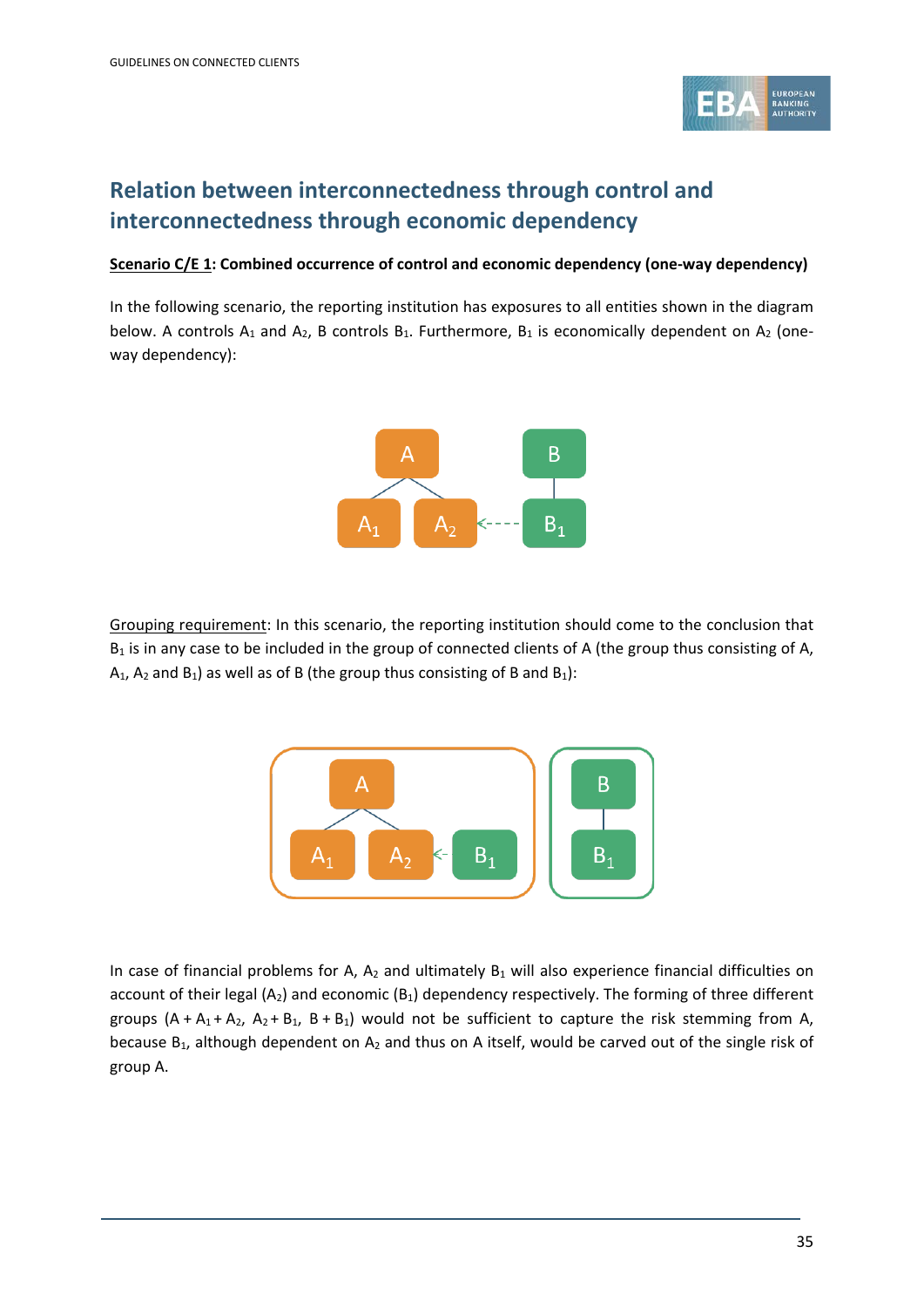

#### **Scenario C/E 2: Combined occurrence of control and economic dependency (two-way dependency)**

In this scenario, the economic dependency of  $A_2$  and  $B_1$  is not only one way but mutual:



Grouping requirement: A<sub>2</sub> would need to be included additionally in group B, and B<sub>1</sub> would need to be included additionally in group A:

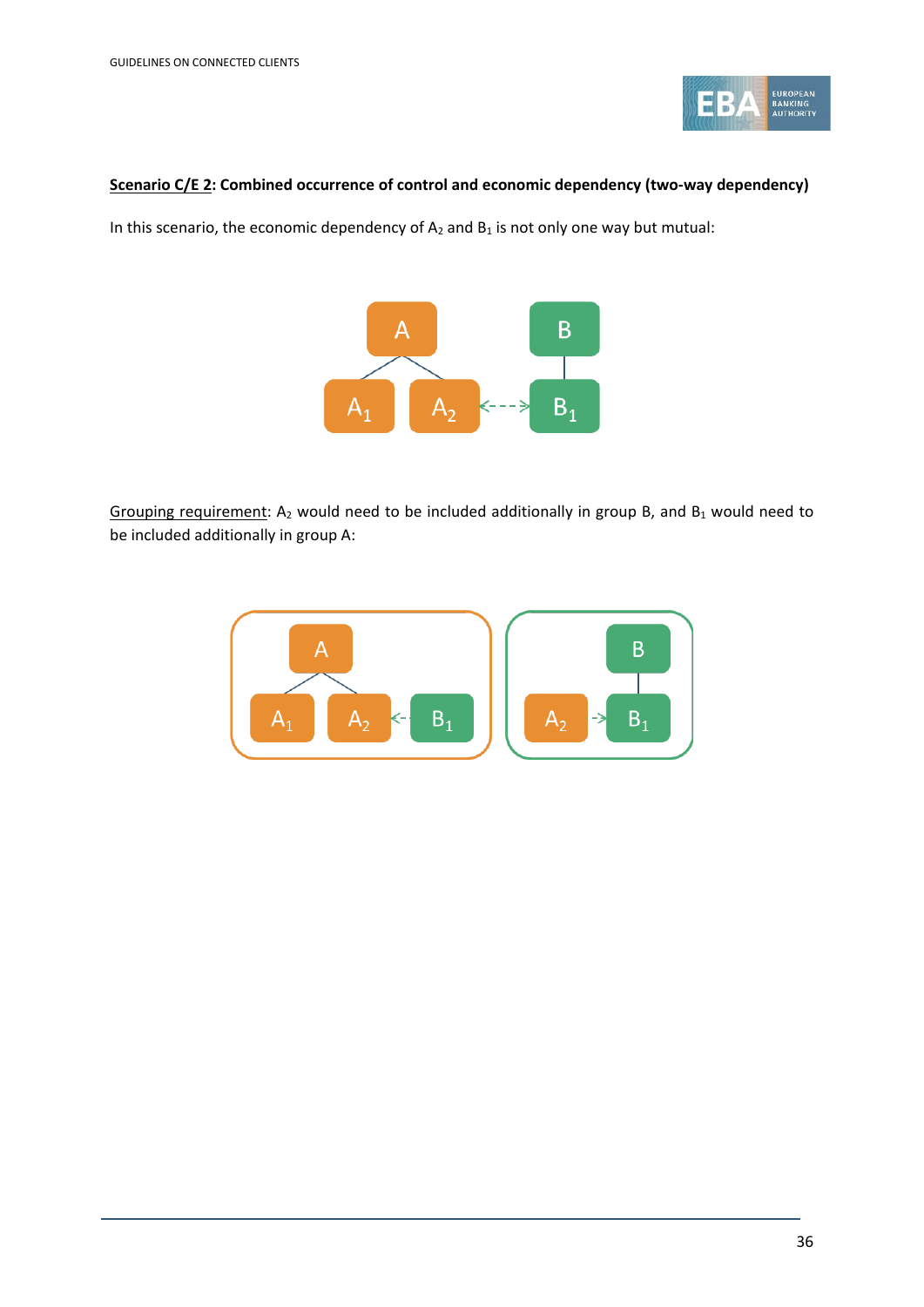

### **Scenario C/E 3: Downstream contagion**

In a variation on scenario C/E 1 above,  $B_1$  also controls two entities ( $B_2$  and  $B_3$ ). In this case, the financial difficulties of A will pass through  $A_2$  and  $B_1$  down to the two subsidiaries of  $B_1$  ('downstream contagion').



Grouping requirement:

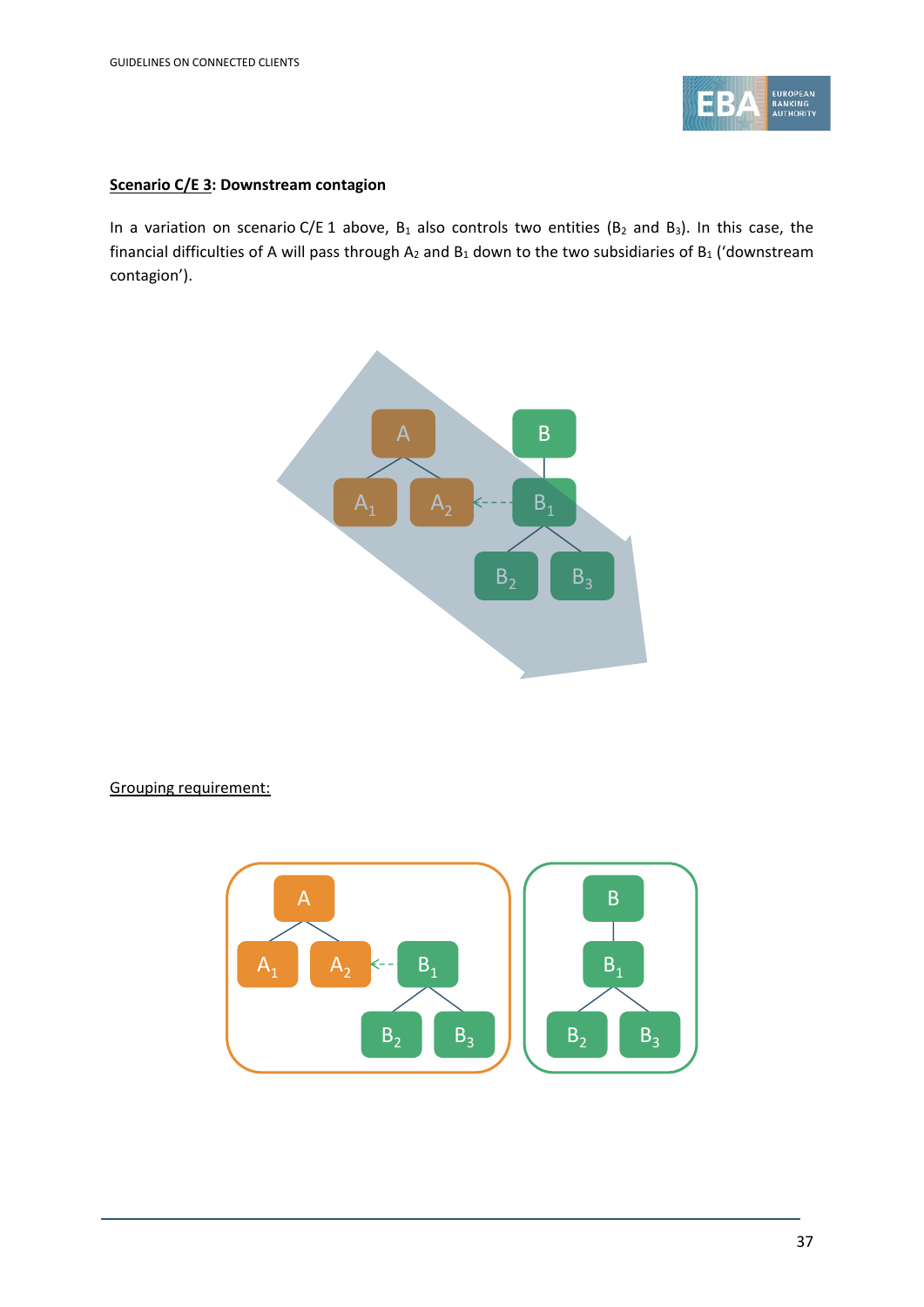

### **Scenario C/E 4: Upstream contagion**

The control relationship between B and  $B_1$  does not automatically lead to including B in the group of connected clients of A, as financial problems for A are not likely to result in financial difficulties for B. However, the controlling entity B needs to be included in the group of A if  $B_1$  forms such an important part of group B that B is economically dependent on  $B_1$ . In this case, the financial difficulties of A will proceed not only downwards but also upwards to B, causing payment difficulties for B (i.e. all entities now form a single risk).



### Grouping requirement:

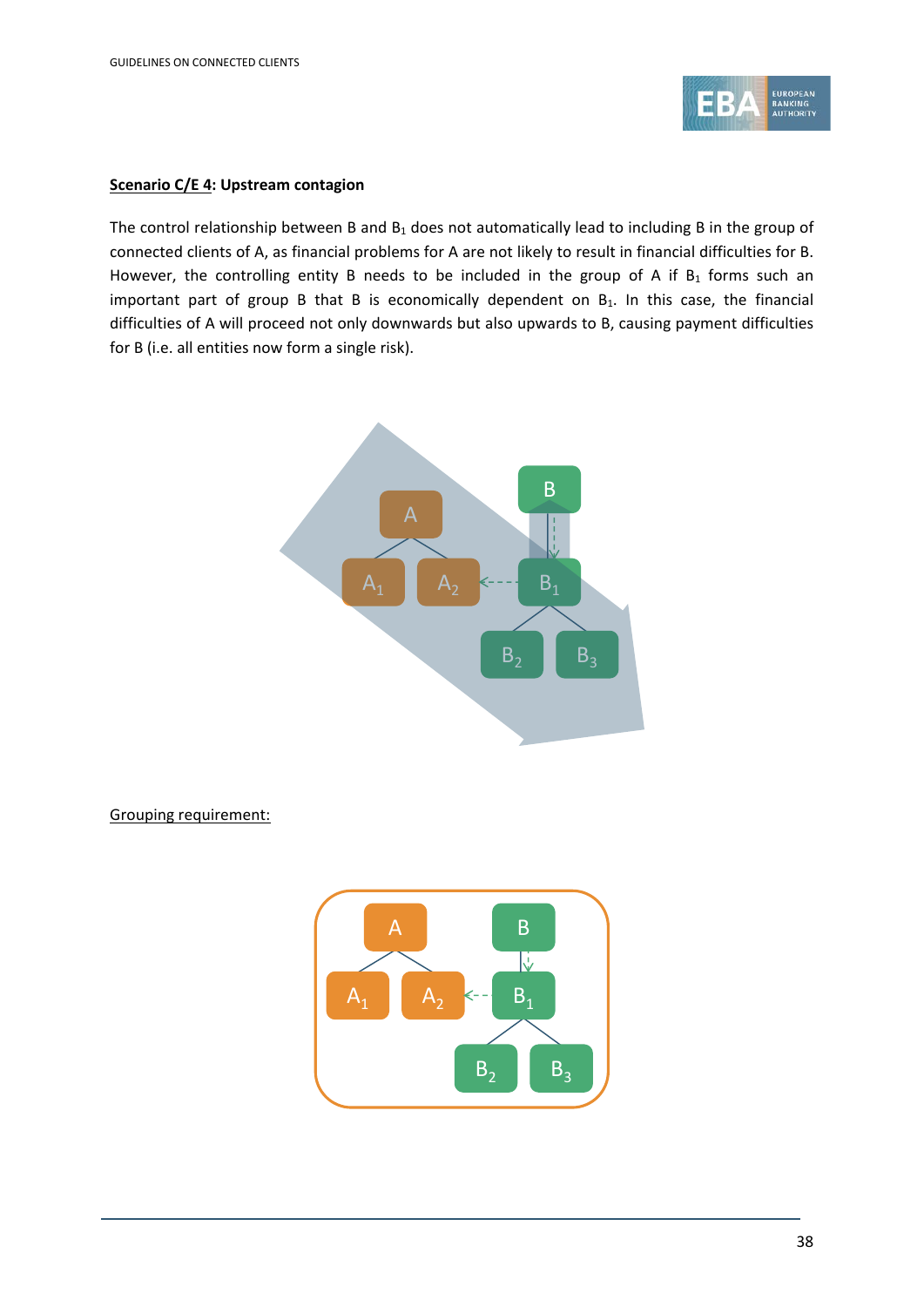

## **Control and management procedures for identifying connected clients**

### **Scenario Mm 1: Limits to the identification of a chain of contagion**

Further developing the scenario above (C/E 4), the reporting institution has exposures only to entity A and entity B<sub>3</sub>. In such a case, it is recognised that it might not be possible for the reporting institution to become aware of the chain of contagion and the group of connected clients might not be correctly formed.

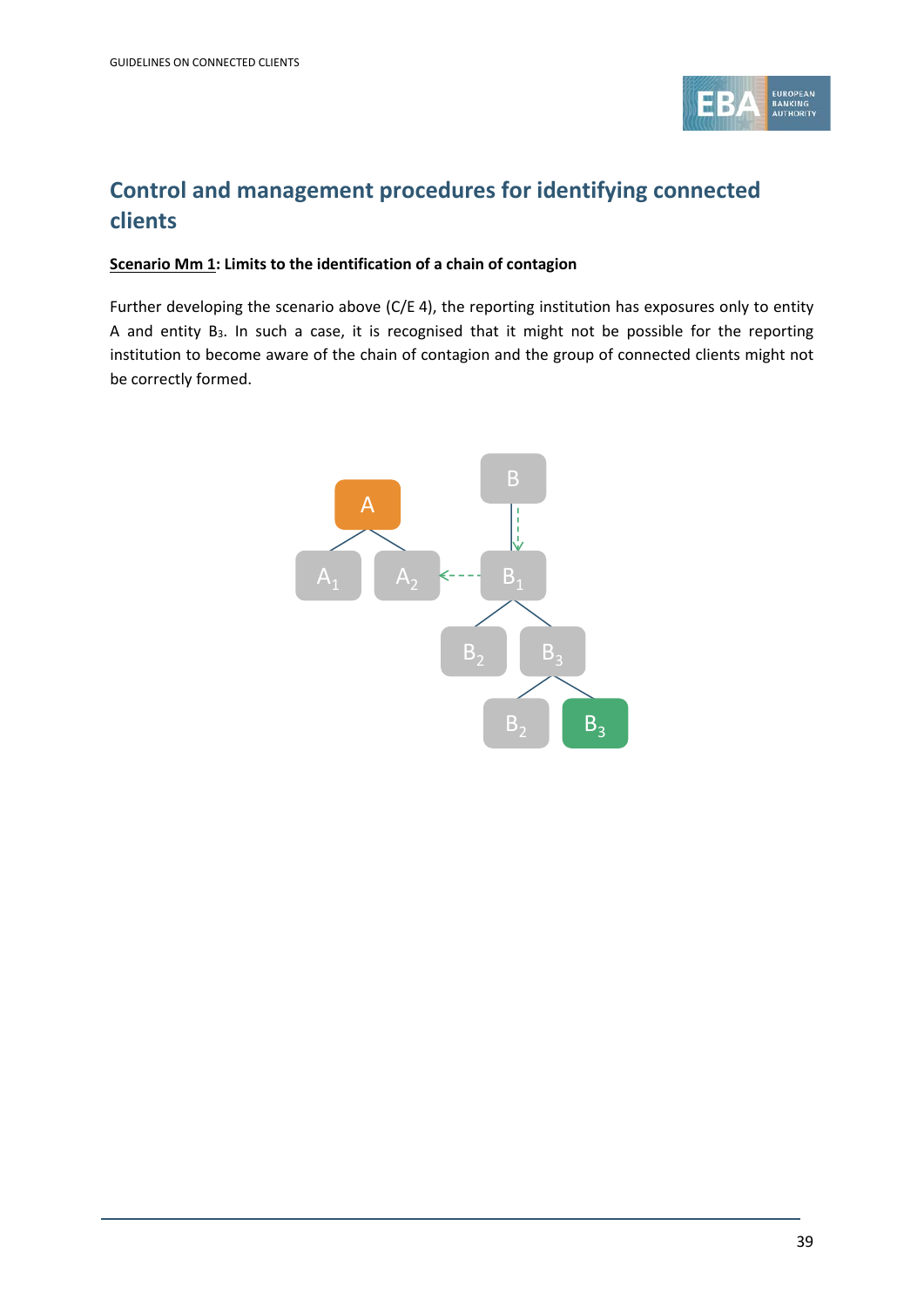

# 4. Accompanying documents

## 4.1 Cost-benefit analysis/impact assessment

These guidelines aim to update the CEBS 'Guidelines on the implementation of the revised large exposures regime' (December 2009), which provide guidance on the creation of 'groups of connected clients' in line with Article 4(1)(39) of Regulation (EU) No 575/2013.

Article 16(2) of the EBA Regulation (Regulation (EU) No 1093/2010 of the European Parliament and of the Council) provides that any guidelines developed by the EBA should be accompanied by an analysis looking at 'the potential related costs and benefits'. This analysis should provide the reader with an overview of findings regarding the baseline scenario, the problem identified, the options identified to remove the problem and the potential impact of these options.

This section presents a cost-benefit analysis of the provisions included in the guidelines set out in this paper. Given the nature of the study, the analysis is high level and qualitative in nature.

### A. Problem identification

The core problems that the current guidelines aim to address are the outdated framework on the treatment of connected clients and the lack of harmonised practices across jurisdictions.

Since the introduction of the CEBS guidelines, several aspects of those guidelines have been progressively replaced by other pieces of regulation, leaving only one part still valid. This part relates to the issue of connected clients under Article 4(1)(39) of Regulation (EU) No 575/2013.

There is currently a lack of consistency with Regulation (EU) No 575/2013, other relevant European Commission regulations and EBA guidelines, and the current guidelines do not effectively account for developments in the areas of shadow banking and large exposures at EU and international level.

### B. Policy objectives

The objective of the guidelines is to clarify, operationalise and harmonise the application of the concept of 'group of connected clients' across Regulation (EU) No 575/2013, in particular when control issues or economic dependency should lead to the grouping of clients because they constitute a single risk in accordance with Article 4(1)(39) of the same Regulation.

The concept of 'group of connected clients' is particularly relevant for the large exposures regime. This regime constitutes a backstop designed to limit the impact of the failure of a client or a group of connected clients on an institution; therefore, the identification of clients so closely linked by idiosyncratic risk factors that they constitute a single risk is of key importance. Idiosyncratic risk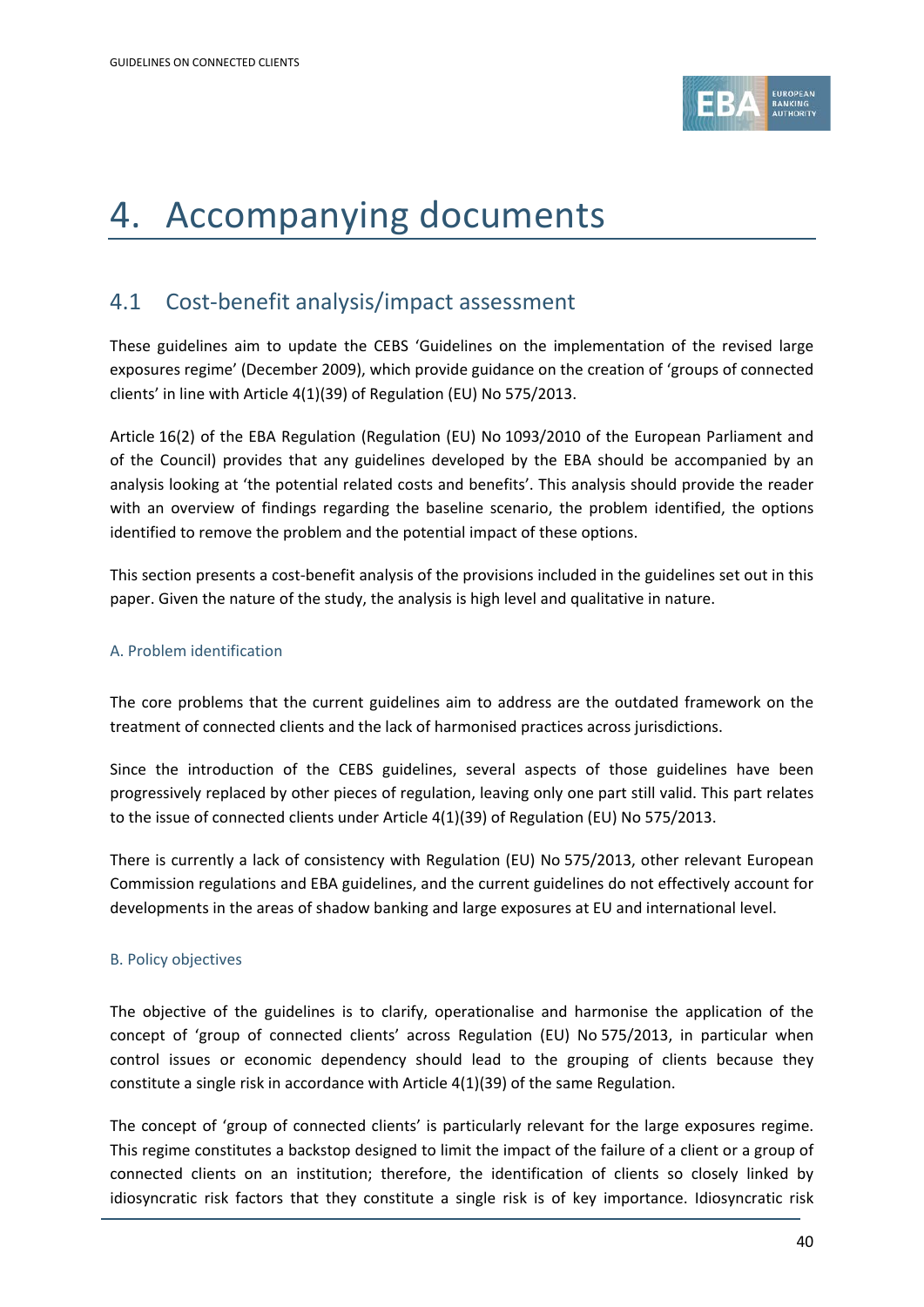

represents the effect of risks that are specific to individual clients. Idiosyncratic risk arises where, in a bilateral interrelationship, financial problems of one entity are transferred via this interrelationship to another entity that otherwise would not be concerned.

As a result of the public consultation, and in line with the objective of the guidelines set out above, the scope of the guidelines has been extended to all areas of Regulation (EU) No 575/2013 where the concept of connected clients is used, i.e. the large exposures regime (Part Four of that Regulation), the categorisation of clients in the retail exposure class for the purposes of credit risk (Article 123(c) and Article 147(5)(a)(ii)), the development and application of rating systems (Article 172(1)(d)), and the SME supporting factor (Article 501(2)(c)). The guidelines also apply to EBA technical standards and to EBA guidelines that refer to 'groups of connected clients' as defined in Article 4(1)(39) of Regulation (EU) No 575/2013, namely in the area of liquidity reporting, where this concept is used in the specification of items requiring stable funding that must be reported to the competent authorities (Article 428(1)(g)(ii) of that Regulation), and in the reporting of concentration of funding by counterparty and concentration of counterbalancing capacity by issuer/counterpart.<sup>[20](#page-40-0)</sup>

### C. Baseline scenario

The starting points for the review were the current Articles 4(1)(37) and (39) of Regulation (EU) No 575/2013 and the 2009 CEBS guidelines. This analysis assumes that the current practices in the Member States are in line with the provisions of the 2009 CEBS guidelines.

### D. Assessment of options considered

### Option 1: Keep Part I of the 2009 CEBS guidelines

Option 2: Review and update the 2009 CEBS guidelines

**Option 2** was the preferred option on account of the following arguments:

- Under option 1, the shortcomings of the current framework (e.g. outdated guidance on some aspects, inconsistencies with other regulatory practices and lack of consistent treatment of connected clients across Member States) would continue.
- The new Accounting Directive 2013/34/EU replaced Directive 83/349/EC, mentioned in Article 4(1)(37) of Regulation (EU) No 575/2013, which had led to a need to update the guidelines.
- Changes to Article 4(1)(39) of Regulation (EU) No 575/2013, i.e. the introduction of the last subparagraph of that Article, which provided an alternative approach for the assessment of

<span id="page-40-0"></span><sup>&</sup>lt;sup>20</sup> Respectively, templates C 67.00 and C 71.00 of the Commission Implementing Regulation (EU) 2016/313 of 1 March 2016 amending Implementing Regulation (EU) No 680/2014 with regard to additional monitoring metrics for liquidity reporting, which is available a[t http://eur-lex.europa.eu/legal](http://eur-lex.europa.eu/legal-content/EN/TXT/?uri=uriserv:OJ.L_.2016.060.01.0005.01.ENG&toc=OJ:L:2016:060:TOC)[content/EN/TXT/?uri=uriserv:OJ.L\\_.2016.060.01.0005.01.ENG&toc=OJ:L:2016:060:TOC.](http://eur-lex.europa.eu/legal-content/EN/TXT/?uri=uriserv:OJ.L_.2016.060.01.0005.01.ENG&toc=OJ:L:2016:060:TOC)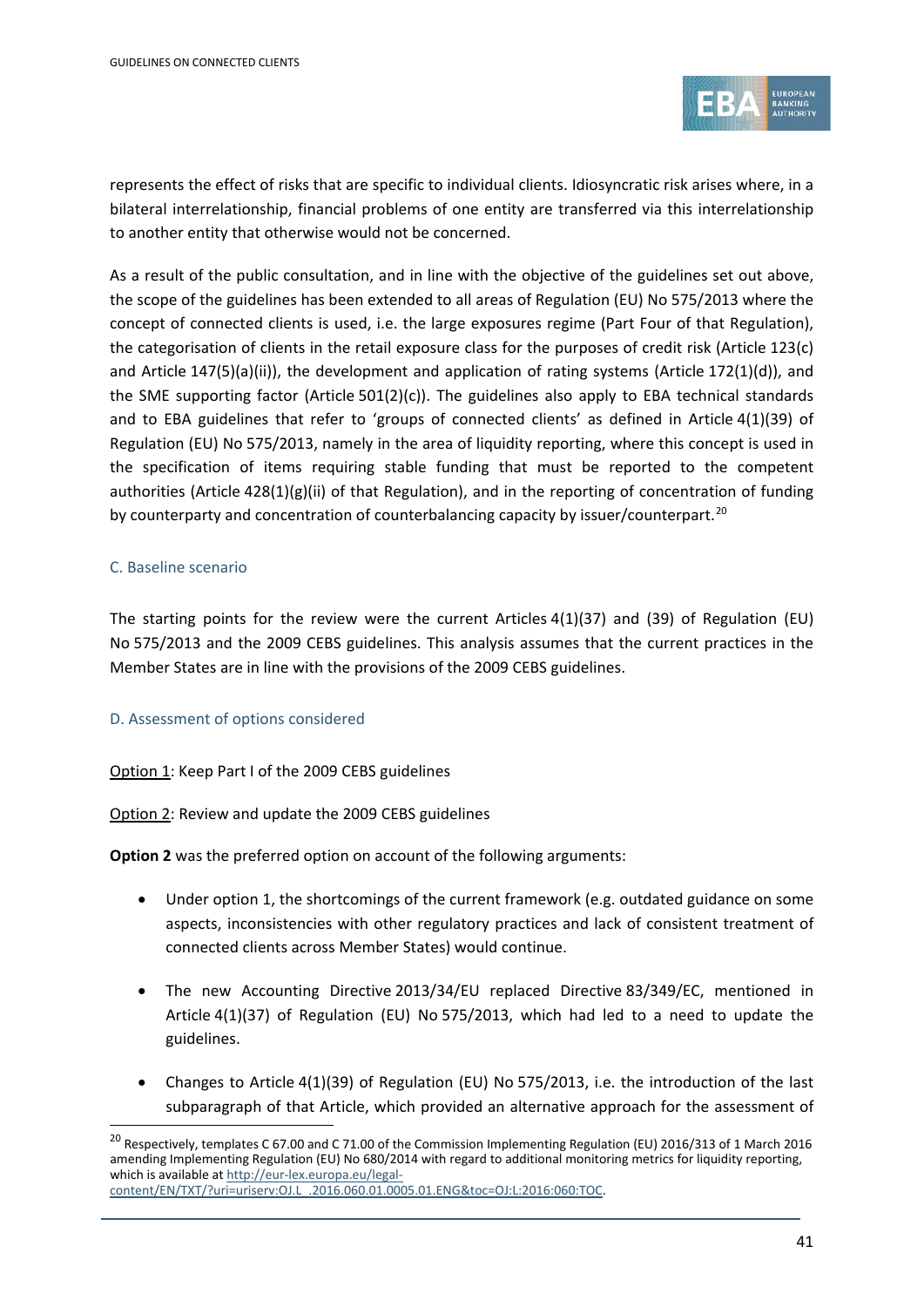

the existence of groups of connected clients of entities directly controlled by or directly interconnected with the central government (or regional or local governments to which Article 115(2) of Regulation (EU) No 575/2013 applies), had led to a need to update the guidelines.

- Other European Commission regulations overlap with parts of the 2009 CEBS guidelines.
- Experience of the application of the 2009 CEBS guidelines had led to the identification of certain aspects of the guidelines that needed to be revised or clarified.

Under option 2, the main changes from the 2009 CEBS guidelines are the following:

Regarding the assessment of connections based on control, the guidelines clarify that institutions should make use of their clients' consolidated financial statements. This follows from a reading of Article 4(1)(37) of Regulation (EU) No 575/2013.

This clarification should alleviate the burden of identifying relations of control but will require that institutions have access to and make use of their clients' consolidated financial statements. Regarding the assessment of the existence of control relationships in the case of subsidiaries excluded from the consolidated financial statements by way of exemption, most respondents do not expect that this will lead to additional costs.

- The guidelines clarify that only in *exceptional* cases does the existence of a control relationship not lead to 'single risk'. It is unlikely that there are a significant number of current cases where the existence of a control relationship does not lead to a 'single risk'. This assumption was not refuted by respondents, who did not perceive this clarification as entailing a material cost for institutions. However, respondents highlighted particular cases that would constitute an exception. The guidelines do not preclude the recognition of such cases; it depends on the specific circumstances in each situation, which need to be assessed and demonstrated by institutions on a case-by-case basis.
- New guidance regarding the use of the alternative approach introduced by the last subparagraph of Article 4(1)(39) of Regulation (EU) No 575/2013 has been included. This provides guidelines for the assessment of the existence of groups of connected clients of entities directly controlled by or directly interconnected with the central government (or regional or local governments to which Article 115(2) of Regulation (EU) No 575/2013 applies). The guidelines only clarify how this preferential treatment works in cases where institutions wish to apply it.
- Regarding the assessment of economic dependency, the present guidelines recognise that it is sufficient when financial difficulties or the failure of a client would lead to 'repayment difficulties' for another client for those clients to form a group of connected clients, which is aligned with the wording of Article 4(1)(39)(b) of Regulation (EU) No 575/2013. Respondents disagreed with this change but did not provide evidence to suggest that there would be a disproportionate cost associated with this rewording. An addition to the guidelines to make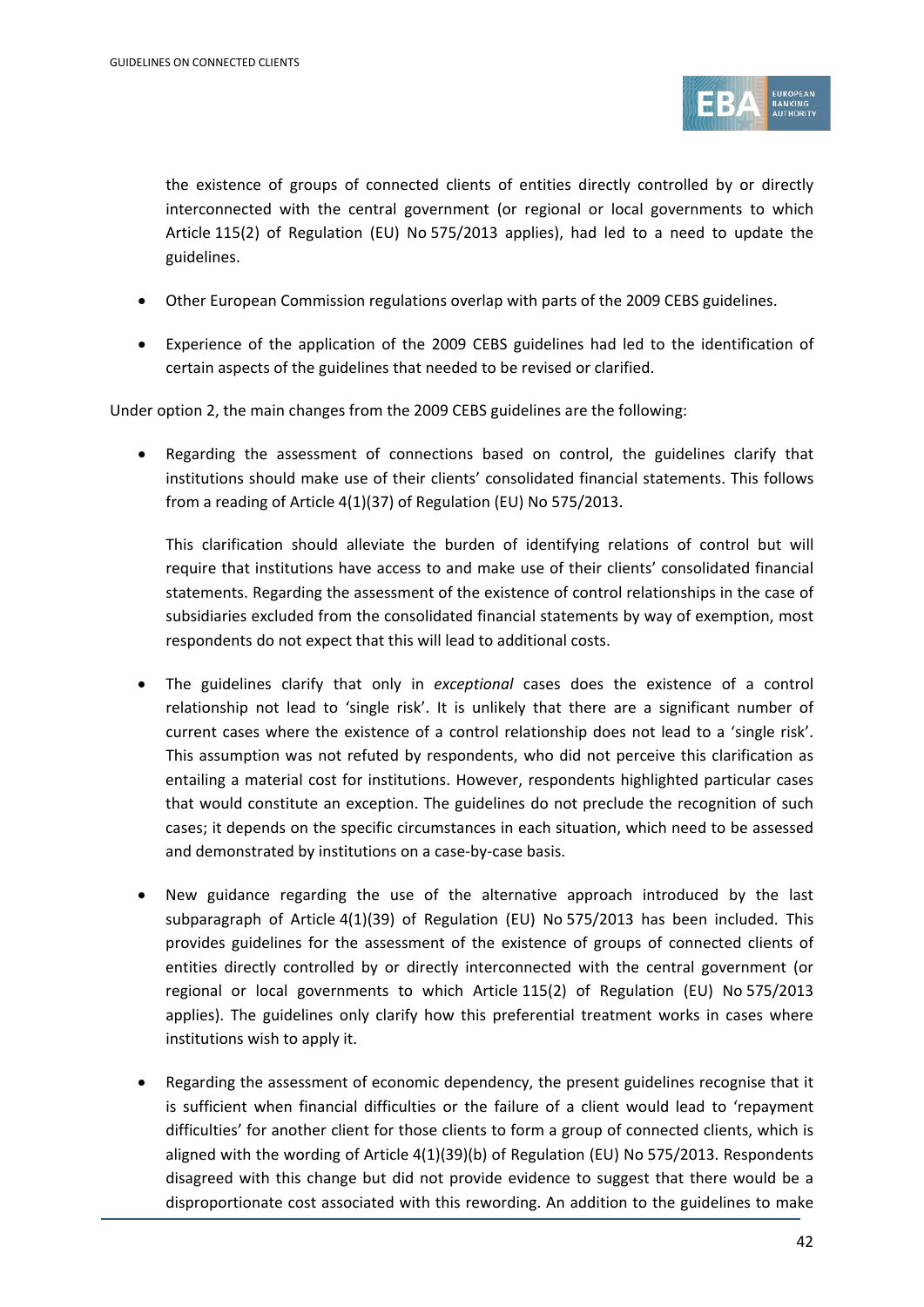

clear that, if institutions are able to demonstrate that financial difficulties or the failure of a client would not lead to funding or repayment difficulties for another client, these clients do not constitute a single risk and do not need to be considered interconnected should address to some extent the concerns expressed.

• The guidelines also clarify situations where control and economic dependencies are interlinked and can therefore lead to the existence of one group of connected clients as opposed to two separate groups of connected clients. The 2009 CEBS guidelines did not explicitly state that interconnections between control groups and economically dependent entities needed to be established, especially when there was a downstream chain of contagion. The wording was more open and led to different interpretations and particularly the misconception that the non-grouping of controlled and economically dependent entities was the rule and grouping the exception. Respondents disagreed with this proposal but did not provide evidence to suggest that there would be a disproportionate cost associated with it. The EBA notes that the key criterion that emerges from the definition of group of connected clients in Article 4(1)(39) of Regulation (EU) No 575/2013 is precisely the existence of a single risk and the need for institutions to assess possible chains of contagion.

### E. Cost-benefit analysis

The abovementioned changes to the current framework are expected to generate additional operational cost for the institutions (and the competent authorities). These costs are associated with (i) institutions having to be able to demonstrate that cases are exceptional, for example where control does not lead to a single risk or with regard to subsidiaries that are excluded from the consolidation; (ii) the preferential treatment of central government connected clients; (iii) the identification of connected clients on the basis of repayment difficulties; and (iv) the identification of situations where control and economic dependencies are interlinked.

According to respondents, institutions would need to carry out additional analyses and reporting, and in some cases increase their staff and IT capacity. During the consultation stage in the preparation of the current guidelines, stakeholders mentioned that, while the identification of exceptional cases would have a negligible cost impact in general, the costs of identifying exceptional cases when the entities are not subject to accounting consolidation might be higher. The costs associated with the latter would depend on the extent to which the investigation went beyond the official documentation. While some stakeholders expected the associated costs to be negligible, others argued that such investigation would generate costs due to the need to increase IT capacity, for example to build a centralised database. Furthermore, two respondents stated that reasonable efforts would be made to capture control relations excluded from consolidated requirements and that investigation beyond the normal course of business to identify such relationships was not expected.

In terms of the identification of repayment difficulties, the stakeholders also expect high costs related to detailed further analyses, an increase in manual routines, reliance on external data providers and reporting.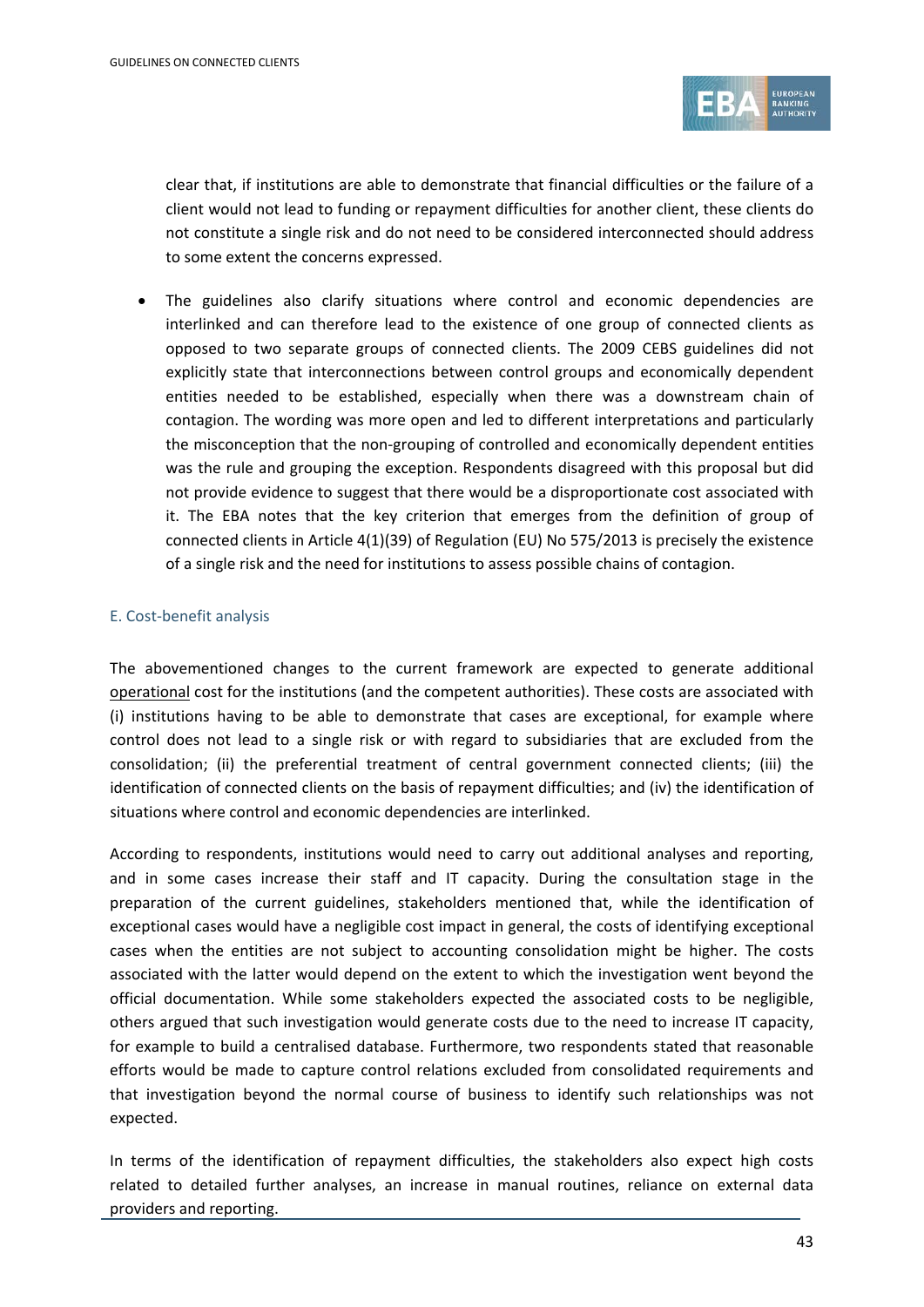

Regarding the work relating to preferential treatment of central government connected clients and regarding the identification of situations where control and economic dependency are interlinked, the stakeholders did not provide explicit cost-related arguments regarding the implementation of the relevant provisions of the guidelines.

Given the information available to the EBA and the (qualitative) responses to the consultation, the EBA expects the benefits of the guidelines in terms of providing a clear framework for the identification of clients that constitute a single risk and should therefore be connected, risk assessment (identification of contagion risk, backstop to the building up of exposures to clients that constitute a single risk) and responding to the new challenges of the banking sector to exceed the possible additional compliance costs associated with the revised guidelines.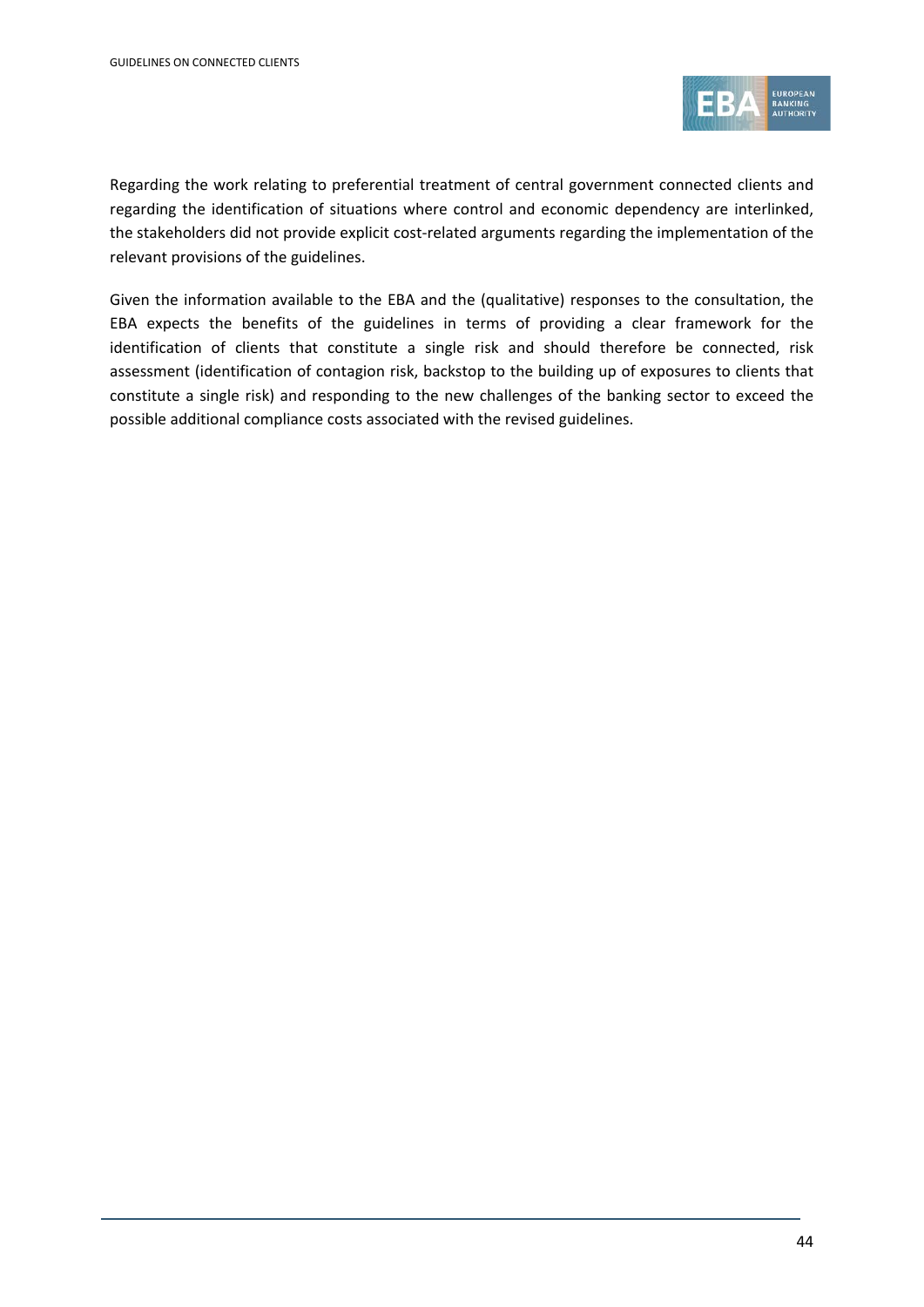1



## 4.2 Feedback on the public consultation

The EBA publicly consulted on a draft proposal of the guidelines contained in this document.

The first Consultation Paper included a proposal on the draft guidelines and restricted their application to the large exposures regime (Part Four of Regulation (EU) No 575/2013, the Capital Requirements Regulation – CRR). This consultation period lasted for three months and ended on 26 October 2016. Twenty-three responses were received, of which eighteen were published on the EBA website. [21](#page-44-0)

However, the concept of 'group of connected clients' is also used in other areas of the CRR, i.e. the categorisation of clients in the retail exposure class for the purposes of credit risk (Article 123(c) and Article 147(5)(a)(ii)), the development and application of rating systems (Article 172(1)(d)), the specification of items requiring stable funding for the purposes of reporting (Article 428(1)(g)(ii)) and the application of the SME supporting factor (Article 501(2)(c)), as well as in EBA technical standards and EBA guidelines that refer to 'groups of connected clients'.

Given that the CRR specifies a definition of 'group of connected clients' in Article 4(1)(39), which is applied consistently throughout that Regulation, the draft guidelines should likewise apply consistently where that Regulation, EBA technical standards or EBA guidelines make reference to that definition.

Therefore, the EBA has consulted on the possible extension of the scope of the draft guidelines to the remaining aspects of the CRR, EBA technical standards and EBA guidelines where the concept of 'group of connected clients' is relevant. The consultation period lasted for one month and ended on 26 June 2017. Ten responses were received, of which nine were published on the EBA website.<sup>[22](#page-44-1)</sup>

This subsection presents a summary of the key points and other comments arising from the two consultations, the analysis and discussion triggered by these comments and the actions taken to address them if deemed necessary.

In many cases, several industry bodies made similar comments or the same body repeated its comments in response to different questions. In such cases, the comments and the EBA's analysis are included in the section where the EBA considers them most appropriate.

Changes to the draft guidelines have been incorporated as a result of the responses received during the public consultation as further detailed in the feedback table below.

<span id="page-44-0"></span><sup>&</sup>lt;sup>21</sup> The non-confidential responses were published at [https://www.eba.europa.eu/regulation-and-policy/large](https://www.eba.europa.eu/regulation-and-policy/large-exposures/guidelines-on-connected-clients)[exposures/guidelines-on-connected-clients.](https://www.eba.europa.eu/regulation-and-policy/large-exposures/guidelines-on-connected-clients)

<span id="page-44-1"></span><sup>&</sup>lt;sup>22</sup> The non-confidential responses were published at [https://www.eba.europa.eu/regulation-and-policy/large](https://www.eba.europa.eu/regulation-and-policy/large-exposures/guidelines-on-connected-clients)[exposures/guidelines-on-connected-clients.](https://www.eba.europa.eu/regulation-and-policy/large-exposures/guidelines-on-connected-clients)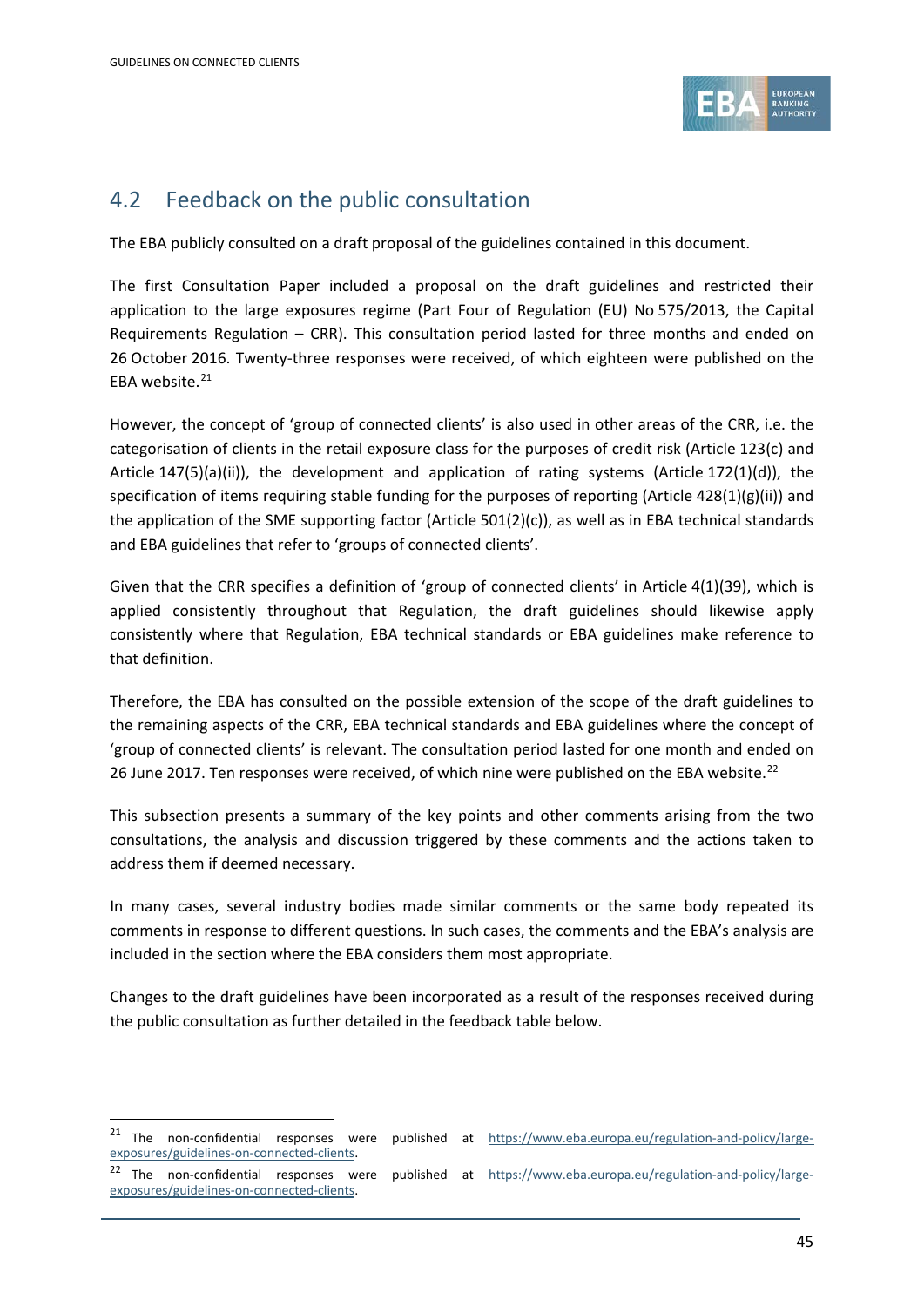

### **Summary of key issues**

There was a general concern regarding the concept of 'repayment difficulties' – considered by many respondents to be, to some extent, vague – the use of which might make it more difficult for institutions to identify and delimit to what extent economic dependencies would lead to contagion chains. In respondents' view, 'repayment difficulties' should be linked to the intention of the Basel Committee to capture only connections that threaten default. Therefore, they suggested maintaining the former reference to 'substantial, existence-threatening repayment difficulties'.

The relationship between the concepts of 'economic dependency' and 'control' was not entirely clear. Many respondents believed that interconnectedness through control differs fundamentally from interconnectedness through economic dependency and they were opposed to such an approach, which in their view would go beyond the requirements of Article 4(1)(39) of the CRR.

Several respondents challenged the parts of the draft guidelines that require the forming of groups of connected clients involving different SPVs that had been sponsored or originated by the same reporting institution, in view of the economic dependency determined by the latter acting as a common source of funding for these SPVs. In some of these respondents' views, the proposed treatment (i) contradicts the fundamental principles for the determination of groups of connected clients, because the institution itself is not to constitute the linking factor, as it may disregard its own insolvency; (ii) unduly adds sectorial concentration risk to the scope of the large exposures regime; (iii) does not consider the 'limited recourse' features of securitisation transactions; (iv) is not consistent with other EU measures (e.g. the look-through approach for securitisation transactions); and (v) might have negative consequences for real economy financing, thus contradicting the principles at the basis of the Capital Market Union.

Although many of the respondents agreed that the list of indicators of economic dependency are reasonable indicators, they argued that it should be made clear that institutions are not required to assess the existence of each situation for each exposure, and that these indicators should not automatically lead to the conclusion that a grouping must be made. The latter point was also made with regard to the list of control indicators.

Several respondents commented on the 2% (of eligible capital) threshold for investigating potential economic dependencies more intensively. Concern was expressed that the proposed threshold of 2% was unnecessarily restrictive. It was proposed that the threshold should be in line with the 5% (of Tier 1 capital) threshold under the Basel framework for large exposures.

Generally, respondents appreciated the EBA's effort to harmonise and simplify the concept of groups of connected clients across the CRR. Nevertheless, all respondents expressed disagreement or at least concerns regarding the EBA's proposal to extend the scope of the draft guidelines on connected clients. In their responses to the consultation questions, the great majority of respondents reiterated concerns highlighted in the first consultation – in relation to the economic dependency criterion in particular – which in their view would be exacerbated by the extension of the scope of the draft guidelines beyond large exposures. In addition, most comments seem to relate to the CRR and were not specific to the application of the guidelines on connected clients. Respondents seem to ignore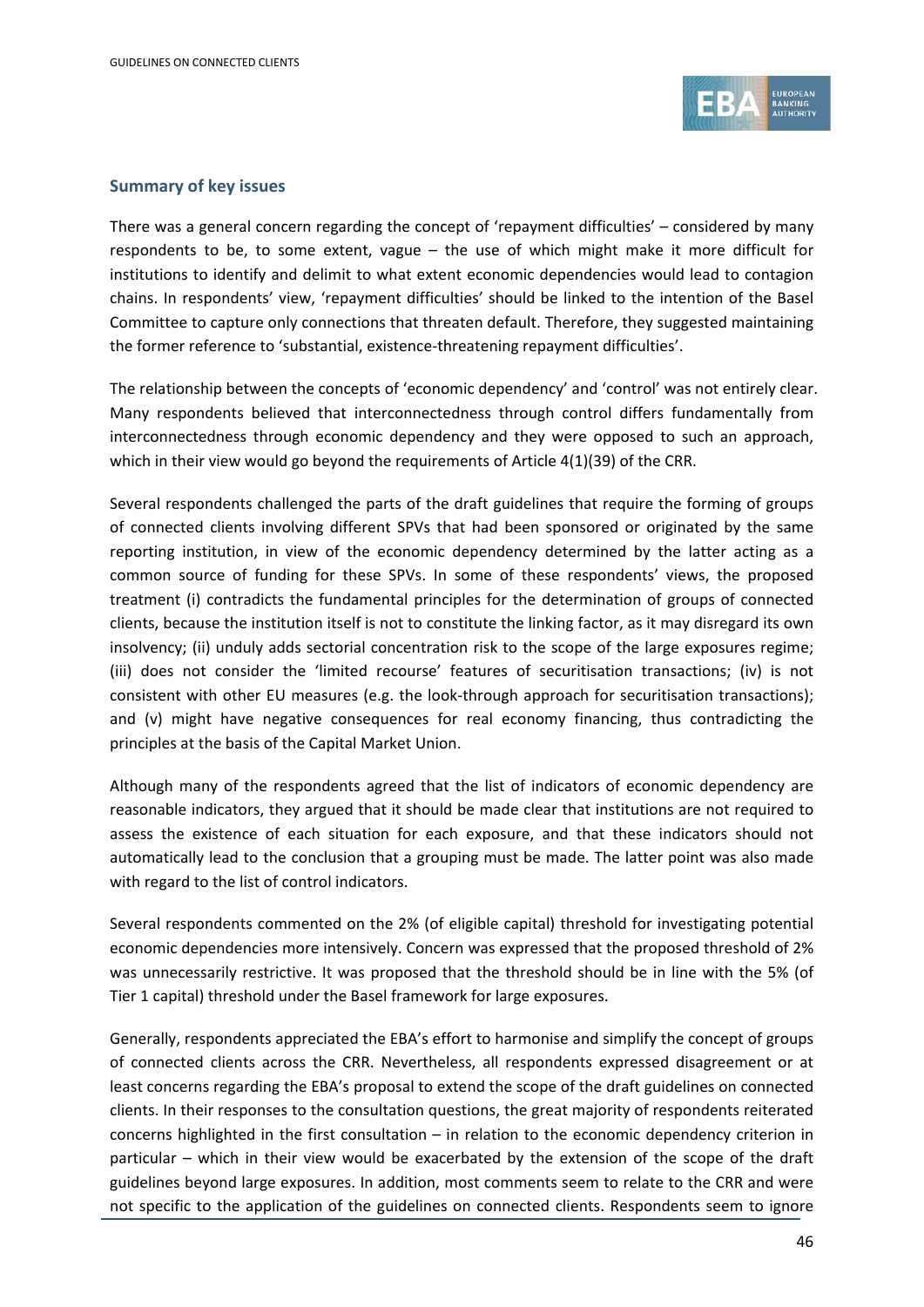

that the concept of connected clients as defined in Article 4(1)(39) of the CRR requires an assessment of relationships of control and economic dependencies.

Although the Consultation Paper asked for specific feedback regarding the possible impact of the application of the guidelines on connected clients to the identified provisions of the CRR and liquidity reporting, none of the responses included concrete evidence or data on the impact of the application of the guidelines on institutions' practices or capital requirements.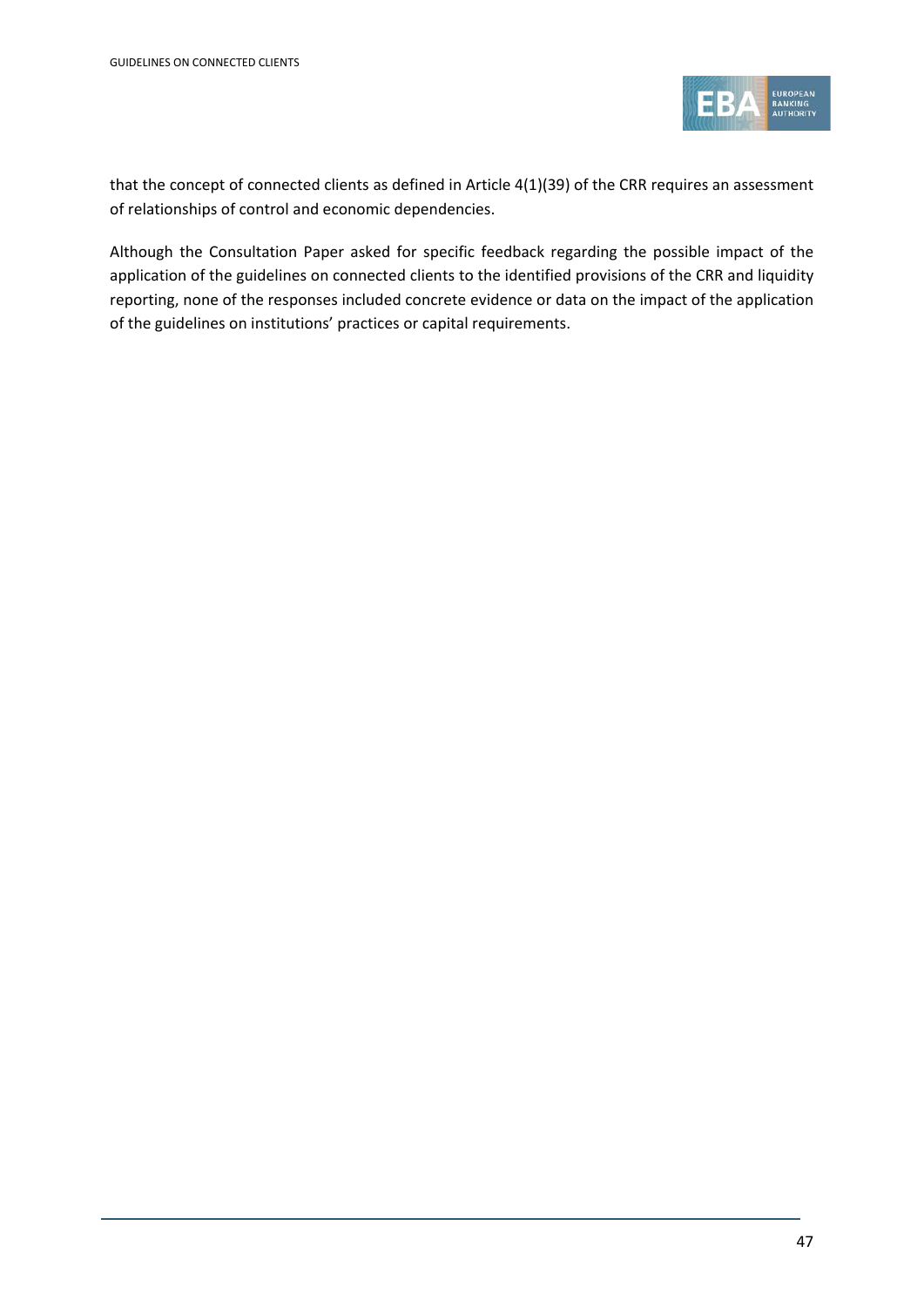**Extended scope of application**

### **Summary of responses to the consultations and the EBA's analysis**

For some respondents, it is not clear how the institutions are expected to handle the grouping of connected clients in cases not related to large exposures. It would not be feasible to have different

| <b>Comments</b>                    | <b>Summary of responses received</b>                                                                                                                                                                                                                                                                                                                                                                                                                                                                                                                                                                                                                                                                                                  | <b>EBA analysis</b>                                                                                                                                                                                                                                                                                                                                                                                                                                                                                                                                                                                                                                    | <b>Amendments to</b><br>the proposals |
|------------------------------------|---------------------------------------------------------------------------------------------------------------------------------------------------------------------------------------------------------------------------------------------------------------------------------------------------------------------------------------------------------------------------------------------------------------------------------------------------------------------------------------------------------------------------------------------------------------------------------------------------------------------------------------------------------------------------------------------------------------------------------------|--------------------------------------------------------------------------------------------------------------------------------------------------------------------------------------------------------------------------------------------------------------------------------------------------------------------------------------------------------------------------------------------------------------------------------------------------------------------------------------------------------------------------------------------------------------------------------------------------------------------------------------------------------|---------------------------------------|
|                                    | Consultation Paper EBA/CP/2016/09 on Guidelines on connected clients under Article 4(1)(39) of Regulation (EU) No 575/2013                                                                                                                                                                                                                                                                                                                                                                                                                                                                                                                                                                                                            |                                                                                                                                                                                                                                                                                                                                                                                                                                                                                                                                                                                                                                                        |                                       |
| <b>General comments</b>            |                                                                                                                                                                                                                                                                                                                                                                                                                                                                                                                                                                                                                                                                                                                                       |                                                                                                                                                                                                                                                                                                                                                                                                                                                                                                                                                                                                                                                        |                                       |
| <b>Review of the</b><br>guidelines | Some respondents are of the opinion that the current rules on groups<br>of connected clients ensure that the concentration risk resulting from<br>a close legal or economic connection between borrowers is captured<br>and limited. Therefore, they do not see the urgency of the current<br>review of the guidelines, in particular given that there is no clear<br>mandate in the CRR and bearing in mind the ongoing revision of the<br>European large exposures regime. In addition, one respondent sees<br>no added value in issuing the revised guidelines but, rather, expects<br>the framework to become more complex. According to another<br>respondent, an amendment to Article 4(1)(39) of the CRR would be<br>required. | Changes to the CRR, and EBA technical standards<br>and guidelines, in particular in the area of large<br>exposures, have led to inconsistencies and<br>overlaps with the 2009 CEBS guidelines on large<br>exposures. Therefore, the EBA has decided to<br>review the 2009 CEBS guidelines, focusing<br>exclusively on the issue of connected clients<br>under Article $4(1)(39)$ of the CRR. The EBA is<br>mindful of the ongoing review of the CRR.<br>However, it is not currently expected that this<br>review will fundamentally change the concept of<br>'group of connected clients' and, therefore, the<br>substance of the present guidelines. | No amendments.                        |

The guidelines should contribute to the harmonisation of institutions' practices and the consistent application of the concept of 'group

EUROPEAN<br>BANKING<br>AUTHORITY

section 2, 'Subject matter, scope and definitions',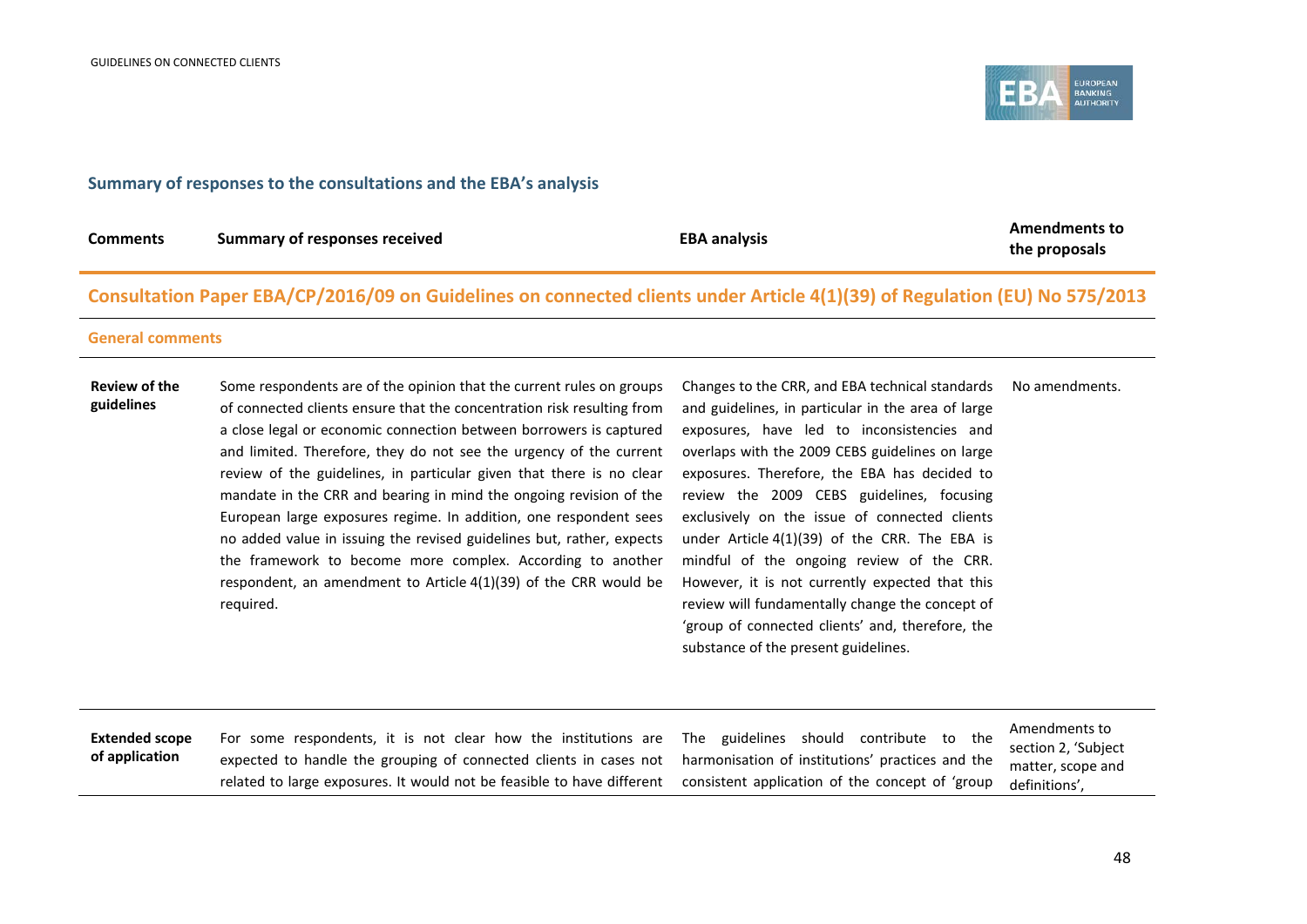j

<span id="page-48-0"></span>

## **Comments Summary of responses received EBA** analysis **EBA** analysis **Amendments to**

approaches and definitions, which could lead to the creation of different groups of connected clients depending on the different purposes of the definitions in Article 4(1)(39) of the CRR.<sup>[23](#page-48-0)</sup> As a group of connected clients (GCC) is a firmly established concept in overall risk management processes, all GCC members are treated in the same portfolio of the various business and risk management units. In the spirit of consistency, several respondents would welcome a review of the scope of the guidelines (as well as of paragraphs 5 and 11 of the draft guidelines) to extend their application beyond the large exposures framework.

of connected clients' across the CRR. Therefore, the EBA agrees with these respondents that the application of the guidelines should not be restricted to the large exposures framework and has extended their scope to other areas of the CRR, and of EBA technical standards or EBA guidelines, where the concept of 'groups of connected clients' is relevant. Apart from large exposures, this concept is also used when categorising clients in the retail exposure class for the purposes of credit risk (Article 123(c) and Article 147(5)(a)(ii) of the CRR), in the development and application of rating systems (Article 172(1)(d) of the CRR), in the specification of items requiring stable funding for reporting purposes  $(A$ rticle  $428(1)(g)(ii)$  and in the application of the SME supporting factor (Article 501(2)(c) of the CRR), as well as in EBA technical standards and EBA guidelines that refer to 'groups of connected clients', in particular in the area of liquidity reporting.

# **the proposals**

paragraph 6; section 4, 'Groups of connected clients based on control', paragraph 11; and section 6, 'Establishing interconnectedness based on economic dependency', paragraph 21.

**Transitional** A broader application of the economic dependency criteria will The application date of the guidelines has been Amendments to

<sup>&</sup>lt;sup>23</sup> Part Four of the CRR (large exposures), Article 123 and Article 147 of the CRR for defining the retail segment (standardised and IRB approaches), Article 172(1)(d) of the CRR for rating process and Article 501 of the CRR for SME supporting factor.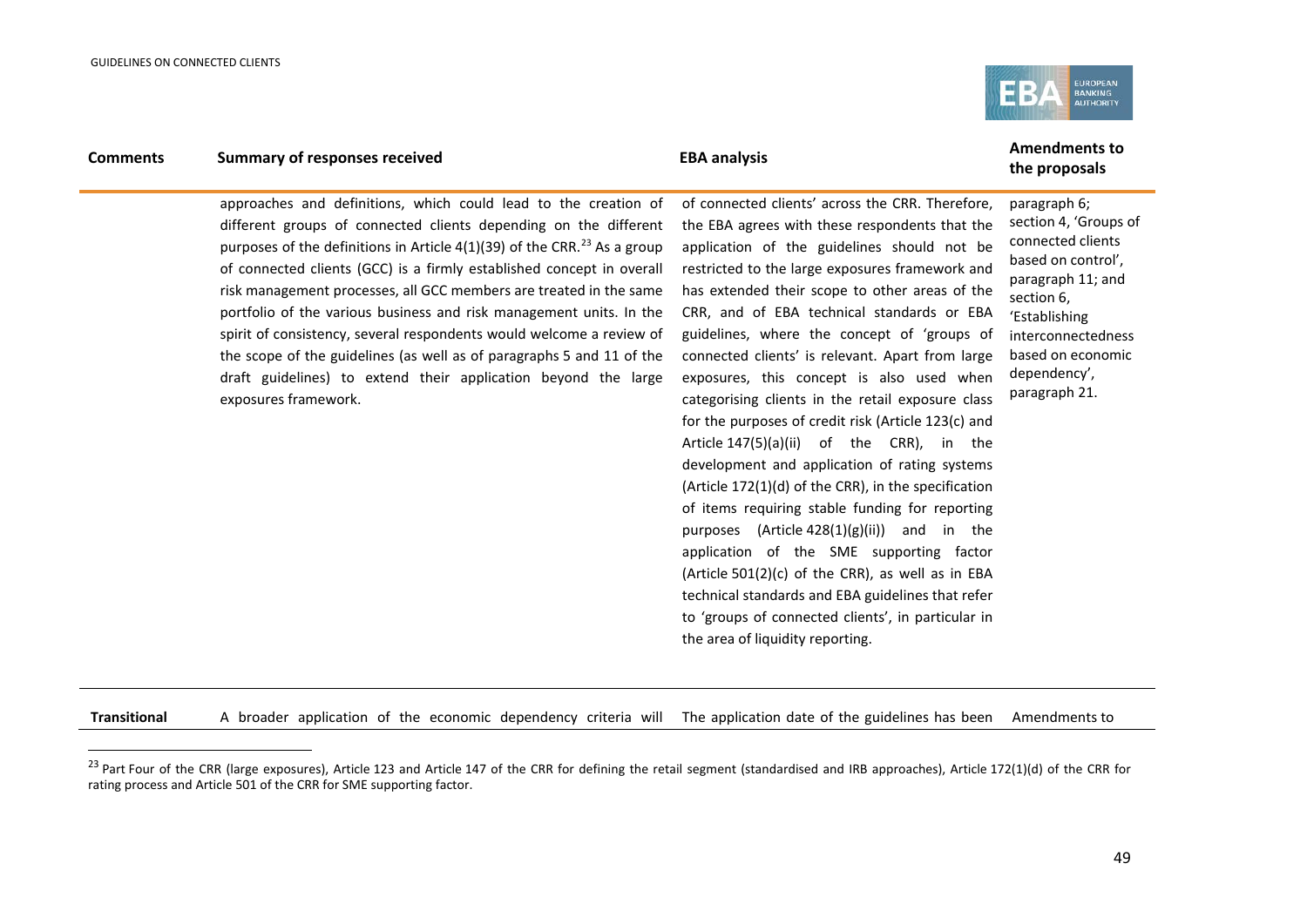j

<span id="page-49-0"></span>

| <b>Comments</b> | <b>Summary of responses received</b>                                                                                                                                                                                                                                                                                                                                                                                                                                                                                                                                                                                                                                                                                                                                                                                                                                                                                                                                      | <b>EBA analysis</b>                                                                                                                                  | <b>Amendments to</b><br>the proposals                   |
|-----------------|---------------------------------------------------------------------------------------------------------------------------------------------------------------------------------------------------------------------------------------------------------------------------------------------------------------------------------------------------------------------------------------------------------------------------------------------------------------------------------------------------------------------------------------------------------------------------------------------------------------------------------------------------------------------------------------------------------------------------------------------------------------------------------------------------------------------------------------------------------------------------------------------------------------------------------------------------------------------------|------------------------------------------------------------------------------------------------------------------------------------------------------|---------------------------------------------------------|
| period          | involve substantial changes to banks' procedures and IT systems and<br>will lead to the identification of more cases of connected clients.<br>Therefore, the majority of the respondents request a long enough<br>transitional period for implementing the revised guidelines and for<br>evaluating every single counterparty on the differences between the<br>old and new guidelines. The requirements related to control and<br>management procedures are very extensive and will entail not only<br>high costs for institutions regarding implementation, administration<br>and monitoring but also a certain amount of time. Some of the<br>respondents propose a grandfathering period of at least 18 months<br>from the date of publication of the final supervisory requirements. In<br>this context, one respondent recommends a new wording for<br>paragraph 35, since the difficulty of investigating economic<br>dependencies does not seem to be recognised. | set for 1 January 2019. This should<br>allow<br>sufficient time for institutions and competent<br>authorities to prepare for their full application. | section 3,<br>'Implementation',<br>paragraphs 9 and 10. |

### **Responses to questions in Consultation Paper EBA/CP/2016/09**

| <b>Question 1</b>                                                            | [7 out of 23 respondents were silent on this question.] <sup>24</sup>                                                                                                                                                                                                          |     |             |                                                                                                                                                           |    |     |            |                                                                                                  |
|------------------------------------------------------------------------------|--------------------------------------------------------------------------------------------------------------------------------------------------------------------------------------------------------------------------------------------------------------------------------|-----|-------------|-----------------------------------------------------------------------------------------------------------------------------------------------------------|----|-----|------------|--------------------------------------------------------------------------------------------------|
| Are you aware of<br>any situations<br>where the<br>existence of a<br>control | Two respondents pre-emptively highlight that in most cases a control<br>relationship in effect triggers 'single risk' and determines that -<br>should financial distress occur $-$ the controlling entity will intervene<br>to support the troubled subsidiary and vice versa. |     | among them. | Respondents did not refute that, in the great<br>majority of cases, two or more clients constitute<br>a single risk where there is a control relationship |    |     |            | Amendments to<br>section 4, 'Groups of<br>connected clients<br>based on control'<br>(addition to |
| relationship<br>among clients                                                | According to all the respondents, however, at least one situation                                                                                                                                                                                                              | The | EBA         | recognises                                                                                                                                                | in | the | guidelines | paragraph 12);<br>addition of                                                                    |

<sup>&</sup>lt;sup>24</sup> Two respondents did not directly answer Question 1. However, in their general comments on the guidelines they raised issues related to Question 1.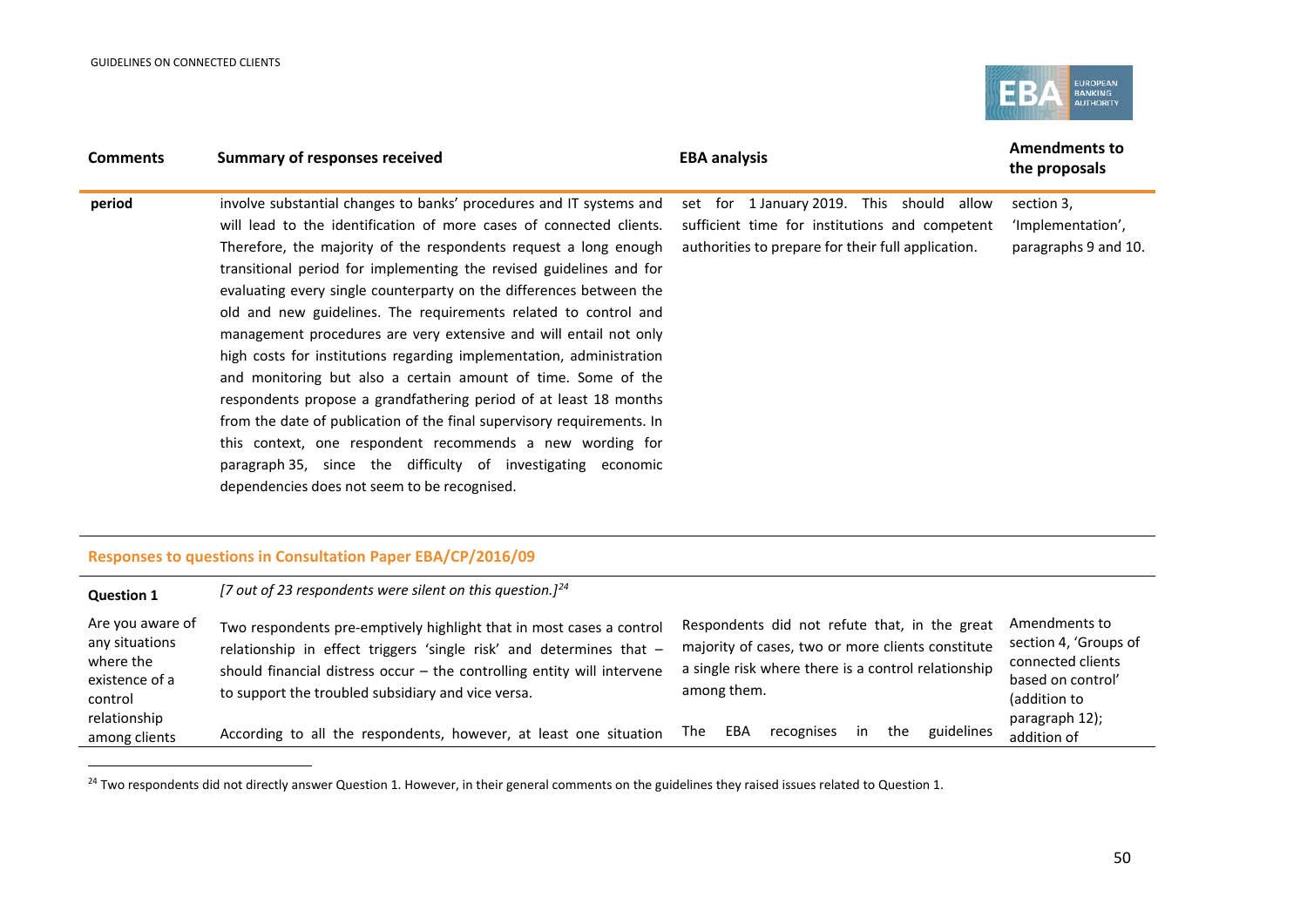

### **Comments Summary of responses received EBA** analysis **EBA** analysis **Amendments to the proposals** does not lead to a 'single risk'? exists where the control relationship among clients does not translate into direct risk and does not lead to a 'single risk'. Broadly, these cases refer both to the legal/contractual arrangements and to the specific features of the financial instruments or vehicles linking two or more clients. One respondent notes that in jurisdictions that have adopted banking structural reforms, the formal control relationship between a parent company and its trading subsidiary should not lead to a 'single risk' in view of legal provisions segregating the two entities and requiring individual capital and liquidity requirements. Similarly, according to a few other respondents, situations in which a controlling entity has officially stated its intention of not exercising its formal control rights should not constitute a 'single risk' from a counterparty credit risk management perspective. Furthermore, some respondents highlight that control relationships based on contractual conditions or clauses – or in situations where (paragraph 12) that there are exceptional cases where a control relationship among clients does not lead to a single risk. This depends on the specific circumstances of each situation, which need to be assessed by institutions on a case-bycase basis. The example raised by several respondents regarding SPVs might be one such exceptional case, if it can be demonstrated by institutions that a channel of contagion between the SPV and the originator does not exist because the SPV's assets are sufficiently ringfenced from originators. A new scenario, C 1, has been included in the annex to the guidelines to illustrate such exceptional cases. In accordance with the guidelines, institutions are responsible for demonstrating to competent authorities, and documenting appropriately, that in a specific case a control relationship among clients does not lead to the existence of a single annex to the guidelines.

the controlled entity is not bound by instructions as laid down by law or in its articles of association – do not necessarily have an impact on the spread of financial difficulties and do not necessarily imply the existence of a 'single risk'.

Two respondents also emphasise that a 'single risk' should not be considered in circumstances where majority voting rights are balanced by comprehensive protection rights for minority shareholders (e.g. in many joint venture agreements, it is stipulated that all important matters require the prior consent of both the

The EBA notes that the present guidelines apply in parallel with Commission Delegated

clients.

risk and, therefore, to a grouping requirement on the basis of control. The EBA notes that, even in these cases, institutions need to consider any possible economic dependencies among those

# scenario C 1 to the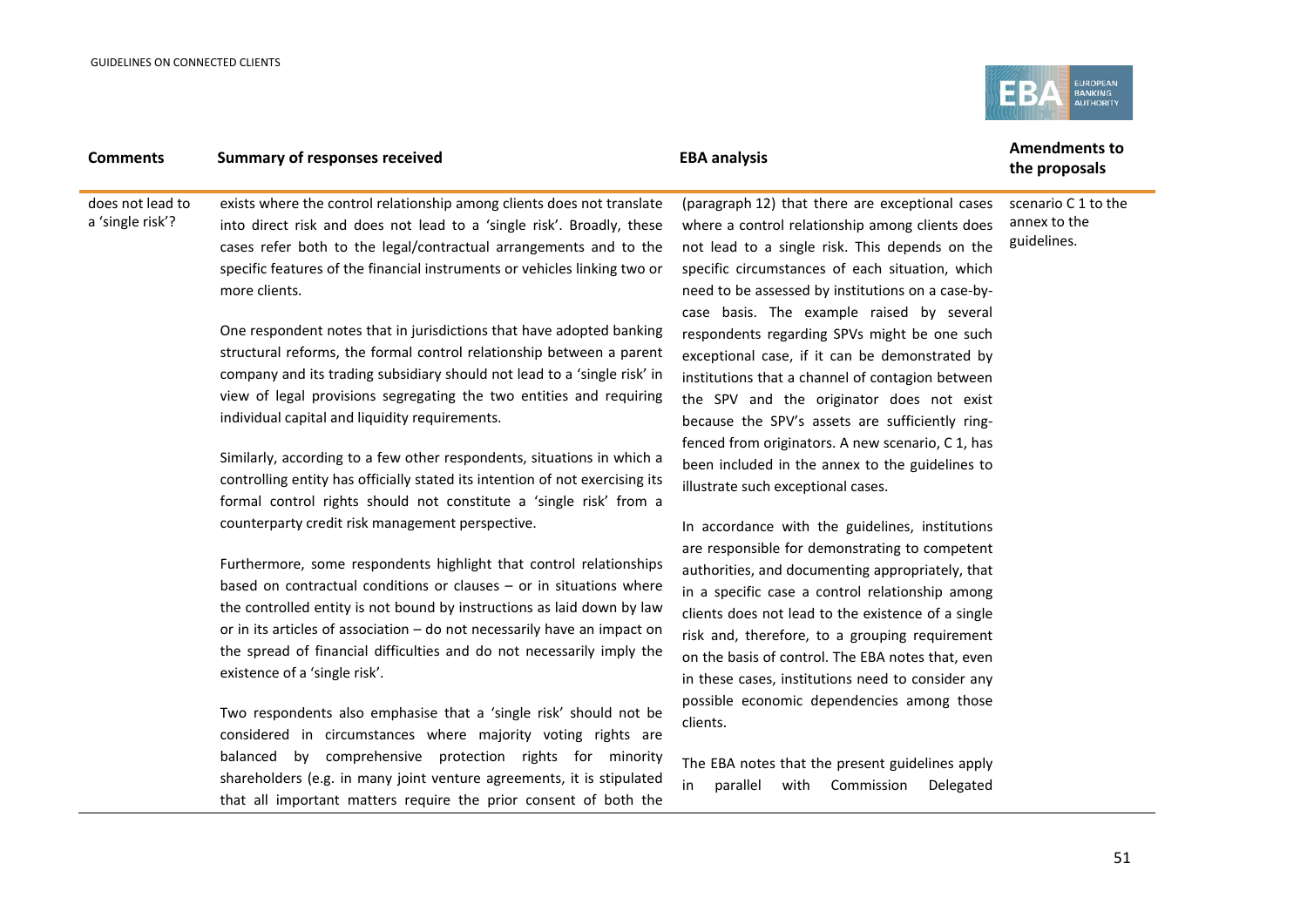

### majority and the minority of shareholders).

Two respondents highlight that, in private equity funds, private equity firms – which usually control individual portfolio companies, exercise influence on their management and make investment decisions – are not liable for their portfolio companies and the portfolio companies are not liable for each other. In these respondents' view, the legal control relationship between a private equity firm and the individual portfolio companies does not result in a 'single risk' that would justify grouping them.

Five respondents point to the case of SPVs involved in certain securitisation operations. Although International Financial Reporting Standard (IFRS) 10 requires the inclusion of SPVs in the originator's consolidated financial statements – implying the constitution of a group of connected clients between the originator and the SPV – in these respondents' view no single idiosyncratic risk exists in cases of securitisations with an insolvency-remote set-up and further features of high-quality securitisations warranting that there is no channel of contagion between the SPV and the originator.

The majority of respondents also highlight that bankruptcy remoteness – which is typical of many SPVs – guarantees ring-fenced vehicles/structures whose assets are isolated from any originators or creditors, even when accounting rules imply the recognition of a controlling relationship. This is typically the case for SPV structures established for undertaking business activities such as project financing, where bankruptcy remoteness, together with the non-

Regulation (EU) No 1187/2014 of 2 October 2014 (as regards regulatory technical standards for determining the overall exposure to a client or a group of connected clients in respect of transactions with underlying assets), as the rules on groups of connected clients also apply to the transactions' underlying assets and the transactions themselves.

**the proposals**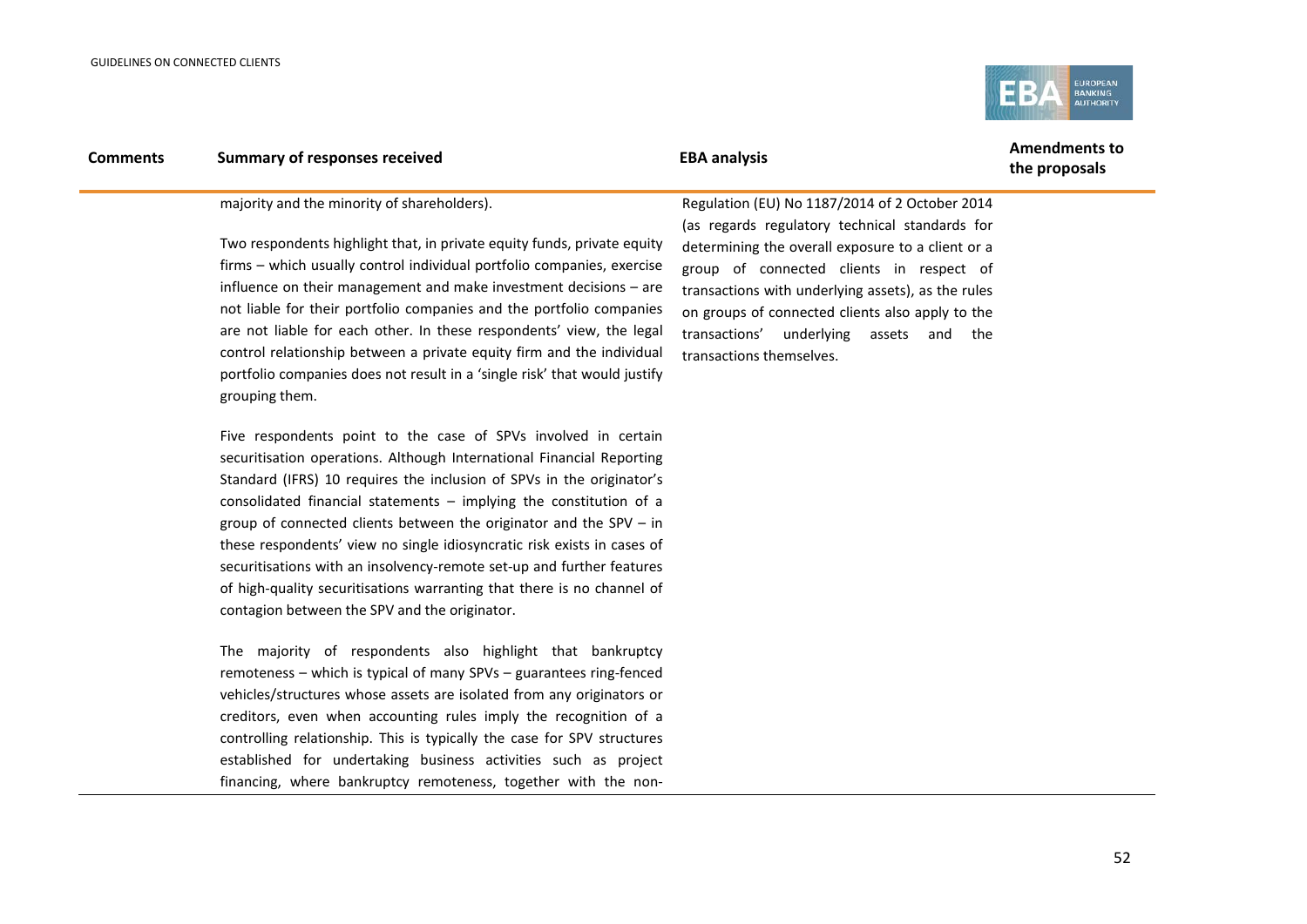

| <b>Comments</b>                                                                                                        | <b>Summary of responses received</b>                                                                                                                                                                                                                                                                                                                                                                                                               | <b>EBA analysis</b>                                                                                                                                                                                                                                                                                          | <b>Amendments to</b><br>the proposals |
|------------------------------------------------------------------------------------------------------------------------|----------------------------------------------------------------------------------------------------------------------------------------------------------------------------------------------------------------------------------------------------------------------------------------------------------------------------------------------------------------------------------------------------------------------------------------------------|--------------------------------------------------------------------------------------------------------------------------------------------------------------------------------------------------------------------------------------------------------------------------------------------------------------|---------------------------------------|
|                                                                                                                        | recourse financing, ensures that the other entities would not be<br>impacted in case of default.                                                                                                                                                                                                                                                                                                                                                   |                                                                                                                                                                                                                                                                                                              |                                       |
|                                                                                                                        | In respect of transactions with underlying assets, two respondents<br>emphasise that banks already look through the underlying assets or<br>aggregate unidentified clients into the hypothetical 'unknown client'.<br>In their view, the control relationship criterion appears to be<br>irrelevant, as funds do not follow a 'single point of entry' model in<br>which the resources of a controlling entity are deployed to its<br>subsidiaries. |                                                                                                                                                                                                                                                                                                              |                                       |
| <b>Question 2</b>                                                                                                      | [13 out of 23 respondents were silent on this question.]                                                                                                                                                                                                                                                                                                                                                                                           |                                                                                                                                                                                                                                                                                                              |                                       |
| What is the likely<br>impact of the<br>clarification of<br>having an<br>exceptional case<br>when the<br>existence of a | In the view of three respondents, the impact of the clarification is<br>positive, as it permits more accurate counterparty credit risk<br>underwriting and steering by not mixing cash flows that should not be<br>related.                                                                                                                                                                                                                        | The EBA notes that, in general, respondents did<br>not perceive the clarification in the guidelines -<br>i.e. that a situation where a control relationship<br>among clients does not result in a single risk is<br>the exception rather than the rule $-$ would have<br>a material impact for institutions. | No amendments.                        |
| control<br>relationship does<br>not lead to a<br>'single risk'?                                                        | Three other respondents estimate that the impact would, overall, be<br>non-existent or low, as they do not expect that further<br>information/analyses will be required in addition to the documents<br>already used for risk management purposes. Otherwise, in their view,                                                                                                                                                                       | Respondents also did not provide evidence on<br>possible additional costs, although a few of them<br>raised concerns regarding the snecific case of                                                                                                                                                          |                                       |

Please provide an estimation of the associated quantitative costs.

already used for risk management purposes. Otherwise, in their view, the impact will be relevant.

Two respondents note that the impact will depend on the level of documentation required to demonstrate to the supervisor the inexistence of a 'single risk', highlighting that requiring detailed

possible additional costs, although a few of them raised concerns regarding the specific case of SPVs and the level of detail of the documentation required to demonstrate these exceptional cases. The EBA notes that the analysis of exceptional cases needs to be done by institutions on a case-by-case basis. The level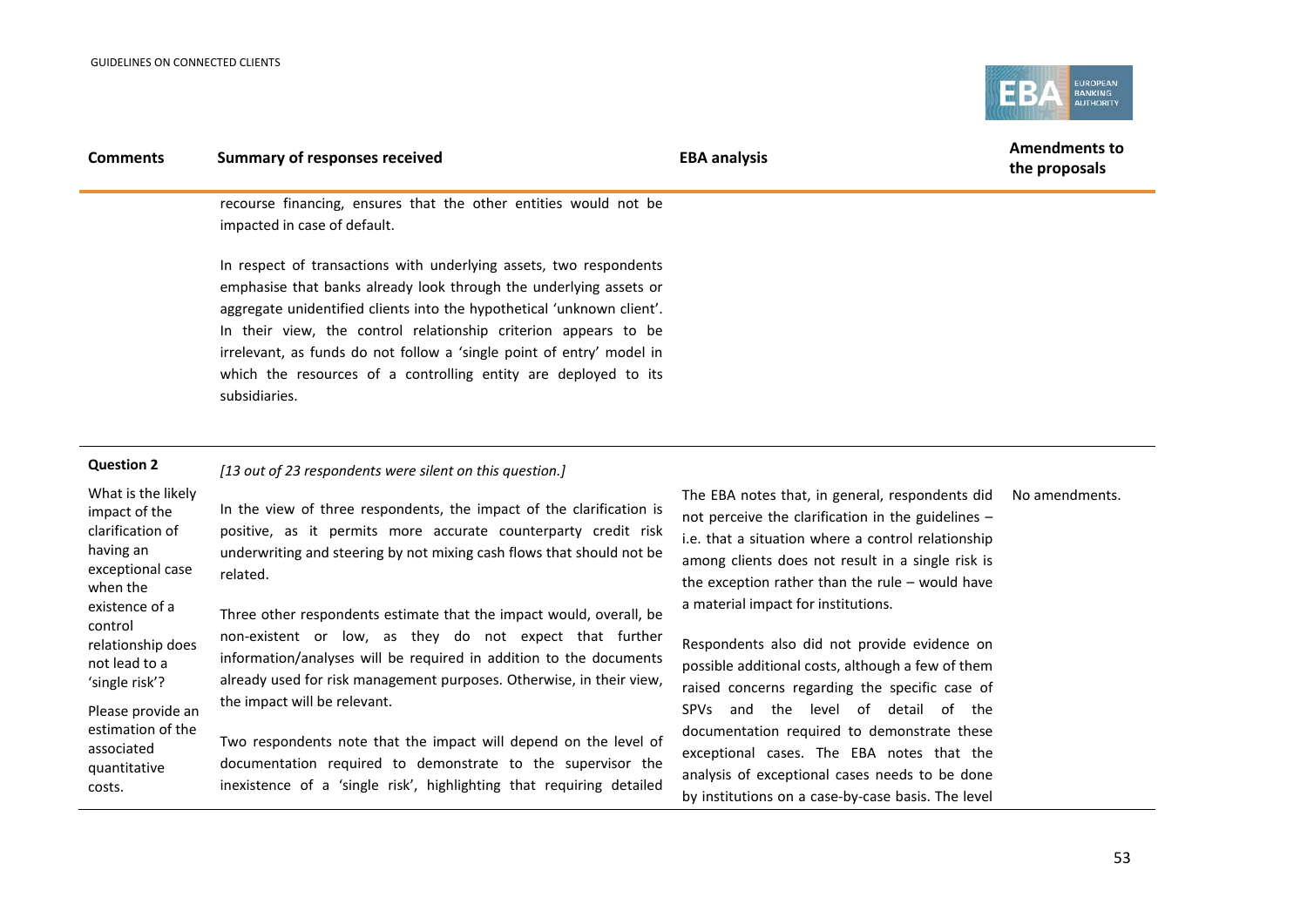

| <b>Comments</b>                                                                                                                                                                                                                        | <b>Summary of responses received</b>                                                                                                                                                                                                                                                                                                                                                                                                                                                                                                                                                                                                                                                                                                                   | <b>EBA analysis</b>                                                                                                                                                                                                                                                                                                                                                                                                                                                                                    | <b>Amendments to</b><br>the proposals                                                                 |
|----------------------------------------------------------------------------------------------------------------------------------------------------------------------------------------------------------------------------------------|--------------------------------------------------------------------------------------------------------------------------------------------------------------------------------------------------------------------------------------------------------------------------------------------------------------------------------------------------------------------------------------------------------------------------------------------------------------------------------------------------------------------------------------------------------------------------------------------------------------------------------------------------------------------------------------------------------------------------------------------------------|--------------------------------------------------------------------------------------------------------------------------------------------------------------------------------------------------------------------------------------------------------------------------------------------------------------------------------------------------------------------------------------------------------------------------------------------------------------------------------------------------------|-------------------------------------------------------------------------------------------------------|
|                                                                                                                                                                                                                                        | information would have significant cost implications.<br>Two other respondents highlight that managing disaggregation by<br>exception - with particular reference to the treatment of conduits,<br>SPVs, joint ventures, etc. $-$ should not affect the costs further if the<br>rules allowing exceptions are principle- and analyst judgment-based.<br>Two respondents highlight that the impact depends on the number of<br>SPVs that have to be consolidated under IFRS. Constituting groups of<br>connected clients between originators and SPVs could result in the<br>relevant exposure becoming critical under large exposure thresholds<br>and limits, and could severely hamper the funding of the originators<br>by means of securitisation. | of detail of the documentation could take into<br>account, for example, the materiality of the<br>exposure but should in any case be sufficient to<br>demonstrate to the competent authority that<br>the existence of a control relationship in that<br>particular situation does not lead to a single risk<br>(see also the EBA's analysis regarding<br>Question 1).                                                                                                                                  |                                                                                                       |
| <b>Question 3</b>                                                                                                                                                                                                                      | [11 out of 23 respondents were silent on this question.]                                                                                                                                                                                                                                                                                                                                                                                                                                                                                                                                                                                                                                                                                               |                                                                                                                                                                                                                                                                                                                                                                                                                                                                                                        |                                                                                                       |
| Do you see a<br>need for further<br>clarification of<br>the accounting<br>provisions which<br>are relevant for<br>large exposures<br>purposes?<br>If yes, please<br>point out the<br>exact indicator of<br>control according<br>to the | The majority of respondents to this question do not see the need for<br>further clarification of the accounting provisions relevant for large<br>exposures purposes.<br>Four respondents consider questionable the references to IFRS 11<br>(joint arrangements) and IFRS 12 (disclosure of interests in other<br>entities) and suggest deleting these references from the guidelines. In<br>their view, 'joint control' does not constitute control within the<br>meaning of Article 4(1)(37) of the CRR and is therefore unsuitable as<br>an indicator of control. Moreover, joint control would not constitute a<br>single risk either, as joint arrangements do not allow common asset                                                             | The EBA has considered the feedback received<br>and has refrained from further elaborating on<br>the accounting provisions relevant for the<br>creation of groups of connected clients.<br>The EBA notes that the references to IFRS 11<br>(joint arrangements) and IFRS 12 (disclosure of<br>interests in other entities) were included in an<br>explanatory box for consultation purposes only.<br>In any case, the EBA agrees with the arguments<br>raised by respondents and has not included such | Amendments to<br>section 4, 'Groups of<br>connected clients<br>based on control',<br>paragraph 13(c). |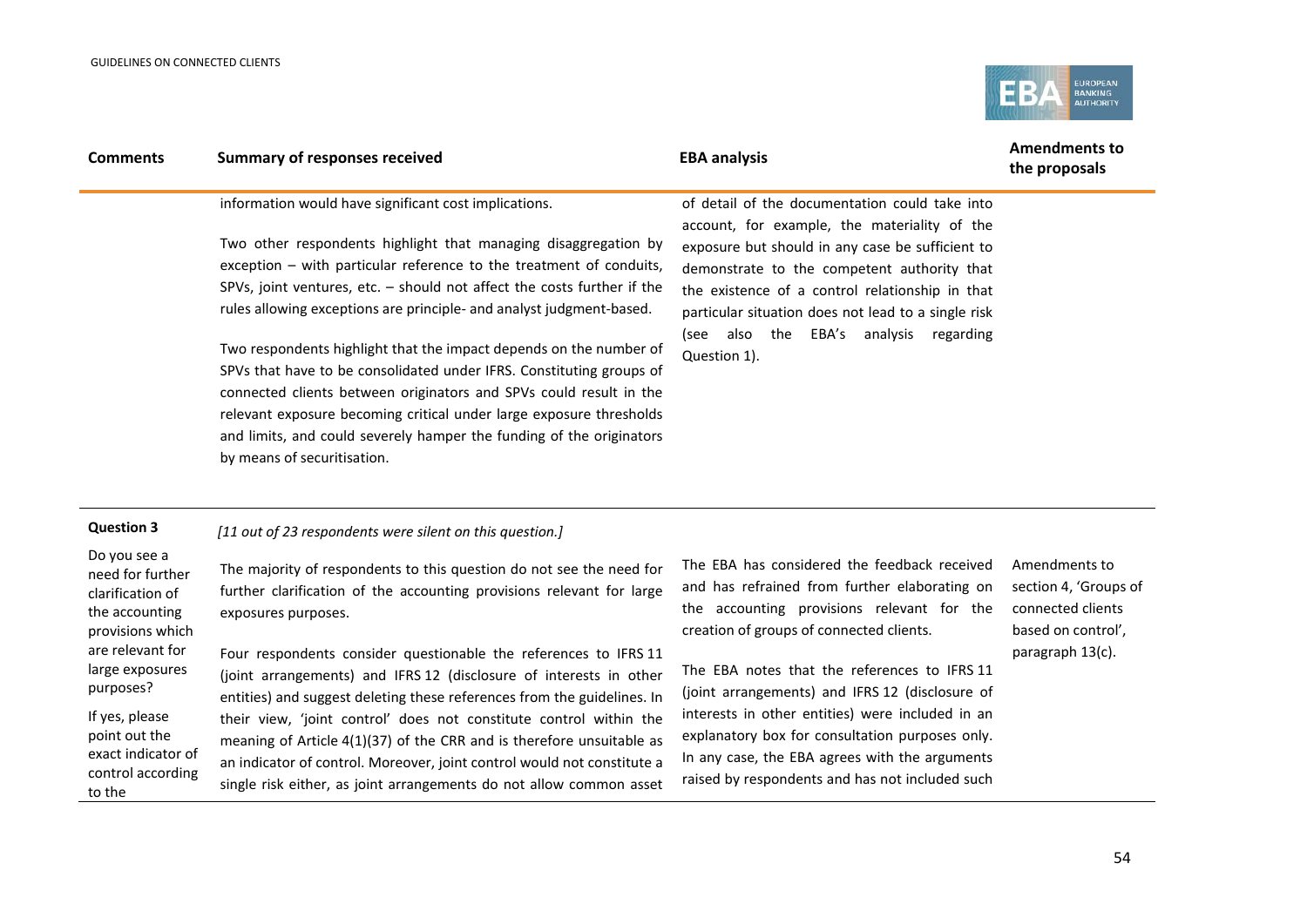j

<span id="page-54-0"></span>

## **Comments Summary of responses received EBA** analysis **EBA** analysis **Amendments to**

**the proposals**

Directive 2013/3 4/EU or Regulation (EC) No 1606/2002 which should be clarified with respect to the large exposures regime. transfers in favour of the common entity and to the detriment of the joint undertaking. For these respondents, the same applies to the reference to IFRS 12. In their view, a stake in an entity without a consolidated structure does not fulfil the conditions for control under Article 4(1)(37) of the CRR and does not entail a single risk because, as mentioned above, no asset transfers in favour of investors of the structured entity are allowed. In addition, they highlighted that the formation of a group of connected clients would not be practicable, as the exact counterparties covered by IFRS 12 are not named in the annual financial statements and are covered by banking secrecy rules.

> Two respondents suggest clarifying that paragraph 13(c) of the draft guidelines applies solely to clients not covered under paragraphs 13(a) and (b) (natural persons, central governments, and clients that prepare consolidated financial statements in accordance with the accounting rules of a third country).

> One respondent argues that, when a client prepares its financial statements in accordance with other accounting standards, such as United States Generally Accepted Accounting Practices (US GAAP), banks would be required to assess that client's voting rights, director rights, contractual rights and share ownership levels with respect to other entities, although the financial consolidation standards of US GAAP are broadly comparable with, and in some instances more

references in the guidelines.

As requested by respondents, it is clarified in the guidelines that paragraph 13(c) applies only to clients to which points (a) or (b) of that same paragraph do not apply.

Regarding the comment on the need to recognise the financial consolidation standards of US GAAP in the guidelines, the EBA notes that the definition of 'control' set out in Article 4(1)(37) of the CRR refers only to Article 22(1) and (2) of Directive 2013/34/EU<sup>[25](#page-54-0)</sup> and Regulation (EC) No 1606/2002. Therefore, clients that prepare their financial statements in accordance with other accounting standards, including US GAAP, fall under paragraph 13(c) of the guidelines. In practice, the assessment of clients that prepare their financial statements in accordance with other accounting standards could be facilitated if institutions were to conduct an assessment of those accounting standards and conclude that they define a control relationship in a way that is equivalent to

<sup>&</sup>lt;sup>25</sup> Article 22(1) and (2) of Directive 2013/34/EU has replaced the content of Article 1 of Directive 83/349/EEC, referred to in Article 4(1)(37) of Regulation (EU) No 575/2013. In accordance with Article 52 of Directive 2013/34/EU, references to the repealed directive must be construed as references to Directive 2013/34/EU and must be read in accordance with the correlation table in its Annex VII.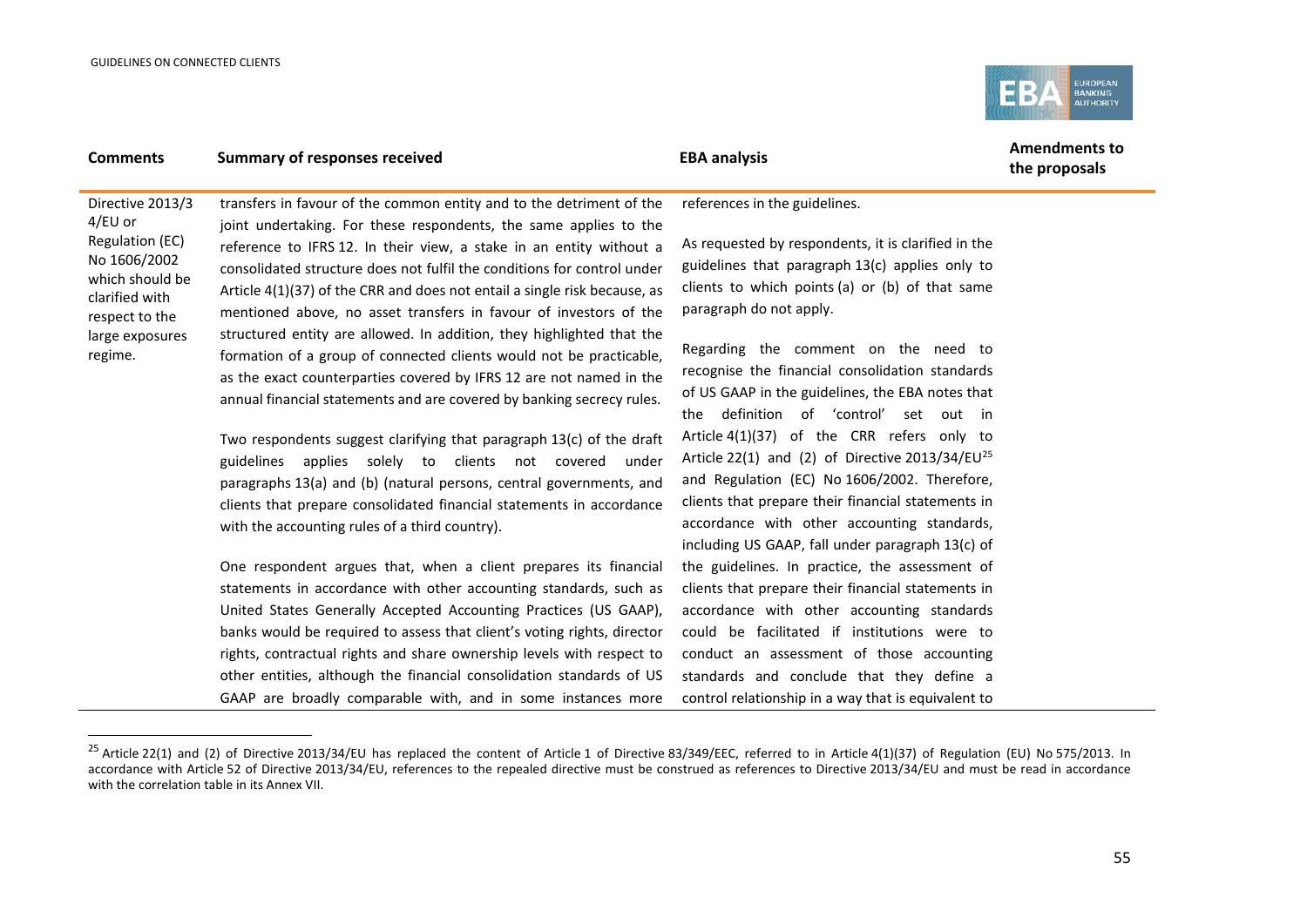

| <b>Comments</b>                    | <b>Summary of responses received</b>                                                                                                                                                                                                                                                                                                                                                                      | <b>EBA analysis</b>                                                                                                    | <b>Amendments to</b><br>the proposals |  |
|------------------------------------|-----------------------------------------------------------------------------------------------------------------------------------------------------------------------------------------------------------------------------------------------------------------------------------------------------------------------------------------------------------------------------------------------------------|------------------------------------------------------------------------------------------------------------------------|---------------------------------------|--|
|                                    | conservative than, the consolidation standards of IFRS. Therefore, US<br>GAAP would require consolidation in most, if not all, circumstances<br>where IFRS would require consolidation. This would put non-<br>European clients at a disadvantage when seeking to access services<br>from European banks. Therefore, the guidelines should recognise the<br>financial consolidation standards of US GAAP. | Article 22(1) and (2) of Directive 2013/34/EU or<br>Regulation (EC) No 1606/2002 and that leads to<br>similar results. |                                       |  |
| <b>Question 4</b><br>Are there any | [9 out of 23 respondents were silent on this question.]                                                                                                                                                                                                                                                                                                                                                   | The EBA has considered the feedback received                                                                           |                                       |  |
| athar indicatare                   | A significant number of respondents explicitly mention that they do                                                                                                                                                                                                                                                                                                                                       |                                                                                                                        | Amendments to                         |  |

other indicators of control in the case of a similar relationship which are useful to add to this list of indicators?

A significant number of respondents explicitly mention that they do not see any need for additional indicators of control. One respondent suggested adding the following indicator: 'control stakes over several firms owned by one single entity but registered under a trustee or other entities acting on behalf of the same counterpart, without the latter being formally involved'. Another respondent proposes extending the indicator under paragraph 13(c)(iv) and linking it with the indicators based on economic dependency: 'natural person having the right to coordinate the management of the entity, but is, at the same time, economically dependent on the entity, especially if he/she does not have another source of income'.

Three respondents request that the guidelines clarify that the indicators specified in paragraph 13(c) are a list of features that may indicate a control relationship. In their understanding, the indicators do not automatically lead to the existence of a control relationship. In fact, it should be made clear in the guidelines that each individual case has to be viewed separately. In addition, for two respondents,

The EBA has considered the feedback received and has refrained from adding other indicators of control to the list in paragraph 13(c) of the guidelines. This list aims to include the most common situations, as it can never be an exhaustive list.

As requested by respondents, the hierarchy of the indicators of control included in the list in paragraph 13(c) has been clarified. Therefore, this list has been divided into two different sets: the first set (points (i) to (iii)) consists of criteria that always constitute a control relationship among clients; the second set (points (iv) to (vii)) includes examples of indicators that might constitute a control relationship and which should be considered by institutions when conducting their assessments.

section 4, 'Groups of connected clients based on control', paragraph 13(c).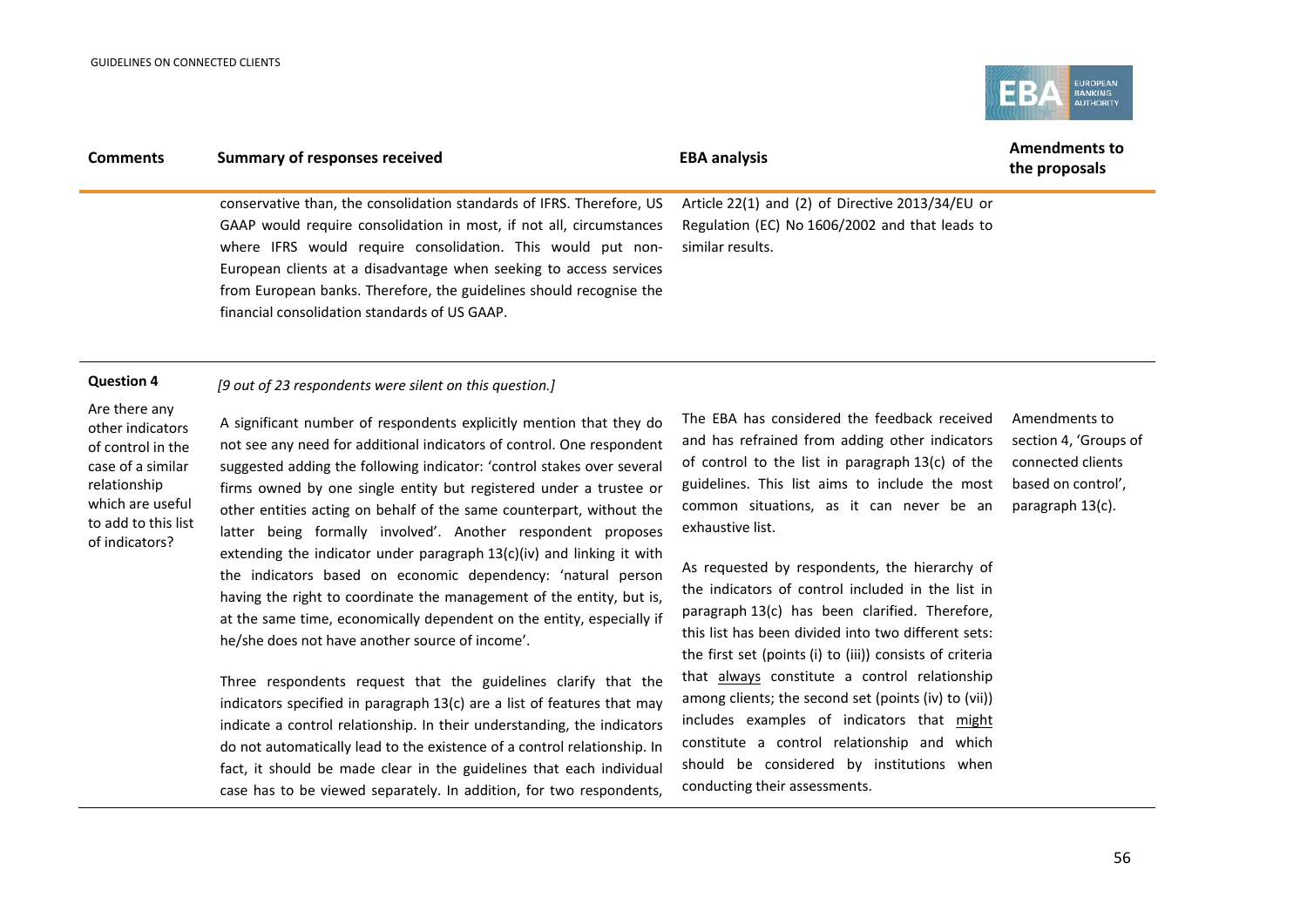j

<span id="page-56-1"></span><span id="page-56-0"></span>

## **Comments Summary of responses received EBA analysis EBA analysis EBA EBA** analysis

**the proposals**

the list of indicators is not sufficiently clear in terms of relations between the situations described, i.e. the ranking of criteria. The guidelines should clarify how to deal with cases where more than one criterion is fulfilled by different natural or legal persons.[26](#page-56-0)

Several respondents raise concerns about the following indicators of control, in particular if considered in isolation: 'blocking minority' (in itself it does not demonstrate control as such; even under IFRS 10 control is always understood in the sense of an active action and not as blocking or refraining); 'management duties' (it can demonstrate control only in special cases where additional indicators are verified); 'right or ability to coordinate the management of an entity with that of other entities' (it is not clear which cases are intended to be captured by this indicator or if horizontal groups are intended to be captured, given that Article 4(1)(37) of the CRR does not refer to Article 22(7)(b) of Directive 2013/34/EU); and 'holding more than 50% of the shares of capital of another entity' (in itself, this situation leads to control only if it is accompanied by a similar majority of voting rights or by other rights ensuring a dominant influence).

To address respondents' comments regarding specific indicators of control, the EBA has deleted from the list in paragraph 13(c) references to 'blocking minority' and 'management duties', which are not strong indicators of control when assessed in isolation. The indicators on the 'majority of shares of capital' and on the 'right or ability to coordinate the management of an entity with that of other entities' have been kept, as they are part of institutions' current practices, as verified by the EBA in an informal stock-take, which took place in Q1 2016. $^{27}$  $^{27}$  $^{27}$ 

The EBA notes that horizontal groups are dealt with in section 6 of the guidelines on the assessment of economic dependencies.

**Question 5** *[14 out of 23 respondents were silent on this question.]*

<sup>&</sup>lt;sup>26</sup> For example the situation where for the same legal entity one counterparty holds the majority of the voting rights and a different counterparty holds the majority of the shares of capital stock. According to the understanding of the respondents, the majority of voting rights should be a decisive criterion for the control relationship.

<sup>&</sup>lt;sup>27</sup> A sample of institutions from AT, BE, DE, ES, FR, IE, IT, LU, PL, PT, SI and the UK shared their current practices regarding the creation of groups of connected clients on the basis of control.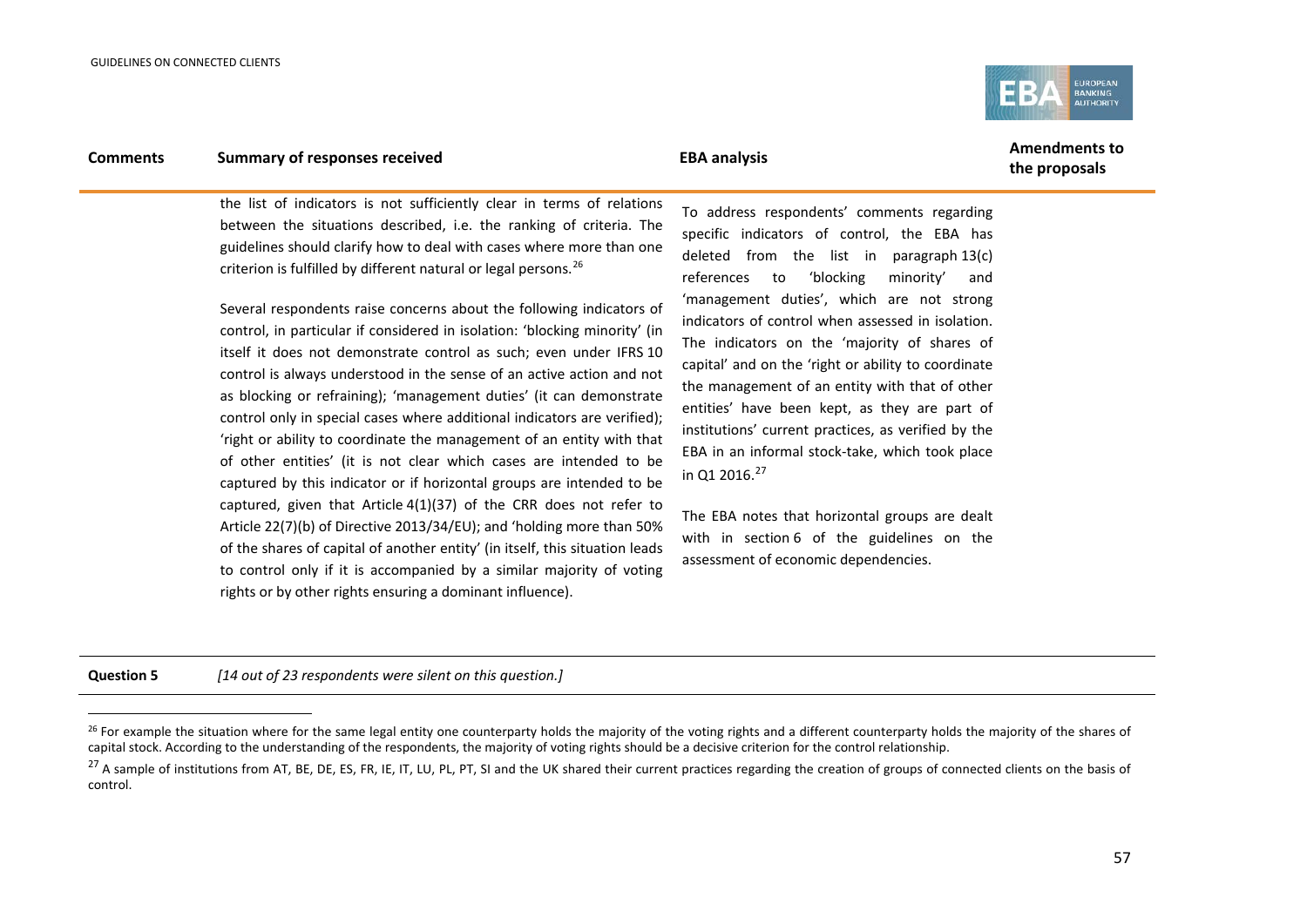<span id="page-57-0"></span>

| <b>Comments</b>                                                                                                                                                                                                                                                                                                       | <b>Summary of responses received</b>                                                                                                                                                                                                                                                                                                                                                                                                                                                                                                                                                                                                                                                                                                                                                                                                                                                                                                                                                                                                                                                                                                                                                                                                                                                                                                                                                                                                                  | <b>EBA analysis</b>                                                                                                                                                                                                                                                                                                                                                                                                                                                                                                                                                                                                          | <b>Amendments to</b><br>the proposals                                                              |  |
|-----------------------------------------------------------------------------------------------------------------------------------------------------------------------------------------------------------------------------------------------------------------------------------------------------------------------|-------------------------------------------------------------------------------------------------------------------------------------------------------------------------------------------------------------------------------------------------------------------------------------------------------------------------------------------------------------------------------------------------------------------------------------------------------------------------------------------------------------------------------------------------------------------------------------------------------------------------------------------------------------------------------------------------------------------------------------------------------------------------------------------------------------------------------------------------------------------------------------------------------------------------------------------------------------------------------------------------------------------------------------------------------------------------------------------------------------------------------------------------------------------------------------------------------------------------------------------------------------------------------------------------------------------------------------------------------------------------------------------------------------------------------------------------------|------------------------------------------------------------------------------------------------------------------------------------------------------------------------------------------------------------------------------------------------------------------------------------------------------------------------------------------------------------------------------------------------------------------------------------------------------------------------------------------------------------------------------------------------------------------------------------------------------------------------------|----------------------------------------------------------------------------------------------------|--|
| What would be<br>the cost of the<br>assessment of<br>the existence of<br>control<br>relationships in<br>the case of<br>subsidiaries<br>exempted from<br>accounting<br>consolidation?<br>Please provide an<br>estimation of<br>quantitative<br>costs.<br>In your<br>experience, how<br>significant are<br>these cases? | For four of the respondents, this assessment is not a significant issue.<br>They do not estimate any significant additional costs, as their internal<br>procedures for identifying individual customers for grouping purposes<br>already require such an assessment. For four other respondents, the<br>assessment is not a significant problem, as the required information<br>can be retrieved from official documentation. <sup>28</sup><br>However, some of the respondents also point out that additional<br>costs may arise in countries where centralised databases are not<br>available. In addition, two respondents expect that the overall cost of<br>assessment would increase materially on account of the overall<br>approach for the assessment.<br>In addition, one respondent raises the concern that the necessary<br>efforts for this assessment will be high and will not be outweighed by<br>the benefits in most cases. Especially with regard to IFRS, there are a<br>lot of cases where companies are exempted from consolidation<br>because they are not material for the assessment of the financial<br>situation of the group.<br>Two respondents request that the guidelines explicitly recognise that<br>reasonable efforts should be made to capture control relationships<br>excluded from consolidation requirements and that investigation<br>beyond the normal course of business to identify such relationships is | The EBA notes that most respondents do not<br>expect that the assessment of the existence of<br>control relationships in the case of subsidiaries<br>exempted from accounting consolidation would<br>lead to additional costs.<br>In addition, respondents did not provide<br>evidence to suggest that there would be a<br>disproportionate cost arising from identifying<br>and considering control relationships in the case<br>of subsidiaries exempted from accounting<br>consolidation.<br>Therefore this requirement has been kept in the<br>guidelines, although it has been redrafted to<br>provide further clarity. | Amendments to<br>section 4, 'Groups of<br>connected clients<br>based on control',<br>paragraph 14. |  |
|                                                                                                                                                                                                                                                                                                                       | not expected. Additionally, one respondent suggests abstaining from                                                                                                                                                                                                                                                                                                                                                                                                                                                                                                                                                                                                                                                                                                                                                                                                                                                                                                                                                                                                                                                                                                                                                                                                                                                                                                                                                                                   |                                                                                                                                                                                                                                                                                                                                                                                                                                                                                                                                                                                                                              |                                                                                                    |  |

<sup>&</sup>lt;sup>28</sup> For example financial statements, public registries.

 $\overline{\phantom{a}}$ 

j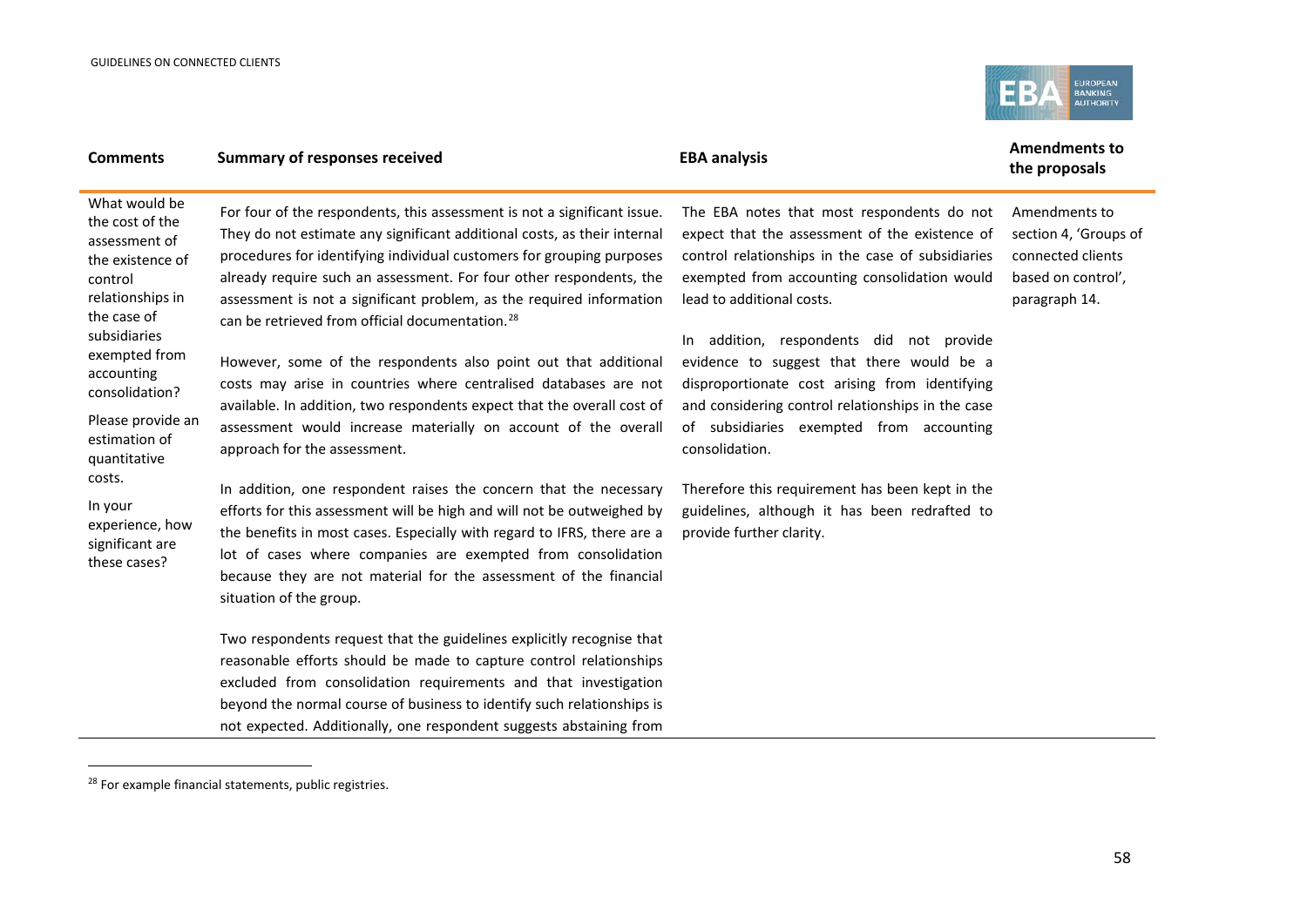

| <b>Comments</b>                                                                                                                                                                         | <b>Summary of responses received</b>                                                                                                                                                                                                                                                                                                                                                                                                                                                                                                                                                                                                                                                                                                                                                                                                                                                                                                                                                                                                                                       | <b>EBA analysis</b>                                                                                                                                                                                                                                                                                                                                                                                                                                                                                                                                                                                                                                                                   | <b>Amendments to</b><br>the proposals                                                                                                  |  |
|-----------------------------------------------------------------------------------------------------------------------------------------------------------------------------------------|----------------------------------------------------------------------------------------------------------------------------------------------------------------------------------------------------------------------------------------------------------------------------------------------------------------------------------------------------------------------------------------------------------------------------------------------------------------------------------------------------------------------------------------------------------------------------------------------------------------------------------------------------------------------------------------------------------------------------------------------------------------------------------------------------------------------------------------------------------------------------------------------------------------------------------------------------------------------------------------------------------------------------------------------------------------------------|---------------------------------------------------------------------------------------------------------------------------------------------------------------------------------------------------------------------------------------------------------------------------------------------------------------------------------------------------------------------------------------------------------------------------------------------------------------------------------------------------------------------------------------------------------------------------------------------------------------------------------------------------------------------------------------|----------------------------------------------------------------------------------------------------------------------------------------|--|
|                                                                                                                                                                                         | further investigation in the case of companies that are not included in<br>consolidation if there is no clear indication of control, such as the<br>majority of voting rights, and if the exposure to such a company is not<br>material for the institution.                                                                                                                                                                                                                                                                                                                                                                                                                                                                                                                                                                                                                                                                                                                                                                                                               |                                                                                                                                                                                                                                                                                                                                                                                                                                                                                                                                                                                                                                                                                       |                                                                                                                                        |  |
| <b>Question 6</b>                                                                                                                                                                       | [12 out of 23 respondents were silent on this question.]                                                                                                                                                                                                                                                                                                                                                                                                                                                                                                                                                                                                                                                                                                                                                                                                                                                                                                                                                                                                                   |                                                                                                                                                                                                                                                                                                                                                                                                                                                                                                                                                                                                                                                                                       |                                                                                                                                        |  |
| Is the guidance<br>provided in<br>section 5,<br>'Alternative<br>approach for<br>exposures to<br>central<br>governments'<br>clear?<br>If not, please<br>provide concrete<br>suggestions. | For the great majority of respondents to this question, the guidance<br>provided is largely clear. However, four of the respondents request<br>more guidance on specific aspects regarding exposures to central<br>governments. Two of them consider that the guidance is clear as long<br>as there are no regulatory conditions in order to apply the alternative<br>approach and as long as the actual exemption for exposures to<br>central governments is maintained pursuant to Article 400(1) of the<br>CRR. In the case of withdrawal of the exemption, the approach should<br>be modified, since it would make the reporting unduly burdensome<br>and redundant. One respondent states that the guidance in section 5<br>is clear only if read together with the examples provided in<br>section 3.2.2 of the Consultation Paper. A few respondents request<br>more guidance on a number of very specific situations.<br>Two respondents highlight that the structures determine multiple<br>counting of risk positions to both central governments and controlled | The EBA notes that although the guidance is<br>clear for most respondents, there seems to be a<br>degree of confusion regarding the scope of the<br>guidelines in particular and the treatment of<br>exposures to central governments in general.<br>In accordance with Article 400(1)(a) of the CRR,<br>exposures to central governments, which<br>unsecured would be assigned a 0% risk weight<br>under the standardised approach, are exempted<br>from the application of the limits to large<br>exposures. Under Article 394 of the CRR,<br>institutions are required to report information<br>about every large exposure, including large<br>exposures exempted from the limits. | Amendments to<br>section 5,<br>'Alternative<br>approach for<br>exposures to central<br>governments', to<br>provide greater<br>clarity. |  |
|                                                                                                                                                                                         | entities, since they can be included in different groups of connected<br>clients. Double counting (as a result of entities being included in<br>different groups of connected clients) is not desirable, since it heavily                                                                                                                                                                                                                                                                                                                                                                                                                                                                                                                                                                                                                                                                                                                                                                                                                                                  | The guidelines do not focus on the provisions<br>mentioned above; rather, they provide further<br>detail on the application of the<br>last                                                                                                                                                                                                                                                                                                                                                                                                                                                                                                                                            |                                                                                                                                        |  |
|                                                                                                                                                                                         | impacts on a bank's operations, affecting supervisory reporting                                                                                                                                                                                                                                                                                                                                                                                                                                                                                                                                                                                                                                                                                                                                                                                                                                                                                                                                                                                                            | subparagraph of Article 4(1)(39) of the CRR,                                                                                                                                                                                                                                                                                                                                                                                                                                                                                                                                                                                                                                          |                                                                                                                                        |  |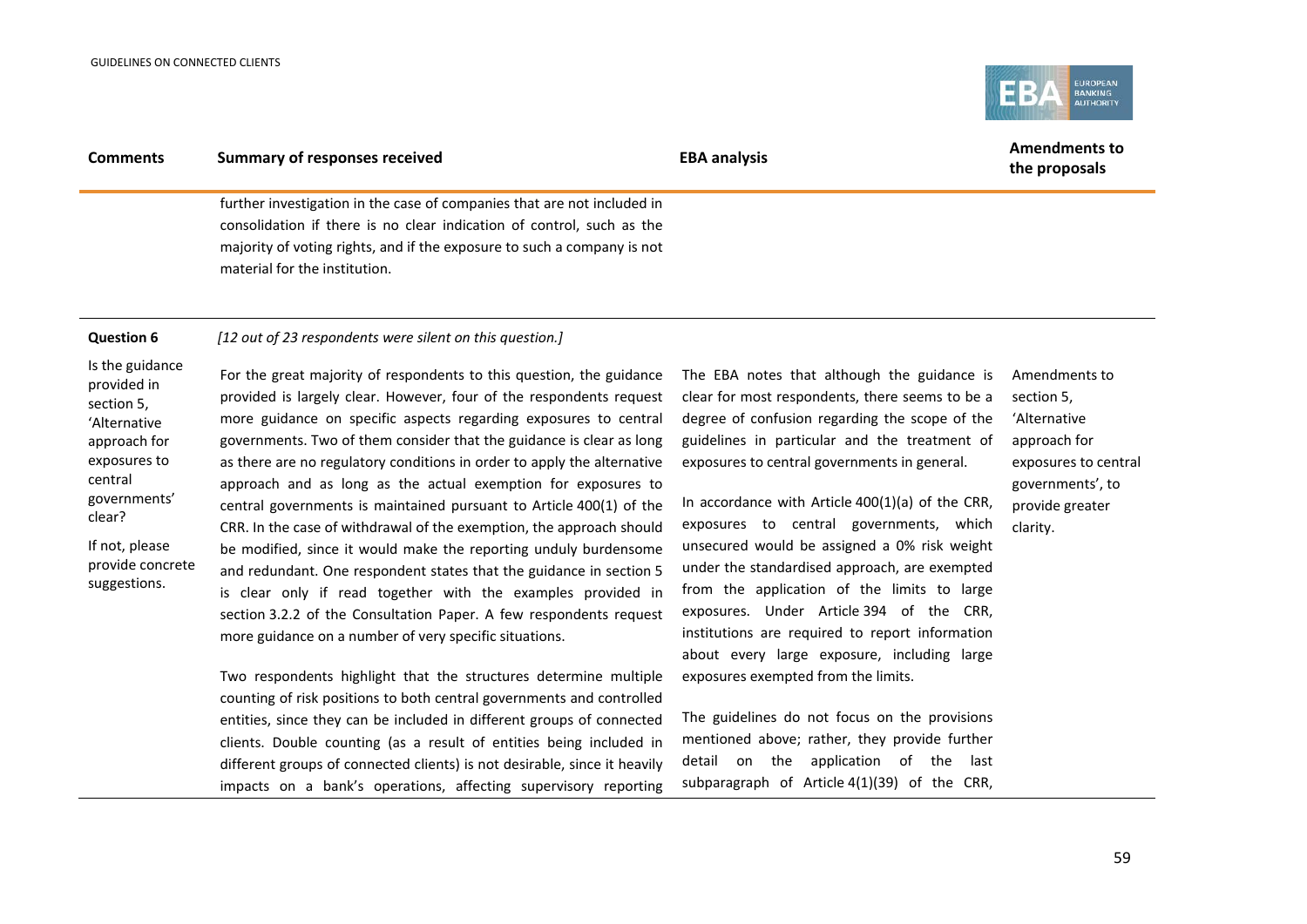<span id="page-59-1"></span><span id="page-59-0"></span>

| <b>Comments</b> | <b>Summary of responses received</b>                                                                                                                                                                                                                                                                                                                                                                                                                                                                                                                                                                                                                                                                         | <b>EBA analysis</b>                                                                                                                                                                                                                                                                                                                                                                                                                                                                                                                                                                                                                                                                                | <b>Amendments to</b><br>the proposals |
|-----------------|--------------------------------------------------------------------------------------------------------------------------------------------------------------------------------------------------------------------------------------------------------------------------------------------------------------------------------------------------------------------------------------------------------------------------------------------------------------------------------------------------------------------------------------------------------------------------------------------------------------------------------------------------------------------------------------------------------------|----------------------------------------------------------------------------------------------------------------------------------------------------------------------------------------------------------------------------------------------------------------------------------------------------------------------------------------------------------------------------------------------------------------------------------------------------------------------------------------------------------------------------------------------------------------------------------------------------------------------------------------------------------------------------------------------------|---------------------------------------|
|                 | procedures as well as credit risk management practices.<br>One respondent is concerned about the potential impact that such an<br>alternative approach would have on banks' sovereign exposures<br>amounts.<br>Another respondent argues that the statement in the 2009 CEBS<br>guidelines on exposures to central government (paragraph 37) $^{29}$ is<br>still relevant. The inclusion of exposures to central governments in<br>groups of connected clients is unwarranted from a risk management<br>perspective, as is recognised by the exemption of exposures to<br>central governments from large exposure limits under Article 400(1)<br>of the CRR, and would make the reporting unduly burdensome. | which was introduced after the 2009 CEBS<br>guidelines had been issued. That provision<br>permits institutions to make use of a more<br>beneficial approach and form separate groups of<br>connected clients for each of the persons<br>directly controlled by or directly interconnected<br>with the central government (or regional<br>governments or local authorities to which<br>Article 115(2) of the CRR applies, but not public<br>sector entities). The use of this alternative<br>approach is left to institutions' discretion (i.e.<br>institutions might still choose to constitute only<br>one group of connected clients with the central<br>government and all the persons directly |                                       |
|                 |                                                                                                                                                                                                                                                                                                                                                                                                                                                                                                                                                                                                                                                                                                              |                                                                                                                                                                                                                                                                                                                                                                                                                                                                                                                                                                                                                                                                                                    |                                       |

If not dealt with in the guidelines, specific questions regarding the application of this approach could be posted using the Q&A tool on the EBA's website.<sup>[30](#page-59-1)</sup>

controlled by or directly interconnected with it).

j

<sup>&</sup>lt;sup>29</sup> '[T]he risk connected with the exposure to one entity is normally not related to the risk of the exposures to other entities. In addition, the failure of one entity, which is a separate legal person, does not necessarily impose a duty on the owner to invest more capital. If the owner still decides to do so, it is assumed that this ultimately could be financed by raising revenues.'

<sup>30</sup> <https://www.eba.europa.eu/single-rule-book-qa>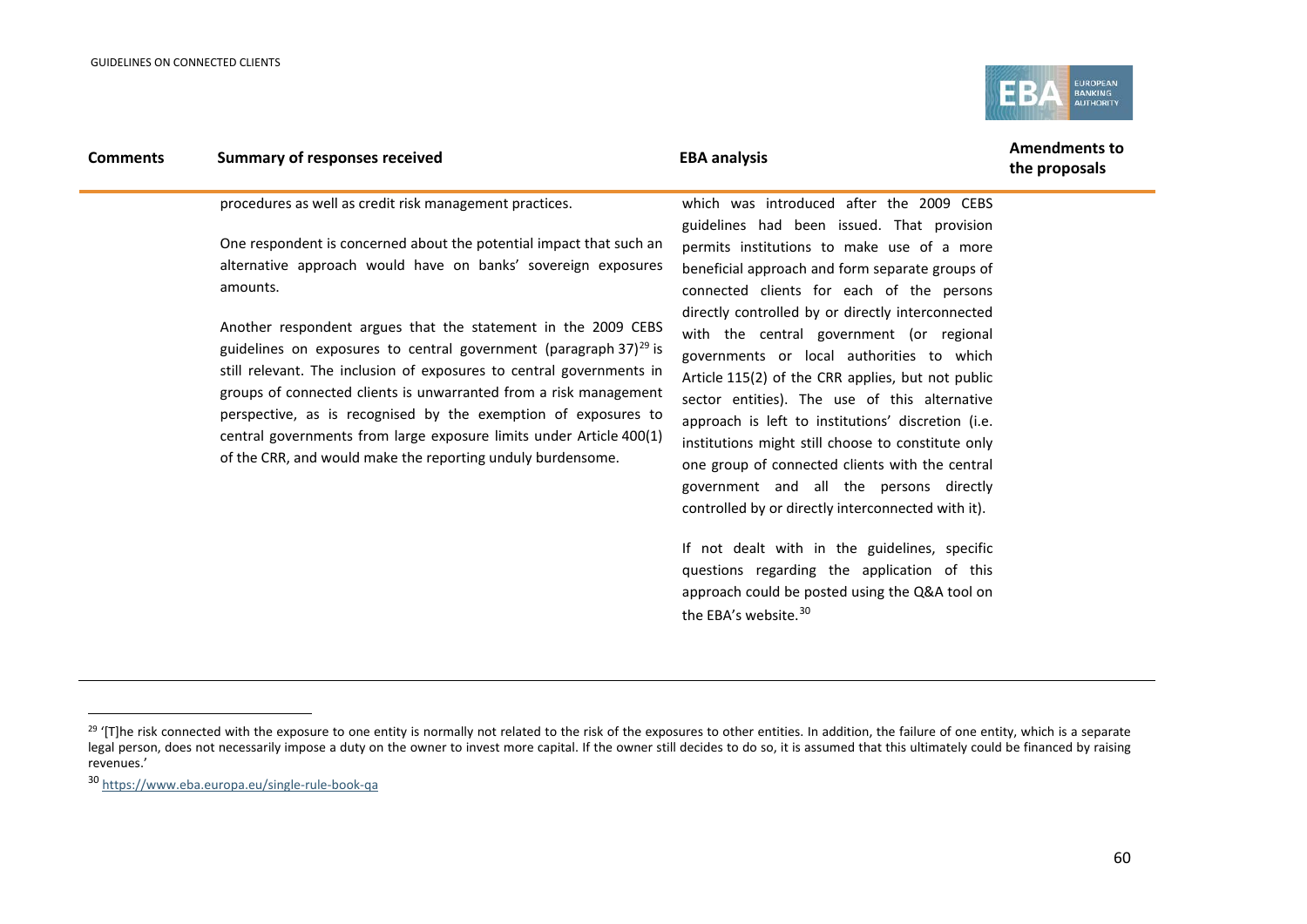

## **Comments Summary of responses received EBA** analysis **EBA** analysis **Amendments to**

## **the proposals**

### **Question 7** *[12 out of 23 respondents were silent on this question.]*

What is the likely impact of considering that clients are connected as soon as the failure of a client would lead to 'repayment difficulties' for another client?

associated quantitative costs.

There is a general concern regarding the concept of 'repayment difficulties', which almost all respondents to this question consider, to some extent, vague. This would make it more difficult for institutions to identify and delimit to what extent economic dependencies would lead to contagion effect chains. In their understanding, 'repayment difficulties' do not equate to 'default' and 'single risk' does not equate to 'the same probability of default'.

Please provide an estimation of any In their view, 'repayment difficulties' should be linked to the intention of the Basel Committee to capture only connections that threaten default. Paragraph 27 of the Basel large exposures framework makes it clear that if a counterpart can 'overcome financial difficulties ... by finding alternative business partners or funding sources within an appropriate time period, the bank does not need to combine these counterparties to form a group of connected counterparties'.

> According to the respondents, the unintended consequences that the guidelines would have are a higher workload in the form of a more detailed analysis increasing manual routines, with loan officers forced to take on additional external data providers, and consequently introducing a more judgemental factor (more subjectivity); a disproportional increase of the scope of aggregation without a commensurate improvement in identifying true contagion risks; greater volatility in the composition of groups, with effects in terms of operating costs and impact on the quality of credit risk management practices; the creation of artificial groupings; a high possibility of

The EBA notes that the use of the expression of 'repayment difficulties' in the guidelines reflects accurately the wording used in Article 4(1)(39)(b) to define the requirement to group clients on the basis of economic dependencies. In addition, respondents did not provide evidence to suggest that there would be a disproportionate cost associated with this rewording.

In any case, the EBA agrees that clarification of the concept of 'repayment difficulties' is required. Therefore, a sentence has been added to section 6 of the guidelines to make clear that, if institutions are able to demonstrate that financial difficulties or the failure of a client would not lead to funding or repayment difficulties for another client, these clients do not constitute a single risk and do not need to be considered interconnected. This is the case even if a client is economically dependent on another client in a limited way and can easily find a replacement for the other client. This addition is aligned with the Basel standards.

Amendments to section 6, 'Establishing interconnectedness based on economic dependency', paragraph 22.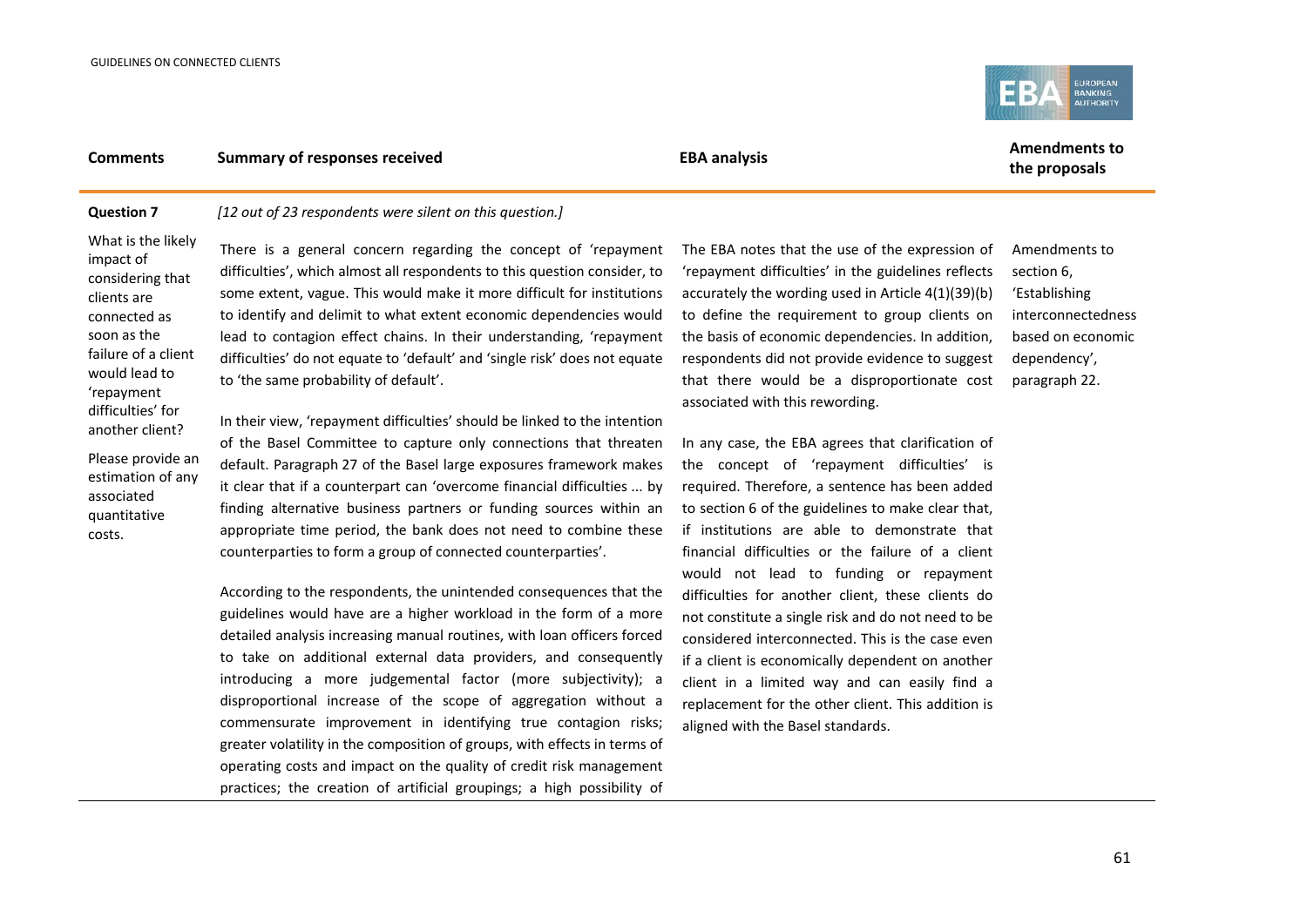

| <b>Comments</b>   | <b>Summary of responses received</b>                                                                                                                                                                                                                                                                                                                                                                                                                                          | <b>EBA analysis</b> | <b>Amendments to</b><br>the proposals |
|-------------------|-------------------------------------------------------------------------------------------------------------------------------------------------------------------------------------------------------------------------------------------------------------------------------------------------------------------------------------------------------------------------------------------------------------------------------------------------------------------------------|---------------------|---------------------------------------|
|                   | different interpretations across the EU; and, finally, the creation of<br>new uncertainty, because there would still be the question of how<br>serious the financial difficulties were.                                                                                                                                                                                                                                                                                       |                     |                                       |
|                   | Therefore, most of the respondents ask EBA to maintain the former<br>reference<br>'substantial,<br>existence-threatening<br>to<br>repayment<br>difficulties'.                                                                                                                                                                                                                                                                                                                 |                     |                                       |
|                   | Alternatively, some others recommend, at least, defining 'repayment<br>difficulties' as a situation where default of the counterparty is highly<br>probable, or changing the wording to one that references the degree<br>of 'difficulty' required by linking to the risk of an event of default.<br>Alternative wording suggested: 'Material repayment difficulties,<br>caused by direct economic and cash transmission links, which would<br>make default highly probable'. |                     |                                       |
|                   | On the other hand, some respondents point out that when<br>repayment difficulties are assessed, the materiality of the impact on<br>the level of credit risk for the bank as a result of the repayment<br>problem should be taken into consideration.                                                                                                                                                                                                                         |                     |                                       |
| <b>Question 8</b> | [9 out of 23 respondents were silent on this question.]                                                                                                                                                                                                                                                                                                                                                                                                                       |                     |                                       |

| Are the situations<br>described in the | Most of the respondents to this question agree that the situations The EBA agrees with respondents that the Amendments to |                                                               |
|----------------------------------------|---------------------------------------------------------------------------------------------------------------------------|---------------------------------------------------------------|
| list in                                | described in the guidelines are reasonable indicators of potential situations listed in paragraph 23 of the section 6,    |                                                               |
| paragraph 23 as                        | economic dependency. However, it should be made clear in the guidelines should not automatically lead to a 'Establishing  |                                                               |
| constituting                           | guidelines that institutions are not required to assess each situation                                                    | conclusion that there is an<br>economic<br>interconnectedness |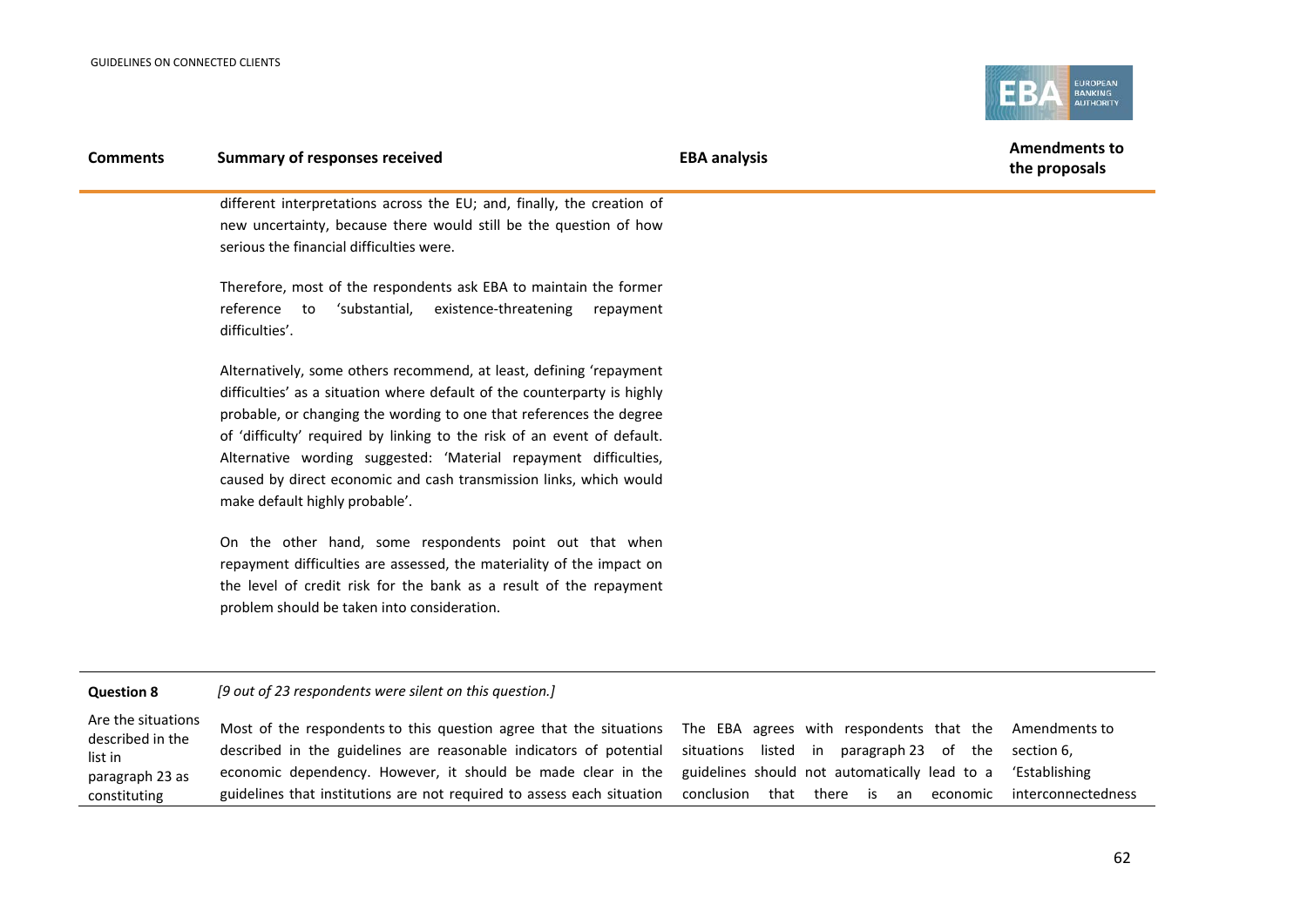and  $(g)?$ 



## **Comments Summary of responses received EBA analysis EBA analysis EBA EBA** analysis

economic dependency clear? If not, provide concrete suggestions. In particular, do you have any comments regarding the introduction of the threshold of 'at least 50%' in points (c), (d), (f) for each possible connection, and that the existence of one situation should not automatically lead to the conclusion that a grouping must be made (most of the criteria listed in paragraph 23 of the guidelines may indicate economic dependency but do not conclusively prove its existence). These respondents believe this automatic approach contradicts the objective of the assessment, which is precisely to adopt a risk-based approach. A systematic process would produce misleading results; it would result in significant IT investment costs and would not consider the dynamic aspect of economic dependencies. The expert judgement of the bank, based on credit experience and knowledge of its customers, should necessarily play a role in the decision about the existence of interconnectedness through economic dependency.

> Two of the respondents think that the list provided in paragraph 23 of the draft guidelines is detailed and seems quite exhaustive, but that it would be very difficult to identify and prove these dependencies.

> Some respondents highlight that it is important that the conditions actually are believed to lead to default or non-payment issues. For many of the criteria such a condition is described as a prerequisite ('... so significant for the ... is likely to default or experience financial difficulties ...'). They believe that also for criteria (c) (income/expense), (d) (production), (f) (assets/liabilities), (h) (customer base), (i) (ownership structure) and (j) (relations to coborrowers), such conditions should be included. The proposal should make clear that the principle of aggregation to be followed in the event of the triggers listed in points (a) to (k) is that 'direct

dependency relationship.

Nevertheless, the situations listed in the guidelines are examples of situations where economic dependency is likely to happen and should be considered by institutions when assessing each case. Institutions should take into account the particular circumstances of each case to assess whether the fulfilment of one or more of the listed situations would lead to a relationship of economic dependency among clients and, therefore, a grouping requirement.

Regarding the proposal to include a quantitative threshold of 'at least 50%' in some of the situations to facilitate assessment, the EBA has noted the feedback from most respondents and removed this reference. It is recognised that the interpretation of 'a significant part' will depend on the specific situation and might involve different percentages.

The EBA has also considered the feedback provided regarding the specific situations listed in paragraph 23 of the guidelines and has removed points (g), (h), redrafted (j) and (k) and made drafting amendments to other points.

Regarding the requirement in paragraph 26 of

**the proposals**

based on economic dependency', paragraph 23.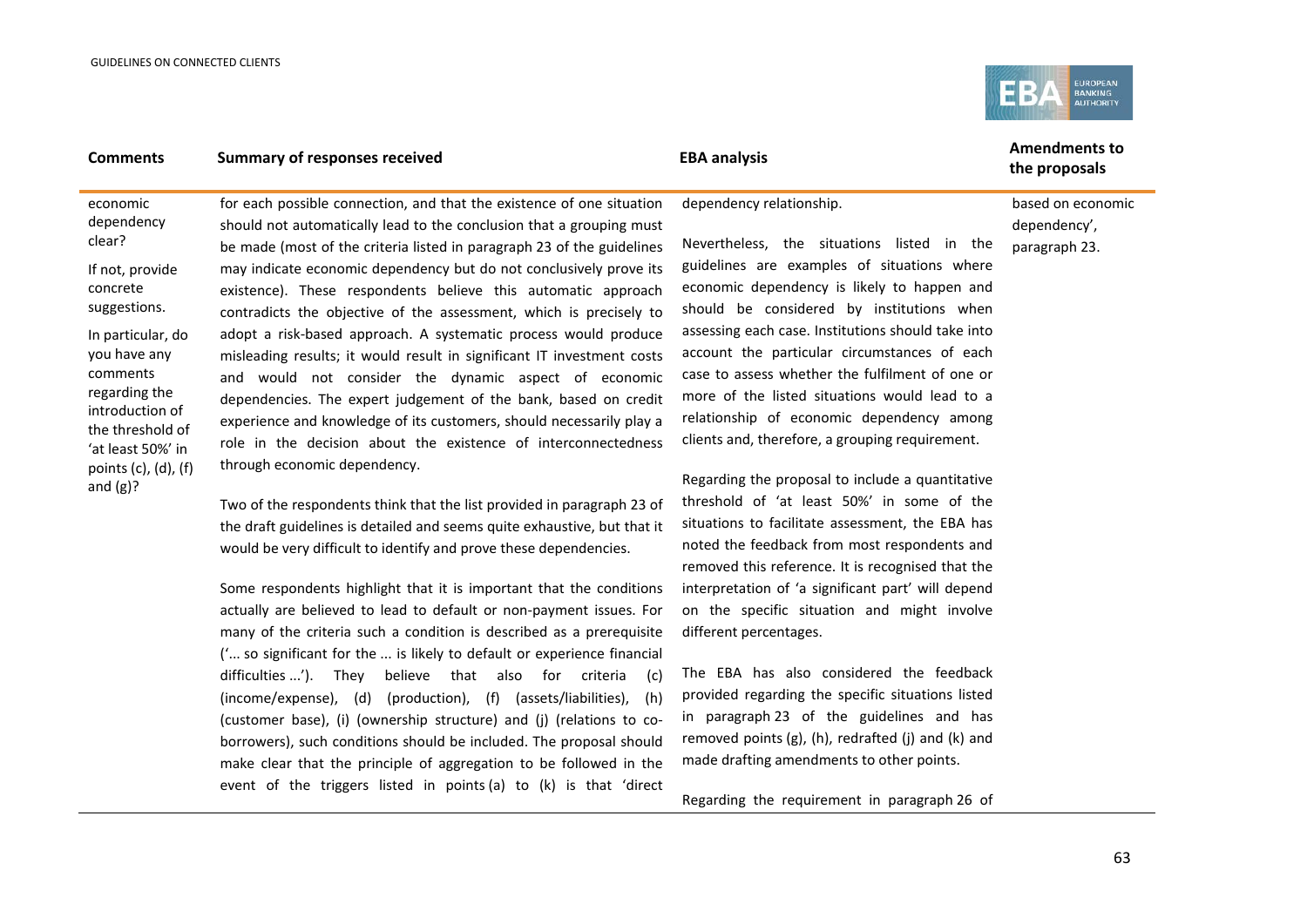

## **Comments Summary of responses received EBA** analysis **EBA** analysis **Amendments to**

# **the proposals**

cash/economic/risk transmission is likely between entities which would make default of the dependent party highly probable'.

Two of the respondents consider that economic interdependencies should be established, in any case, considering the materiality of the impact on the levels of credit risk for the bank due to the repayment difficulties of the connected counterparty. Furthermore, they consider that other aspects should also be taken into account, such as the stability of the interconnection. The bank could deem that the clients should be regarded as connected only after the link had continued for a predefined period of time. This would help in reducing volatility in the composition of the groups of connected clients.

Two of the respondents believe that further detail is needed to cover situations relating to infrastructure/project financing, trade finance SPVs, leasing, CRE Propco's (individual asset-holding SPVs), conduits, and assets that may be 100% linked to a single supplier/off-taker but where their failure would not lead to transmission of default across the group on account of the nature of the asset and/or existence of a market for its expedient sale/conversion to cash, or the inclusion of appropriate market norm clauses in legal arrangements, allowing the off-taker/supplier to be replaced in case of failure to meet obligations.

Exclusively for the factoring industry, it is pointed out that the impact on capital requirements could also be disruptive, because trade receivables portfolios are, by nature, subject to a higher the guidelines to form a group of connected clients where these clients are economically dependent on an entity, even if this entity is not a client of the institution, the EBA notes that the objective is to group clients that constitute a single risk and that institutions should use all the available information to meet this objective (see also section 8 of the guidelines, 'Control and management procedures for identifying connected clients').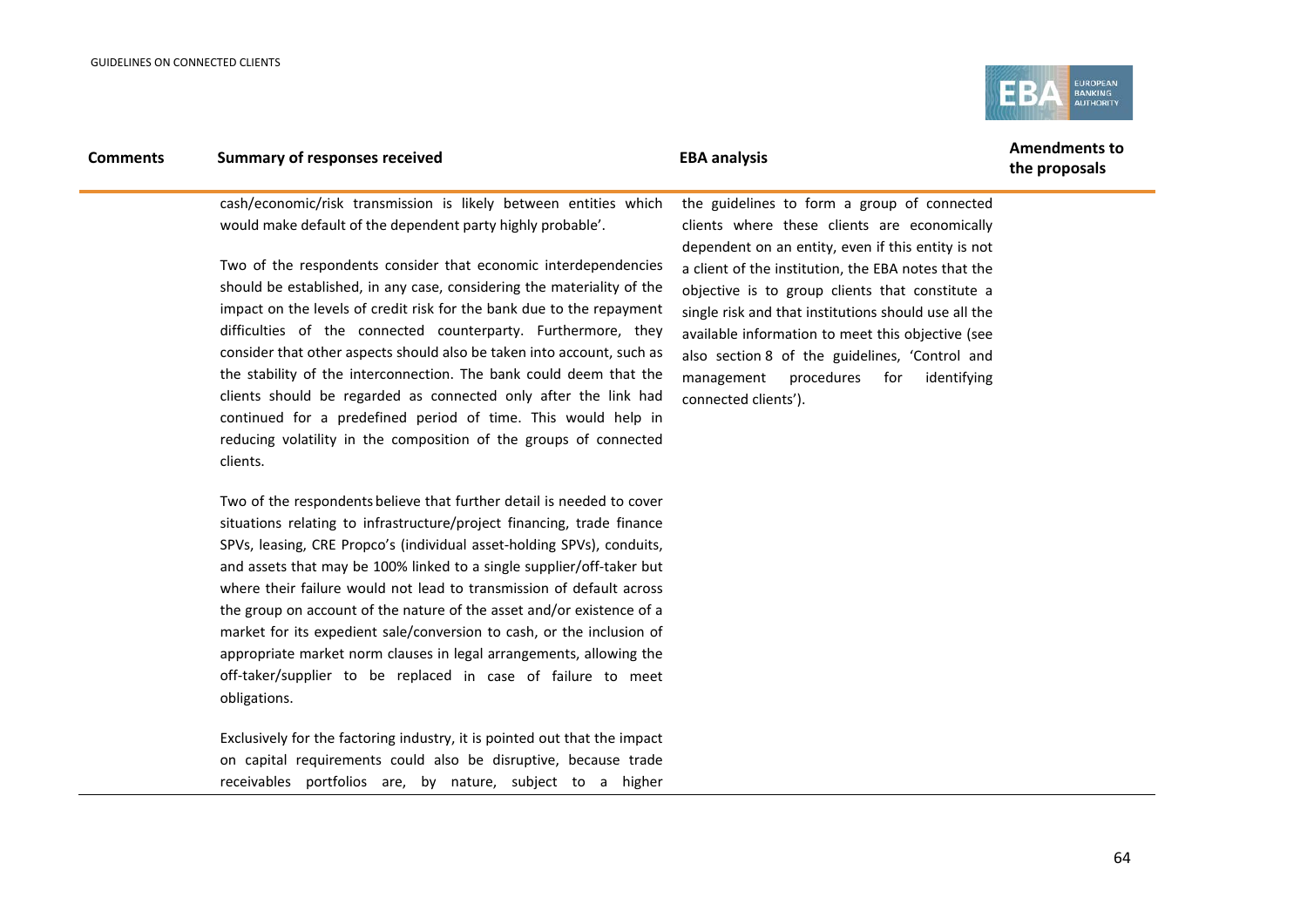

## **Comments Summary of responses received EBA analysis EBA analysis EBA EBA** analysis

concentration than other assets. It would also negatively impact the offer of reverse factoring and, in general, supply chain finance solutions, where a supply chain leader (usually a large corporate with high creditworthiness) acts as promoter of the financing facilities for its suppliers (usually SMEs). Moreover, the practical implementation of automatic thresholds would be substantially impossible. The IT systems of factoring companies are not designed to identify such indicators or to provide for automatic inclusion in the group of connected clients. This respondent expresses concerns about any widening of the perimeter of the 'economic dependency' principle, as it would negatively affect SMEs, thus making lending to SMEs more capital intensive and expensive.

Regarding the proposal to include a quantitative threshold of 50% in some situations, more than half of the respondents to this question express concern that the 50% should not be a mandatory threshold triggering the existence of such a connection, but rather a warning, prompting the bank to further analyse its clients. Room for interpretation should be allowed in individual cases. The introduction of a threshold might provide a better understanding of what is meant by 'significant part', but there would need to be a clear understanding that this was not the only criteria. The proposal would require quite detailed documentation from the client.

On the other hand, it is pointed out that it will not be feasible to assess the threshold of 'at least 50%' with reference to particular customers operating in less transparent markets where this information is deemed to be confidential. In such cases, it is possible

**the proposals**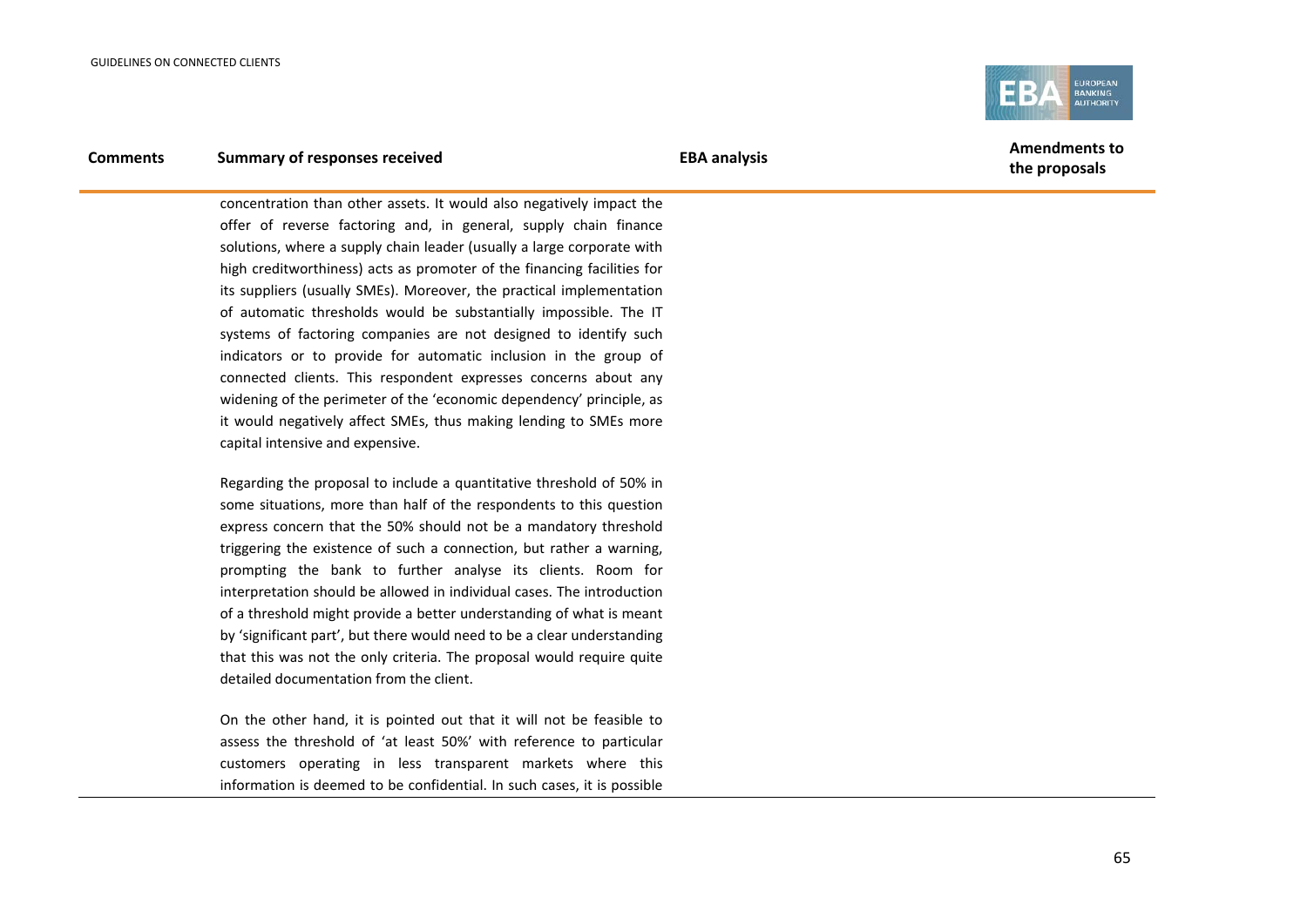

| <b>Comments</b> | <b>Summary of responses received</b>                                            | <b>EBA analysis</b> | <b>Amendments to</b><br>the proposals |
|-----------------|---------------------------------------------------------------------------------|---------------------|---------------------------------------|
|                 | to check whether the situations described in paragraph 23 of the                |                     |                                       |
|                 | draft guidelines exist only if the information is publicly available. The       |                     |                                       |
|                 | cost of research on economic dependency relations would be<br>disproportionate. |                     |                                       |
|                 | Consequently, some respondents strongly recommend deleting any                  |                     |                                       |
|                 | reference to quantitative thresholds in points (c), (d), (f) and (g) of the     |                     |                                       |
|                 | list of situations, leaving to the institution the duty to set a proper         |                     |                                       |
|                 | measure of relevance, taking into account the specific circumstances            |                     |                                       |
|                 | of each case.                                                                   |                     |                                       |
|                 | In addition, respondents have the following comments regarding the              |                     |                                       |
|                 | specific situations mentioned in the guidelines:                                |                     |                                       |
|                 | (b): Where, however, liability is accompanied by a majority of                  |                     |                                       |
|                 | shares or voting rights or where several persons are liable for an              |                     |                                       |
|                 | undertaking and each of these persons can conclude material,                    |                     |                                       |
|                 | binding contracts for the undertaking with third parties, it would              |                     |                                       |
|                 | be assumed that this is primarily a case of control. Moreover,                  |                     |                                       |
|                 | the situation is already covered by the phrase 'or is liable by                 |                     |                                       |
|                 | other means' in paragraph 23, point (a).                                        |                     |                                       |
|                 |                                                                                 |                     |                                       |

- (c): Additional clarification is required that no dependency on a tenant exists where a replacement can be found in the marketplace. Replaceability is expressly mentioned with regard to a single client (paragraph 23, point (d)) and a small joint group of clients (paragraph 23, point (h)).
- (c) and (d): Are incompatible with the activities of specialised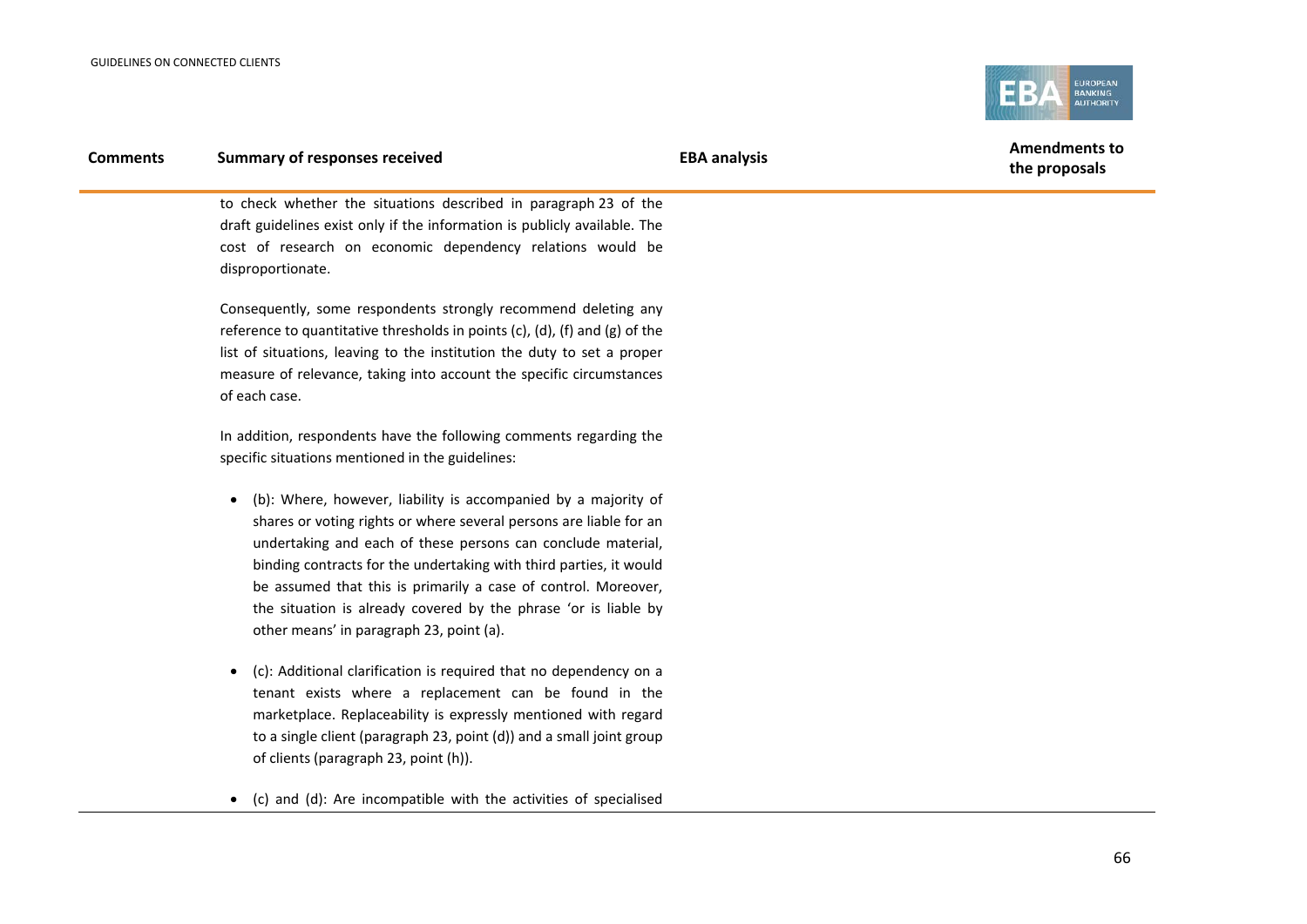

| <b>Comments</b> | <b>Summary of responses received</b>                                      | <b>EBA analysis</b> | <b>Amendments to</b><br>the proposals |
|-----------------|---------------------------------------------------------------------------|---------------------|---------------------------------------|
|                 | financial services providers where consumer credit, asset finance         |                     |                                       |
|                 | and lease agreements are distributed through manufacturers of             |                     |                                       |
|                 | and dealers in business equipment, vehicles and consumer                  |                     |                                       |
|                 | goods. The respondent believes these criteria could seriously             |                     |                                       |
|                 | compromise point of sale activities.                                      |                     |                                       |
|                 | (e): Should be amended to include the requirement that no                 |                     |                                       |
|                 | alternative source of income is available at short notice either.         |                     |                                       |
|                 | The following wording was suggested: 'When the expected                   |                     |                                       |
|                 | source of repayment for each loan granted by the institution to           |                     |                                       |
|                 | two or more clients is the same and neither client has another            |                     |                                       |
|                 | source of income from which the loan may be fully repaid and is           |                     |                                       |
|                 | not able to substitute the current source of income easily'.              |                     |                                       |
|                 | (e): Could be read as meaning that such a common source of                |                     |                                       |
|                 | income can be a geographical region or a sector. Therefore, it            |                     |                                       |
|                 | would be beneficial if the guidelines, in the introduction to             |                     |                                       |
|                 | section 6, indicated that risk concentration for sectorial or             |                     |                                       |
|                 | geographical reasons would not give rise to a requirement for             |                     |                                       |
|                 | grouping.                                                                 |                     |                                       |
|                 | (e): If two or more natural persons are working for the same<br>$\bullet$ |                     |                                       |

- employer, does this connection qualify as 'the expected source of repayment' for their individual loans (the respondent is not referring to co-borrowers) being the same (as they receive their salary from the same legal person)?
- (g): Further details are requested of which cases are to be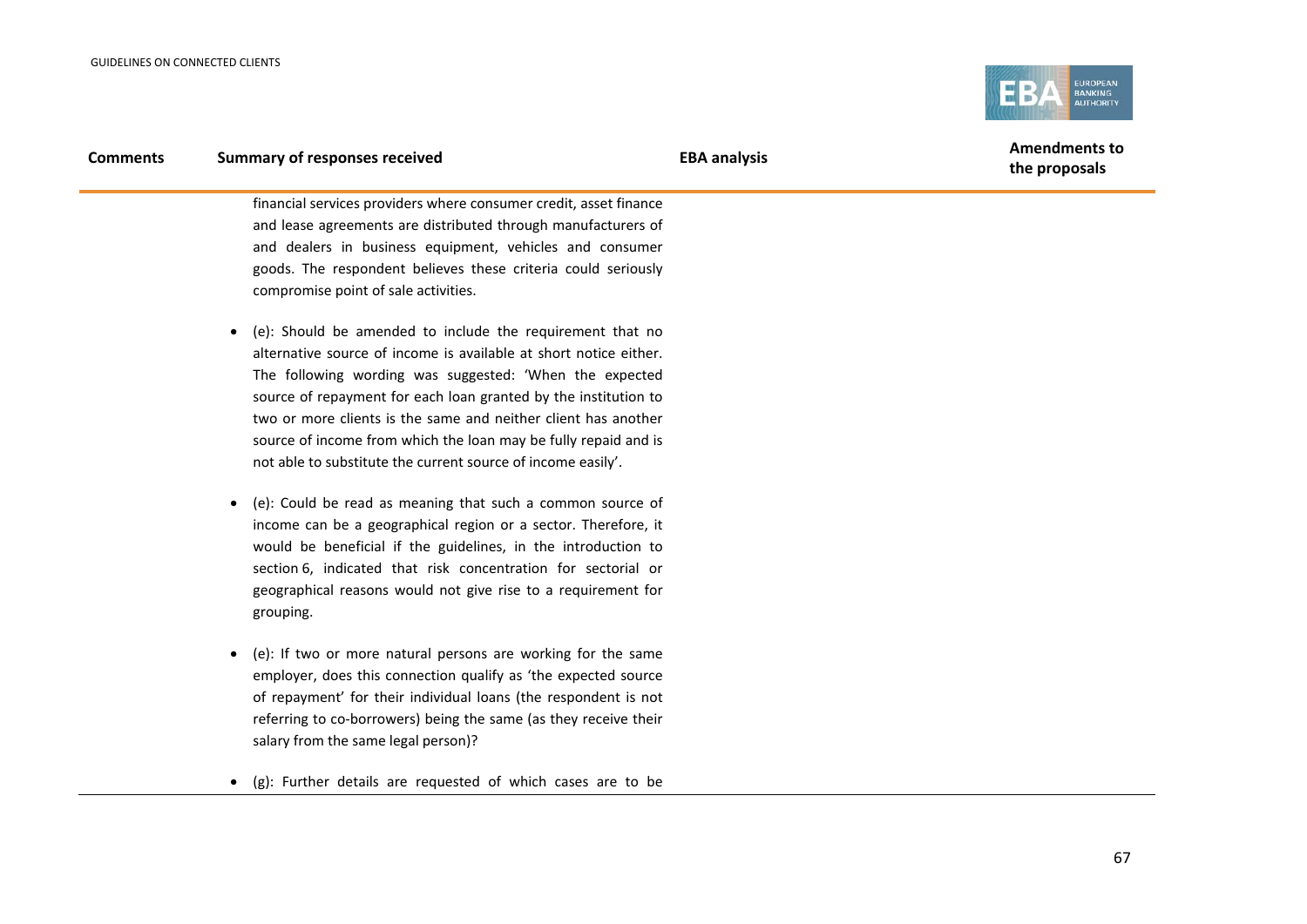

**the proposals**

covered.

- (h): Could lead to whole regions or sectors being considered a single risk. It is clear from the CRR that these risks fall outside the scope of the large exposures regime, as recognised in the Consultation Paper. Therefore, point (h) should be removed from the list or replaced with a version that clearly defines what is meant by 'a very small number of customers'.
- (i): Should specify a materiality level at which the common shareholding becomes relevant for the purpose of establishing economic dependency.
- (i): A 'horizontal group' exists where several mutually independent undertakings are managed on a unified basis. If personnel links alone really constituted economic dependency, Article 22(7)(b) of Directive 2013/34/EU would not have left it to Member States to decide whether to require undertakings to prepare consolidated financial statements. The respondent therefore requests the deletion of the wording in question, particularly in the light of what the EBA might have in mind regarding the indicator of control under paragraph 13(c)(iv) of the draft guidelines.
- (j): Appears in any case not to be a sufficiently precise indication of a situation that necessarily describes economic dependency, as this, among other things, will depend on the relative importance of the loan the parties are co-borrowers in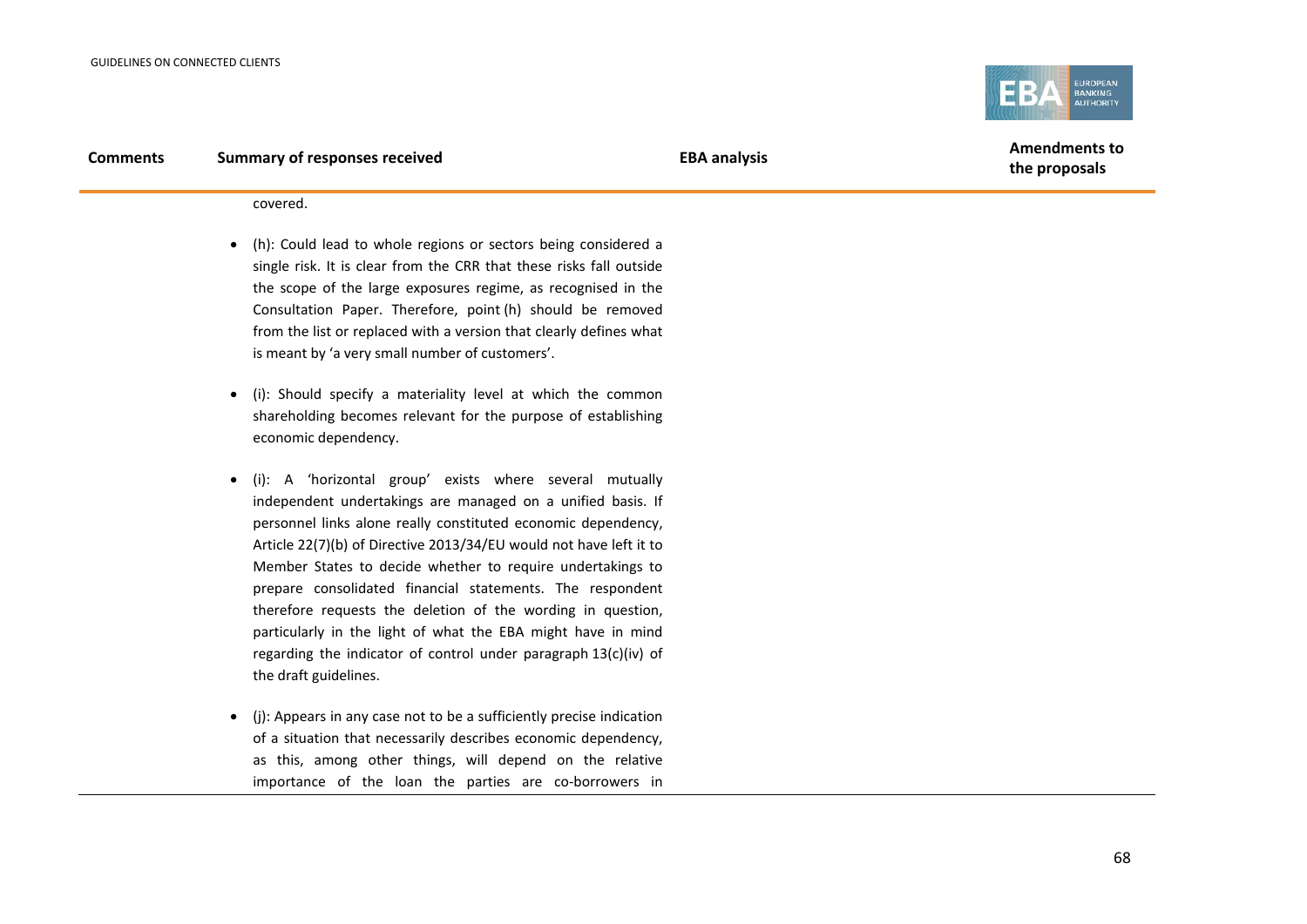to the list of situations that constitute economic



| <b>Comments</b>                                                     | <b>Summary of responses received</b>                                                                                                                                                                                                                                                                                                                                                                                                                                                                                                                                                                                                                                                                                                                                                                                                                                                                                                                                                  | <b>EBA analysis</b>                                                                                                                      | <b>Amendments to</b><br>the proposals |
|---------------------------------------------------------------------|---------------------------------------------------------------------------------------------------------------------------------------------------------------------------------------------------------------------------------------------------------------------------------------------------------------------------------------------------------------------------------------------------------------------------------------------------------------------------------------------------------------------------------------------------------------------------------------------------------------------------------------------------------------------------------------------------------------------------------------------------------------------------------------------------------------------------------------------------------------------------------------------------------------------------------------------------------------------------------------|------------------------------------------------------------------------------------------------------------------------------------------|---------------------------------------|
|                                                                     | compared with their overall economic and financial situations.<br>Proposed amendment: '(j)  if the loan is significant for both'.                                                                                                                                                                                                                                                                                                                                                                                                                                                                                                                                                                                                                                                                                                                                                                                                                                                     |                                                                                                                                          |                                       |
|                                                                     | Regarding paragraph 26 of the draft guidelines, respondents indicate<br>that in the process of identifying economic dependencies it will rarely<br>be possible to implement automated procedures. The process is<br>operationally complex and very burdensome, in particular in cases of<br>'non-clients', which will also increase cost implications. There is a<br>significant risk of imperfect linkages where non-clients are concerned,<br>too. The process will also have an impact on customers, who will be<br>required to provide institutions with considerably more information,<br>which is not commensurate with the purpose of the large exposures<br>regime. Therefore, respondents suggest a wording that clearly<br>recommends (rather than mandates) including non-client information<br>that is publicly available, or if that is not possible, information that a<br>firm can reasonably obtain directly from their customers or from the<br>core credit process. |                                                                                                                                          |                                       |
| <b>Question 9</b>                                                   | [14 out of 23 respondents were silent on this question.]                                                                                                                                                                                                                                                                                                                                                                                                                                                                                                                                                                                                                                                                                                                                                                                                                                                                                                                              |                                                                                                                                          |                                       |
| Are you aware of<br>any other<br>situations that<br>should be added | Some respondents emphasise that paragraph 24 of the guidelines<br>makes clear that the list of indicators in paragraph 23 is non-<br>exhaustive. They argue that not all conceivable cases can be captured                                                                                                                                                                                                                                                                                                                                                                                                                                                                                                                                                                                                                                                                                                                                                                            | The EBA agrees with respondents that the list of<br>situations that might constitute economic<br>dependency cannot be exhaustive and has | No amendments.                        |

and that economic dependency always depends on the specific circumstances of each case. They agree with paragraph 22 in section 6 of the draft EBA guidelines, where it is stated that, when assessing the existence of a group of connected clients based on economic

Regarding the possibility of including in the list in paragraph 23 of the guidelines situations where

refrained from adding additional situations.

69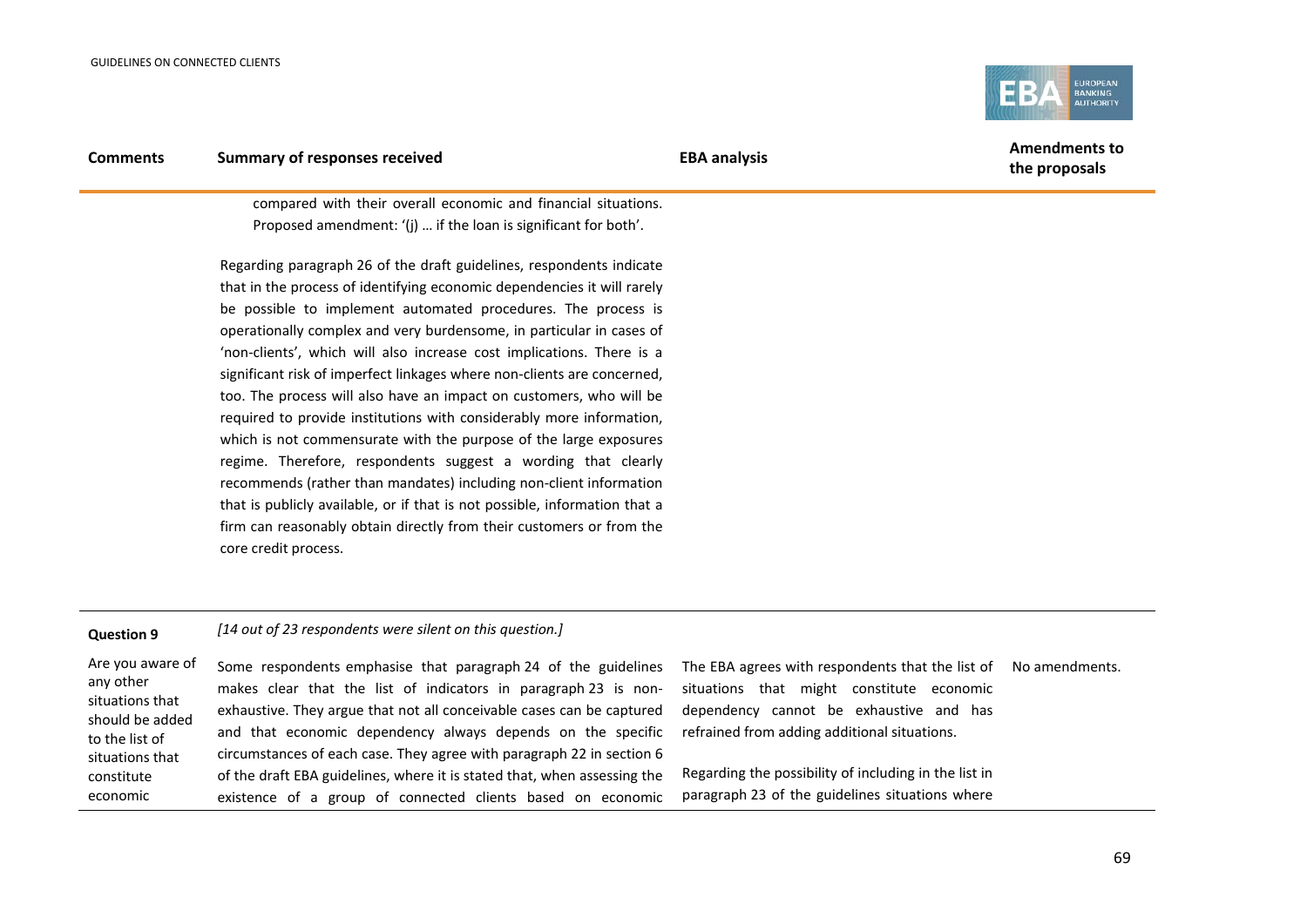j

<span id="page-69-0"></span>

| dependency?<br>dependency, the specific circumstances of each case should always be<br>institutions have exposures to a number of<br>taken into account.<br>unrelated counterparties, but that are all<br>The EBA is<br>guaranteed by the same guarantor, the EBA<br>considering<br>Regarding the possibility of including in the list exposures guaranteed<br>notes that the European Commission's proposal<br>whether<br>by the same guarantor, almost all the respondents to this question<br>additional cases<br>to amend the $CRR^{32}$ addresses this concern by<br>should be added<br>think that this is quite an exceptional case and they strongly oppose<br>making the substitution approach mandatory.<br>to the list of<br>the possible grouping of independent clients with the guarantor.<br>The Commission proposes an amendment to<br>situations that<br>These respondents present the following arguments:<br>Article 403(1) of the CRR to make it mandatory<br>constitute                                                                                                                                                                                                                                                                                                                                                                                                                                                                                                                                                                                                                                                                                   | <b>Comments</b> | <b>Summary of responses received</b> | <b>EBA analysis</b>                              | <b>Amendments to</b><br>the proposals |
|-------------------------------------------------------------------------------------------------------------------------------------------------------------------------------------------------------------------------------------------------------------------------------------------------------------------------------------------------------------------------------------------------------------------------------------------------------------------------------------------------------------------------------------------------------------------------------------------------------------------------------------------------------------------------------------------------------------------------------------------------------------------------------------------------------------------------------------------------------------------------------------------------------------------------------------------------------------------------------------------------------------------------------------------------------------------------------------------------------------------------------------------------------------------------------------------------------------------------------------------------------------------------------------------------------------------------------------------------------------------------------------------------------------------------------------------------------------------------------------------------------------------------------------------------------------------------------------------------------------------------------------------------------------------------------|-----------------|--------------------------------------|--------------------------------------------------|---------------------------------------|
| The likelihood of simultaneous claims under guarantees to<br>$\bullet$<br>guarantor in cases where the exposure is<br>dependency. For<br>unrelated counterparties seems to be fairly low. The risk of<br>example,<br>guaranteed by a third party or secured by<br>contagion is extremely low, as the debtors are independent.<br>situations where<br>collateral issued by a third party. This proposal<br>institutions have<br>aligns the treatment of guarantees and collateral<br>The financial difficulties of the guarantor would not entail<br>exposures to a<br>in the capital requirements framework with the<br>number of<br>financial difficulties for unrelated clients, unless an economic<br>large exposures regime and addresses concerns<br>unrelated<br>dependency existed between the guarantor and the clients. The<br>regarding regulatory arbitrage.<br>counterparties,<br>risk of the guarantor running into financial difficulties would<br>but which are all<br>arise only if multiple or even all guaranteed debtors were to<br>guaranteed by<br>default simultaneously and the individual exposures were<br>the same<br>significant for the guarantor.<br>guarantor, even if<br>the individual<br>exposures are<br>The connection goes beyond the more prudent 'repayment<br>not significant<br>difficulties' guidelines. The scenarios should remain focused on<br>enough for the<br>first-order impacts of direct and material dependencies.<br>guarantor to be<br>Article 403 of the CRR makes it clear that institutions are entitled<br>likely to default<br>to ignore the existence of guarantees for the calculation of large<br>or experience | economic        |                                      | for institutions to consider the exposure to the |                                       |

<sup>&</sup>lt;sup>32</sup> The proposal is available at [http://ec.europa.eu/finance/bank/regcapital/crr-crd-review/index\\_en.htm.](http://ec.europa.eu/finance/bank/regcapital/crr-crd-review/index_en.htm)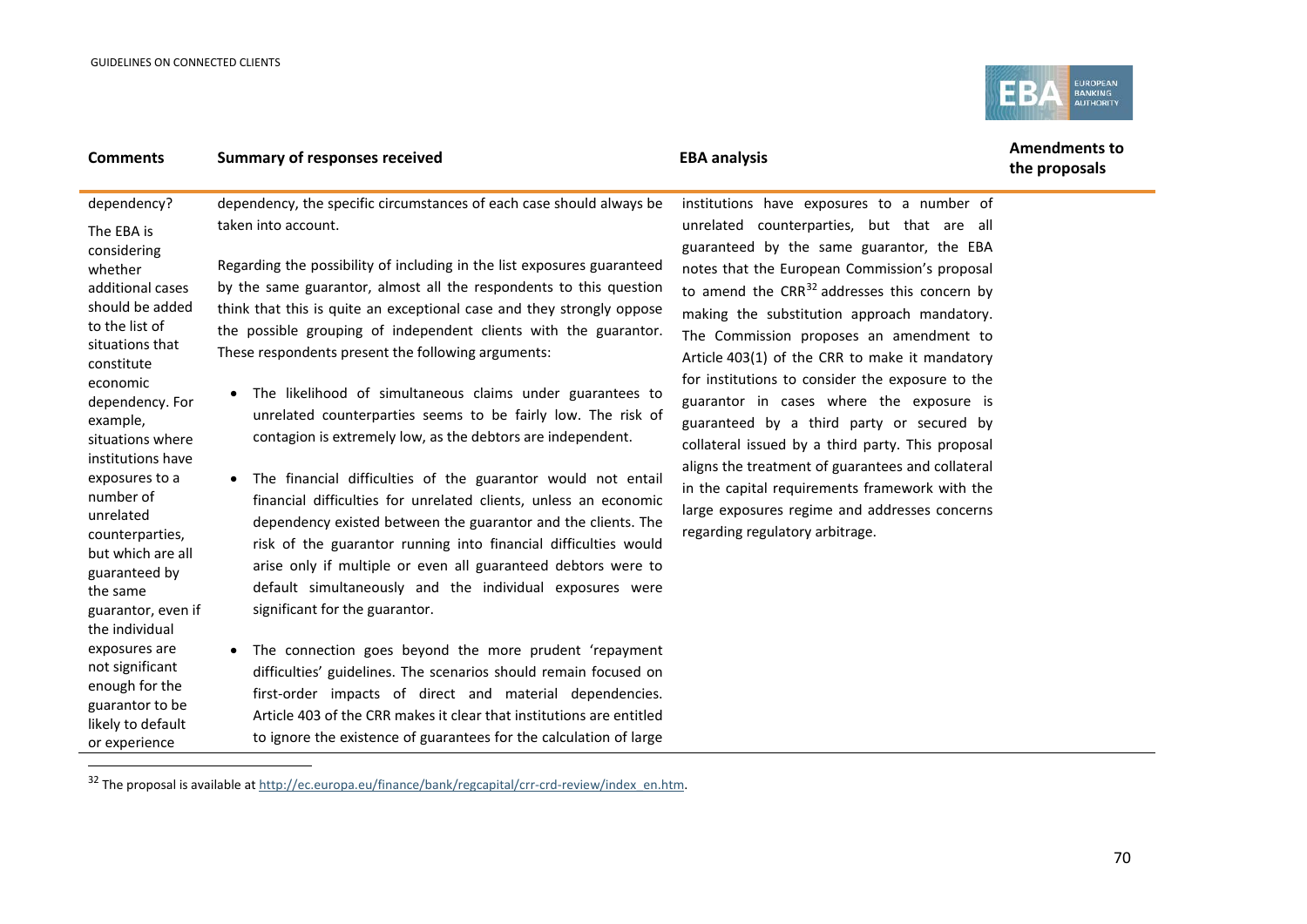concrete suggestions.

j

<span id="page-70-0"></span>

| <b>Comments</b>                                                                                                               | <b>Summary of responses received</b>                                                                                                                                                                                                                                                                                                                                  | <b>Amendments to</b><br><b>EBA analysis</b><br>the proposals |
|-------------------------------------------------------------------------------------------------------------------------------|-----------------------------------------------------------------------------------------------------------------------------------------------------------------------------------------------------------------------------------------------------------------------------------------------------------------------------------------------------------------------|--------------------------------------------------------------|
| financial<br>difficulties if a<br>claim occurs. <sup>31</sup>                                                                 | exposures. If the mere existence of a guarantor created a<br>connection, the guidelines would then overrule the Level 1 text.                                                                                                                                                                                                                                         |                                                              |
| In relation to the<br>situation<br>described above,<br>would you treat<br>these exposures<br>as connected?<br>Please explain. | Such a treatment would lead to a disadvantageous treatment of<br>smaller Member States, where the availability of guarantors is<br>limited and therefore a group of connected clients would be<br>created more easily than in larger countries. Furthermore, it<br>would be difficult for institutions to obtain the relevant<br>information and monitor these cases. |                                                              |
| <b>Question 10</b>                                                                                                            | [12 out of 23 respondents were silent on this question.]                                                                                                                                                                                                                                                                                                              |                                                              |
| Is the guidance in<br>coction 7                                                                                               | The relationship between the concepts of 'economic dependency' and                                                                                                                                                                                                                                                                                                    | The EBA does not agree with some of the<br>No amendments.    |

section 7, 'Relation between interconnectedne ss through control and interconnectedne ss through economic dependency', clear? If not, please provide 'control' is not entirely clear. More than half of respondents to this question believe that the obligation of institutions to interlink control and economic dependency in a group of connected clients is not justified, neither for economic nor for legal reasons. Interconnectedness through control differs fundamentally from interconnectedness through economic dependency. They oppose such an approach, which in their view would go beyond the requirements of Article 4(1)(39)(b) of the CRR. Furthermore, if the EBA is to maintain its proposal on the relation between interconnectedness through control and interconnectedness

respondents that the wording of the CRR prevents the formation of groups of connected clients on the basis of both the control and the economic dependency criteria. The definition in Article 4(1)(39) of the CRR refers to 'any' of the situations in points (a) or (b) of that Article. Accordingly, the EBA considers that any situation arising under Article 4(1)(39) could encompass elements of both point (a) and point (b). The EBA notes that the key criterion that emerges from the definition of 'group of connected clients' in Article 4(1)(39) of the CRR is precisely the

through economic dependency, it should be made clear how the two

 $31$  This situation refers to cases where the substitution approach referred to in Article 403 of Regulation (EU) No 575/2013 is not used.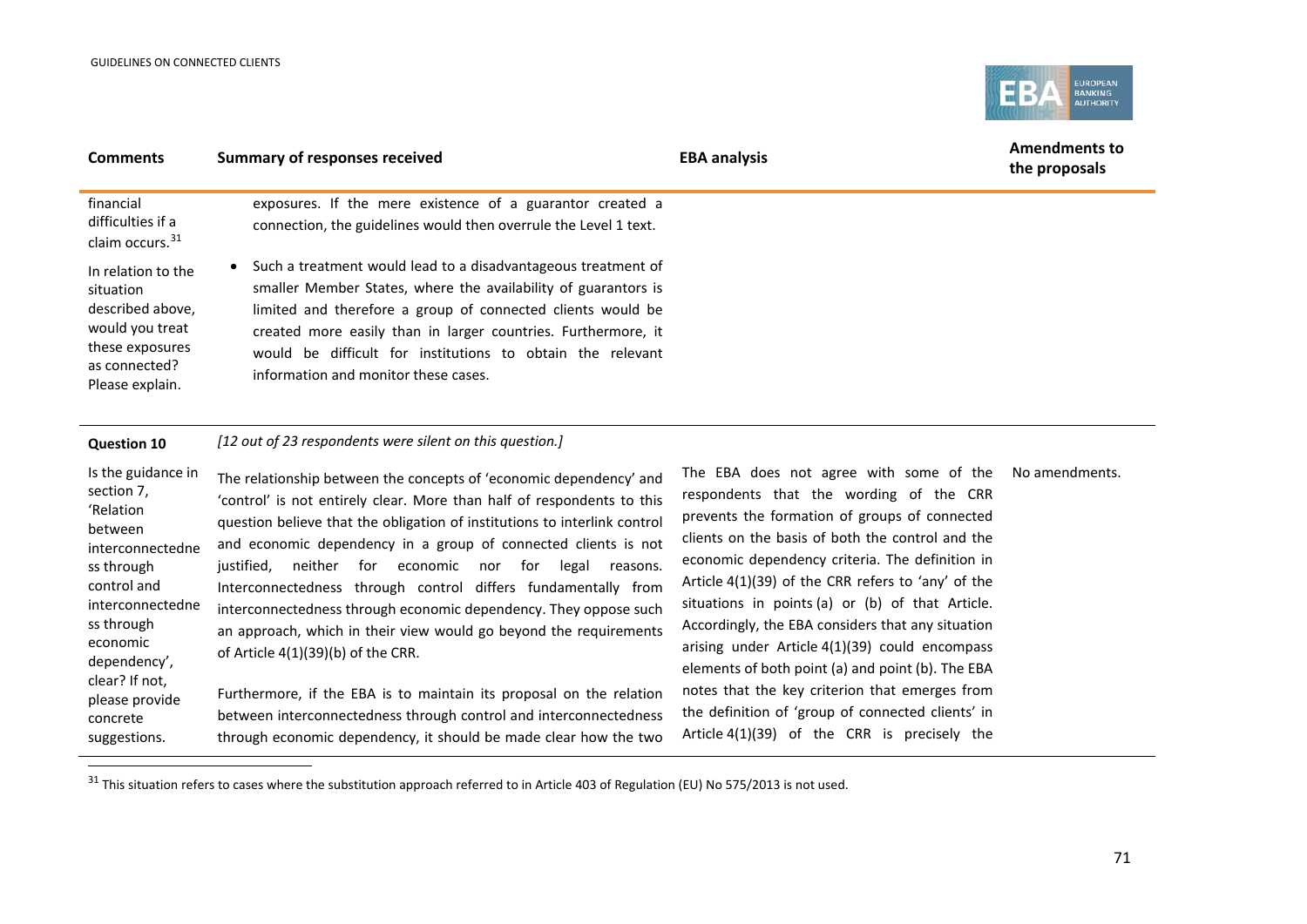

| <b>Comments</b>                                                                | <b>Summary of responses received</b>                                                                                                                                                                                                                                                  | <b>EBA analysis</b>                                                                                                                                                                              | <b>Amendments to</b><br>the proposals |
|--------------------------------------------------------------------------------|---------------------------------------------------------------------------------------------------------------------------------------------------------------------------------------------------------------------------------------------------------------------------------------|--------------------------------------------------------------------------------------------------------------------------------------------------------------------------------------------------|---------------------------------------|
| What is the likely<br>impact of this<br>guidance?                              | criteria – control and economic dependency – are to be separated and<br>applied if both occur in parallel but in different directions. Further<br>guidance has been requested on a number of specific situations.                                                                     | existence of a single risk and the need for<br>institutions to assess possible chains of<br>contagion. The EBA considers that to interpret                                                       |                                       |
| Please provide an<br>estimation of the<br>associated<br>quantitative<br>costs. | Some other respondents think that the concept is clear although its<br>application is not straightforward, as the assessment of economic<br>dependency is often not clear-cut because of the high degree of<br>subjectivity and the lack of relevant and definitive information; this | Article $4(1)(39)$ in the narrower manner sought<br>by some respondents could thus give rise to<br>prudential absurdities, i.e. overly (and artificially)<br>narrow groups of connected clients. |                                       |
|                                                                                | has the consequence of 'volatile' reporting of groups' exposures in the<br>large exposures' framework due to changes in groups' perimeters.                                                                                                                                           | The EBA clarifies, however, that grouping<br>requirements will not apply from wherever the<br>chain of contagion stops and that clients no                                                       |                                       |
|                                                                                | <b>One</b><br>respondent<br>suggests<br>approach<br>whereby<br>first<br>an<br>interconnectedness through control is established and thereafter<br>economic dependency is assessed only for those entities not already                                                                 | longer constitute a single risk from that point<br>onwards.                                                                                                                                      |                                       |
|                                                                                | covered by control, instead of carrying out all-encompassing economic<br>dependency verification for all entities; this approach would limit<br>duplication of efforts and costs.                                                                                                     | Regarding the argument on double counting, the<br>EBA notes that it is normal for the same client to<br>be included in different groups of connected                                             |                                       |

Another respondent thinks that the combination of interconnectedness through control and interconnectedness through economic dependency would lead to very large groups of connected clients, which is not intended by the legislator.

Two respondents believe that the relation between interconnectedness through control and interconnectedness through economic dependency will be difficult to assess, as the approach requires several different steps that have to be taken.

be included in different groups of connected clients if it constitutes a single risk with other clients that are part of different groups of connected clients.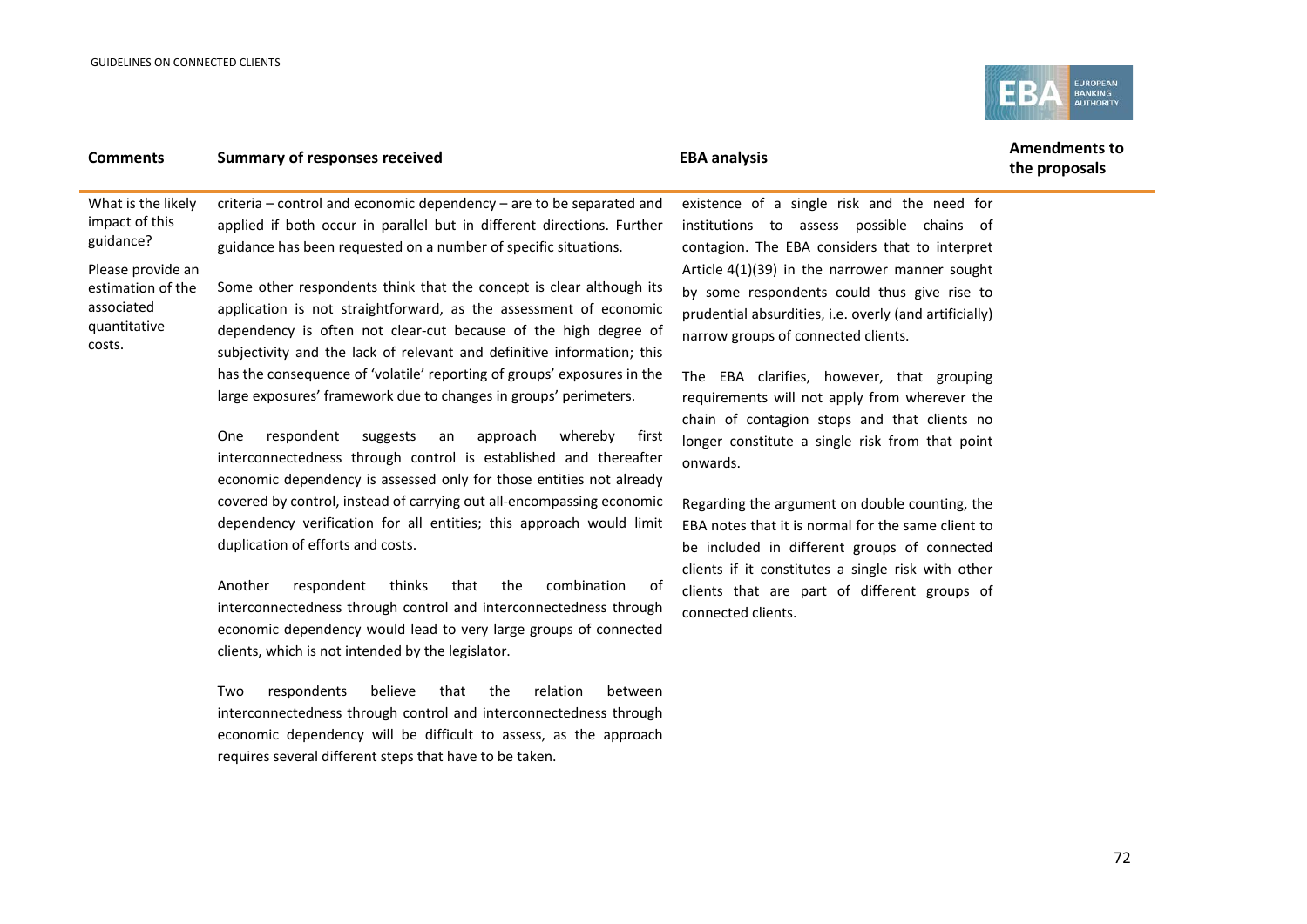

Only one respondent considers this section clear.

A few respondents raise the question of multiple counting of risk positions to clients that should be included in different groups of connected clients, which would lead to double counting in banking records aimed at supervisory reporting, affecting the monitoring of banks' exposures to clients for risk management purposes. Consequences could also arise with respect to the identification of the actual parent company for the purpose of the attribution of the credit rating to the client.

One respondent argues that the extent to which this would lead to restrictions on lending cannot be fully assessed at the moment. This depends to a large extent on further decisions at European level on the implementation of the Basel large exposures framework, particularly on if the definition of 'eligible capital' is to be tightened further and the extent to which existing exemptions and reduced requirements are addressed in future.

#### **Other comments**

**Common source of funding**

Two respondents [pre-emptively](http://www.wordreference.com/enit/pre-emptively) highlight that since there have been no changes in the 'economic dependency through a main source of funding' section of the guidelines, no change should be required of institutions with regard to the way in which they comply with the Even though the EBA agrees that an institution may disregard its own insolvency, it considers the link to conduits sponsored by the institution as a single risk not in a 'gone concern' scenario but in a scenario where the institution is still a Amendments to section 6, 'Establishing interconnectedness based on economic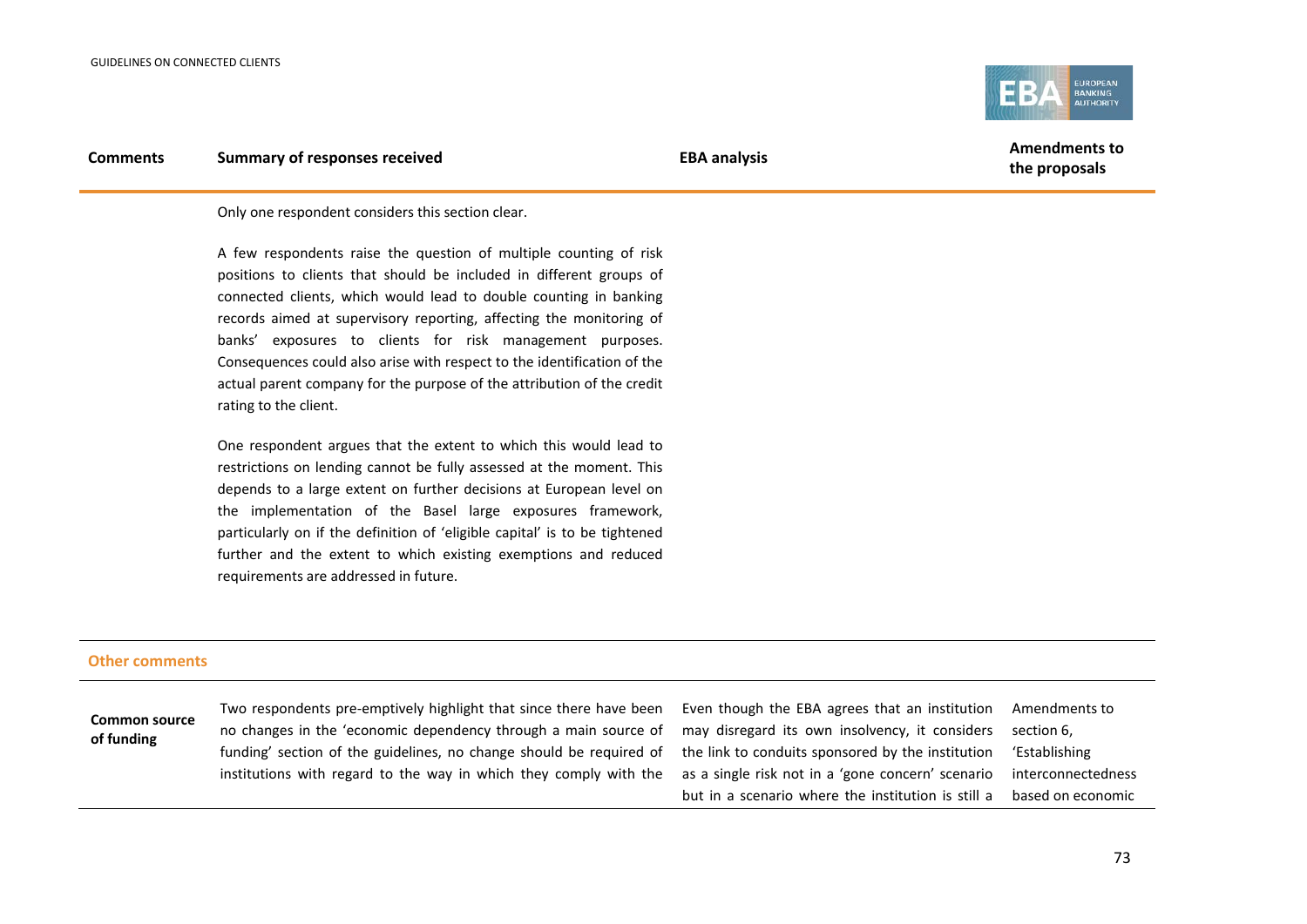

#### guidelines.

Several respondents challenge the parts of the draft guidelines related to the common source of funding as a factor for economic dependency (in particular in relation to SPVs in CRR-compliant ABCP programmes) and suggest the deletion of example E6 and the amendment/deletion of paragraphs 27 to 29.

In the view of some of these respondents, the proposed treatment (i) contradicts the fundamental principles for the determination of groups of connected clients, because the bank itself is not to constitute the linking factor, as it may disregard its own insolvency; (ii) unduly adds sectorial concentration risk to the scope of large exposures regime; (iii) does not consider the 'limited recourse' features of securitisation transactions; (iv) is not consistent with other EU measures and objectives (e.g. the look-through principle for securitisation transactions); and (v) might have negative consequences for real economy financing.

One of the respondents, in particular, highlights that all three SPVs of scenario E 6 have, as predominant sources of funding, the ABCP issuance to investors and, only as a fallback, the liquidity facilities granted by the sponsor bank. As, from the perspective of the sponsor bank, only the funding via the ABCP market matters, in the respondents' view the decision to connect the SPVs could be based only on the sectorial concentration risk related to the ABCP market. Sectorial concentration risk, however, cannot represent, by itself, an economic dependency within the meaning of Article 4(1)(39)(b) of the

going concern but experiencing financial difficulties. This links to recital 54 to the CRR, which states that in determining the existence of a group of connected clients and thus exposures constituting a single risk, it is also important to take into account risks arising from a common source of funding provided by the institution itself, its financial group or its connected parties.

Scenario E 6 does not address the systemic failure of ABCP conduits, which is why the guidelines do not require the connection of all exposures to all ABCP conduits; rather, it addresses the reliance that investors in those structures place on the financial strength of the sponsor. This does not capture any increased risk in the ABCP market as a whole but only the increased risk to conduits that are sponsored by a given institution that might be experiencing financial difficulties.

Furthermore, scenario E 6 does not capture securitisations where investors have no or limited recourse to the sponsoring institution but, rather, structures where an investor's first recourse is the ability of the structure to fund itself via external investors and, failing that, the sponsoring institution .

# **the proposals**

dependency', paragraphs 28 to 30.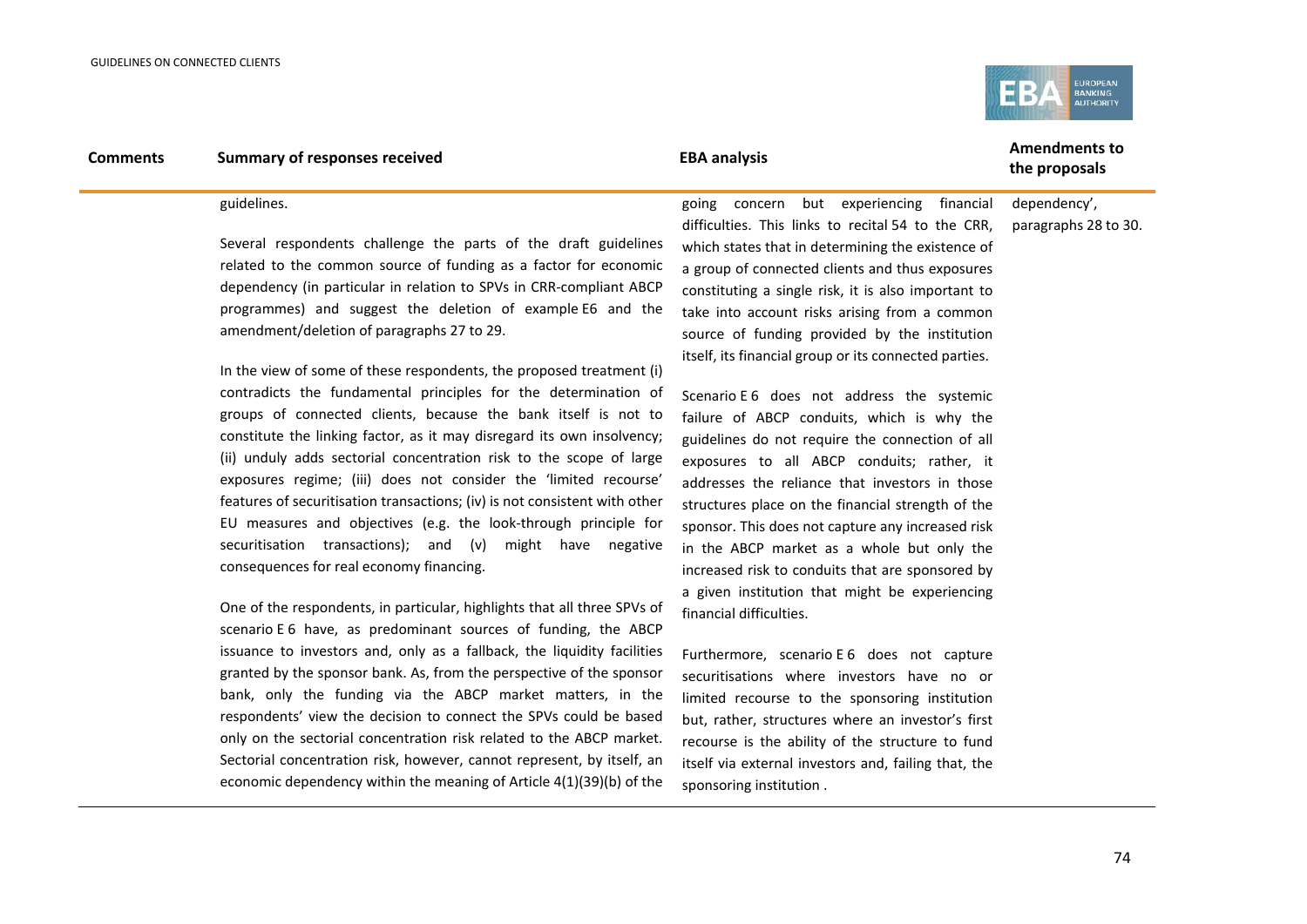

**the proposals**

CRR. On the contrary, these respondents highlight that, for a third bank investing in any ABCP relying on the sponsor bank's support (rather than the quality of the underlying assets acquired by the SPV), the facility of the sponsor institution may matter and the investing bank may come to the decision of connecting SPVs based on the latter factor.

It is also noted by a few respondents that the factors listed in paragraph 29 seem to be ambiguous and unclear. They wonder in particular whether the use of the same investment advisor or the use of similar structures or underlying assets have in effect anything to do with a common source of funding.

It is also highlighted that the proposed approach might significantly limit the ability of European sponsor banks to promote real economy financing and would be inconsistent with the aim of other EU institutions to promote real economy financing in Europe through high-quality securitisation, thus contradicting other legislative initiatives such as the Capital Market Union.

In the light of the above, one respondent suggests deleting paragraphs 28 and 29 and including criteria envisaging that a dependency is supposed to exist when (i) the underlying assets are not appropriately segregated; and (ii) there is just one single and not rapidly replaceable source of funding. The respondent finally suggests clarifying that, from the perspective of a reporting bank, only dependency on an external funding source should be taken into consideration.

When assessing structures with underlying assets, institutions have to consider the risks of the structure, the underlying assets or both. The EBA considers scenario E 6 to capture a risk at the structure level. Grouping conduits that are reliant on funding from the same source addresses a liquidity risk at the level of the structure that could lead to or exacerbate financial difficulties for the sponsoring institution. This is particularly relevant in situations where there is a mismatch between the maturity of the notes and the maturity of the underlying assets. If a sponsoring institution is experiencing liquidity or financial problems and, because of the short-term nature of commercial paper, investors withdraw from conduits that are sponsored by that institution, the institution is at risk of funding all liquidity obligations to conduits in a short space of time, when the institution is already experiencing financial difficulties. This risk could manifest regardless of the performance of the underlying assets.

The EBA considers that respondents did not provide adequate evidence to suggest that this treatment might have negative consequences on the real economy.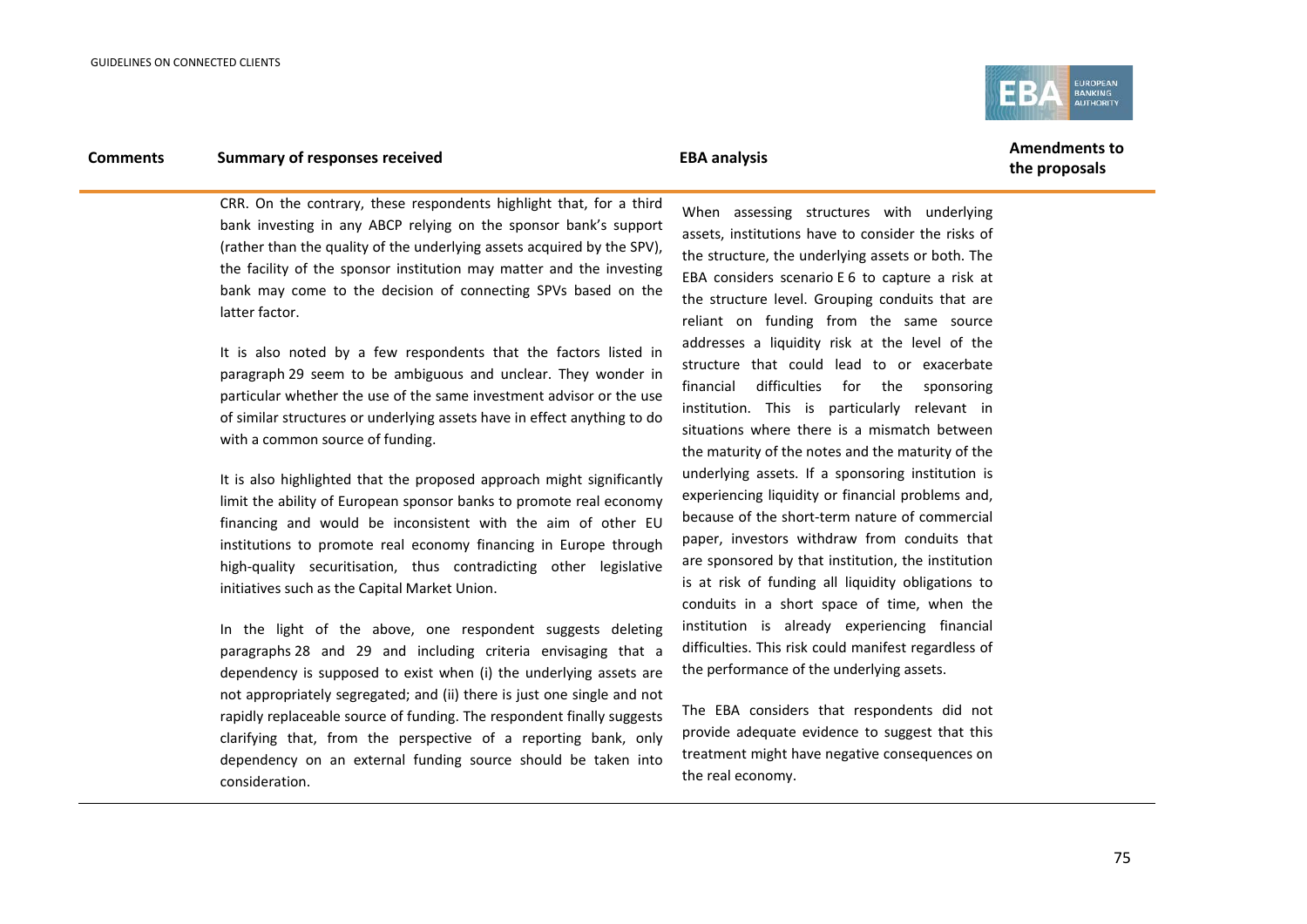

|                 | <b>Summary of responses received</b> | <b>EBA analysis</b> | <b>Amendments to</b> |
|-----------------|--------------------------------------|---------------------|----------------------|
| <b>Comments</b> |                                      |                     | the proposals        |

The EBA has considered the feedback regarding the situations listed in paragraph 30 of the guidelines and has removed point (b) on the use of the same investment advisor and point (e) on the use of similar underlying assets.

#### **Control and management procedures**

The emphasis on taking reasonable steps to extract information regarding clients is not reflected in the guidelines. For example, 'intensive investigation' does not make clear that institutions are likely to be limited in their information bases for different groups (and particularly non-clients), and 'all available information' can be read as meaning that information that is available outside of the core credit process must be obtained without regard to cost or value.

In addition, the requirement in paragraph 34 of background and rationale subsection 3.2.5 of the Consultation Paper to collect and evaluate 'soft information' that typically exists only at the level of individual loan officers and relationship managers is likely to lead to virtually impracticable data collection. With regard to the requirement to obtain information, it should therefore be made clear that an investigation of economic dependency based on the institution's existing knowledge is generally sufficient and that the phrase 'all available information' in paragraph 36 should be interpreted in this sense. Furthermore, it is not clear to institutions how far collection of information must go beyond their own clients to

The identification of connections among clients is essential for the correct creation of groups of connected clients. In the specific case of the large exposures regime, this is one of its key features and it ensures that the regime effectively acts as a backstop to the building up of exposures to clients that constitute a single risk. Therefore, it is in the interest of institutions to identify these connections as accurately as possible.

The EBA expects institutions to be able to identify all control relationships among their clients by relying on the consolidated financial statements of their clients or, when that is not applicable, on the objective criteria and indicators set out in the guidelines.

The EBA recognises, however, that it might be challenging to identify all the economic

Amendments to section 8, 'Control and management procedures for identifying connected clients', paragraphs 36 and 37.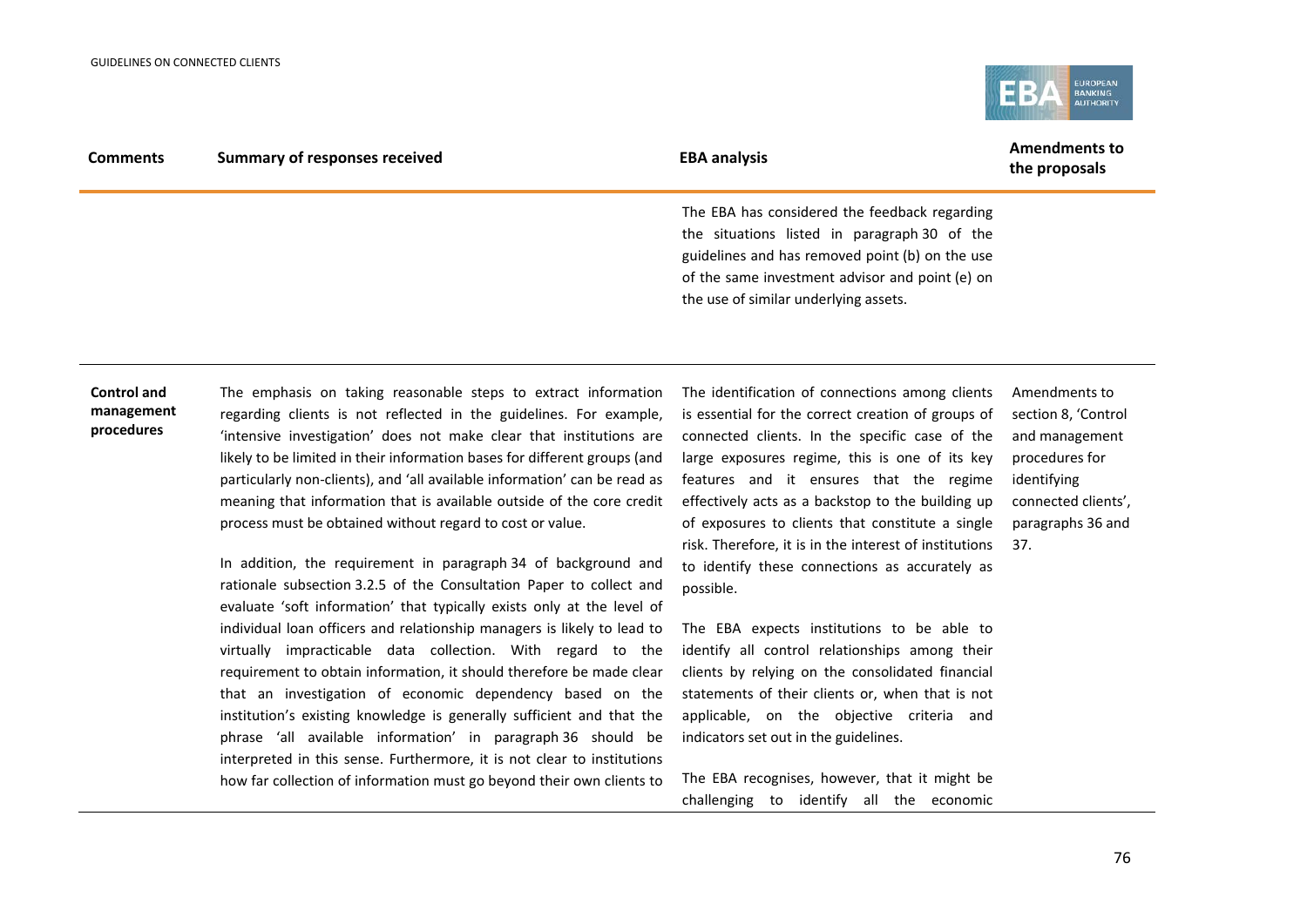

**the proposals**

satisfy the requirements of the guidelines. One respondent proposes that an investigation starting with the institution's clients and going as far as the next level is adequate. This practice is in line with the requirement in paragraph 59 of the 2009 CEBS guidelines and should be continued.

Interconnections are likely to change faster than the reporting frequency and it is possible that different institutions will arrive at different results when analysing the same entities. An alternate wording is suggested: 'or gathered on a reasonable efforts basis by the reporting institution'. The wording 'best efforts' has cost implications, as it suggests that a materiality threshold for investigation cannot be applied; the intention should be for the processes to be commensurate with the business.

There are often client relationships that are based on 'classical' lending but which are established through the purchase of a security issued by the client or recognised by way of a look-through, for example. In these cases, the required information would have to be obtained separately, which imposes a considerable burden on institutions. Any extension of this requirement would be problematic and, given experiences of identifying groups of connected clients, also unnecessary.

Institutions will require quite granular information, which may not be obtainable, as it is likely that customers may refuse to provide commercially sensitive inside information, as they are not direct clients. It may also lead to unwillingness of institutions' direct

dependencies among clients, and it has therefore kept the materiality threshold above which institutions are expected to strengthen their investigation of economic connections. The EBA has considered the feedback from institutions regarding the level of the threshold and agrees that it should be aligned with the Basel standards and applied to all cases where the sum of all exposures to one individual client exceeds 5% of Tier 1 capital.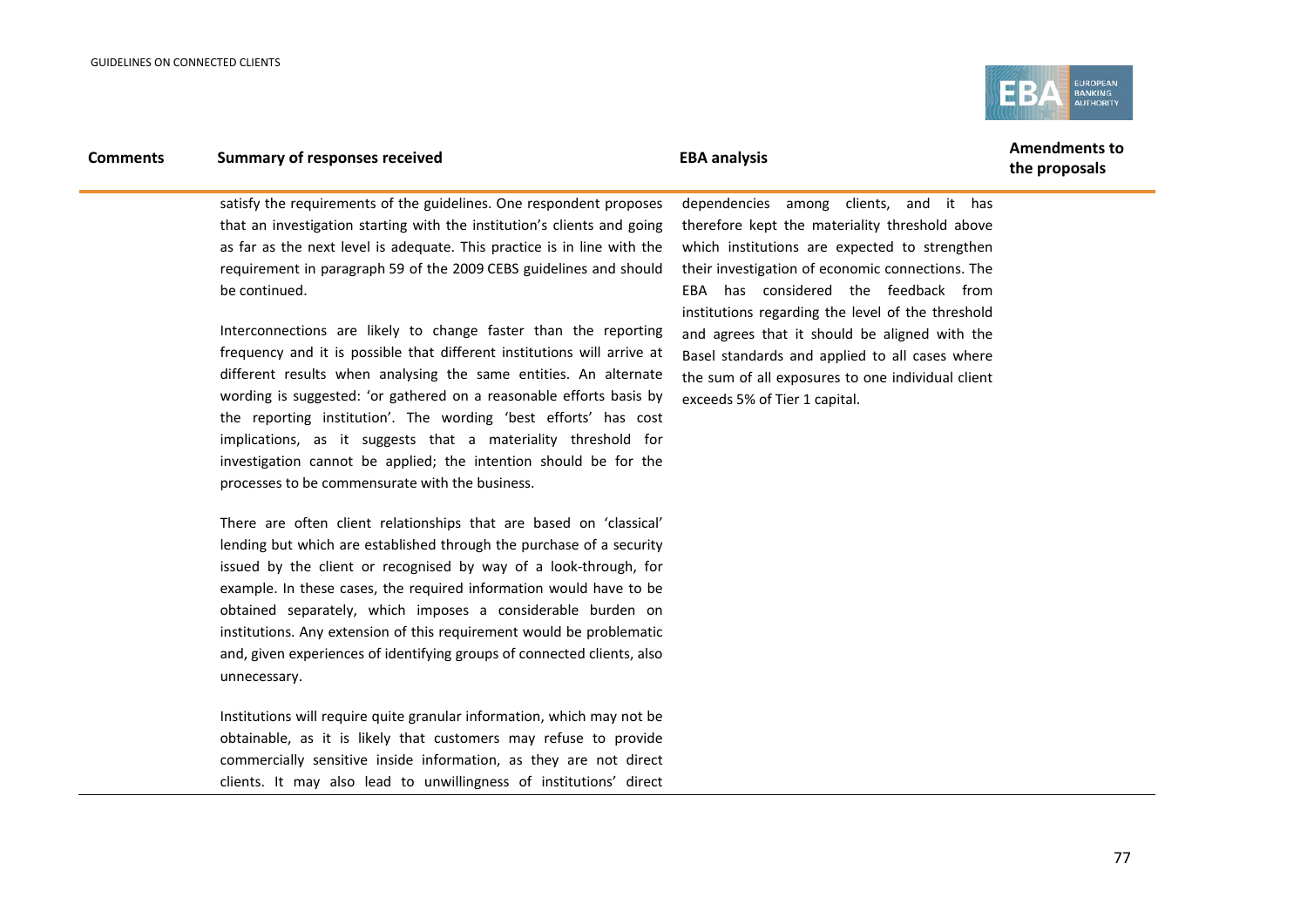

customers to disclose further commercially sensitive information, as the process might become overly intrusive.

Information on suppliers or other counterparts that are dependent on a large corporate is often not made public, which makes the identification process operationally complex. It should suffice to have auditable principles or policies for monitoring economic interdependencies, instead of requiring banks to monitor and report exposures that may not even be material.

Some respondents are concerned that the proposed threshold of 2% of eligible capital is not aligned with the Basel threshold of 5% of Tier 1 capital. They argue that the 2% trigger is too restrictive and harms the level playing field between European banks and banks from other jurisdictions, in addition to potentially leading to the establishment of non-significant groups of connected clients. Such an important change should be implemented not through EBA guidelines but, rather, through a revision of the Level 1 regulation. Moreover, the EBA guidelines provide no rationale to support the decision to lower the threshold to 2%. Finally, respondents ask for clarification of whether the threshold is intended to be applied at group or single counterparty level.

| Cost-benefit | One respondent regrets that the guidelines fail to acknowledge in the The EBA regrets that respondents to the          | No amendments. |
|--------------|------------------------------------------------------------------------------------------------------------------------|----------------|
| analysis     | 'Draft cost-benefit analysis' section that the proposed rules may have consultation have not provided data or concrete |                |
|              | a relatively great impact on institutions of a more local nature that evidence on the additional costs of the          |                |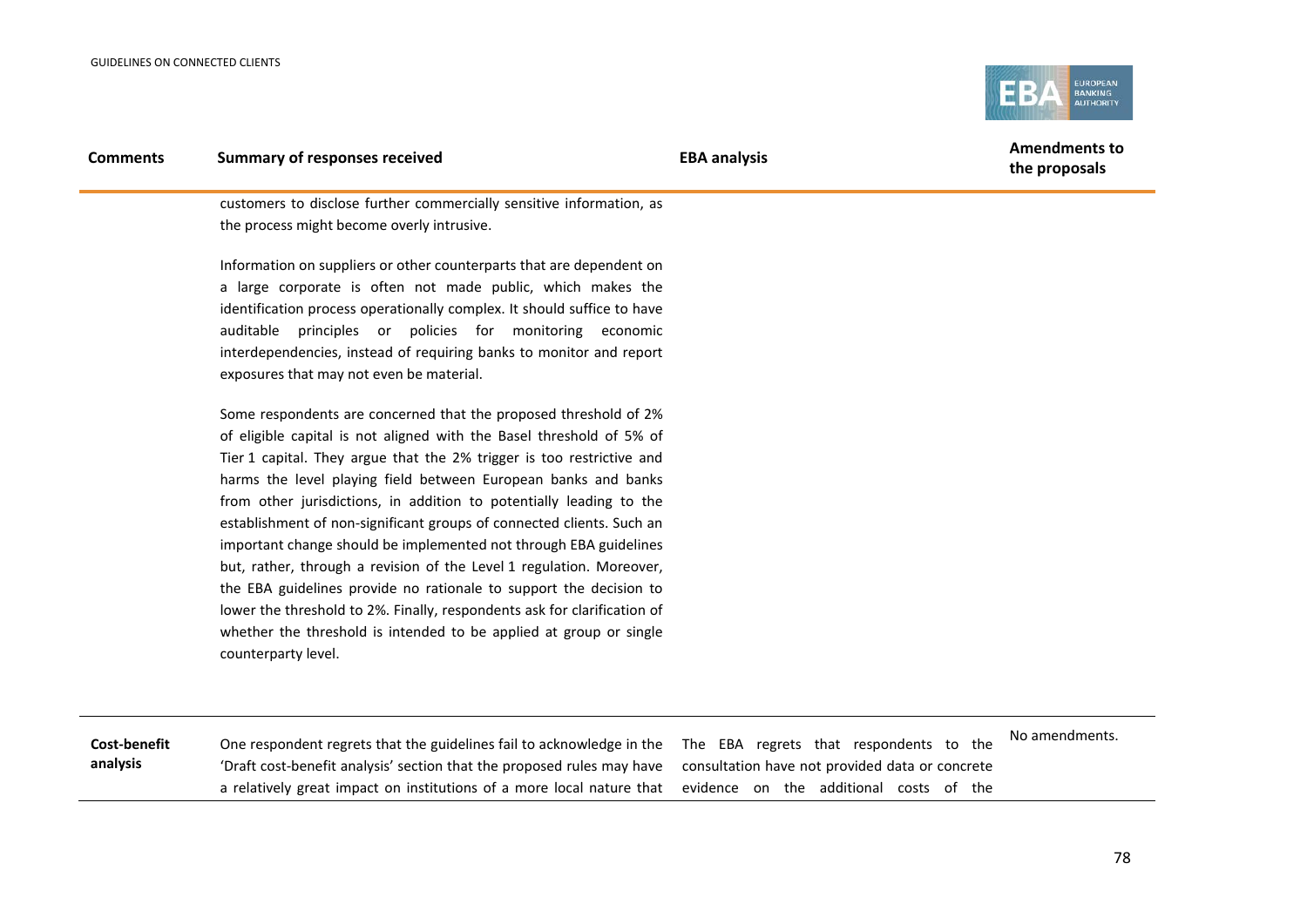

| <b>Comments</b>                 | <b>Summary of responses received</b>                                                                                                                                                                                                                                                                                                                                                                                                                                    | <b>EBA analysis</b>                                                                                                                                                                                                                       | <b>Amendments to</b><br>the proposals                                                     |
|---------------------------------|-------------------------------------------------------------------------------------------------------------------------------------------------------------------------------------------------------------------------------------------------------------------------------------------------------------------------------------------------------------------------------------------------------------------------------------------------------------------------|-------------------------------------------------------------------------------------------------------------------------------------------------------------------------------------------------------------------------------------------|-------------------------------------------------------------------------------------------|
|                                 | may face greater costs to adjust their business in such a strategic<br>manner.                                                                                                                                                                                                                                                                                                                                                                                          | guidelines to particular types of institutions.                                                                                                                                                                                           |                                                                                           |
|                                 | A broader application of the relevant criteria would involve a<br>significant operational effort by banks, and without any obvious<br>benefits in terms of the quality of the assessment. Consequently, the<br>EBA is asked to perform a cost analysis because the application of the<br>proposed criteria may require costly IT changes/evolution.                                                                                                                     |                                                                                                                                                                                                                                           |                                                                                           |
| <b>Examples and</b><br>diagrams | Some respondents point out that the implementation of<br>examples E 2, E 3 and E 6 (pages 17 and 18) and C/E 1-3 (pages 19-22)<br>will be very difficult and that connections between, for example,<br>different retailers and wholesalers or supply chains in different<br>business sectors will hardly be identifiable. Furthermore, clarification<br>would be appreciated of whether paragraph 36 (page 23) refers also<br>to the example provided in E 2 (page 14). | The scenarios only illustrate examples of<br>situations where the connections between<br>clients would lead to the creation of groups of<br>connected clients.<br>The scenarios have now been included in the<br>annex to the guidelines. | The scenarios and<br>diagrams have been<br>included in the<br>annex to the<br>guidelines. |
|                                 | A few respondents consider the diagrams included in the<br>Consultation Paper helpful, and they suggest including them in the<br>final guidelines.                                                                                                                                                                                                                                                                                                                      |                                                                                                                                                                                                                                           |                                                                                           |
|                                 |                                                                                                                                                                                                                                                                                                                                                                                                                                                                         |                                                                                                                                                                                                                                           |                                                                                           |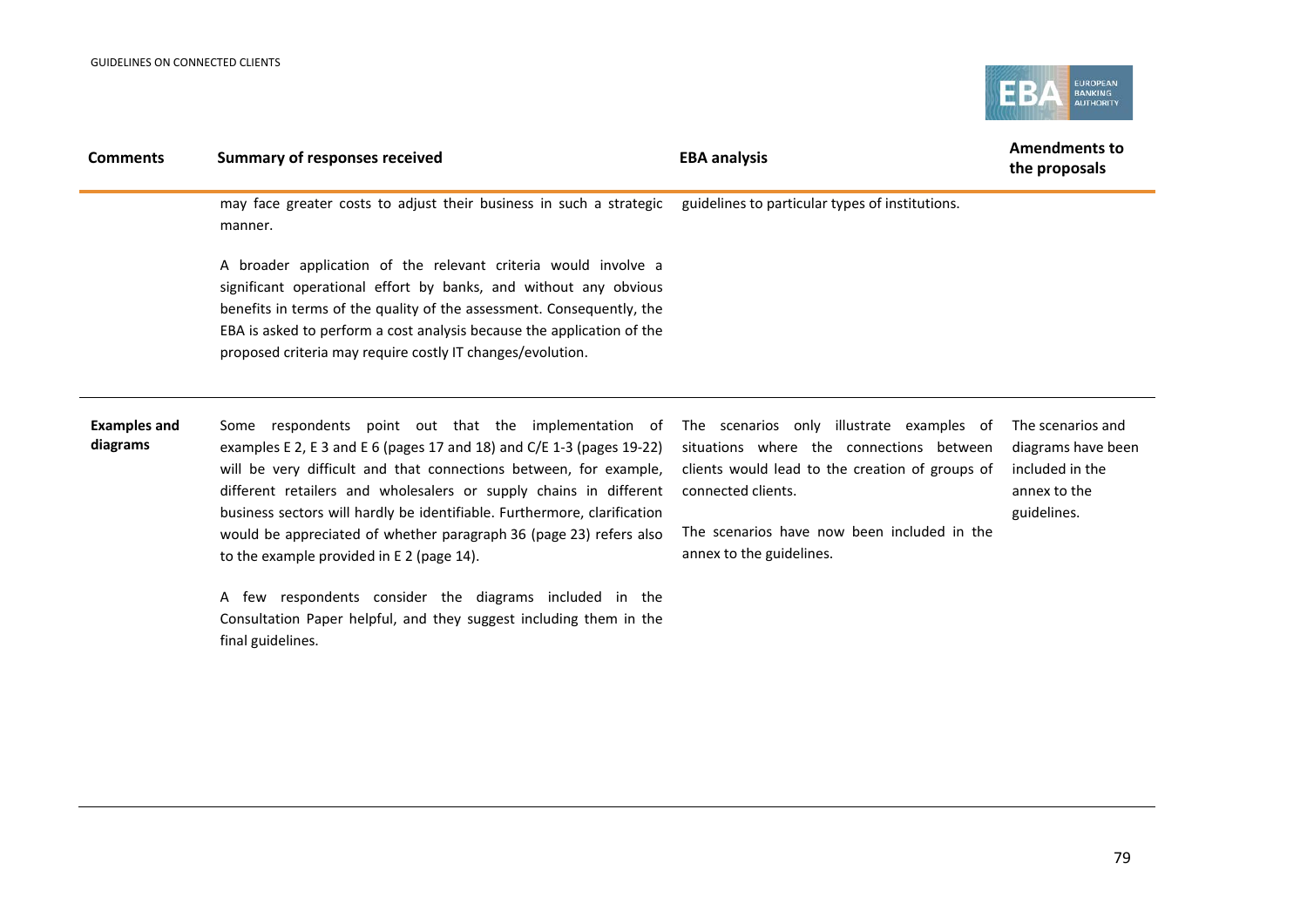

#### **Consultation Paper EBA/CP/2017/07 on the scope of the draft guidelines on connected clients under Article 4(1)(39) of Regulation (EU) No 575/2013**

#### **Responses to questions in Consultation Paper EBA/CP/2017/07**

#### **Question 1** *[2 out of 10 respondents were silent on this question.]*

Do you agree with this approach? Please explain how the application of the draft guidelines with the above amended scope would possibly affect current practices.

impact the

impact of considering

Although generally appreciative of the EBA's efforts to harmonise and simplify the concept of groups of connected clients across the CRR, all respondents express disagreement and/or concerns regarding the EBA's proposals.

Some respondents highlight that the large exposures framework and the capital framework have different objectives and that therefore the principles for the recognition of exposures should also be different.

Please specify what overall extended scope would have. If relevant, please differentiate between the One respondent further argues that, in accordance with the aim of controlling single points of failure due to acute idiosyncratic risks, the large exposures regime takes a more conservative view regarding the grouping of clients (e.g. the inclusion of the same client in different groups of connected clients to produce a worst-case scenario). The Pillar 1 capital framework takes into account specific features relevant to each exposure class. Another respondent supports this view and adds that, even if the concept of 'connected clients' is relevant for liquidity, solvency and large exposures frameworks, its definition must be simple and different for the various risks. This respondent also

The EBA notes the concerns expressed by respondents but regrets that respondents were unable to provide evidence or any quantitative data on the potential impact of the proposal to apply the guidelines on connected clients to other areas of the CRR and EBA technical standards and guidelines where the concept of 'group of connected clients', as defined in Article 4(1)(39) of the CRR, is used.

The EBA notes that most comments seem to be aimed at the CRR and are not specific to the application of the guidelines on connected clients. The guidelines are consistent with the CRR definition of 'group of connected clients' and aim to harmonise institutions' practices by providing practical guidance regarding the application of the concept of interconnection, in particular when control issues or economic Amendments in response to the first consultation are relevant, namely to section 6, 'Establishing interconnectedness based on economic dependency', paragraph 22, and to section 8, 'Control and management procedures for identifying connected clients', paragraphs 36 and

37.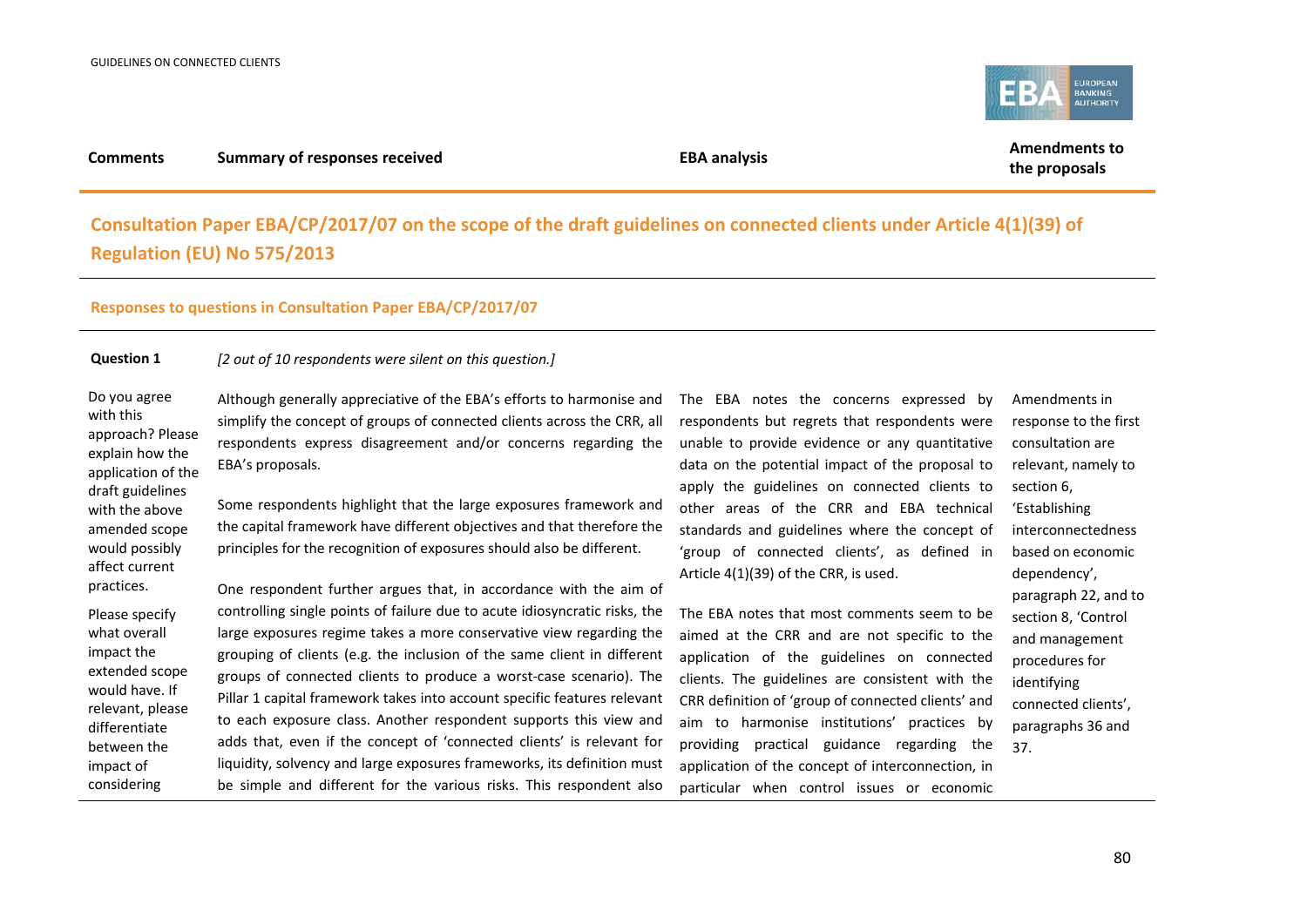

**the proposals**

connected clients due to control or connected clients due to economic dependencies.

argues that the regulatory purposes need to be distinguished, especially in the case of European SMEs, for which the supporting factor was designed 'to allow credit institutions to increase lending to SMEs following the crisis, and to alleviate regulatory changes that were expected to have a disproportionate impact on SME lending'.

A few respondents note that the proposed definition of connected clients is quite complex and raises significant concerns. One of these respondents states that the proposed assessment of connections between clients must be changed if the scope of the guidelines is to be extended.

Another respondent does not see the added value of combining exposures of connected clients in other areas besides large exposures, where it does indeed act as a backstop to single risk concentrations.

Most respondents disagree, in particular, with the application of the criterion of economic dependency to the grouping of clients for purposes other than large exposures. A few add that groups of connected clients would be even bigger if the scope of the guidelines were extended; this would also lead to more volatility in the composition of the groups of connected clients. Furthermore, the broader application of the economic dependency criteria would increase the operational effort required of banks, as the number of groups of connected clients might increase substantially. One of these respondents states that, in several cases, the grouping of suppliers and clients belonging to the same industrial sectors would lead to the reassessment of the limits.

dependency should lead to the grouping of clients because they constitute a single risk in accordance with Article 4(1)(39) of the CRR.

Furthermore, the EBA recalls that the definition of 'group of connected clients' in Article 4(1)(39) of the CRR requires the assessment of both relationships of control and economic dependencies. Given that references to 'group of connected clients' exist in other parts of the CRR, in addition to in the large exposures framework, i.e. Articles 123(c), 147(5)(a)(ii), 172(1)(d),  $428(1)(g)(ii)$  and  $501(2)(c)$ , institutions are already required to apply this concept and make the necessary assessments of control relationships and economic dependencies also for the purposes of applying these CRR provisions.

The fact that the large exposures framework focuses on maximum losses and the capital requirements framework on average losses does not justify a differentiated approach to the concept of 'single risk' and thus to the definition of 'group of connected clients'. In fact, the large exposures framework relies on several concepts defined for the purposes of the calculation of capital requirements for credit risk. The two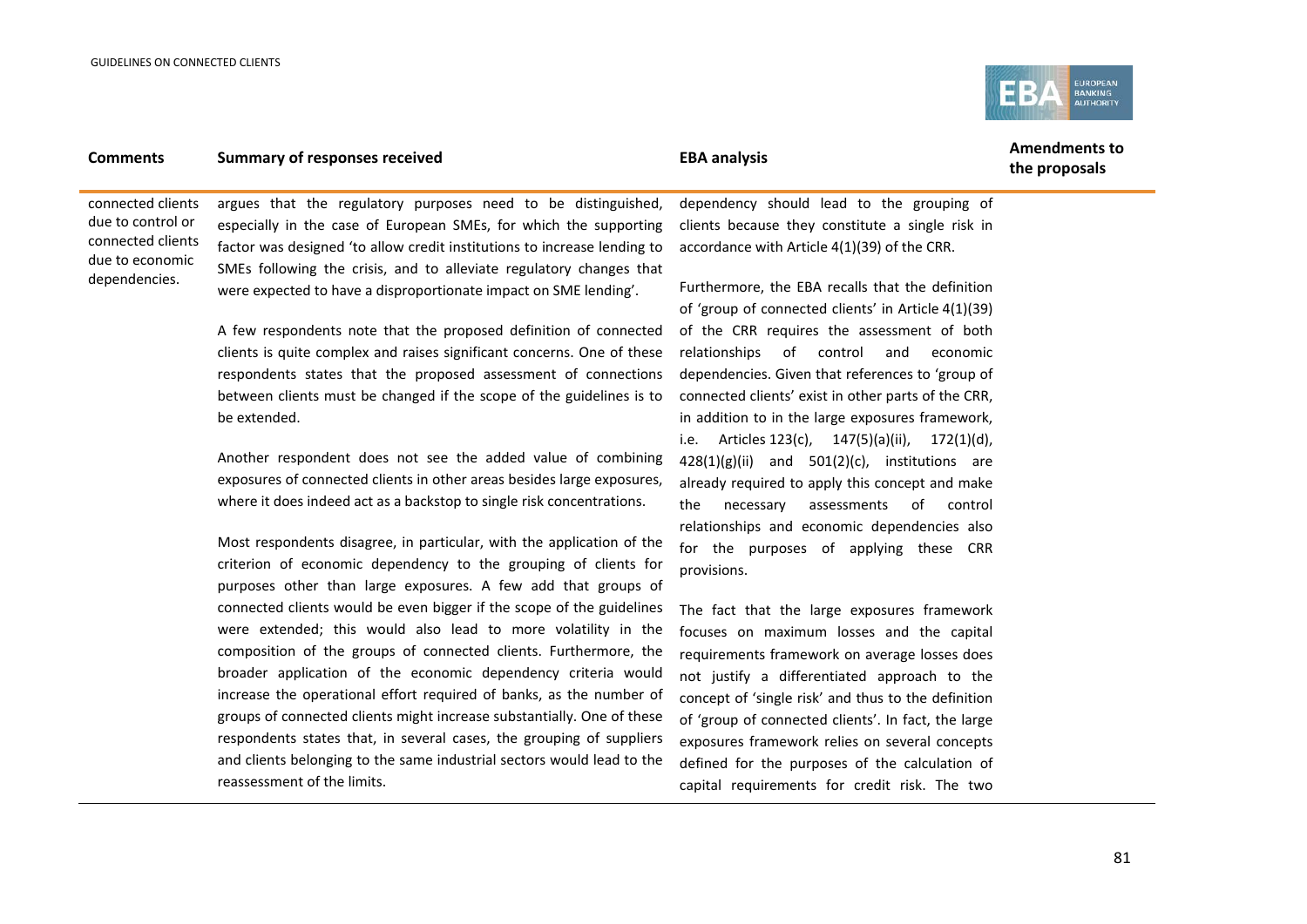

Another respondent stresses that the draft guidelines significantly depart from the Basel definition, where neither common source of funding nor economic dependency (between supplier and customer) oblige a counterparty to support another in a situation where an ownership relationship between these entities does not exist. In this respondent's view, frequency of changes in economic dependencies would add significant volatility to Pillar 1 capital requirements, and they ask that the EBA stick to a single and non-prescriptive definition of 'connected clients' limited to the ownership connection between two or more legal entities.

Other respondents reiterate their feedback on the previous consultation, stressing that control differs fundamentally from interconnectedness through economic dependency and that these factors should not be linked in a prescriptive and mechanical way.

A few respondents highlight that assessing connections on the basis of economic dependency could lead to one or more of the following unintended consequences if extended to Pillar 1 and Pillar 2 requirements: (i) volatility due to changing perimeters as connections change; (ii) high variability as banks reach different conclusions on the basis of their judgement; (iii) increased variability in risk-weighted assets (RWAs) between internal ratings-based (IRB) approach and standardised approach (SA) banks, given that external credit assessment institutions (ECAIs) do not consider connected clients in the same way; (iv) RWA growth, as economic dependency will result in retail exposures being inflated by non-retail exposures and in certain cases these exposures will be moved outside the retail

frameworks are complementary and have the ultimate aim of preventing institutions' failures.

Regarding the relation between control and economic dependency, please refer to the EBA's analysis regarding Question 10 of EBA/CP/2016/09.

Regarding comments on the consequences of extending the assessment of economic dependency to Pillar 1 and Pillar 2 requirements, the EBA notes that its proposal is to apply the guidelines on connected clients to the CRR provisions only where reference is made to 'group of connected clients', as previously mentioned. The EBA confirms that there is no proposal to extend the application of the guidelines to Pillar 2 requirements.

Furthermore, the EBA notes that connections through economic dependency tend to be quite stable and that if there are changes they are usually driven by changes in the client's business; the application of the guidelines should lead to greater harmonisation in the identification of connected clients across institutions. The EBA agrees that the application of the concept of connected clients as defined in Article 4(1)(39) of

**the proposals**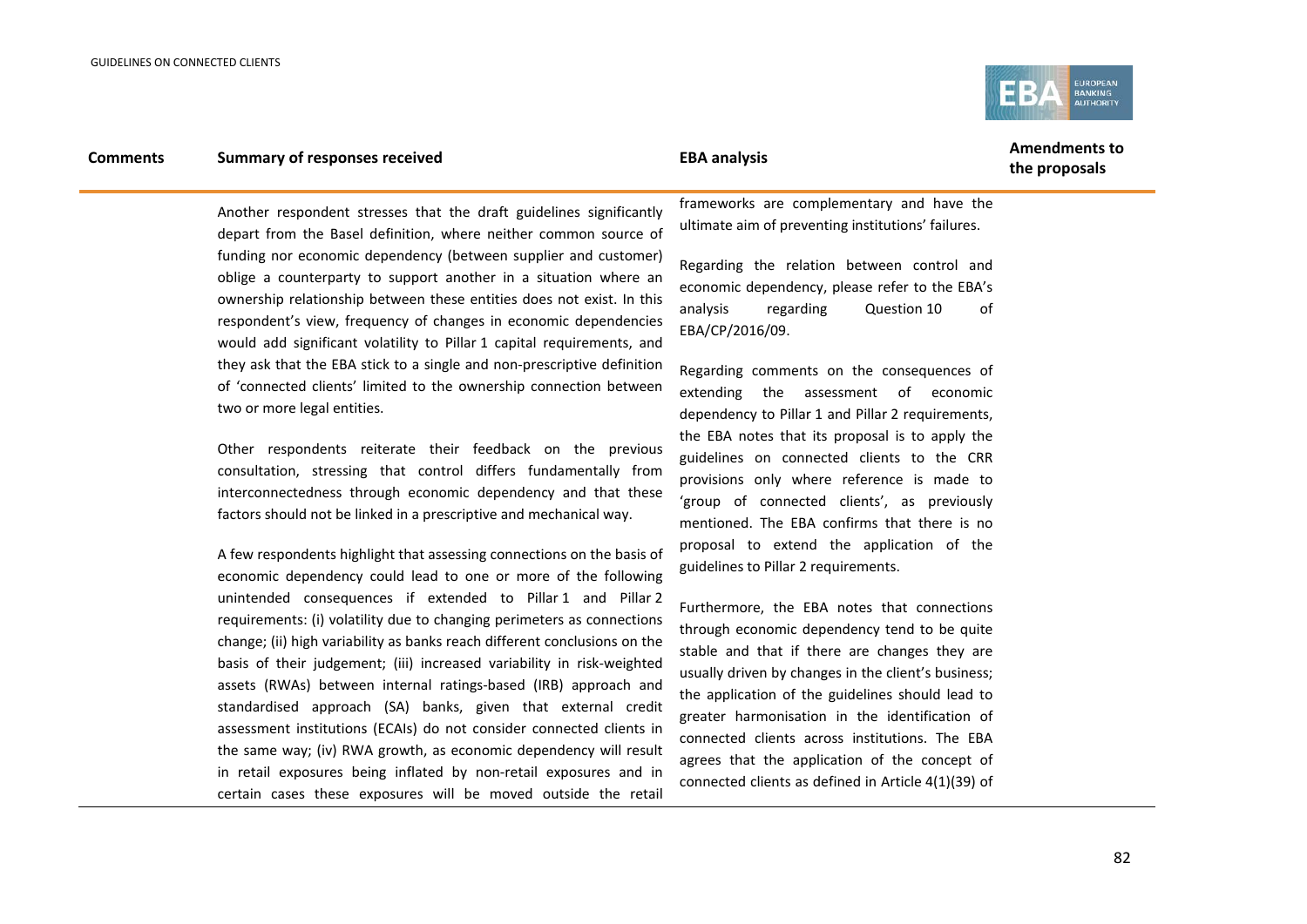

**the proposals**

classification and attract a 100% risk weighting; (v) SME exposures will be inflated and in some cases these exposures will no longer be eligible for the SME supporting factor; and (vi) credit concentration risk will increase as entities are captured multiple times across different groups of connected clients, double counting a risk that is already a part of the risk-based capital framework.

One respondent notes that interconnectedness through control is already applied by some institutions to their retail clients. However, the assessment of economic dependency for credit risk purposes is carried out in a broader way, including the assessment of the merit of credit before providing funding. A material economic dependency might affect the probability of default of a client by means of nonfinancial input into the scorecards and expert judgement. Furthermore, this concept covers the interconnectedness of clients outside the institution's clientele. Within the retail market, small businesses are more likely to depend on one larger supplier or customer (e.g. franchise chains, transport enterprises or farmers). On the basis of the criteria provided, these franchise chains might be seen as a single risk, causing enormous problems in terms of flows of funds. Given the relatively small exposures per retail or SME client, this should rather be understood as pointing to a well-diversified risk profile and therefore reducing idiosyncratic risk.

A few respondents note that the consequences of the extension of the scope of the draft guidelines may be exacerbated by the proposed change in the requirement to form a group of connected clients when failure of a client would lead to 'repayment difficulties' from the

the CRR implies the assessment of economic dependency, which might lead to certain clients not being eligible for inclusion in the retail exposure class or certain SMEs not being eligible for the SME supporting factor. This might lead to less harmonised exposure classes or the ineligibility of certain clients for preferential treatment, simply because they are connected to other non-retail clients; however, the EBA notes that these effects would result from the application of the CRR and not from the application of the guidelines.

Regarding specific comments on potential dependencies of small retail clients on one larger supplier or customer (e.g. franchise chains, transport enterprises or farmers), the EBA notes that two clients do not need to be considered a single risk if a client is economically dependent on another client in a limited way, meaning that the client can easily find a replacement for the other client (see paragraph 22 of the guidelines). In addition, the EBA notes that geographical and sectorial concentrations are outside the scope of the guidelines (see paragraph 5 of the 'Background and rationale' section).

Regarding the change of the wording to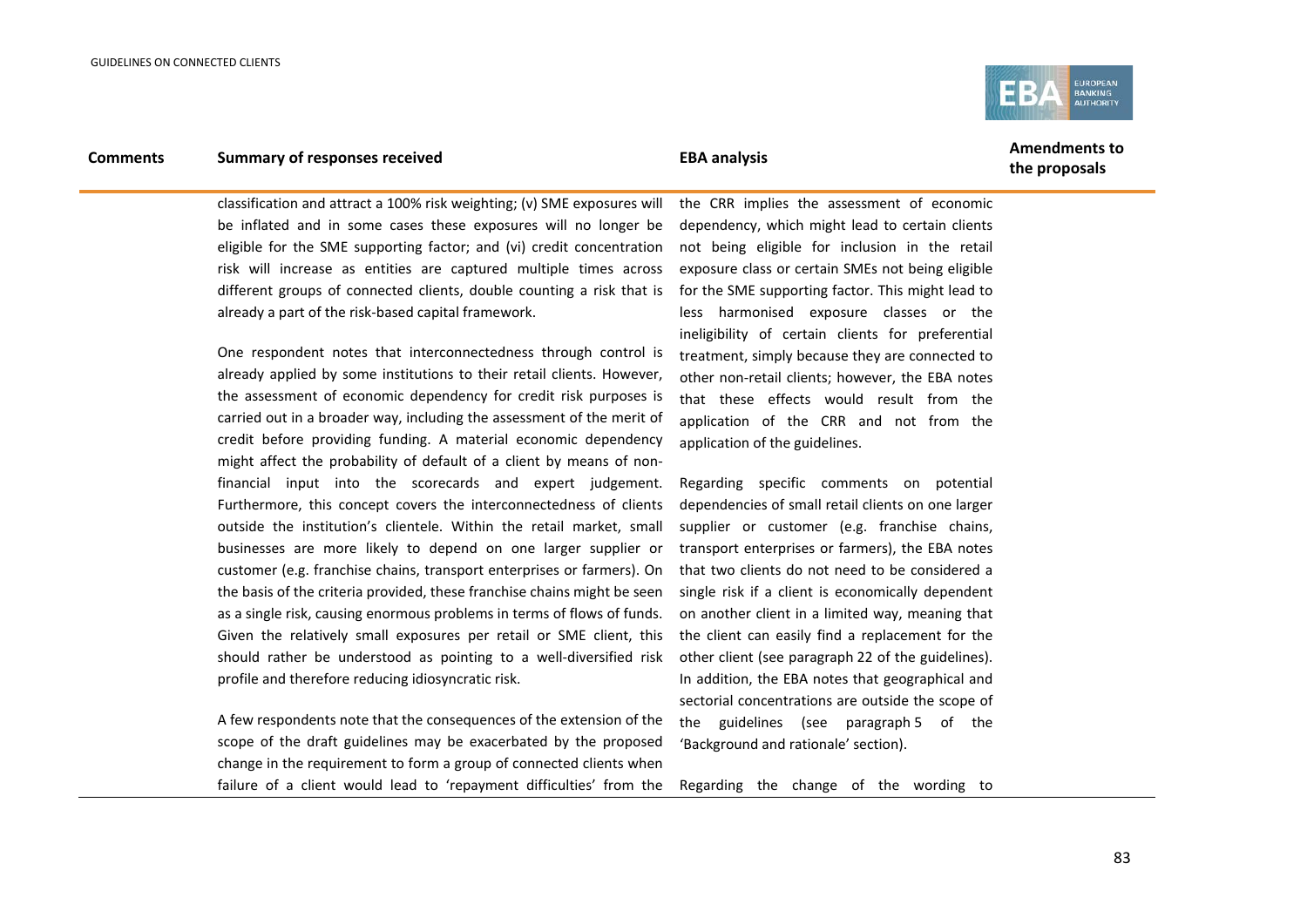

### **Comments Summary of responses received EBA analysis EBA analysis EBA EBA** analysis

**the proposals**

2009 CEBS Guideline specification of 'substantial, existencethreatening repayment difficulties'. Two respondents reiterate their feedback on the initial consultation and do not support tying economic dependency to the existence of general financial difficulties irrespective of their duration and how serious their consequences are for the lending institution.

Two respondents note that the operational burden of investigating dependencies in the retail and SME populations and the capital impact of these proposed changes are likely to disproportionately affect banks with a smaller capital base. The increased retail exposure arising from aggregation with connected clients would probably be insignificant to banks with a large capital base but more meaningful for smaller institutions, which would be required to intensively investigate these exposures where a 2% of capital base threshold and the size criteria for retail and SME treatments overlapped.

A few respondents stress that the materiality threshold for intensive investigation of potential economic dependencies should be aligned with Basel, i.e. 5% of Tier 1 capital. There is a recommendation that this threshold be included in the Level 1 text in the context of the CRR review. One of these respondents adds that this threshold is undermined by the extension of the scope of the guidelines, as identifying economic dependencies would require a bottom-up approach to inform the exposure measure and associated risk weights.

One respondent notes that it is unclear if the materiality threshold is

'repayment difficulties', please refer to the EBA's analysis regarding Question 7 of EBA/CP/2016/09.

Regarding comments on the materiality threshold for intensive investigation of economic dependency and comments on the operational complexity of the assessment of connections, please refer to the EBA's analysis on 'Other comments – Control and management procedures' regarding EBA/CP/2016/09.

Moreover, the EBA clarifies that, in accordance with paragraphs 36 and 37 of the guidelines, institutions are expected to take an approach that is proportional to the volume of their exposures when investigating economic dependencies. This means that institutions are expected to take reasonable steps and use readily available information to identify economic dependencies. The type of necessary information should in any case be captured in an institution's normal credit process. Only for material exposures, i.e. where the sum of all exposures to one individual client exceeds 5% of Tier 1 capital, are institutions expected to strengthen their investigation of economic dependency, by extensive research of any type of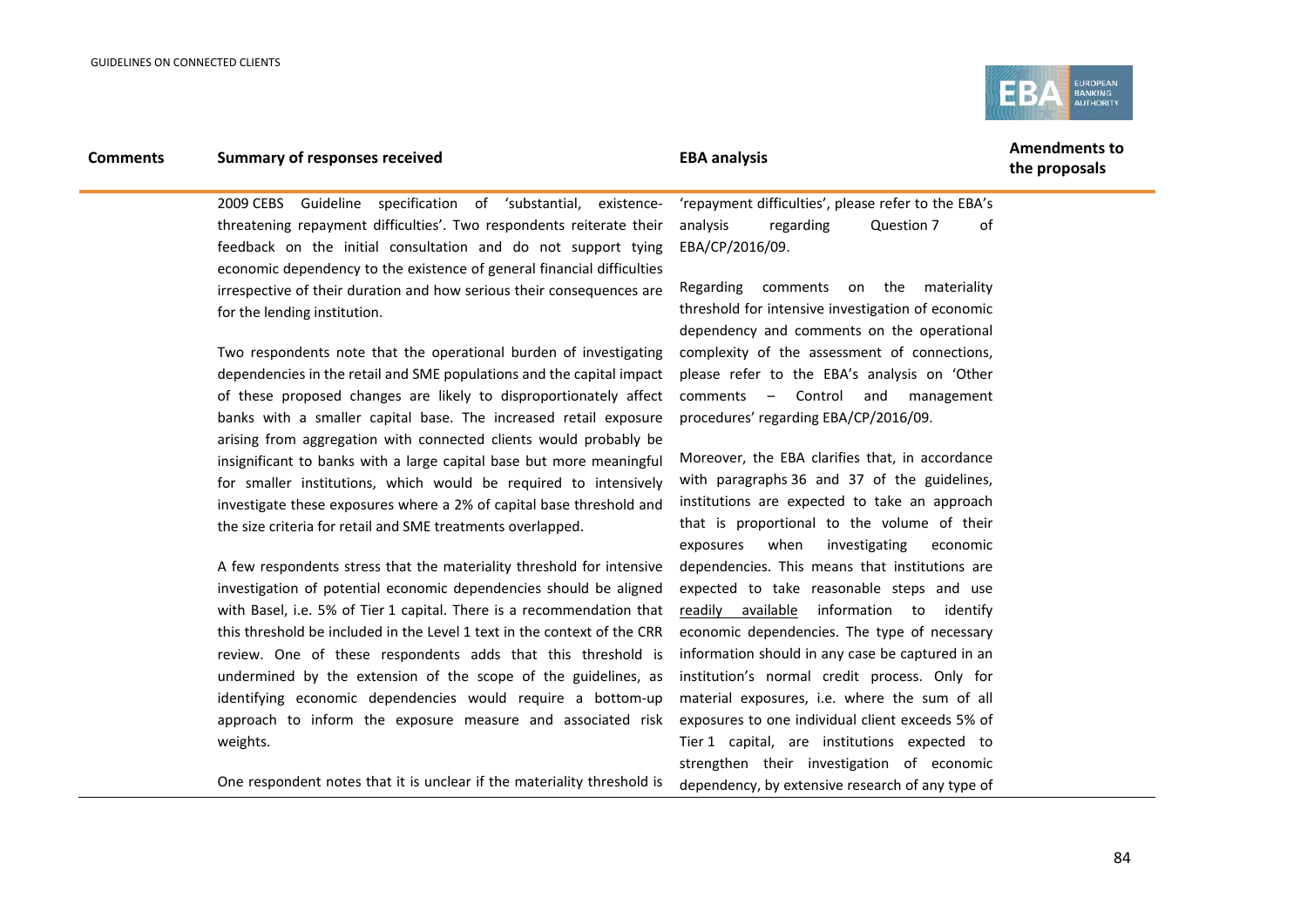

### **Comments Summary of responses received EBA analysis EBA analysis EBA EBA** analysis

**the proposals**

expected to operate at both solo and consolidated levels. If it applies at both, all institutions will be faced with the burden of having different capital calculations, or indeed asset class assignments, for the same obligor at each level. It would be incoherent to have different views of the capital requirement reported for the same economic risk within the same organisation. It would also lead to differences in Pillar 3 reporting, which might confuse users of these statements.

Half of the respondents reiterate their feedback on the previous consultation and highlight that the process for identifying connected clients is operationally complex, in particular in the cases of the economic dependency criterion and of entities that are not an institution's clients.

A few respondents note that additional information, potentially client confidential information, would need to be retrieved directly from the clients in order to assess the existence of an economic link under the new definition. Some of them add that clients would need to accept that they were considered part of an economic group when their overall risk profile was being assessed, despite their having no control over parts of that economic group. Smaller customers of smaller institutions would face increased costs of borrowing and other services as institutions sought recompense for the higher capital requirement that would result.

Other respondents add that public information is generally not available for retail clients and, therefore, institutions would be

'soft information' as well as information that goes beyond the institution's clients. In practice, this guidance will provide significant relief with regard to the burden of investigating connections for retail clients (to which institutions typically have non-material exposures). This guidance also limits the impact of the application of the concept of 'group of connected clients' and therefore of the guidelines to a (arguably small) number of cases in which the combined exposures of retail and connected non-retail clients are expected to be material.

The EBA also reminds respondents that natural persons are clearly mentioned in Article 4(1)(39) of the CRR and cannot be excluded via the EBA guidelines.

As clarified in Section 8 of the guidelines, 'Control and management procedures for identifying connected clients', the threshold refers to the institution's Tier 1 capital for the purposes of applying these guidelines on an individual basis; and it refers to the Tier 1 capital of the group of the institution for the purposes of applying these guidelines on a subconsolidated or consolidated basis. If the connections are identified at the solo level, they should also be considered at the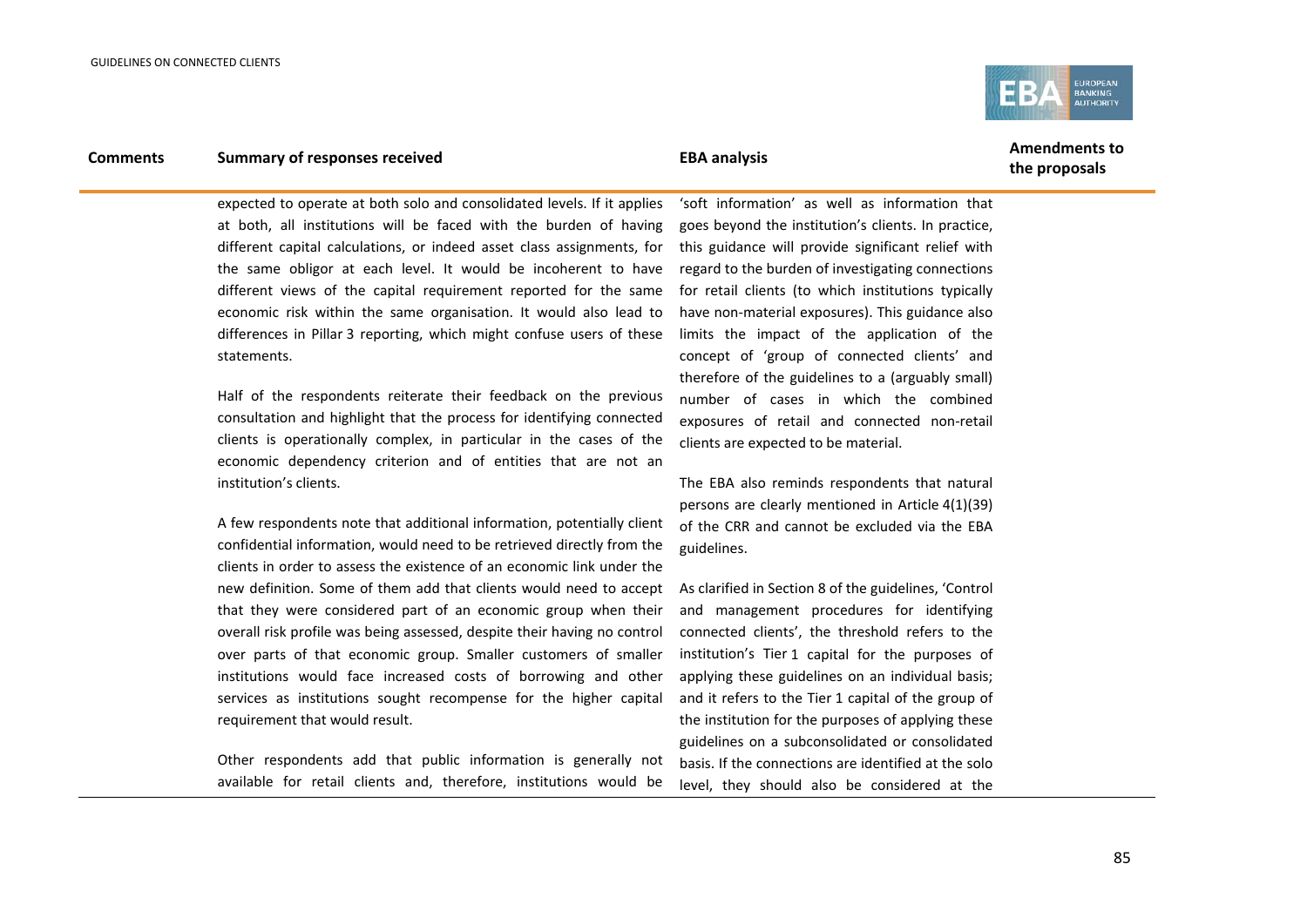

| <b>Comments</b> | <b>Summary of responses received</b>                                                                             | <b>EBA analysis</b> | <b>Amendments to</b><br>the proposals |
|-----------------|------------------------------------------------------------------------------------------------------------------|---------------------|---------------------------------------|
|                 | required to undertake a thorough and costly analysis of these clients.  subconsolidated and consolidated levels. |                     |                                       |
|                 | In this context, the EBA should clarify what is meant by 'reasonable                                             |                     |                                       |
|                 | steps' to acquire information (paragraph 34 of the draft guidelines in                                           |                     |                                       |
|                 | the first Consultation Paper).                                                                                   |                     |                                       |
|                 | Two respondents comment specifically on paragraphs 35 and 36 of                                                  |                     |                                       |
|                 | the draft guidelines (Consultation Paper EBA/CP/2016/09), saying                                                 |                     |                                       |
|                 | that, if these requirements were applied to the retail class, it would                                           |                     |                                       |
|                 | also affect natural persons where such a standard annual review                                                  |                     |                                       |
|                 | process was not part of the current approved SA or IRB approach                                                  |                     |                                       |
|                 | process. The establishment of a regular annual review requirement for                                            |                     |                                       |
|                 | all retail exposures would lead to a massive increase in human and                                               |                     |                                       |
|                 | system resources. With regard to paragraph 37, these respondents                                                 |                     |                                       |
|                 | note that a case-by-case analysis and judgement cannot be applied to                                             |                     |                                       |
|                 | the retail class; other reasonable and balanced solutions for retail                                             |                     |                                       |
|                 | customers are needed where the use of relevant internal and external                                             |                     |                                       |
|                 | automated register data and internal algorithms to automatically                                                 |                     |                                       |
|                 | establish groups of connected clients would be accepted.                                                         |                     |                                       |
|                 |                                                                                                                  |                     |                                       |

Half of the respondents highlight that significant investments would be needed to update institutions' processes and procedures for retrieving, storing and keeping up to date this information.

One respondent argues that the application of the concept of a 'group of connected clients' as defined in the large exposures framework to the credit risk framework has to be subject to a legal endorsement process and impact assessment. In addition, all the areas in the CRR to which the EBA intends to apply its definition of connected clients need

86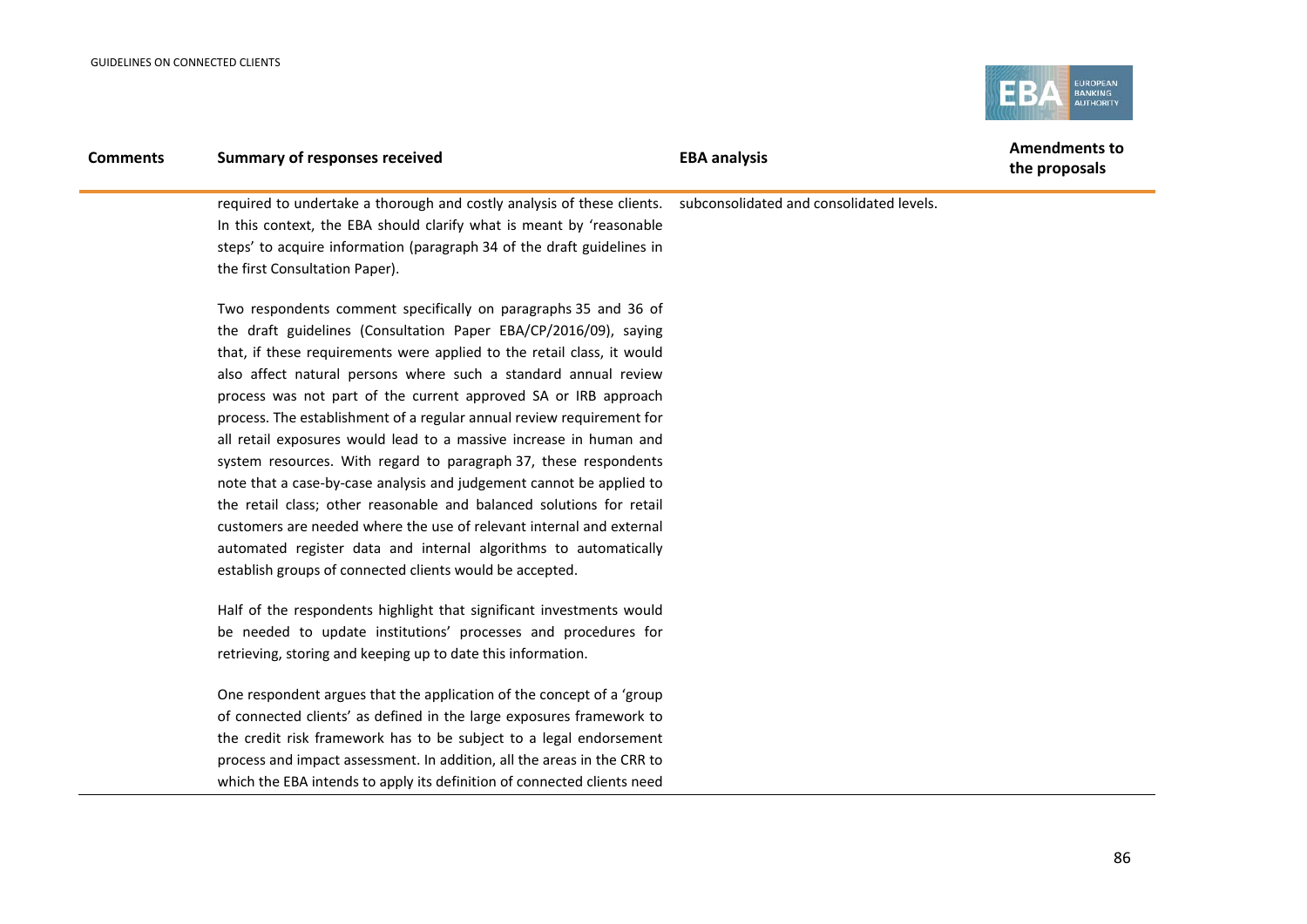

| <b>Comments</b>                                                                                                                                                                                                                                                                                                                                                            | <b>Summary of responses received</b>                                                                                                                                                                                                                                                                                                                                                                                                                                                                                                                                                                                                                                                                                                                                                                                                                                                                                                                                                                                                                                                          | <b>EBA analysis</b>                                                                                                                                                                                                                                                                                                                                                                                                                                                                                                                                                                                                                                                                                                                                                      | <b>Amendments to</b><br>the proposals                                                                                                                                                                                                                                                                                            |
|----------------------------------------------------------------------------------------------------------------------------------------------------------------------------------------------------------------------------------------------------------------------------------------------------------------------------------------------------------------------------|-----------------------------------------------------------------------------------------------------------------------------------------------------------------------------------------------------------------------------------------------------------------------------------------------------------------------------------------------------------------------------------------------------------------------------------------------------------------------------------------------------------------------------------------------------------------------------------------------------------------------------------------------------------------------------------------------------------------------------------------------------------------------------------------------------------------------------------------------------------------------------------------------------------------------------------------------------------------------------------------------------------------------------------------------------------------------------------------------|--------------------------------------------------------------------------------------------------------------------------------------------------------------------------------------------------------------------------------------------------------------------------------------------------------------------------------------------------------------------------------------------------------------------------------------------------------------------------------------------------------------------------------------------------------------------------------------------------------------------------------------------------------------------------------------------------------------------------------------------------------------------------|----------------------------------------------------------------------------------------------------------------------------------------------------------------------------------------------------------------------------------------------------------------------------------------------------------------------------------|
|                                                                                                                                                                                                                                                                                                                                                                            | to be fully identified and the institutions consulted for the full three<br>months. A few other respondents also recommend that the EBA<br>conduct a thorough assessment of the economic impact of its<br>proposals.                                                                                                                                                                                                                                                                                                                                                                                                                                                                                                                                                                                                                                                                                                                                                                                                                                                                          |                                                                                                                                                                                                                                                                                                                                                                                                                                                                                                                                                                                                                                                                                                                                                                          |                                                                                                                                                                                                                                                                                                                                  |
| <b>Question 2</b>                                                                                                                                                                                                                                                                                                                                                          | [2 out of 10 respondents were silent on this question.]                                                                                                                                                                                                                                                                                                                                                                                                                                                                                                                                                                                                                                                                                                                                                                                                                                                                                                                                                                                                                                       |                                                                                                                                                                                                                                                                                                                                                                                                                                                                                                                                                                                                                                                                                                                                                                          |                                                                                                                                                                                                                                                                                                                                  |
| Please explain<br>how the<br>application of the<br>draft guidelines<br>on connected<br>clients would<br>possibly change<br>current practices<br>regarding the<br>categorisation of<br>retail exposures?<br>What is the likely<br>impact of<br>applying the draft<br>guidelines on<br>connected clients<br>to the<br>categorisation of<br>clients in the<br>retail exposure | Two respondents found this section of the consultation unclear (while<br>the heading refers to the general retail exposure class, the text refers<br>only to Articles 123(c) and 145(5)(a)(ii)) and ask that its scope be<br>clarified.<br>Two respondents are of the opinion that a generalised application to<br>retail exposures is difficult, as there are significant barriers (legal,<br>operational and systems-related) to effective implementation. Two<br>other respondents state that the application of the connected client<br>framework to large corporates raises several concerns and has to be<br>assessed on a case-by-case basis; applying the same framework to<br>retail clients is even less appropriate. Although its application to retail<br>clients is required by the CRR, the concept of connected clients as<br>defined by the draft EBA guidelines makes sense for entities but less<br>so for natural persons.<br>A few respondents note that there is a lack of publicly available data<br>for retail clients. One of these respondents adds that the banking | The EBA's proposal is to apply the guidelines<br>only to the CRR provisions where the concept of<br>'group of connected clients' is used, as clearly<br>stated in the Consultation Paper (and the<br>guidelines).<br>Regarding comments on the requirement to<br>consider economic dependencies for the<br>of the categorisation of retail<br>purposes<br>exposures, on the difficulties of investigating<br>economic dependency for retail clients and on<br>the lack of available data, please refer to the<br>EBA's analysis on Question 1 of EBA/CP/2017/07.<br>Regarding the comment on double counting, i.e.<br>the possibility that the same client would be<br>included in more than one group of connected<br>clients, the EBA notes that this is indeed one of | Amendments in<br>response to the first<br>consultation are<br>relevant, namely to<br>section 6,<br>'Establishing<br>interconnectedness<br>based on economic<br>dependency',<br>paragraph 22, and to<br>section 8, 'Control<br>and management<br>procedures for<br>identifying<br>connected clients',<br>paragraphs 36 and<br>37. |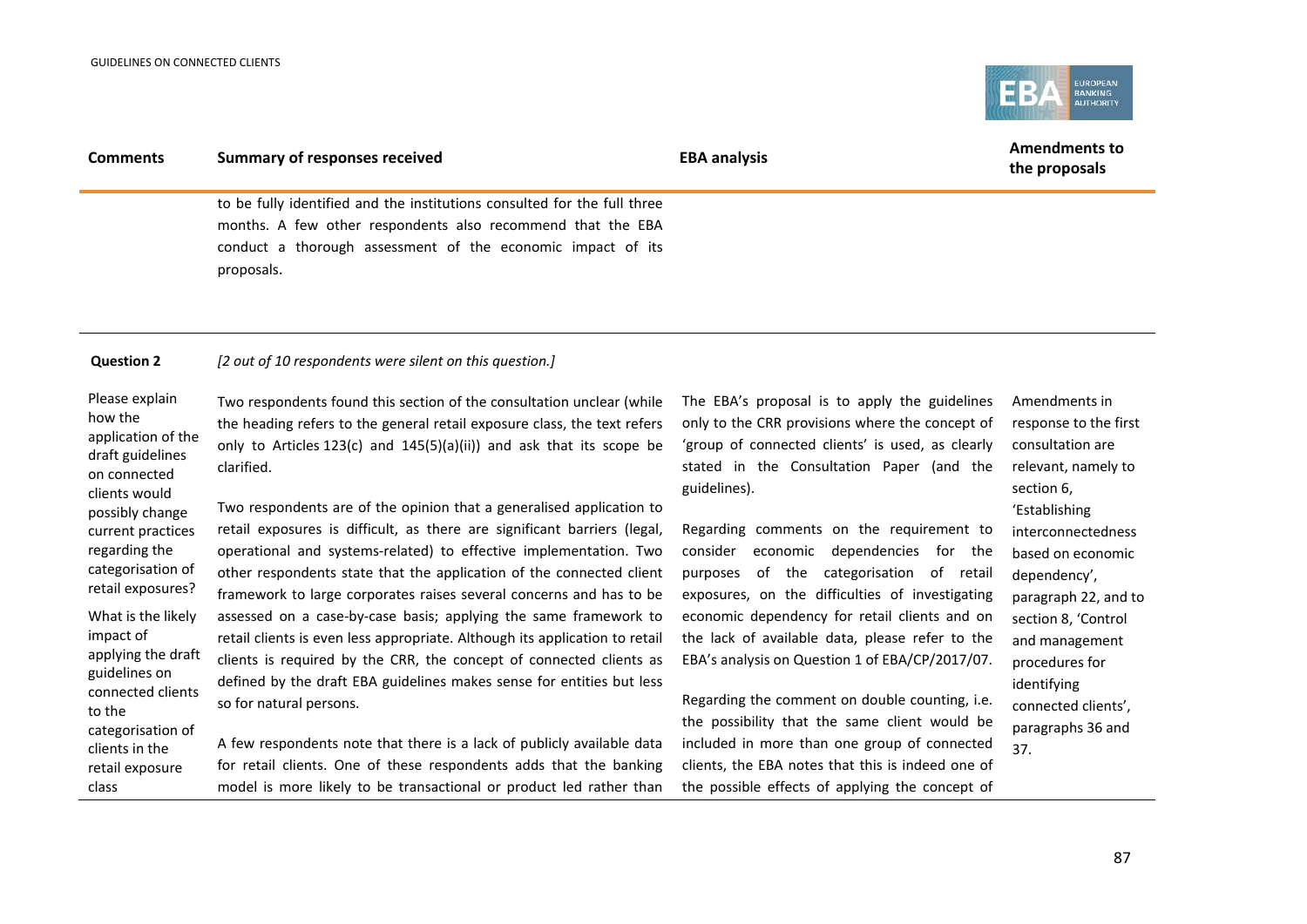and

specifying

approach or the

credit risk.

to the



### **Comments Summary of responses received EBA** analysis **EBA** analysis **Amendments to**

**the proposals**

(Article 123(c) Article 147(5)(a)(i i) of the CRR)? If there is an impact, please provide concrete examples and both qualitative and quantitative information, whether the impact is related standardised relationship based. It is very likely that institutions will be forced to assume broad connection relationships without the benefit of intensive investigation. This issue is exacerbated when considering natural persons (exposures would be unlikely to exceed the threshold for intensive investigation) and creating systems to track connections would be near impossible and unaffordable in most cases. Two respondents add that in certain jurisdictions there are legal restrictions on obtaining data on account of client data protection issues. Information sharing can be even more complex between jurisdictions (e.g. obtaining client-sensitive data from the US) and the cost implication and investigatory burden for those with operations in many jurisdictions would be significant. Another respondent notes that in the Netherlands there are legal limitations on the use of clients' information.

IRB approach for Two respondents note that the proposals would create a disconnect between requirements and the way banks manage their retail exposures, which are typically managed on a portfolio level for each entity, not individually. Therefore, aggregation of all the required retail information on all the subsidiaries would be practically infeasible. One of these respondents adds that, unlike large corporates, retail decisions are generally based on scorecards and automated credit decision systems, the focus being on the speed of processing, with minimal client contact (for performing loans) after the retail loan/facility is granted.

> Most respondents recommend that natural persons be excluded from the scope of application of the guidelines or at least exempted from

'group of connected clients' to the categorisation of retail exposures as required by Article 123(c) and Article 147(5)(a)(ii) of the CRR. It is recognised that the inclusion of the same client in different groups of connected clients (retail and non-retail groups) would result in that client not being considered eligible for the retail exposure class. This is, however, an impact that stems directly from the application of the CRR, which requires that economic dependencies are considered in assigning exposures to different exposures classes.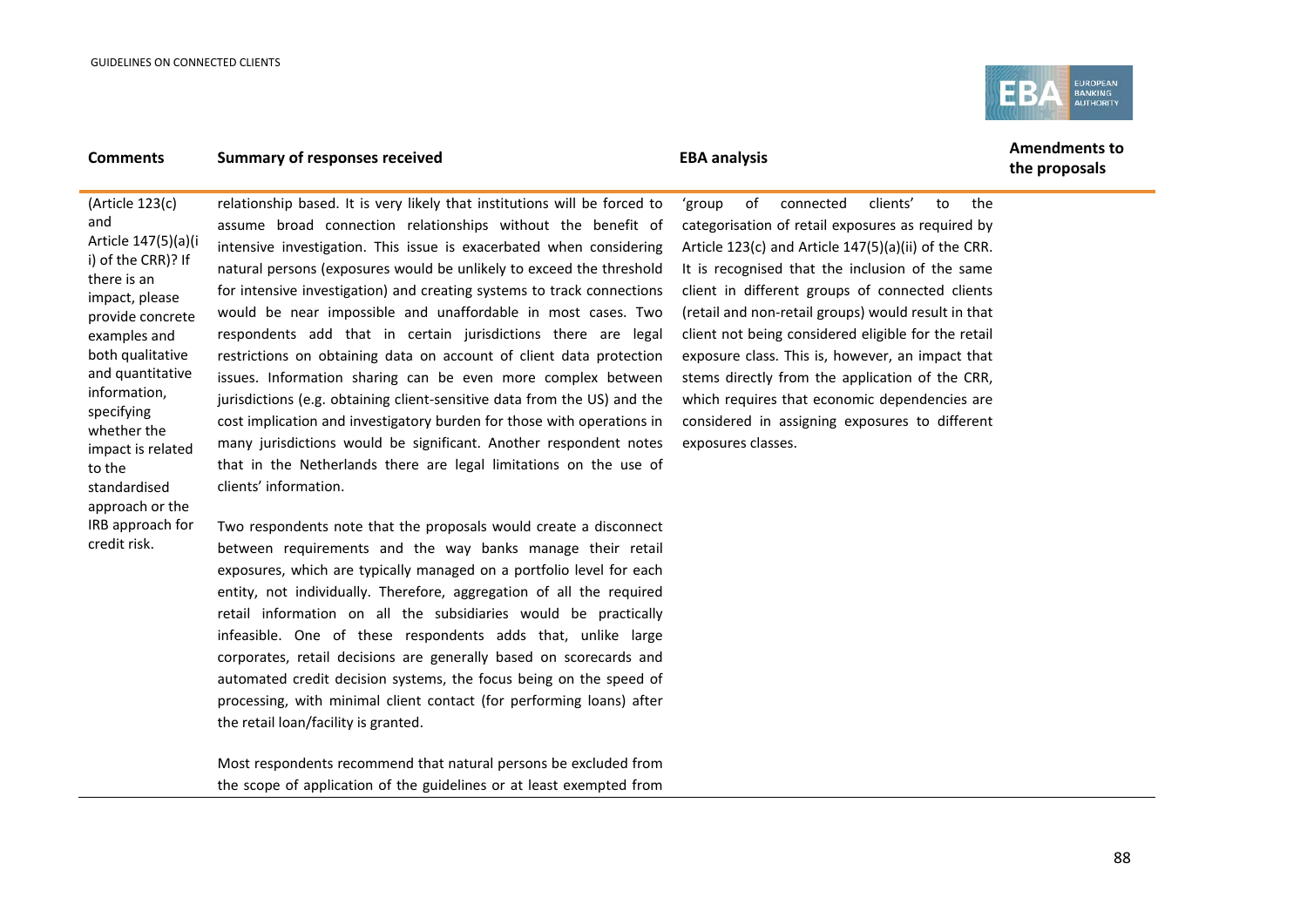

the requirement to carry out an economic interdependence assessment under Article 123. Two of these respondents agree to the inclusion of specific categories such as shareholders and top executives. Others among these respondents believe the proposals are not in line with the CRR, as introducing the assessment would make it difficult to argue that the exposure complies with Article 123(b). Two respondents note that if the revised concept of economic dependency were to be applied to private individuals, resulting in their inclusion in economic groups to a larger extent, a shift might occur from retail to SME or other asset classes, thus creating a probable unwarranted increase in RWA.

One respondent recommends that it should be clear that any extension of the scope of the guidelines would be on a reasonable efforts basis. Banks should not be made accountable for information that is not available, or not made available by its customers or counterparts. Additionally, connections, particularly arising from economic dependencies, are likely to change frequently and a bank can only reasonably be expected to update this information when going through its regular review cycle or if information that a dependency has changed is brought to its attention.

One respondent proposes keeping the intention of the current connected clients text in the CRR (Articles 123 and 147) close to legal connectedness, or economic connectedness due to power of majority votes. Another respondent states that the risk of disqualification from the retail exposures class due to connected clients might be justified only by ownership relationships and not economic dependencies.

**the proposals**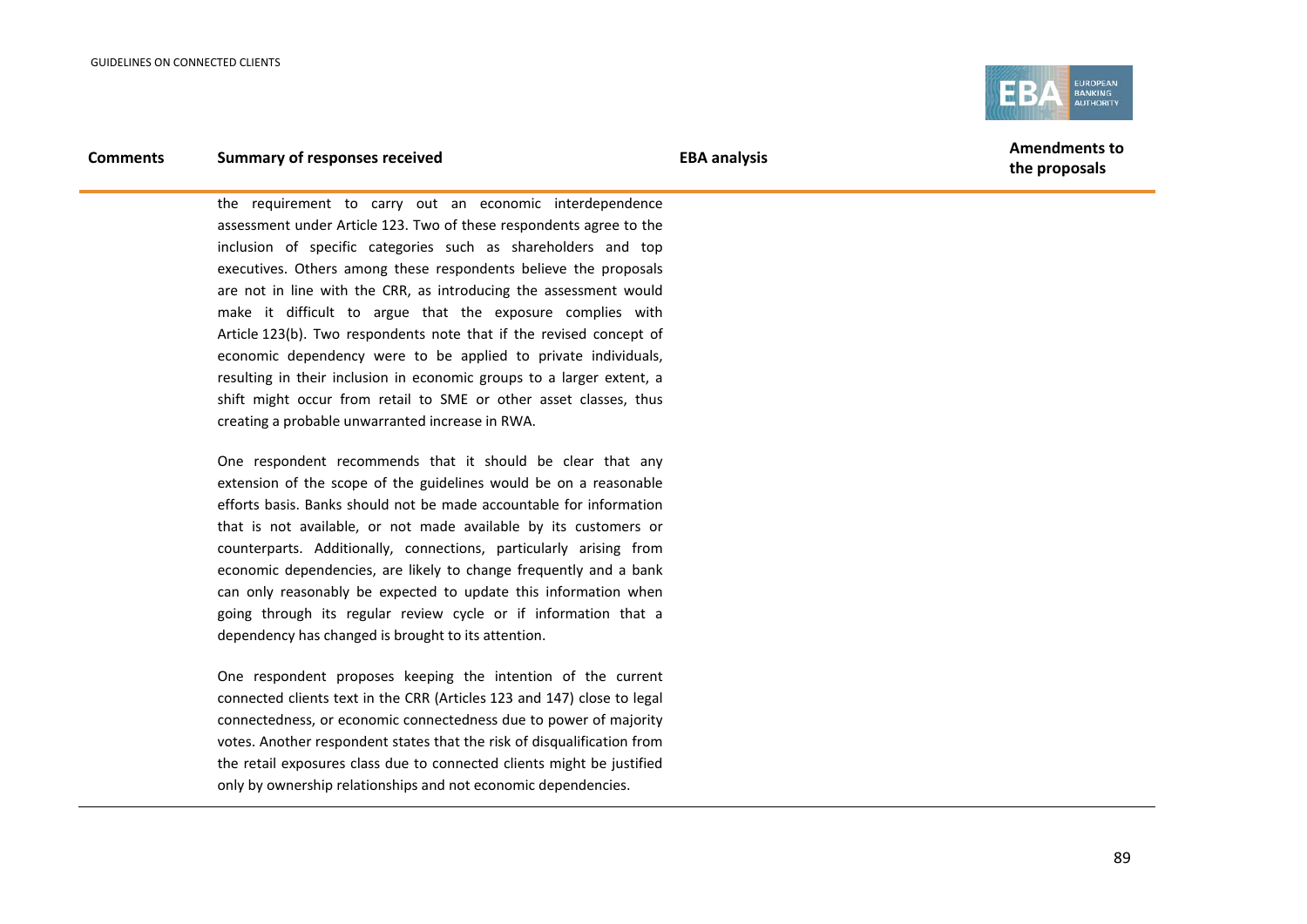

One respondent notes that retail customers default for a very wide range of reasons (e.g. changes in debt affordability caused by illness, divorce or unemployment, etc.) and that there is no evidence to suggest that connected obligor contamination is predominant among them. There is no evidence that the risks of the population, when viewed holistically, are in any way significantly underpinned by unidentified dependencies that warrant the efforts that identification and differentiated reporting would require. Another respondent believes that connected clients that together do not form an excessive concentration should not lead to adjustments in the calculation of RWA or changes in reporting. The risk of excessive concentration is very remote in the retail assets class.

Half of the respondents believe that it is inappropriate to mix retail exposures with non-retail exposures. A number of retail connected groups of clients, in particular SMEs, would be overinflated, with larger corporate exposures, and very likely to exceed the EUR 1 million threshold (e.g. an exposure to a smaller supplier would no longer be classified as retail if this supplier were considered connected to a large corporate). This would mean that retail clients would attract a 100% risk weight (and not the 75% risk weight that recognises the diversification effect of these exposures at portfolio level), thus disincentivising such diversification and potentially resulting in higher RWA. One of these respondents asks for a regulatory review of the EUR 1 million threshold if the consideration regarding economic dependencies were to be imposed.

One respondent notes that it should be recognised that removing the

**the proposals**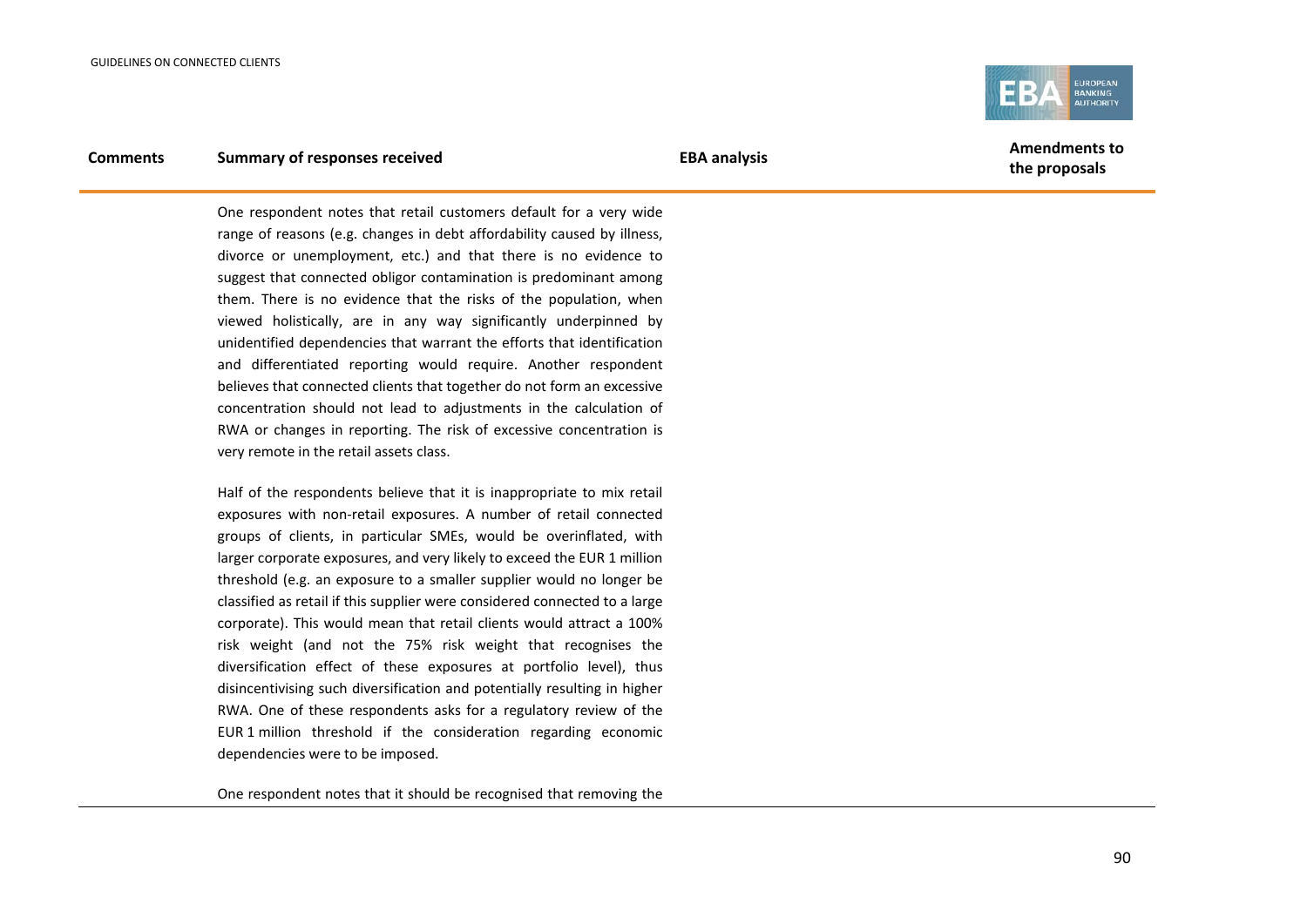

# **Comments Summary of responses received EBA analysis EBA analysis EBA EBA** analysis

designation of an exposure as retail will alter its asset class assignment, potentially leading to exposures being reported in different ways in different periods based on changes in the materiality threshold for economic dependency investigation or changes in the view on the degree of an obligor's dependency. It is undesirable to have asset class assignments driven by matters of opinion or judgement rather than objective obligor characteristics.

One respondent says that the extension of the scope of the draft guidelines would not change practices regarding the categorisation of retail exposures. The total amount owed to the institution (Article 123(c) of the CRR) is already calculated considering the group of connected clients. This respondent also assumes that the impact of considering clients connected through economic dependencies will be limited in the retail exposure class.

One respondent notes that the calculation of the probability of default (PD) for many (most) clients should be revised if the 'connected clients' definition is to be interpreted in line with the EBA proposal, which has costs but no clear prudential benefits. Another respondent states that extending the scope of the guidelines would lead to significant changes in banks' internal models, at least those used for large corporates, to enable them to cover a wider and less homogenous population; these changes would need to be validated by supervisors.

A few respondents note that the proposal would lead to situations where the same client would be included in more than one group of

91

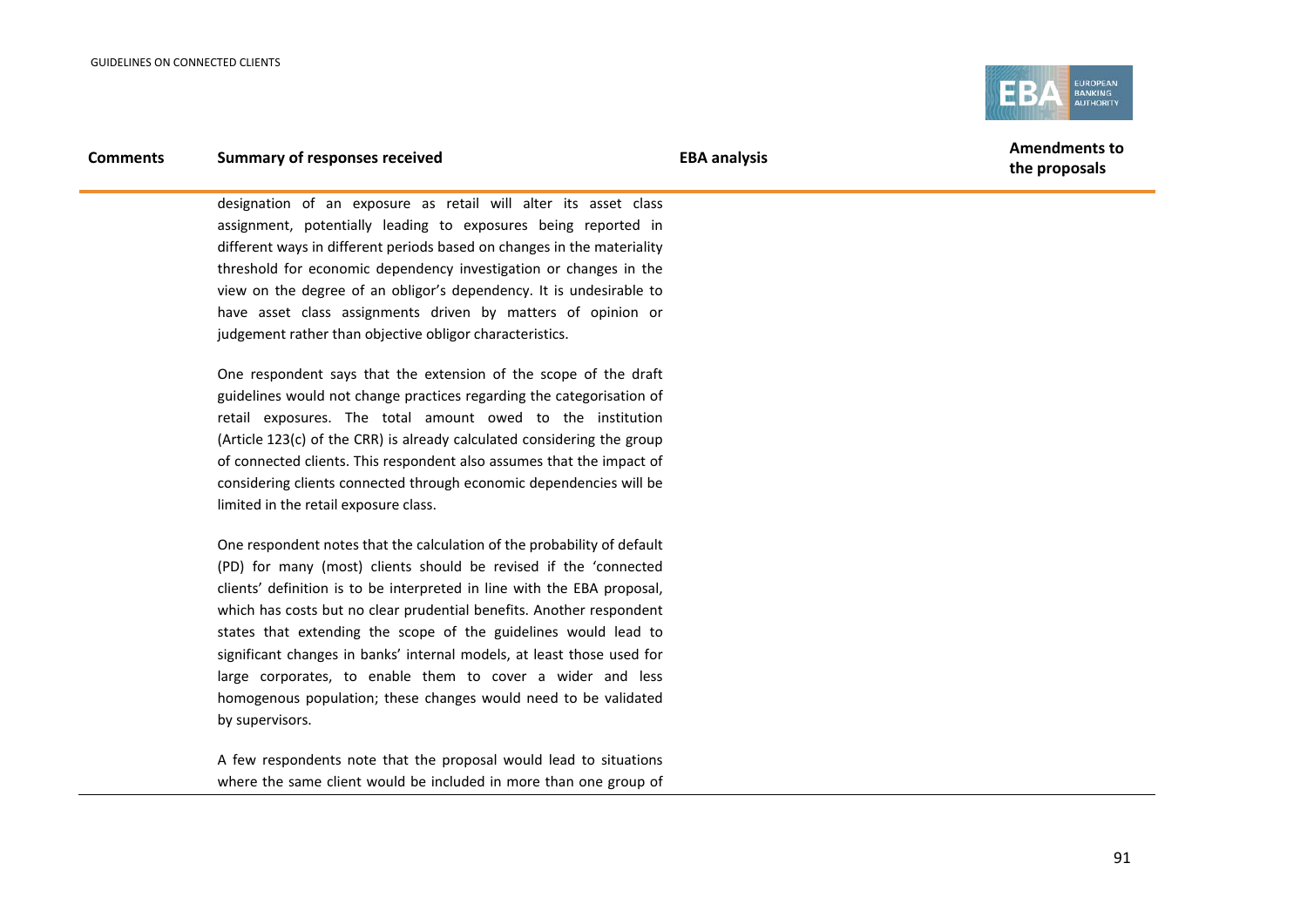

| <b>Comments</b>                                                                                                                                                                                                                            | <b>Summary of responses received</b>                                                                                                                                                                                                                                                                                                                                                                                                                                                                                                                                                                                                                                                                     | <b>EBA analysis</b>                                                                                                                                                                                                                                                                                                                                                                                    | <b>Amendments to</b><br>the proposals                                                                                                                                                        |
|--------------------------------------------------------------------------------------------------------------------------------------------------------------------------------------------------------------------------------------------|----------------------------------------------------------------------------------------------------------------------------------------------------------------------------------------------------------------------------------------------------------------------------------------------------------------------------------------------------------------------------------------------------------------------------------------------------------------------------------------------------------------------------------------------------------------------------------------------------------------------------------------------------------------------------------------------------------|--------------------------------------------------------------------------------------------------------------------------------------------------------------------------------------------------------------------------------------------------------------------------------------------------------------------------------------------------------------------------------------------------------|----------------------------------------------------------------------------------------------------------------------------------------------------------------------------------------------|
|                                                                                                                                                                                                                                            | connected clients (and could even be included in a group of non-retail<br>connected clients and at the same time in a group of retail clients,<br>resulting in uncertainty about how to calculate capital requirements).<br>This assessment is operationally complex and the double counting<br>unduly penalising in terms of calculation of capital requirements. The<br>guidelines should specifically address this point and avoid multiple<br>counting of exposures for capital requirements purposes.                                                                                                                                                                                               |                                                                                                                                                                                                                                                                                                                                                                                                        |                                                                                                                                                                                              |
|                                                                                                                                                                                                                                            | Three respondents note that a quantitative impact assessment of the<br>application of the framework is not possible either under the IRB<br>approach or the SA because of the difficulties in obtaining data on<br>retail clients.                                                                                                                                                                                                                                                                                                                                                                                                                                                                       |                                                                                                                                                                                                                                                                                                                                                                                                        |                                                                                                                                                                                              |
| <b>Question 3</b>                                                                                                                                                                                                                          | [All 10 respondents provided a response to this question.]                                                                                                                                                                                                                                                                                                                                                                                                                                                                                                                                                                                                                                               |                                                                                                                                                                                                                                                                                                                                                                                                        |                                                                                                                                                                                              |
| Do you agree<br>with the EBA's<br>assessment that<br>there would be<br>no impact of<br>applying the draft<br>guidelines on<br>connected clients<br>to the<br>development and<br>application of the<br>rating systems<br>(Article 172(1)(d) | One respondent fully agrees with the EBA's assessment. The other<br>respondents generally disagree for the reasons summarised below.<br>Some respondents note that although paragraph 61 of the EBA<br>Guidelines on definition of default states that default is identified at<br>an individual obligor basis, as a result of the enlargement of the<br>concept of economic link to simply 'repayment difficulty', the<br>economic groups perimeter is expected to include more<br>counterparties. Therefore, in case of default of one member, the need<br>to assess the potential 'unlikeliness to pay' might be extended to a<br>much broader perimeter of companies with a twofold implication: (i) | The EBA notes that the concepts of 'unlikeliness<br>to pay' and of economic dependency as further<br>specified in the guidelines on connected clients<br>are broadly consistent.<br>Regarding the change of the wording to<br>'repayment difficulties', please refer to the EBA's<br>analysis<br>regarding<br>Question 7<br>οf<br>EBA/CP/2016/09.<br>The EBA notes that Article $172(1)(d)$ of the CRR | Amendments in<br>response to the first<br>consultation are<br>relevant, namely to<br>section 6,<br>'Establishing<br>interconnectedness<br>based on economic<br>dependency',<br>paragraph 22. |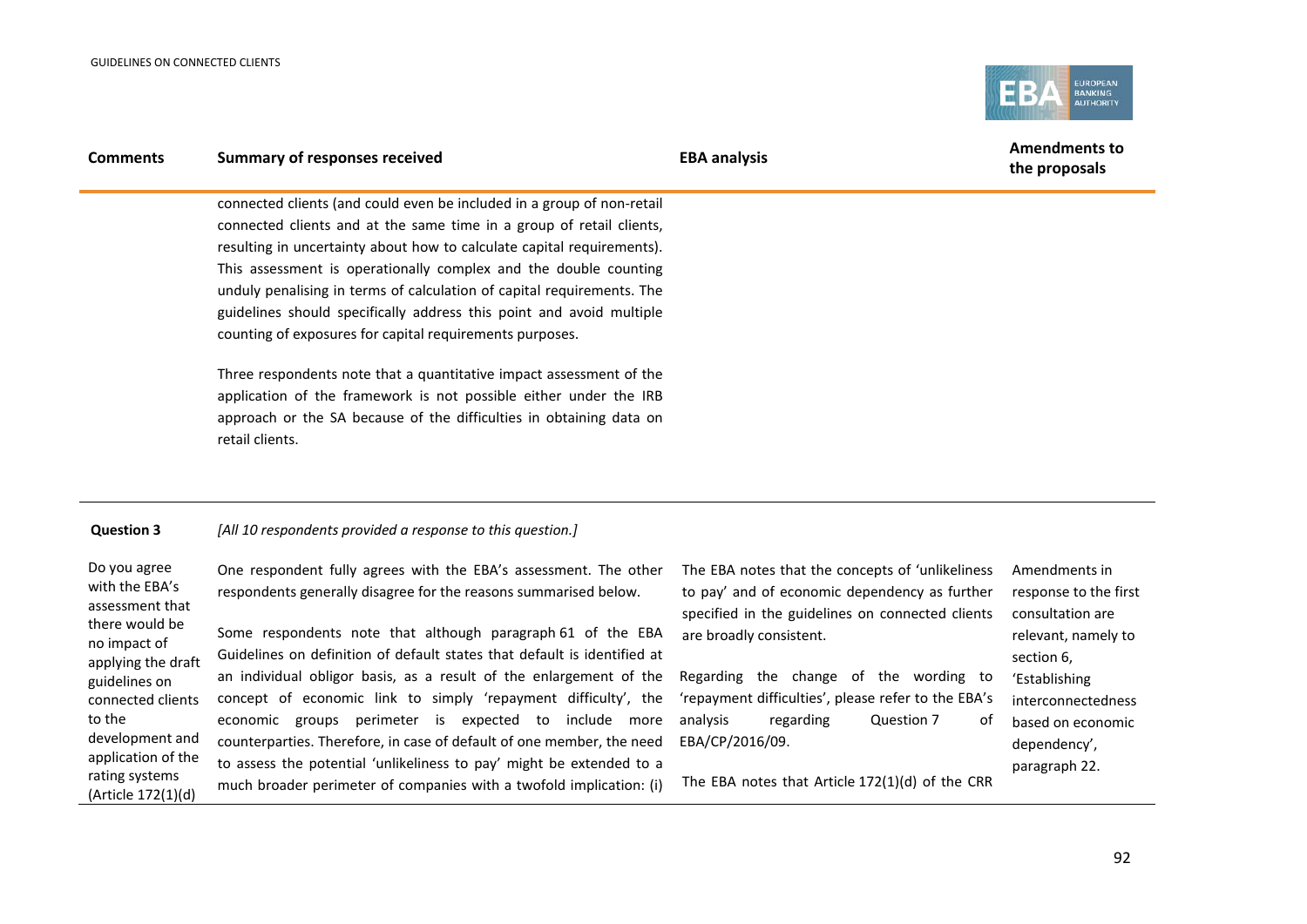

**the proposals**

of the CRR)? the enlargement of the perimeter to be assessed and hence the additional workload might jeopardise the accuracy of the default/nondefault classification given the bank's limited capacity; (ii) as a consequence of a potential negative impact on the modelling side, the link between a default event and information on an economic link might be diluted.

> A few of these respondents reiterate that, also for the purposes of Article 172(1)(d) of the CRR, it is important to keep the concept of 'single risk' linked to 'substantial, existence-threatening repayment difficulties'. Half of the respondents reiterate concerns in respect of the proposed change from the 'substantial, existence threatening repayment difficulties' concept in the 2009 CEBS guidelines to 'repayment difficulties' in the draft guidelines. These respondents highlight the implications for modelling. The counterparty rating assessment would be extended to a larger number of entities included in the group perimeter due to an economic connection, thus impacting the appropriateness of the rating for a single obligor and consequently the applicable pricing and the relative capital absorption. The link between a default event and information on an economic link would probably weaken, given the extension of the rating assignment perimeter, embedding the group link function for a broad range of obligors. In this regard, CRR Article 174(a) states that 'the model shall have good predictive power and capital requirements shall not be distorted as a result of its use'.

> A few respondents are of the view that any change in methodology or expectation that would require rating systems to consider

clearly requires that a separate rating is provided to each separate legal entity and that it also requires that institutions have in place appropriate policies regarding the treatment of individual obligor clients and groups of connected clients. The wording in this article makes clear that institutions have to consider connections between clients and capture the risk of connected clients in their rating system. However, institutions are allowed some leeway on how to do this, as the CRR provides different methods for reflecting connected clients in a rating system. The EBA agrees that if an entity is a risk driver to several other entities that have to be rated separately, this risk has to be captured in every single rating. Whatever method is chosen to capture this risk, it has to be in line with the requirements of the CRR. In short, the EBA is of the view that the guidelines should not have an impact on how institutions consider connected clients in a rating system.

The EBA confirms that there is no proposal to extend the application of the guidelines to Pillar 2 requirements.

Please refer also to the EBA's analysis on Question 1 of EBA/CP/2017/07.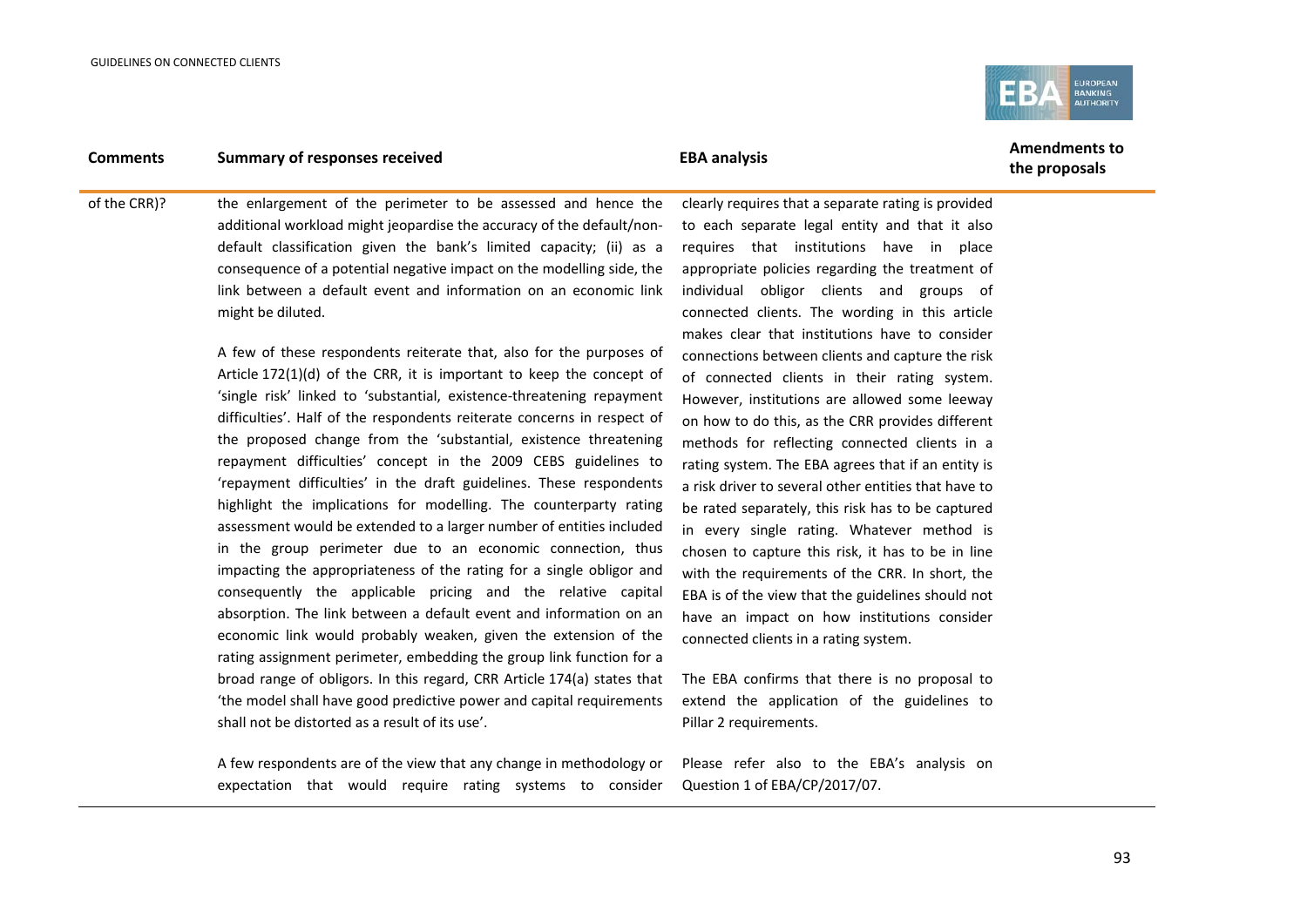

# **Comments Summary of responses received EBA analysis EBA analysis EBA EBA** analysis

connections with other clients, as defined in the draft EBA guidelines, would give rise to significant complexity and heterogeneity, as it would depend on the judgement and capacity of the institution to identify the relationships between exposures. One respondent is of the view that related and administrative efforts would increase significantly, and would represent a disproportionate burden for smaller institutions in particular.

Two respondents state that current practices consider the existence of connection based on economic dependencies on a case-by-case basis with expert analysis (or in a semi-automatic approach) for both rating analysis and default definition. The monitoring of connected clients pursuant to the definition proposed in the EBA's draft guidelines would be unduly burdensome in terms of IT systems, with no significant improvement in the results of risk profile assessments.

Moreover, a few respondents highlight that the inclusion of economic dependencies would lead to double counting of entities across groups of connected clients. Different institutions would make different judgements in respect of economic dependencies and this would result in increased variability in ratings. Additionally, this would create a greater disparity between those using external ratings (that do not consider economic dependencies in the same manner) and internal ratings, again exacerbating variability in credit risk weights. The frequency of changes in economic dependencies would also add significant volatility to capital requirements. Rating entities repeatedly across multiple aggregation groups, as a result of an entity being considered in the overall credit assessment for each group of

**the proposals**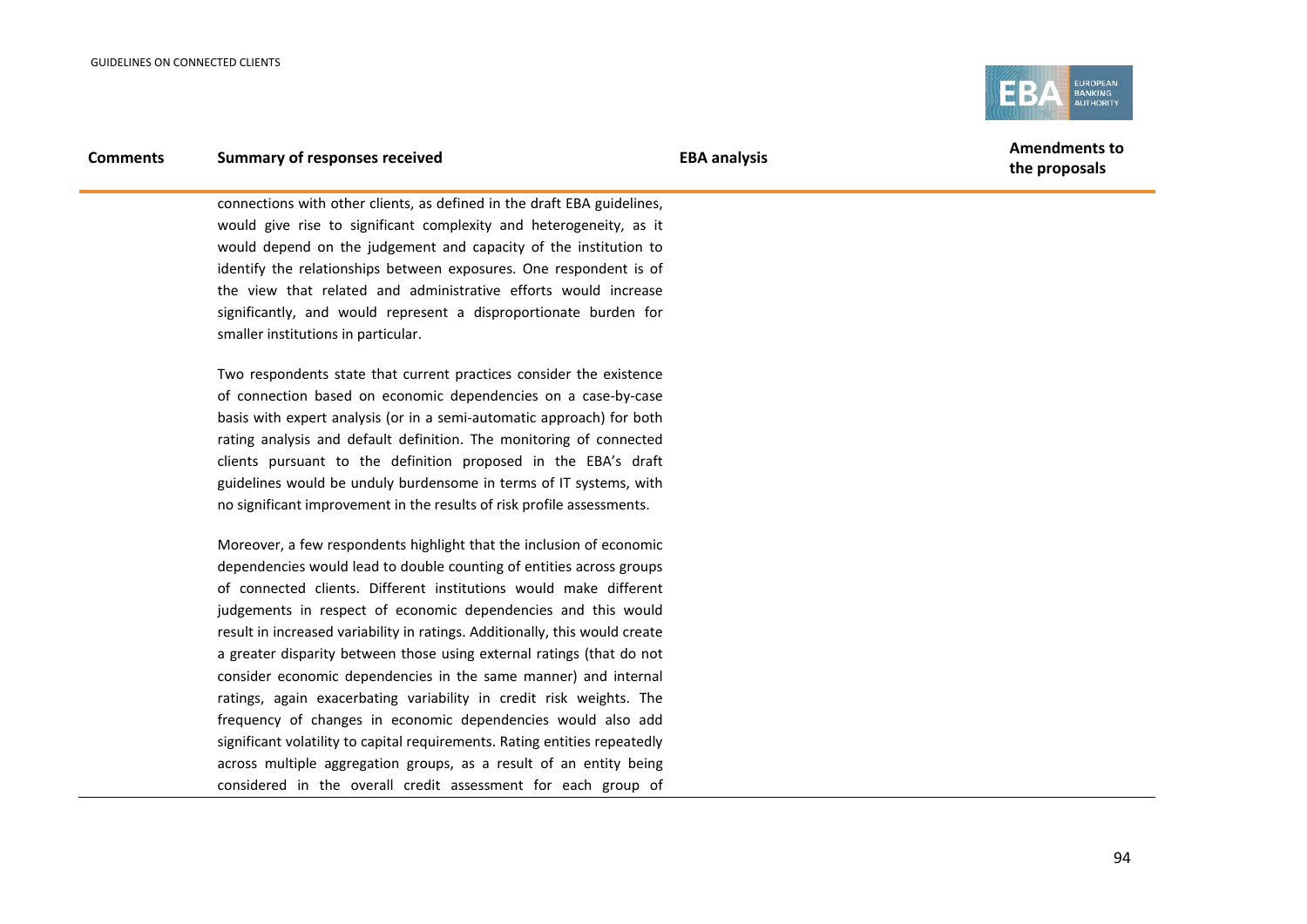

connected counterparties in which it sits, would also probably lead to RWA growth.

A few respondents stress that the EBA's proposal would require rating systems models to be developed or rebuilt, or at best recalibrated. One of these respondents gives an example: some institutions may have chosen to reflect the existence of idiosyncratic economic dependencies in different ways in the design of their models; if such dependencies are forced, instead, to be reflected in the obligor grouping itself, such models will have to be formally redeveloped, probably with substantial costs.

One respondent notes that Article 172(1)(d) of the CRR applies only to IRB banks. However, given the importance of rating systems for the risk management of each institution, this respondent asks for confirmation that the requirements for establishing groups of connected clients would have no influence on the development and calibration of rating systems for risk management purposes (Pillar 2).

One respondent is of the view that Article 172(1)(d) of the CRR is not clear. This respondent believes that only the control criterion should be relevant for the purposes of Article 172(1)(d) and that the subsidiary rating can be based on the parent's rating, both being separately rated and having separate ratings.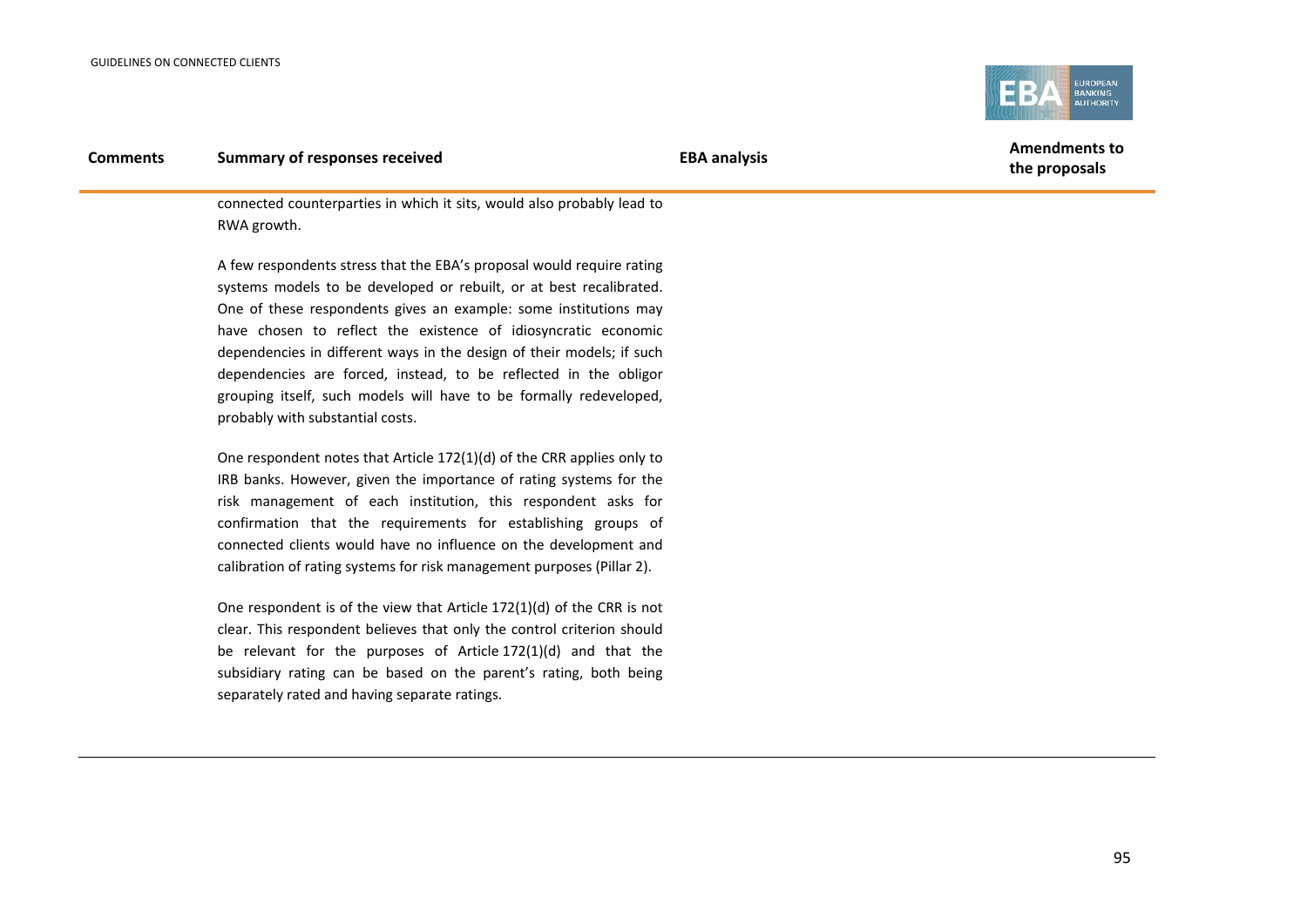

#### **Question 4** *[2 out of 10 respondents were silent on this question.]*

Please explain how the application of the draft guidelines on connected clients would possibly change current practices regarding the use of the SME supporting factor?

factor

One respondent states that the implementation of the guidelines in relation to SME exposures will have the following effects (arising primarily as a result of the need to capture connections arising from economic dependency): (i) volatility and variability arise from the constant changes in group perimeters as dependencies change; (ii) legal challenges, such as client confidentiality limiting the distribution of relevant data, make it difficult to perform the economic dependency test; and (iii) operational and systems limitations arise from the difficulties in implementing automated procedures, with the process for identifying economic dependencies (including indirect dependencies) being operationally complex.

What is the likely impact of applying the draft guidelines on connected clients to the SME supporting Two other respondents also put an emphasis on operational issues as highlighted in the previous Questions 1 and 2. In addition, these respondents state that extending the scope of the guidelines would lead to significant changes in the banks' internal models, at least those used for large corporates to enable covering a wider and less homogenous population, which would need to be validated by supervisors.

(Article 501(2)(c) of the CRR)? If there is an impact, please provide concrete examples and both qualitative Most respondents note that it is likely that the application of the draft guidelines, particularly economic dependency, would enlarge some groups of connected clients. This would result in a higher number of groups exceeding the threshold of EUR 1.5 million of exposure, in their exclusion from the application of the SME supporting factor and in a consequent increase of RWA. As the EUR 1.5 million threshold is,

Please refer to the EBA's analysis regarding Questions 1, 2 and 3 of EBA/CP/2017/07.

Regarding the comment on the effect on the 'discounted PD', the EBA notes that Article 153(4) refers to the 'consolidated group', which is a different concept from 'group of connected of clients', as it does not consider economic dependencies.

Amendments in response to the first consultation are relevant, namely to section 6, 'Establishing interconnectedness based on economic dependency', paragraph 22, and to section 8, 'Control and management procedures for identifying connected clients', paragraphs 36 and 37.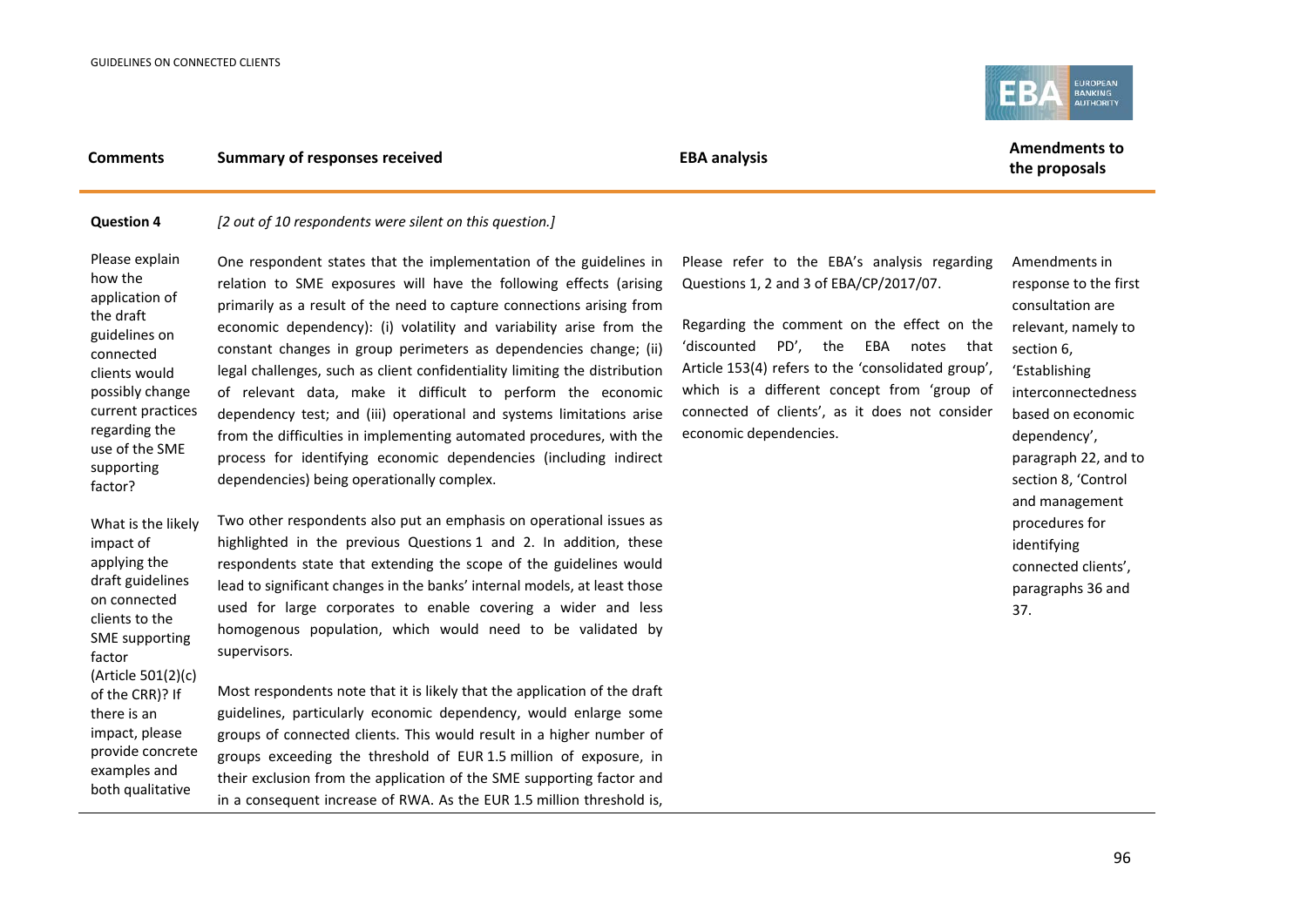

| <b>Comments</b>  | <b>Summary of responses received</b>                                      | <b>EBA analysis</b> | <b>Amendments to</b><br>the proposals |
|------------------|---------------------------------------------------------------------------|---------------------|---------------------------------------|
| and quantitative | in any case, excessively low, these respondents disagree with the         |                     |                                       |
| information.     | EBA's proposal, which would further restrict the scope of application     |                     |                                       |
|                  | of this capital discount.                                                 |                     |                                       |
|                  | Moreover, two respondents highlight that with the application of          |                     |                                       |
|                  | economic dependency as per the draft guidelines, the extension of a       |                     |                                       |
|                  | group of connected clients to further counterparts could bring some       |                     |                                       |
|                  | groups to cross 50 million revenues threshold, thus causing the           |                     |                                       |
|                  | exclusion from the application of discounted PD (Article 153(4) of the    |                     |                                       |
|                  | CRR), which would result in a further RWA growth effect for IRB           |                     |                                       |
|                  | banks.                                                                    |                     |                                       |
|                  | Two respondents add that it would be a problem to assess whether          |                     |                                       |
|                  | the SME supporting factor was applicable or not whenever a client         |                     |                                       |
|                  | was included in several different groups of connected clients.            |                     |                                       |
|                  | One respondent also points out that these SME-related capital             |                     |                                       |
|                  | treatments exist to reflect the fact that SME portfolios are made up of   |                     |                                       |
|                  | a larger number of smaller exposures and so benefit from a degree of      |                     |                                       |
|                  | diversification. In the same way as retail exposures, SME obligors        |                     |                                       |
|                  | default for a very wide variety of reasons and there is no evidence to    |                     |                                       |
|                  | suggest that failure by reason of the financial difficulty of entities on |                     |                                       |
|                  | which they may be economically dependent is so predominant as to          |                     |                                       |
|                  | warrant a specific treatment to remove these treatments. The Basel        |                     |                                       |
|                  | large exposures framework deliberately assumes a worst-case               |                     |                                       |
|                  | scenario so as to limit the maximum exposure, but this is not the right   |                     |                                       |

tool to consider the likely economic performance of a portfolio, which is in effect what the Pillar 1 capital treatments are trying to do. This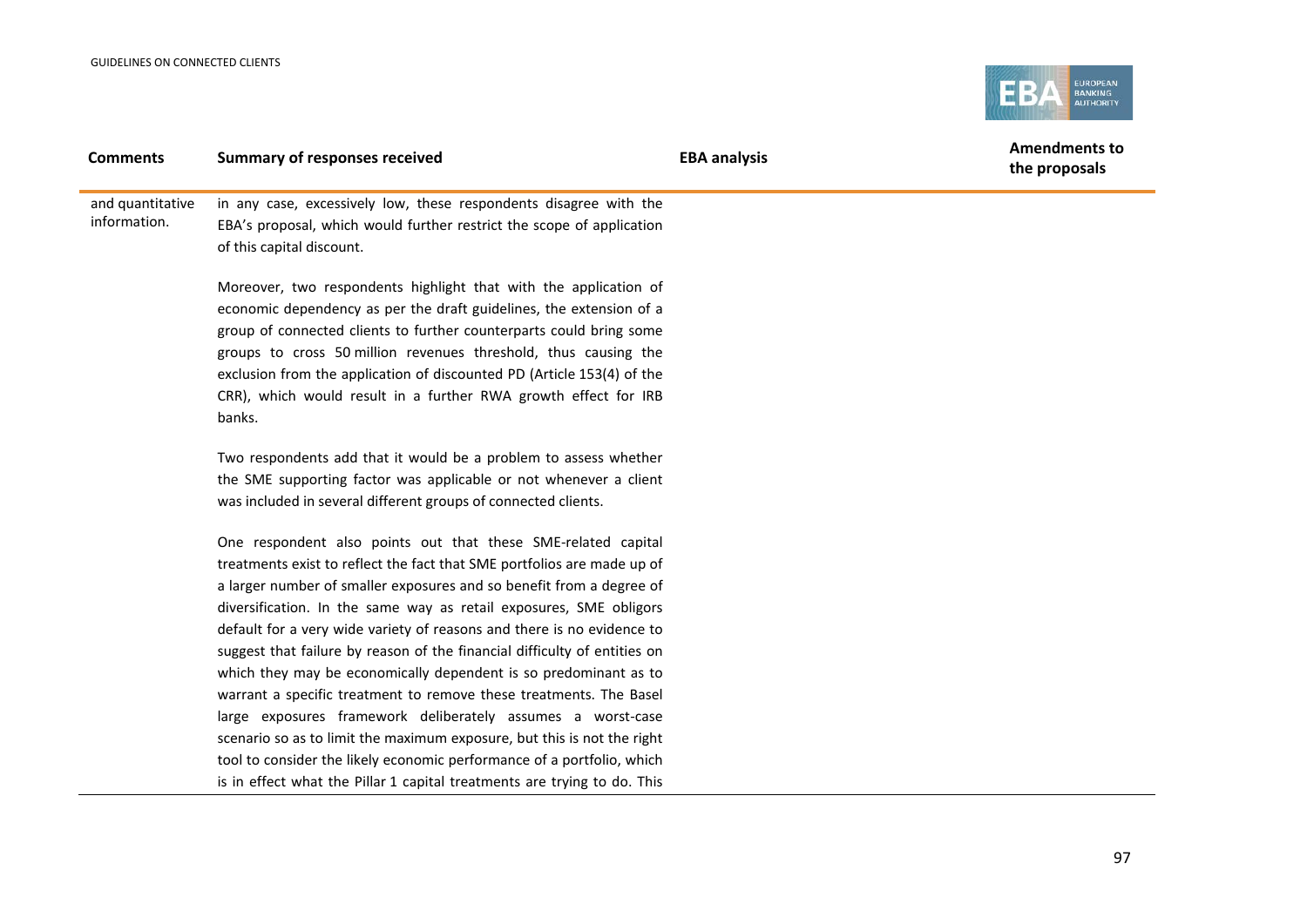connected



| <b>Comments</b>                                          | <b>Summary of responses received</b>                                                                                                                                                                                                                                                                                                                                                                                                                                                                                                                                                                                                                                                                                    | <b>EBA analysis</b>                                                                                                                                | <b>Amendments to</b><br>the proposals                      |
|----------------------------------------------------------|-------------------------------------------------------------------------------------------------------------------------------------------------------------------------------------------------------------------------------------------------------------------------------------------------------------------------------------------------------------------------------------------------------------------------------------------------------------------------------------------------------------------------------------------------------------------------------------------------------------------------------------------------------------------------------------------------------------------------|----------------------------------------------------------------------------------------------------------------------------------------------------|------------------------------------------------------------|
|                                                          | respondent strongly urges that matters of risk concentration continue<br>to be dealt with through Pillar 2 rather than being reflected in Pillar 1.                                                                                                                                                                                                                                                                                                                                                                                                                                                                                                                                                                     |                                                                                                                                                    |                                                            |
|                                                          | One respondent is of the view that the disqualification of the SME<br>supporting factor categorisation on account of 'connected clients'<br>might only be justified by ownership relationships and not by<br>economic dependencies. This respondent suggests that the EBA follow<br>an approach consistent with the review of the CRR/the Capital<br>Requirements Directive (CRD), whereby the SME supporting factor<br>would be applicable to all levels of exposures.<br>Moreover, a few respondents are of the opinion that the proposed<br>guidelines would counteract the Commission's efforts to strengthen<br>the SME market through an extension of the SME supporting factor as<br>proposed in the CRR review. |                                                                                                                                                    |                                                            |
| <b>Question 5</b>                                        | [1 of 10 respondents was silent on this question.]                                                                                                                                                                                                                                                                                                                                                                                                                                                                                                                                                                                                                                                                      |                                                                                                                                                    |                                                            |
| Please explain<br>how the<br>application of<br>the draft | One respondent is of the view that there are no changes in relation to<br>current practices. This view is supported by another respondent, who<br>does not expect major changes to reporting practices.                                                                                                                                                                                                                                                                                                                                                                                                                                                                                                                 | The EBA notes that currently the concept of<br>'group of connected clients' is already applicable<br>in different parts of the liquidity reporting | Amendments in<br>response to the first<br>consultation are |

guidelines on clients would possibly change current practices regarding the Two respondents state that the proposal will largely impact processes, data and the systems/IT landscape and will require a change in reporting practices. It was not feasible to accurately measure the impact.

in different parts of the liquidity reporting framework, which implies that institutions are already grouping clients on the grounds of control and/or economic dependencies. From the feedback received, it is not clear why the internal data systems that are currently

consultation are relevant, namely to section 6, 'Establishing interconnectedness based on economic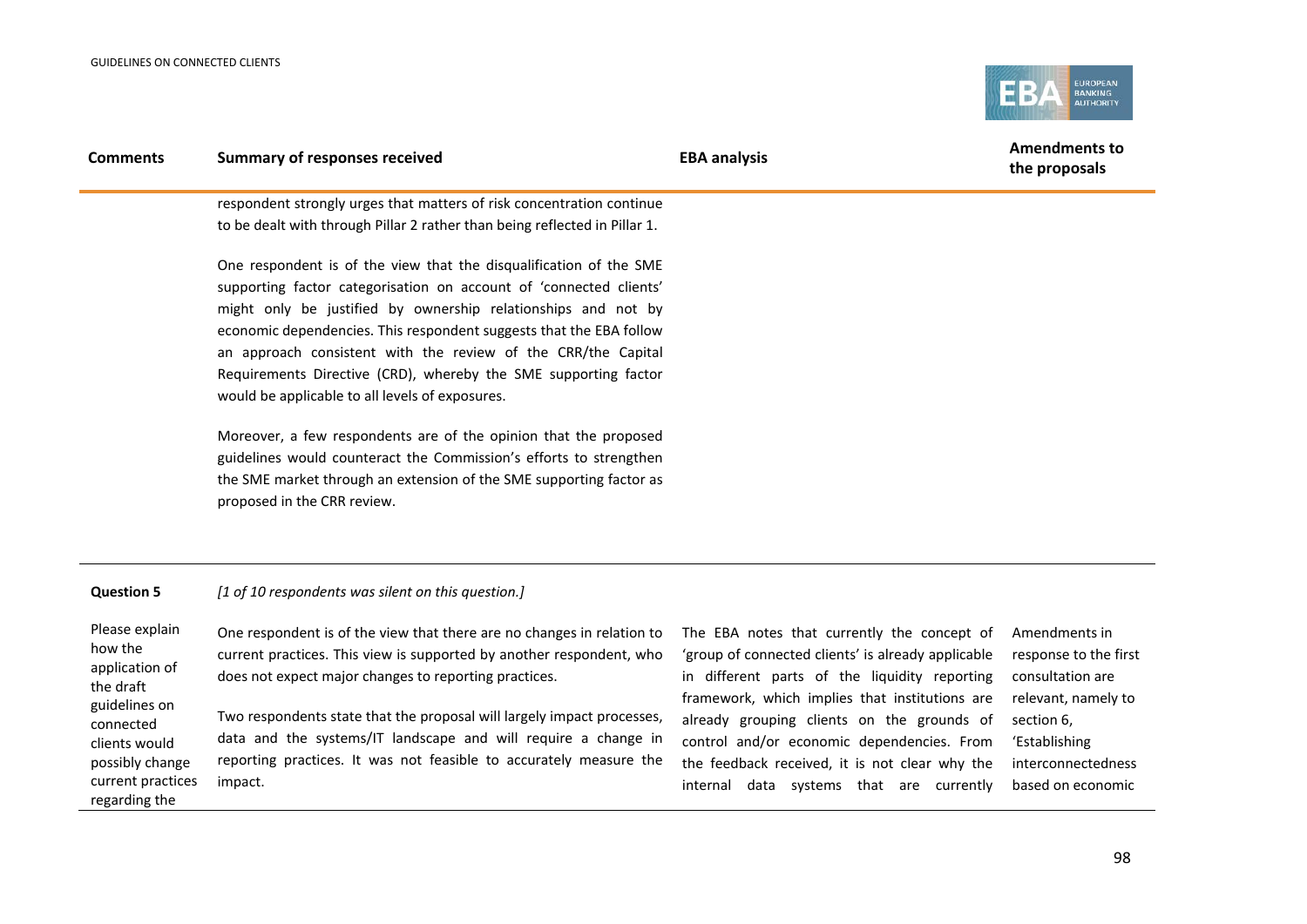

reporting to competent authorities, for instance in the area of liquidity?

What is the likely impact of applying the draft guidelines on connected clients to reporting requirements, where relevant? If there is an impact, please provide concrete examples and both qualitative and quantitative information.

Some respondents go further and highlight that there would be operational issues involved in obtaining the information required, because the liquidity databases containing data on counterparties are not designed with the proposed change to 'connected client' in mind. This would require significant efforts in time and cost on account of the application of economic dependency as per the draft guidelines. Therefore, they are unable to provide an accurate estimation of potential impacts on metrics as a result of the extension of the application, but they noted the expected implications on current practices as set out below:

- Liquidity coverage ratio (LCR) and net stable funding ratio (NSFR): change in the type/bucketing of some counterparties if they are included in the same group of connected clients.
- Additional liquidity monitoring metrics (ALMM) template 67: concentration of funding by counterparty. Concentration ratios could increase if a counterparty is included in multiple groups of connected clients.
- ALMM template 71: concentration of counterbalancing capacity by issuer. Concentration ratios could increase if a counterparty is in multiple groups of connected clients.

A number of respondents are of the view that it would be inappropriate to capture entities multiple times across multiple groups, as liquidity can be lost only once. Three of these respondents add that, in the case of ALMM, this would lead to an overestimation providing the regulatory reporting on connected clients for these liquidity/funding purposes could not be easily updated in line with the guidelines.

As noted in the consultation, the concept of 'group of connected clients' is used in reporting on stable funding (Article 428(g)(ii) of the CRR) and in templates C67 and C71 of the ALMM framework for reporting on the 10 largest concentrations in funding and counterbalancing capacity. Therefore, the EBA agrees that the updated guidelines on connected clients imply the need for institutions to update internal systems for liquidity reporting. However, the additional burden of this update should be limited, as the update would need to be carried out for large exposures purposes in any case. For example, in the case of template C71, which looks at concentrations of counterparties (and groups of connected clients) on the asset side of the balance sheet, like the large exposures framework, the additional burden of the update should be limited.

Regarding the comment on double counting, the EBA acknowledges the issue and clarifies that the amended 'Implementing technical standard on additional monitoring metrics', submitted to

# **the proposals**

dependency', paragraph 22, and to section 8, 'Control and management procedures for identifying connected clients', paragraphs 36 and 37.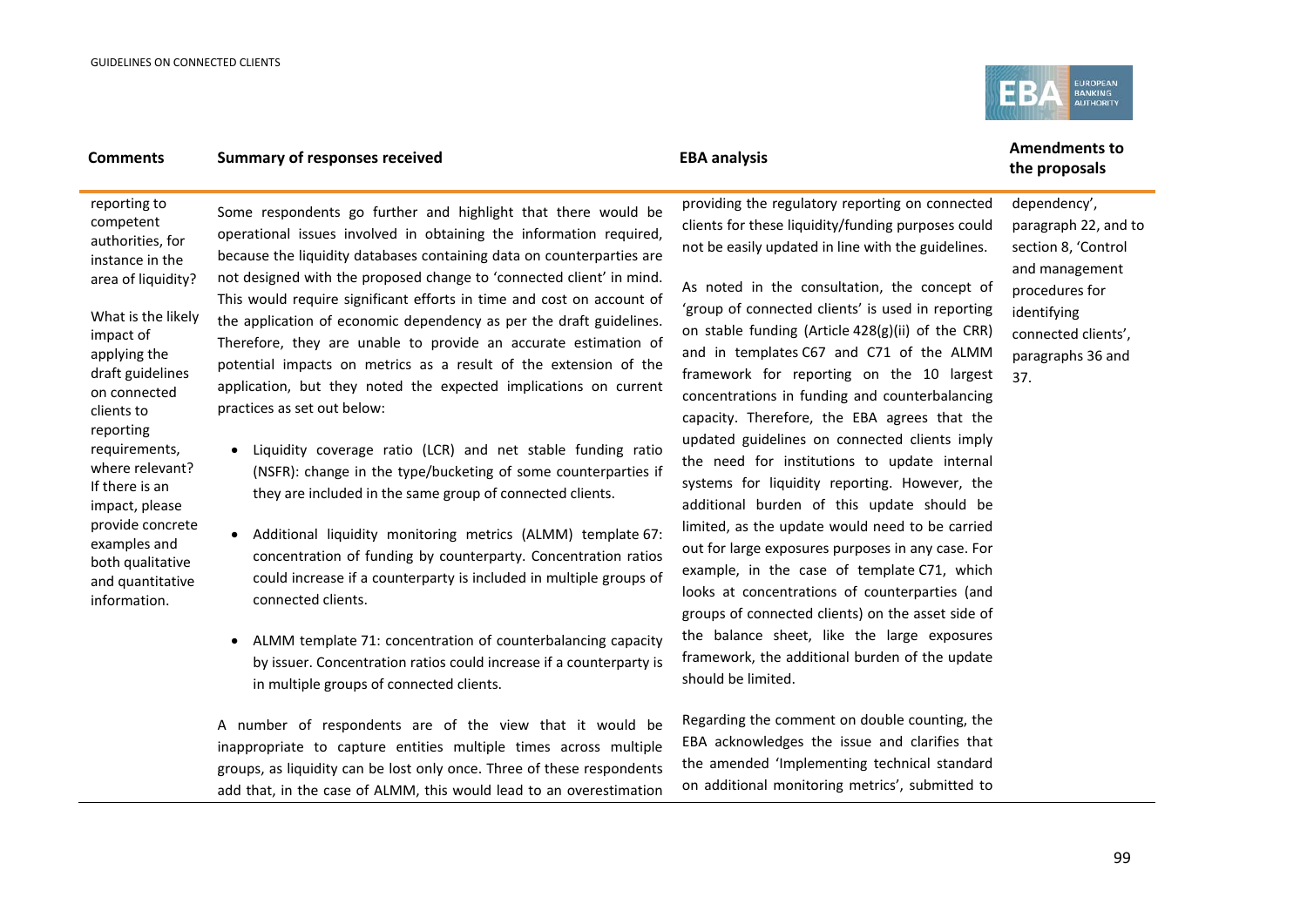

| <b>Comments</b> | <b>Summary of responses received</b>                                                                  | <b>EBA analysis</b>                             | <b>Amendments to</b><br>the proposals |
|-----------------|-------------------------------------------------------------------------------------------------------|-------------------------------------------------|---------------------------------------|
|                 | of concentration risk on the refinancing site (C67.00). Another of                                    | the European Commission on 7 April 2017,        |                                       |
|                 | these respondents suggests that the impact of a counterparty should                                   | aimed to address this issue by clarifying that  |                                       |
|                 | be taken into account only in the group where the dependency is                                       | 'Where a counterparty belongs to several groups |                                       |
|                 | most relevant, which means recognising the exposure only once and                                     | of connected clients, it shall be reported only |                                       |
|                 | preventing double counting. This would be consistent with other areas<br>of the prudential framework. | once in the group with the highest amount'.     |                                       |
|                 |                                                                                                       | Comments that are not related to the EBA's      |                                       |
|                 | Furthermore, one respondent does not believe that the connected                                       | proposal to apply the guidelines on connected   |                                       |
|                 | clients concept as being currently developed based on credit risk                                     | clients to the relevant liquidity reporting     |                                       |
|                 | management concepts is directly relevant for liquidity risk                                           | templates are outside the scope of this         |                                       |
|                 | management and as such scope extension using consistency as a                                         | consultation.                                   |                                       |
|                 | premise is not justified. This is particularly the case when considering                              |                                                 |                                       |
|                 | that counterparties whose financial health may be intrinsically linked                                |                                                 |                                       |
|                 | owing to economic relationship, may not exhibit the same propensity                                   |                                                 |                                       |
|                 | to withdraw deposits or other short-term investments in funding.                                      |                                                 |                                       |
|                 | In the same vein, another respondents says that if the scope of the                                   |                                                 |                                       |
|                 | guidelines is expanded to clients that only have deposits, it would                                   |                                                 |                                       |
|                 | mean that institutions would have to gather additional information                                    |                                                 |                                       |
|                 | that would not be available with the necessary level of detail. In this                               |                                                 |                                       |
|                 | sense, the guidelines should not be extended to areas of liquidity, and                               |                                                 |                                       |
|                 | in particular these respondents oppose to the expansion of the scope                                  |                                                 |                                       |
|                 | of the draft guidelines to the liability side of the balance sheet.                                   |                                                 |                                       |
|                 |                                                                                                       |                                                 |                                       |

One respondent states that the extension of the guidelines' scope of application onto the liquidity regime would only be acceptable if no new requirements were introduced regarding the examination and potential establishment of groups of connected clients and using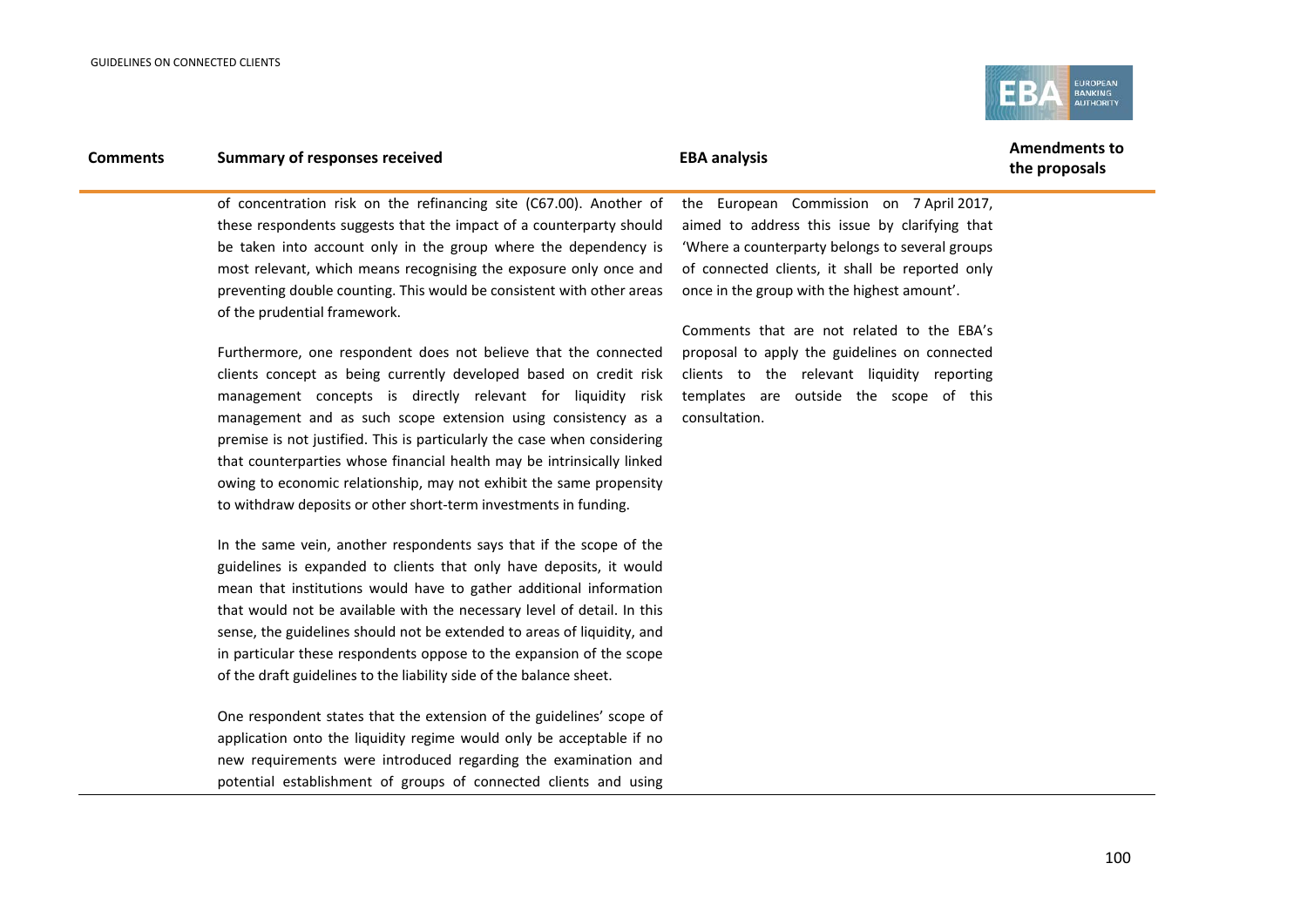j

<span id="page-100-0"></span>

**the proposals**

existing groups established on the basis of lending relationships only in liquidity regime.

Another respondent highlights that liquidity needs reliance on its own bespoke framework for understanding and dealing with concentrations. The impact of this proposal would overlay the existing behavioural considerations that already exist within the regulation. For example, the CRR delegated act for liquidity (of 10 October 2014) already includes detailed requirements on outflows and materiality threshold; e.g. Article 25 defines a EUR 500,000 deposit balance across all accounts as an indicator when higher outflow rates are required.

A few respondents note that, in addition to the reporting impact, the extension of the 2016 guidelines would also have a ratio impact on LCR and NSFR. This is because of the definition of retail deposits in Article 3 of the Delegated Act on LCR.<sup>[33](#page-100-0)</sup> As the retail exposure categorisation for credit risk would be impacted by the application of the guidelines, there would accordingly be an impact on LCR/NSFR reporting and related requirements. In addition to the issues noted in relation to the expansion of scope to retail and SME exposures, there would probably be an unwarranted decrease in liquidity ratios, as retail exposures would be aggregated with non-retail exposures and fall outside of the retail classification, thus no longer attracting the

<sup>33 &#</sup>x27; "retail deposits" means a liability to a natural person or to an SME, where the natural person or the SME would qualify for the retail exposure class under the Standardised or IRB approaches for credit risk, or a liability to a company which is eligible for the treatment set out in Article 153(4) and where the aggregate deposits by all such enterprises on a group basis do not exceed EUR 1 million.'